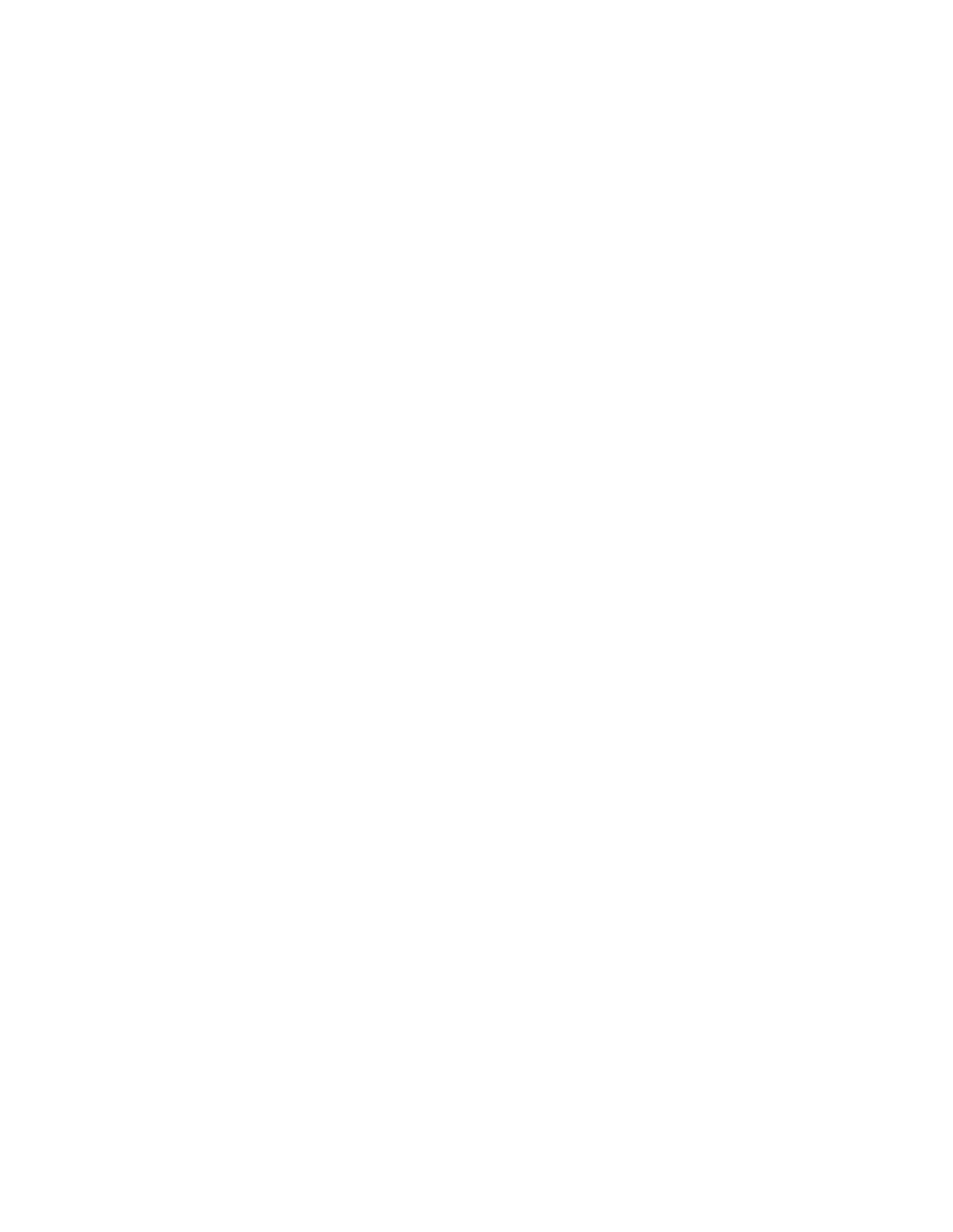# **NUCLEAR WASTE POLICY ACT OF 1982 1**

An Act to provide for the development of repositories for the disposal of high-level radioactive waste and spent nuclear fuel, to establish a program of research, development, and demonstration regarding the disposal of high-level radioactive waste and spent nuclear fuel, and for other purposes.

*Be it enacted by the Senate and House of Representatives of the United States of America in Congress assembled,*

### SHORT TITLE AND TABLE OF CONTENTS

SECTION 1. This Act may be cited as the ''Nuclear Waste Policy Act of 1982''.

[42 U.S.C. 10101 note]

# TABLE OF CONTENTS

- Sec. 1. Short title and table of contents.
- Sec. 2. Definitions.
- Sec. 3. Separability.
- Sec. 4. Territories and possessions.
- Sec. 5. Ocean disposal.
- Sec. 6. Limitation on spending authority.
- Sec. 7. Protection of classified national security information.
- Sec. 8. Applicability.
- Sec. 9. Applicability.

### TITLE I—DISPOSAL AND STORAGE OF HIGH-LEVEL RADIOACTIVE WASTE, SPENT NUCLEAR FUEL, AND LOW-LEVEL RADIOACTIVE WASTE

Sec. 101. State and affected Indian tribe participation in development of proposed repositories for defense waste.

SUBTITLE A—REPOSITORIES FOR DISPOSAL OF HIGH-LEVEL RADIOACTIVE WASTE AND SPENT NUCLEAR FUEL

- Sec. 111. Findings and purposes.
- Sec. 112. Recommendation of candidate sites for site characterization.
- Sec. 113. Site characterization.
- Sec. 114. Site approval and construction authorization.
- Sec. 115. Review of repository site selection.
- Sec. 116. Participation of States.
- Sec. 117. Consultation with States and Indian tribes.
- Sec. 118. Participation of Indian tribes.
- Sec. 119. Judicial review of agency actions.
- Sec. 120. Expedited authorizations.
- Sec. 121. Certain standards and criteria.
- Sec. 122. Disposal of spent nuclear fuel.
- Sec. 123. Title to material.
- Sec. 124. Consideration of effect of acquisition of water rights.
- Sec. 125. Termination of certain provisions.

<sup>1</sup>This Act consists of Pub. L. 97–425 (96 Stat. 2201) enacted on Jan. 7, 1983, and subsequent amendments. The Act was extensively amended in identical form by Pub. L. 100–202 (101 Stat.<br>1329–121) and Pub. L. 100–203 (101 Stat. 1330–243) on Dec. 22, 1987. The Act appears in the<br>United States Code at 42 U.S.C. 10101 cate the United States Code citation for the reader's convenience.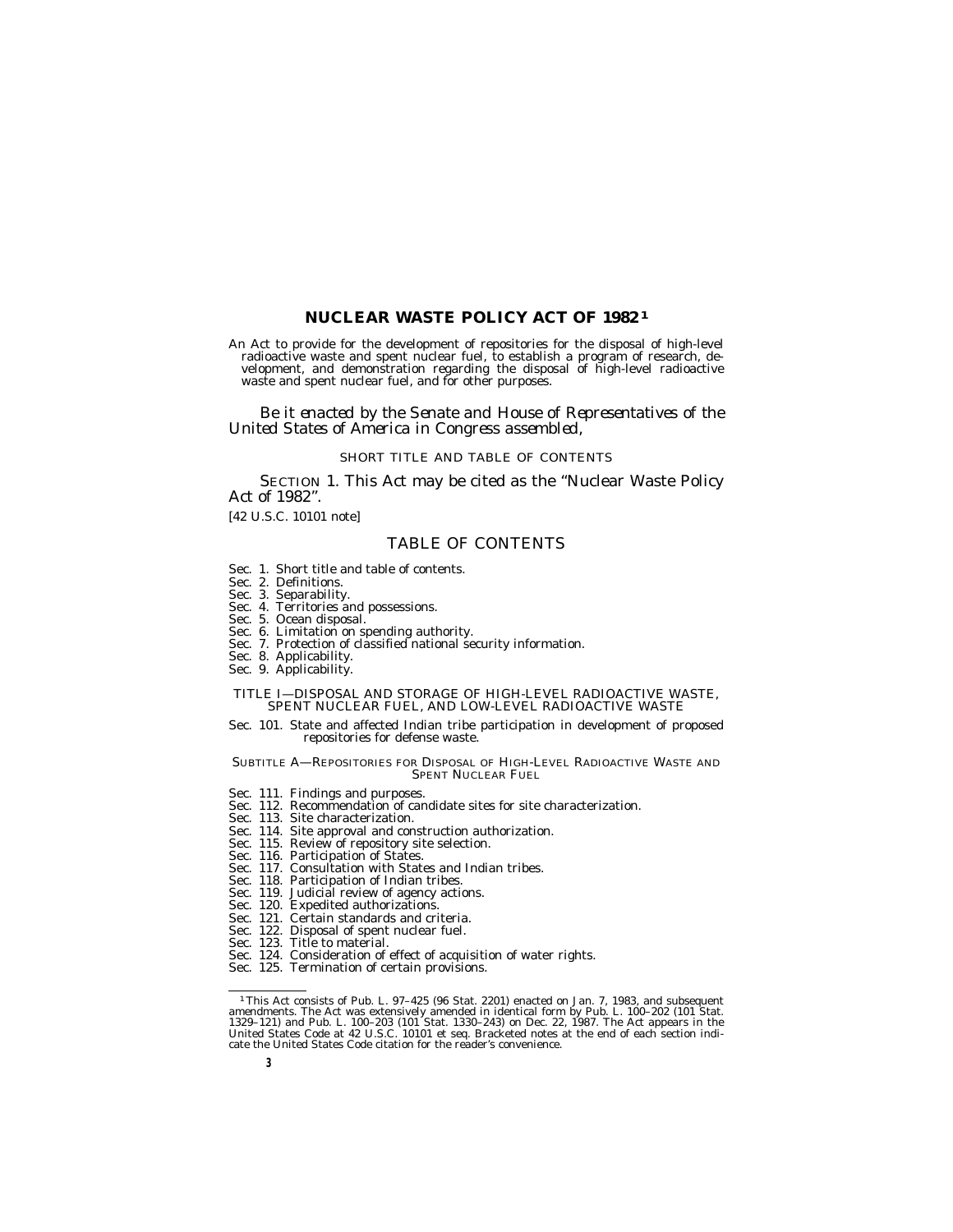#### SUBTITLE B—INTERIM STORAGE PROGRAM

- Sec. 131. Findings and purposes.
- Sec. 132. Available capacity for interim storage of spent nuclear fuel.
- Sec. 133. Interim at-reactor storage.
- Sec. 134. Licensing of facility expansions and transshipments.
- Sec. 135. Storage of spent nuclear fuel.
- Sec. 136. Interim Storage Fund.
- Sec. 137. Transportation.

### SUBTITLE C—MONITORED RETRIEVABLE STORAGE

- Sec. 141. Monitored retrievable storage.
- Sec. 142. Authorization of monitored retrievable storage.
- Sec. 143. Monitored Retrievable Storage Commission.<br>Sec. 144. Survey.
- Sec. 144.
- Sec. 145. Site selection.
- Sec. 146. Notice of disapproval.
- Sec. 147. Benefits agreement.
- Sec. 148. Construction authorization.
- Sec. 149. Financial assistance.

## SUBTITLE D—LOW-LEVEL RADIOACTIVE WASTE

Sec. 151. Financial arrangements for site closure.

#### SUBTITLE E—REDIRECTION OF THE NUCLEAR WASTE PROGRAM

- Sec. 160. Selection of Yucca Mountain site.
- Sec. 161. Siting a second repository.

#### SUBTITLE F—BENEFITS

- Sec. 170. Benefits agreements.
- Sec. 171. Content of agreements.
- Sec. 172. Review panel.
- Sec. 173. Termination.

## SUBTITLE G—OTHER BENEFITS

- Sec. 174. Consideration in siting facilities.
- Sec. 175. Report.

#### SUBTITLE H—TRANSPORTATION

Sec. 180. Transportation.

- TITLE II—RESEARCH, DEVELOPMENT, AND DEMONSTRATION REGARDING DISPOSAL OF HIGH-LEVEL RADIOACTIVE WASTE AND SPENT NUCLEAR FUEL
- Sec. 211. Purpose.
- Sec. 212. Applicability.
- Sec. 213. Identification of sites.
- Sec. 214. Siting research and related activities.
- Sec. 215. Test and evaluation facility siting review and reports.
- Sec. 216. Federal agency actions.
- Sec. 217. Research and development on disposal of high-level radioactive waste.
- Sec. 218. Research and development on spent nuclear fuel.
- Sec. 219. Payments to States and affected Indian tribes.
- Sec. 220. Study of research and development needs for monitored retrievable storage proposal.
- Sec. 221. Judicial review.
- Sec. 222. Research on alternatives for the permanent disposal of high-level radioactive waste.
- Sec. 223. Technical assistance to non-nuclear weapon states in the field of spent fuel storage and disposal.
- Sec. 224. Subseabed disposal.

# TITLE III—OTHER PROVISIONS RELATING TO RADIOACTIVE WASTE

- Sec. 301. Mission plan.
- Sec. 302. Nuclear Waste Fund.
- Sec. 303. Alternate means of financing.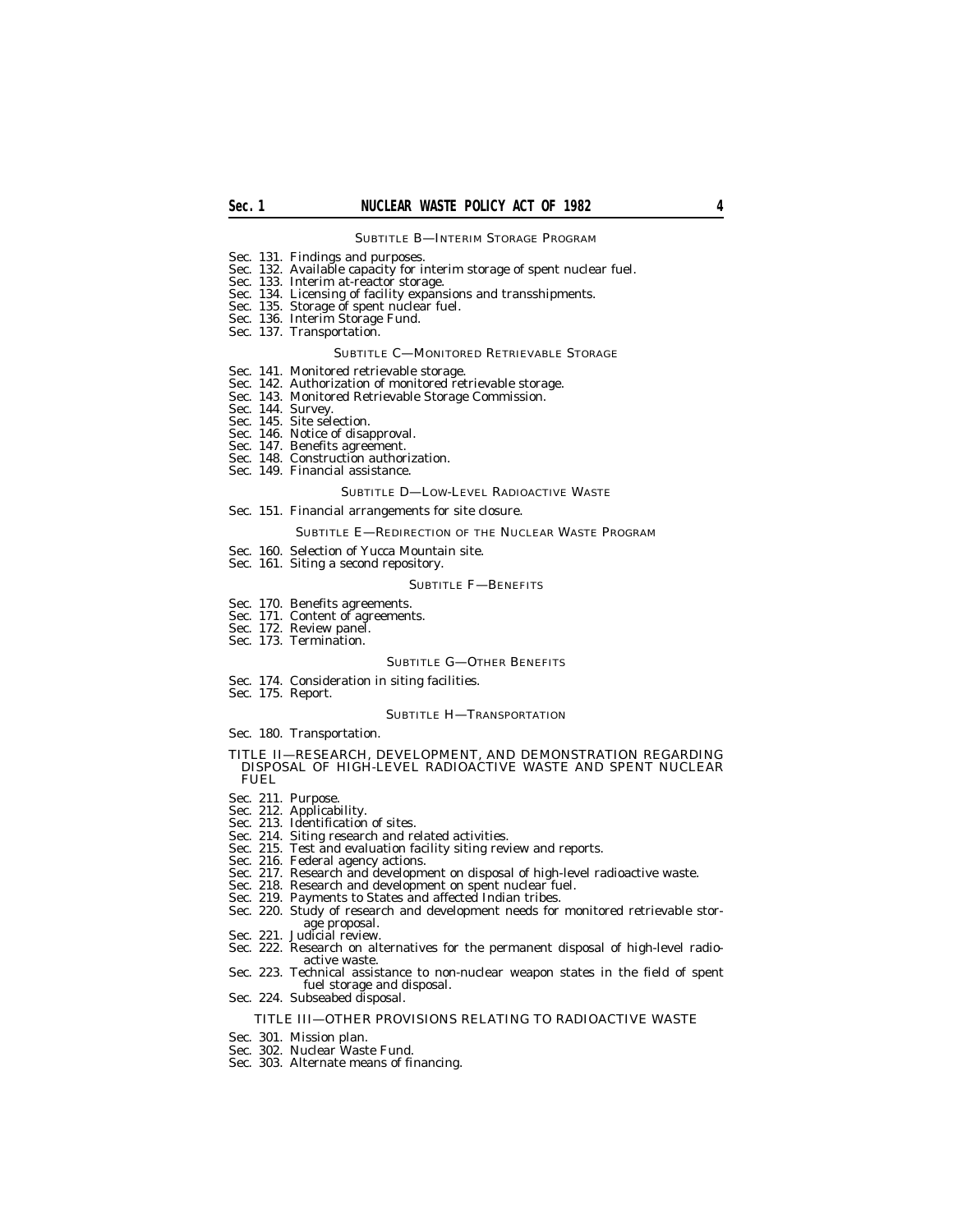Sec. 305. Location of test and evaluation facility.

Sec. 306. Nuclear Regulatory Commission training authorization.

### TITLE IV—NUCLEAR WASTE NEGOTIATOR

Sec. 401. Definition.

Sec. 402. The Office of Nuclear Waste Negotiator.

Sec. 403. Duties of the Negotiator.

Sec. 404. Environmental assessment of sites.

- Sec. 405. Site characterization; licensing.
- Sec. 406. Monitored retrievable storage.
- Sec. 407. Environmental impact statement.
- Sec. 408. Administrative powers of the Negotiator.
- Sec. 409. Cooperation of other departments and agencies.
- Sec. 410. Termination of the office.
- Sec. 411. Authorization of appropriations.

### TITLE V—NUCLEAR WASTE TECHNICAL REVIEW BOARD

- Sec. 501. Definitions. Nuclear Waste Technical Review Board.
- Sec. 502. Nuclear W<br>Sec. 503. Functions.
- 
- Sec. 504. Investigatory powers.<br>Sec. 505. Compensatory of men Sec. 505. Compensatory of members.
- Sec. 506. Staff.
- Sec. 507. Support services.
- Sec. 508. Report.
- Sec. 509. Authorization of appropriations.
- Sec. 510. Termination of the Board.

# DEFINITIONS

SEC. 2. For purposes of this Act:

(1) The term ''Administrator'' means the Administrator of the Environmental Protection Agency.

(2) The term "affected Indian tribe" means any Indian tribe—

(A) within whose reservation boundaries a monitored retrievable storage facility, test and evaluation facility, or a repository for high-level radioactive waste or spent fuel is proposed to be located; 1

(B) whose federally defined possessory or usage rights to other lands outside of the reservation's boundaries arising out of congressionally ratified treaties may be substantially and adversely affected by the locating of such a facility: *Provided,* That the Secretary of the Interior finds, upon the petition of the appropriate governmental officials of the tribe, that such effects are both substantial and adverse to the tribe; 2

(3) The term ''atomic energy defense activity'' means any activity of the Secretary performed in whole or in part in carrying out any of the following functions:

(A) naval reactors development;

(B) weapons activities including defense inertial confinement fusion;

- (C) verification and control technology;
- (D) defense nuclear materials production;

2So in original. The semicolon probably should be a period.

<sup>&</sup>lt;sup>1</sup> No conjunction in original. Probably should be "or".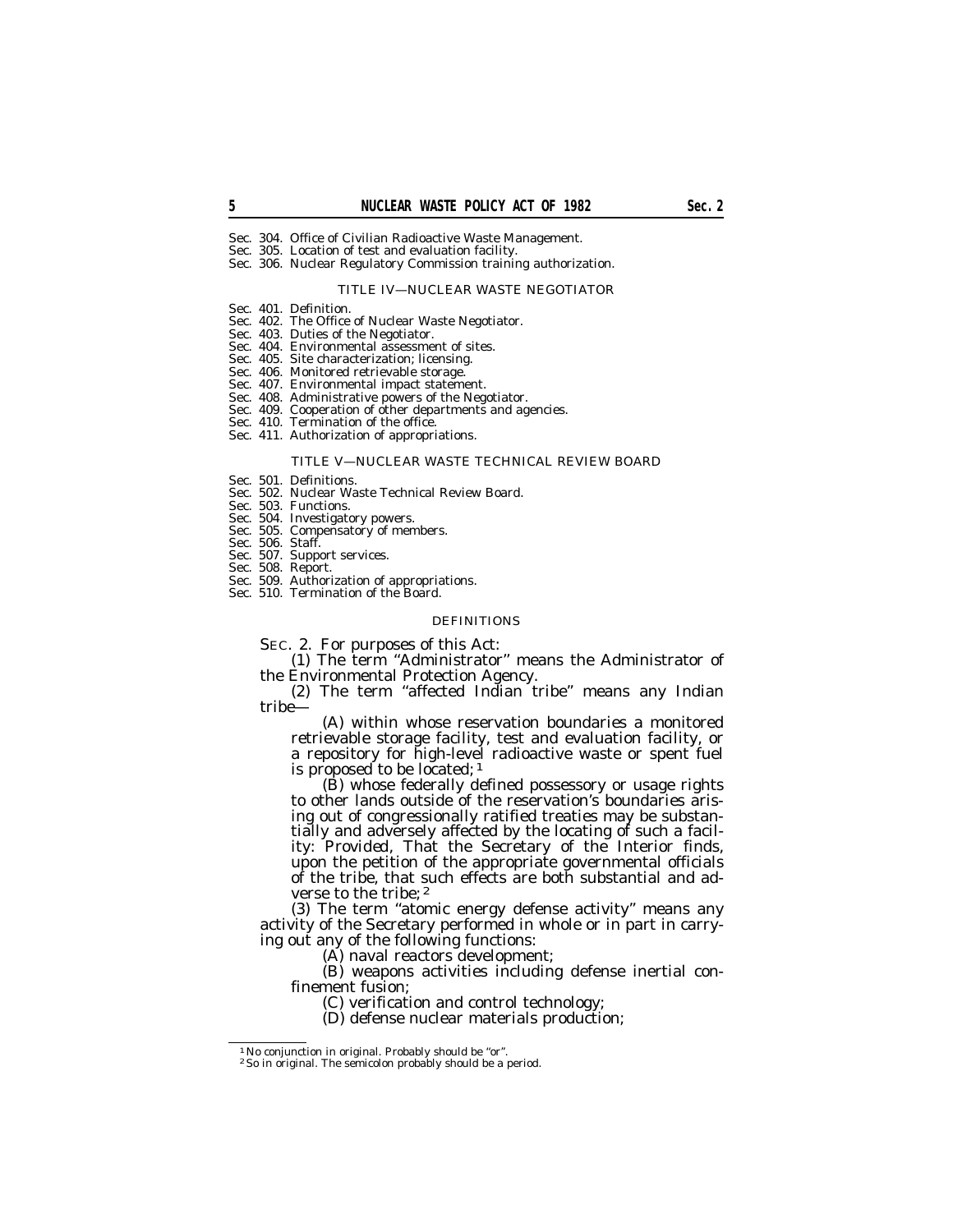(E) defense nuclear waste and materials by-products management;

(F) defense nuclear materials security and safeguards and security investigations; and

(G) defense research and development.

(4) The term ''candidate site'' means an area, within a geologic and hydrologic system, that is recommended by the Secretary under section 112 for site characterization, approved by the President under section 112 for site characterization, or undergoing site characterization under section 113.

(5) The term ''civilian nuclear activity'' means any atomic energy activity other than an atomic energy defense activity.

(6) The term ''civilian nuclear power reactor'' means a civilian nuclear powerplant required to be licensed under section 103 or 104 b. of the Atomic Energy Act of 1954 (42 U.S.C. 2133, 2134(b)).

(7) The term ''Commission'' means the Nuclear Regulatory Commission.

(8) The term "Department" means the Department of Energy.

(9) The term ''disposal'' means the emplacement in a repository of high-level radioactive waste, spent nuclear fuel, or other highly radioactive material with no foreseeable intent of recovery, whether or not such emplacement permits the recovery of such waste.

(10) The terms ''disposal package'' and ''package'' mean the primary container that holds, and is in contact with, solidified high-level radioactive waste, spent nuclear fuel, or other radioactive materials, and any overpacks that are emplaced at a repository.

 $(11)$  The term "engineered barriers" means manmade components of a disposal system designed to prevent the release of radionuclides into the geologic medium involved. Such term includes the high-level radioactive waste form, high-level radioactive waste canisters, and other materials placed over and around such canisters.

(12) The term ''high-level radioactive waste'' means—

(A) the highly radioactive material resulting from the reprocessing of spent nuclear fuel, including liquid waste produced directly in reprocessing and any solid material derived from such liquid waste that contains fission products in sufficient concentrations; and

(B) other highly radioactive material that the Commission, consistent with existing law, determines by rule requires permanent isolation.

(13) The term ''Federal agency'' means any Executive agency, as defined in section 105 of title 5, United States Code.

(14) The term ''Governor'' means the chief executive officer of a State.

(15) The term ''Indian tribe'' means any Indian tribe, band, nation, or other organized group or community of Indians recognized as eligible for the services provided to Indians by the Secretary of the Interior because of their status as Indians, in-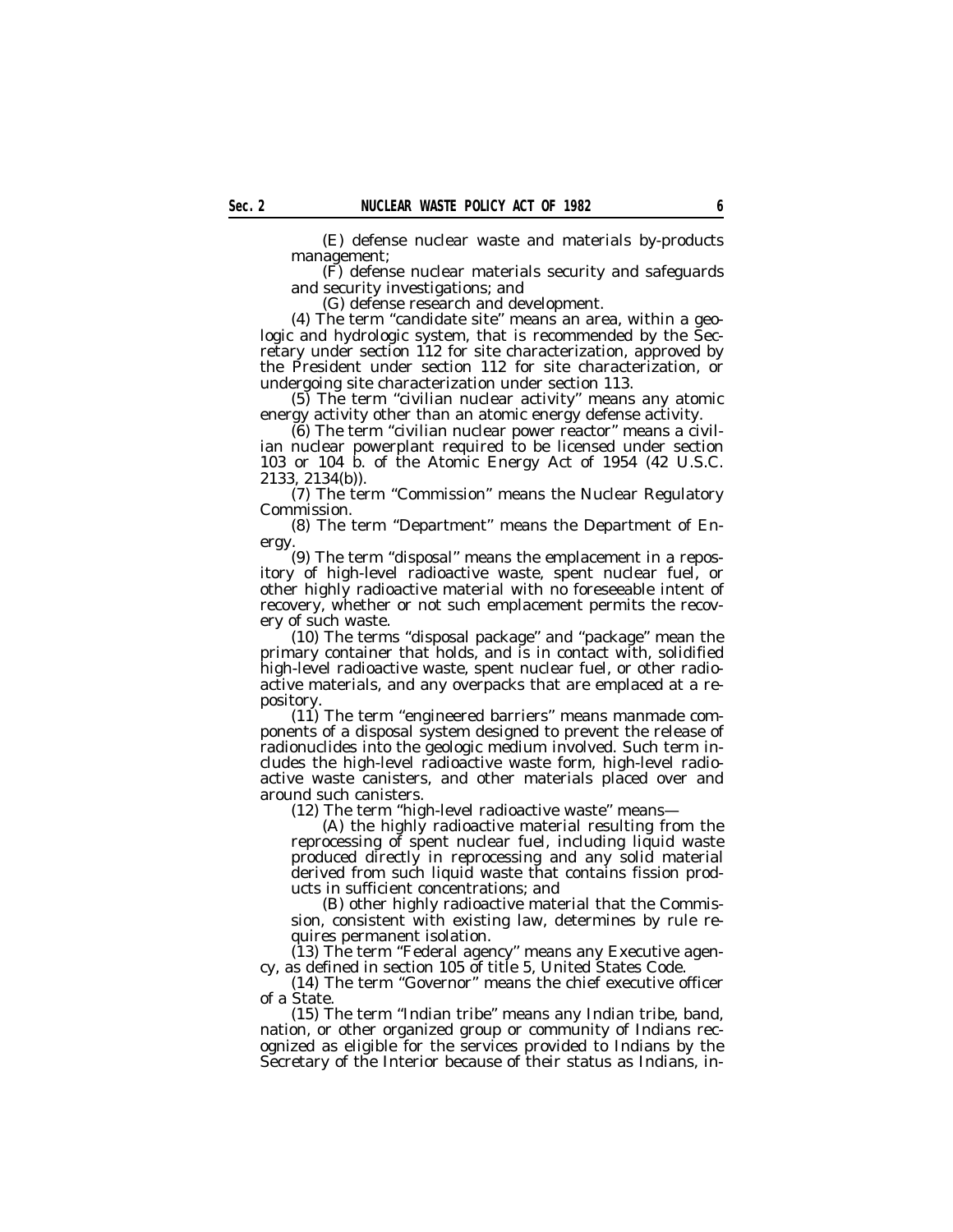cluding any Alaska Native village, as defined in section 3(c) of the Alaska Native Claims Settlement Act (43 U.S.C. 1602(c)).

(16) The term ''low-level radioactive waste'' means radioactive material that—

(A) is not high-level radioactive waste, spent nuclear fuel, transuranic waste, or by-product material as defined in section  $11e(2)^1$  of the Atomic Energy Act of 1954 (42) U.S.C.  $2014(e)(2)$ ; and

(B) the Commission, consistent with existing law, classifies as low-level radioactive waste.

(17) The term ''Office'' means the Office of Civilian Radioactive Waste Management established in section 305. 2

(18) The term ''repository'' means any system licensed by the Commission that is intended to be used for, or may be used for, the permanent deep geologic disposal of high-level radioactive waste and spent nuclear fuel, whether or not such system is designed to permit the recovery, for a limited period during initial operation, of any materials placed in such system. Such term includes both surface and subsurface areas at which high-level radioactive waste and spent nuclear fuel handling activities are conducted.

(19) The term ''reservation'' means—

(A) any Indian reservation or dependent Indian community referred to in clause (a) or (b) of section 1151 of title 18, United States Code; or

(B) any land selected by an Alaska Native village or regional corporation under the provisions of the Alaska Native Claims Settlement Act (43 U.S.C. 1601 et seq.).

(20) The term ''Secretary'' means the Secretary of Energy. (21) The term ''site characterization'' means—

(A) siting research activities with respect to a test and evaluation facility at a candidate site; and

(B) activities, whether in the laboratory or in the field, undertaken to establish the geologic condition and the ranges of the parameters of a candidate site relevant to the location of a repository, including borings, surface excavations, excavations of exploratory shafts, limited subsurface lateral excavations and borings, and in situ testing needed to evaluate the suitability of a candidate site for the location of a repository, but not including preliminary borings and geophysical testing needed to assess whether site characterization should be undertaken.

(22) The term ''siting research'' means activities, including borings, surface excavations, shaft excavations, subsurface lateral excavations and borings, and in situ testing, to determine the suitability of a site for a test and evaluation facility.

(23) The term ''spent nuclear fuel'' means fuel that has been withdrawn from a nuclear reactor following irradiation, the constituent elements of which have not been separated by reprocessing.

 $1$  So in original. Reference probably should be to section 11 e. (2).

<sup>2</sup>So in original. Reference probably should be to section 304.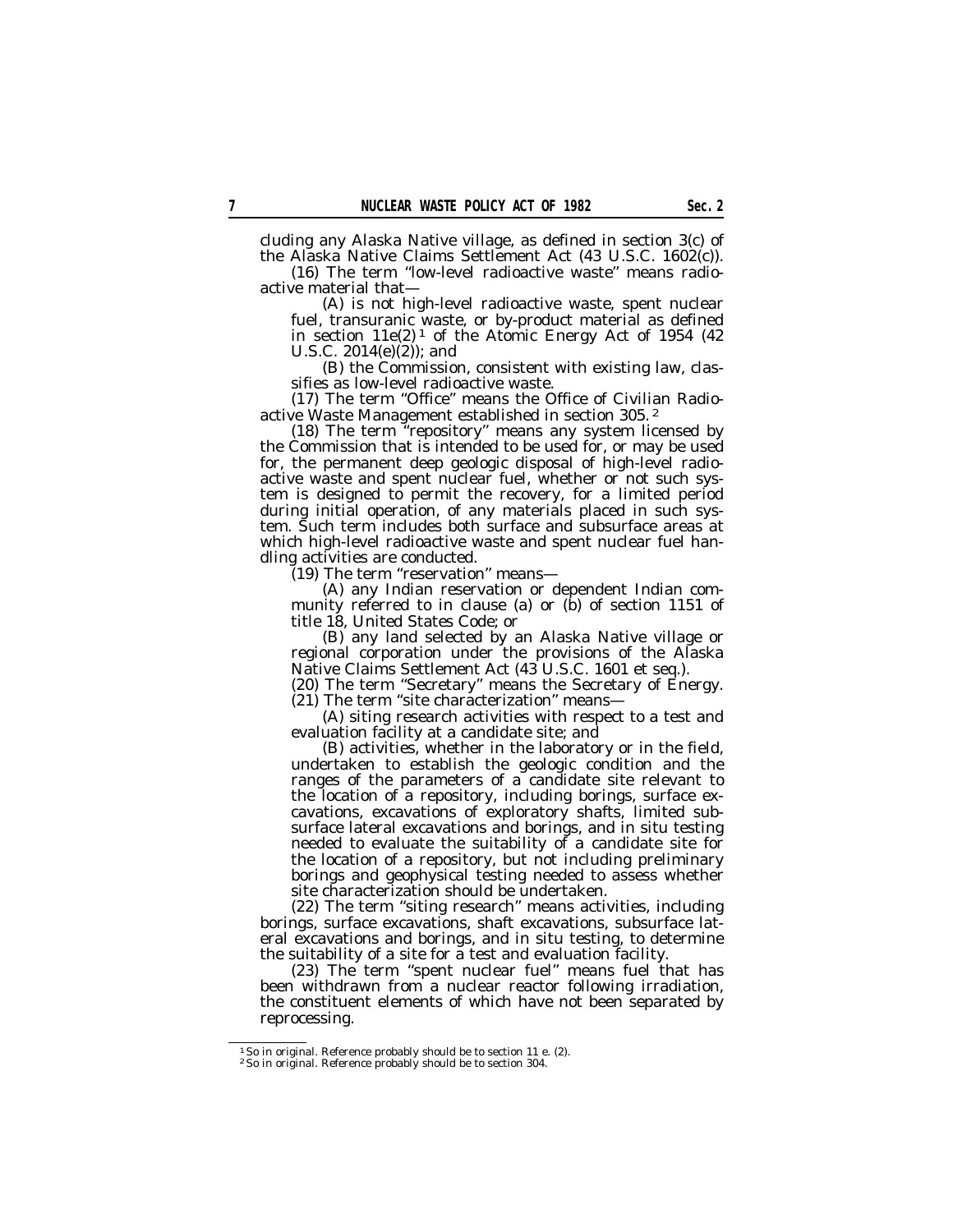(24) The term ''State'' means each of the several States, the District of Columbia, the Commonwealth of Puerto Rico, the Virgin Islands, Guam, American Samoa, the Northern Mariana Islands, the Trust Territory of the Pacific Islands, and any other territory or possession of the United States.

(25) The term ''storage'' means retention of high-level radioactive waste, spent nuclear fuel, or transuranic waste with the intent to recover such waste or fuel for subsequent use, processing, or disposal.

(26) The term ''Storage Fund'' means the Interim Storage Fund established in section 137(c). 1

(27) The term ''test and evaluation facility'' means an atdepth, prototypic, underground cavity with subsurface lateral excavations extending from a central shaft that is used for research and development purposes, including the development of data and experience for the safe handling and disposal of solidified high-level radioactive waste, transuranic waste, or spent nuclear fuel.

(28) The term ''unit of general local government'' means any borough, city, county, parish, town, township, village, or other general purpose political subdivision of a State.

(29) The term ''Waste Fund'' means the Nuclear Waste Fund established in section 302(c).

(30) The term ''Yucca Mountain site'' means the candidate site in the State of Nevada recommended by the Secretary to the President under section  $112(b)(1)(B)$  on May 27, 1986.

(31) The term ''affected unit of local government'' means the unit of local government with jurisdiction over the site of a repository or a monitored retrievable storage facility. Such term may, at the discretion of the Secretary, include units of local government that are contiguous with such unit.

(32) The term ''Negotiator'' means the Nuclear Waste Negotiator.

(33) As used in title IV, the term ''Office'' means the Office of the Nuclear Waste Negotiator established under title IV of this Act.

(34) The term ''monitored retrievable storage facility'' means the storage facility described in section 141(b)(1).

[42 U.S.C. 10101]

# SEPARABILITY

SEC. 3. If any provision of this Act, or the application of such provision to any person or circumstance, is held invalid, the remainder of this Act, or the application of such provision to persons or circumstances other than those as to which it is held invalid, shall not be affected thereby.

[42 U.S.C. 10102]

<sup>1</sup>So in original. Reference probably should be to section 136(c).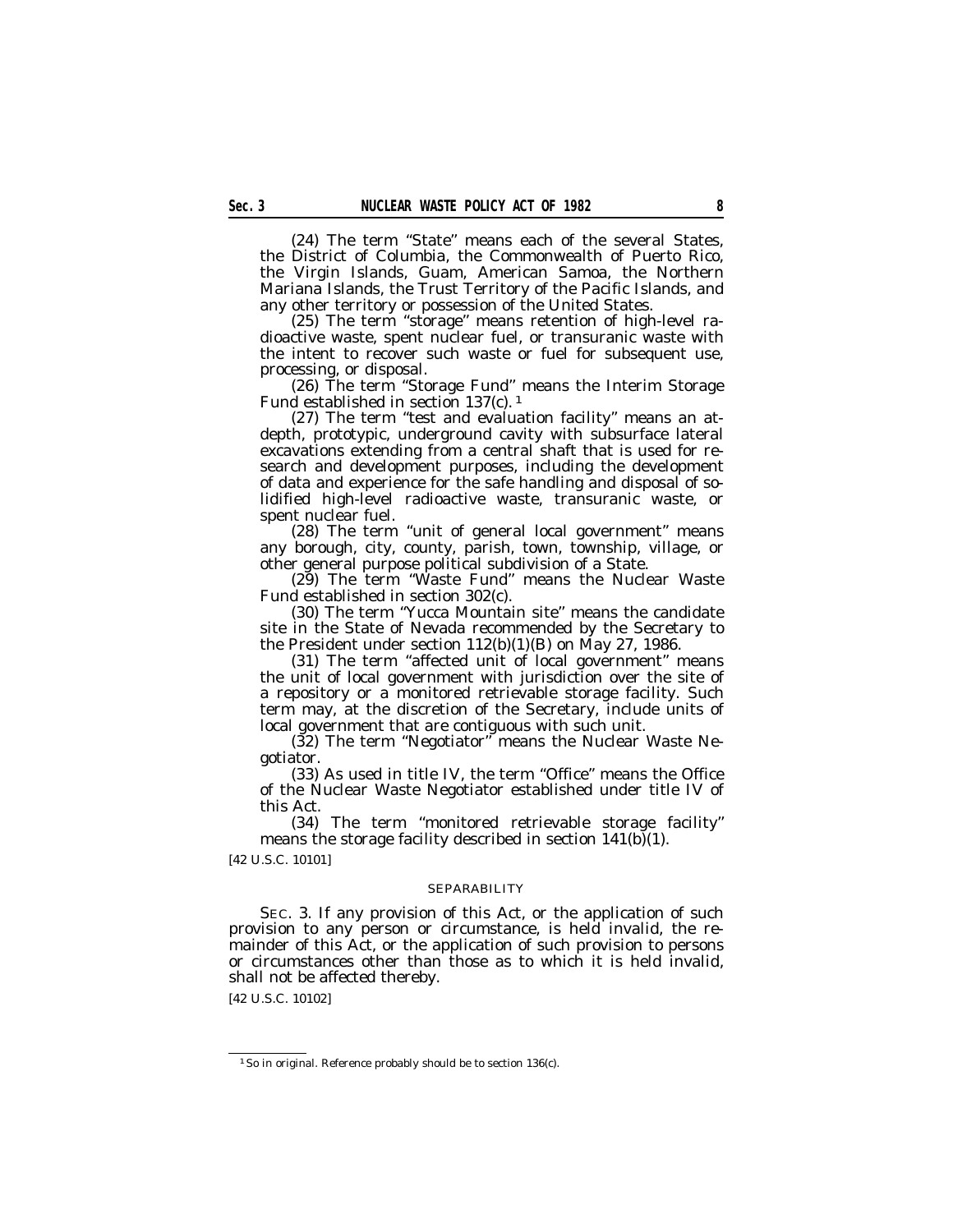#### TERRITORIES AND POSSESSIONS

SEC. 4. Nothing in this Act shall be deemed to repeal, modify, or amend the provisions of section 605 of the Act of March 12, 1980 (48 U.S.C. 1491).

[42 U.S.C. 10103]

### OCEAN DISPOSAL

SEC. 5. Nothing in this Act shall be deemed to affect the Marine Protection, Research, and Sanctuaries Act of 1972 (33 U.S.C. 1401 et seq.).

[42 U.S.C. 10104]

#### LIMITATION ON SPENDING AUTHORITY

SEC. 6. The authority under this Act to incur indebtedness, or enter into contracts, obligating amounts to be expended by the Federal Government shall be effective for any fiscal year only to such extent or in such amounts as are provided in advance by appropriation Acts.

[42 U.S.C. 10105]

#### PROTECTION OF CLASSIFIED NATIONAL SECURITY INFORMATION

SEC. 7. Nothing in this Act shall require the release or disclosure to any person or to the Commission of any classified national security information.

[42 U.S.C. 10106]

### APPLICABILITY

SEC. 8. (a) ATOMIC ENERGY DEFENSE ACTIVITIES.—Subject to the provisions of subsection (c), the provisions of this Act shall not apply with respect to any atomic energy defense activity or to any facility used in connection with any such activity.

(b) EVALUATION BY PRESIDENT.—(1) Not later than 2 years after the date of the enactment of this Act, the President shall evaluate the use of disposal capacity at one or more repositories to be developed under subtitle A of title I for the disposal of high-level radioactive waste resulting from atomic energy defense activities. Such evaluation shall take into consideration factors relating to cost efficiency, health and safety, regulation, transportation, public acceptability, and national security.

(2) Unless the President finds, after conducting the evaluation required in paragraph (1), that the development of a repository for the disposal of high-level radioactive waste resulting from atomic energy defense activities only is required, taking into account all of the factors described in such subsection, the Secretary shall proceed promptly with arrangement for the use of one or more of the repositories to be developed under subtitle A of title I for the disposal of such waste. Such arrangements shall include the allocation of costs of developing, constructing, and operating this repository or repositories. The costs resulting from permanent disposal of highlevel radioactive waste from atomic energy defense activities shall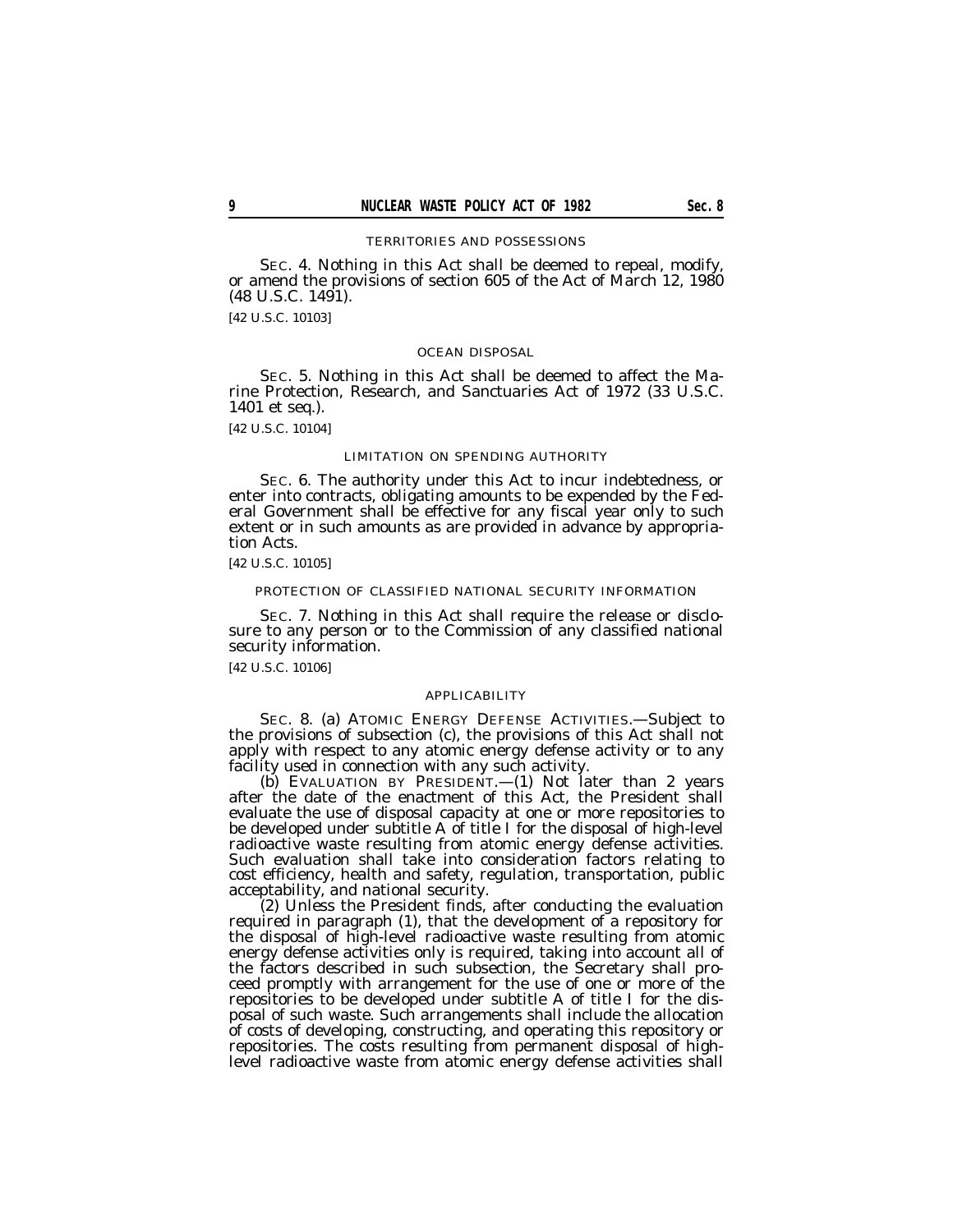be paid by the Federal Government, into the special account established under section 302.

(3) Any repository for the disposal of high-level radioactive waste resulting from atomic energy defense activities only shall (A) be subject to licensing under section 202 of the Energy Reorganization Act of 1973 (42 U.S.C. 5842); and (B) comply with all requirements of the Commission for the siting, development, construction, and operation of a repository.

(c) APPLICABILITY TO CERTAIN REPOSITORIES.—The provisions of this Act shall apply with respect to any repository not used exclusively for the disposal of high-level radioactive waste or spent nuclear fuel resulting from atomic energy defense activities, research and development activities of the Secretary, or both.

[42 U.S.C. 10107]

#### APPLICABILITY

SEC. 9. TRANSPORTATION.—Nothing in this Act shall be construed to affect Federal, State, or local laws pertaining to the transportation of spent nuclear fuel or high-level radioactive waste. [42 U.S.C. 10108]

# TITLE I—DISPOSAL AND STORAGE OF HIGH-LEVEL RADIO-ACTIVE WASTE, SPENT NUCLEAR FUEL, AND LOW-LEVEL RADIOACTIVE WASTE

## STATE AND AFFECTED INDIAN TRIBE PARTICIPATION IN DEVELOPMENT OF PROPOSED REPOSITORIES FOR DEFENSE WASTE

SEC. 101. (a) NOTIFICATION TO STATES AND AFFECTED INDIAN TRIBES.—Notwithstanding the provisions of section 8, upon any decision by the Secretary or the President to develop a repository for the disposal of high-level radioactive waste or spent nuclear fuel resulting exclusively from atomic energy defense activities, research and development activities of the Secretary, or both, and before proceeding with any site-specific investigations with respect to such repository, the Secretary shall notify the Governor and legislature of the State in which such repository is proposed to be located, or the governing body of the affected Indian tribe on whose reservation such repository is proposed to be located, as the case may be, of such decision.

(b) PARTICIPATION OF STATES AND AFFECTED INDIAN TRIBES.— Following the receipt of any notification under subsection (a), the State or Indian tribe involved shall be entitled, with respect to the proposed repository involved, to rights of participation and consultation identical to those provided in sections 115 through 118, except that any financial assistance authorized to be provided to such State or affected Indian tribe under section 116(c) or 118(b) shall be made from amounts appropriated to the Secretary for purposes of carrying out this section.

[42 U.S.C. 10121]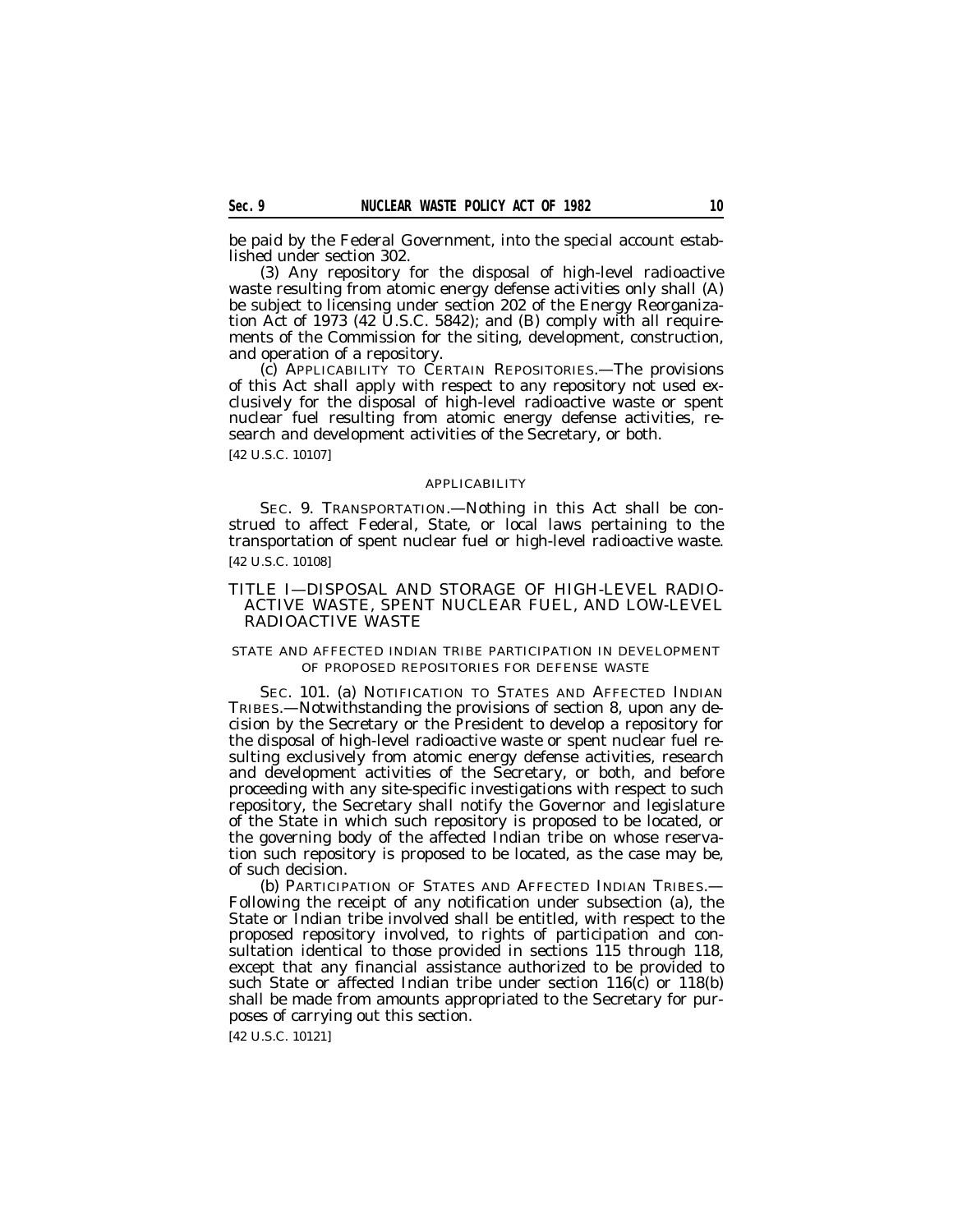## SUBTITLE A—REPOSITORIES FOR DISPOSAL OF HIGH-LEVEL RADIOACTIVE WASTE AND SPENT NUCLEAR FUEL

### FINDINGS AND PURPOSES

SEC. 111. (a) FINDINGS.—The Congress finds that— (1) radioactive waste creates potential risks and requires safe and environmentally acceptable methods of disposal;

(2) a national problem has been created by the accumulation of (A) spent nuclear fuel from nuclear reactors; and (B) radioactive waste from (i) reprocessing of spent nuclear fuel; (ii) activities related to medical research, diagnosis, and treatment; and (iii) other sources;

(3) Federal efforts during the past 30 years to devise a permanent solution to the problems of civilian radioactive waste disposal have not been adequate;

(4) while the Federal Government has the responsibility to provide for the permanent disposal of high-level radioactive waste and such spent nuclear fuel as may be disposed of in order to protect the public health and safety and the environment, the costs of such disposal should be the responsibility of the generators and owners of such waste and spent fuel;

(5) the generators and owners of high-level radioactive waste and spent nuclear fuel have the primary responsibility to provide for, and the responsibility to pay the costs of, the interim storage of such waste and spent fuel until such waste and spent fuel is accepted by the Secretary of Energy in accordance with the provisions of this Act;

(6) State and public participation in the planning and development of repositories is essential in order to promote public confidence in the safety of disposal of such waste and spent fuel; and

(7) high-level radioactive waste and spent nuclear fuel have become major subjects of public concern, and appropriate precautions must be taken to ensure that such waste and spent fuel do not adversely affect the public health and safety and the environment for this or future generations.

(b) PURPOSES.—The purposes of this subtitle are—

(1) to establish a schedule for the siting, construction, and operation of repositories that will provide a reasonable assurance that the public and the environment will be adequately protected from the hazards posed by high-level radioactive waste and such spent nuclear fuel as may be disposed of in a repository;

(2) to establish the Federal responsibility, and a definite Federal policy, for the disposal of such waste and spent fuel;

(3) to define the relationship between the Federal Government and the State governments with respect to the disposal of such waste and spent fuel; and

(4) to establish a Nuclear Waste Fund, composed of payments made by the generators and owners of such waste and spent fuel, that will ensure that the costs of carrying out activities relating to the disposal of such waste and spent fuel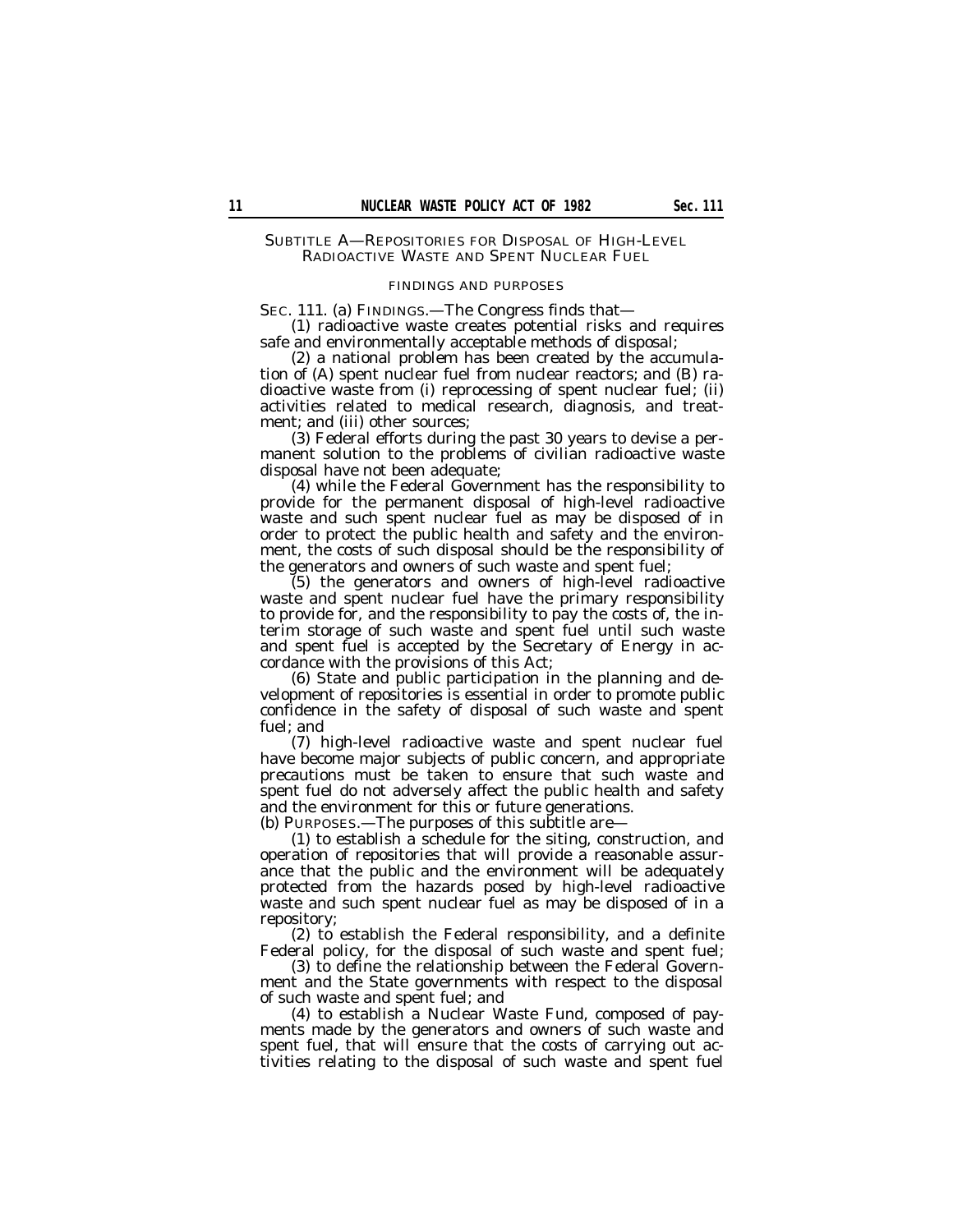will be borne by the persons responsible for generating such waste and spent fuel.

[42 U.S.C. 10131]

# RECOMMENDATION OF CANDIDATE SITES FOR SITE CHARACTERIZATION

SEC. 112. (a) GUIDELINES.—Not later than 180 days after the date of the enactment of this Act, the Secretary, following consultation with the Council on Environmental Quality, the Administrator of the Environmental Protection Agency, the Director of the Geological Survey, 1 and interested Governors, and the concurrence of the Commission shall issue general guidelines for the recommendation of sites for repositories. Such guidelines shall specify detailed geologic considerations that shall be primary criteria for the selection of sites in various geologic media. Such guidelines shall specify factors that qualify or disqualify any site from development as a repository, including factors pertaining to the location of valuable natural resources, hydrology, geophysics, seismic activity, and atomic energy defense activities, proximity to water supplies, proximity to populations, the effect upon the rights of users of water, and proximity to components of the National Park System, the National Wildlife Refuge System, the National Wild and Scenic Rivers System, the National Wilderness Preservation System, or National Forest Lands. Such guidelines shall take into consideration the proximity to sites where high-level radioactive waste and spent nuclear fuel is generated or temporarily stored and the transportation and safety factors involved in moving such waste to a repository. Such guidelines shall specify population factors that will disqualify any site from development as a repository if any surface facility of such repository would be located (1) in a highly populated area; or (2) adjacent to an area 1 mile by 1 mile having a population of not less than 1,000 individuals. Such guidelines also shall require the Secretary to consider the cost and impact of transporting to the repository site the solidified high-level radioactive waste and spent fuel to be disposed of in the repository and the advantages of regional distribution in the siting of repositories. Such guidelines shall require the Secretary to consider the various geologic media in which sites for repositories may be located and, to the extent practicable, to recommend sites in different geologic media. The Secretary shall use guidelines established under this subsection in considering candidate sites for recommendation under subsection (b). The Secretary may revise such guidelines from time to time, consistent with the provisions of this subsection.

(b) RECOMMENDATION BY SECRETARY TO THE PRESIDENT.— (1)(A) Following the issuance of guidelines under subsection (a) and consultation with the Governors of affected States, the Secretary shall nominate at least 5 sites that he determines suitable for site characterization for selection of the first repository site.

(B) Subsequent to such nomination, the Secretary shall recommend to the President 3 of the nominated sites not later than January 1, 1985 for characterization as candidate sites.

<sup>1</sup>The Geological Survey was designated as the United States Geological Survey by the Depart-ment of the Interior and Related Agencies Appropriations Act, 1992 (Pub. L. 102–154; 105 Stat. 1000), enacted on Nov. 13, 1991.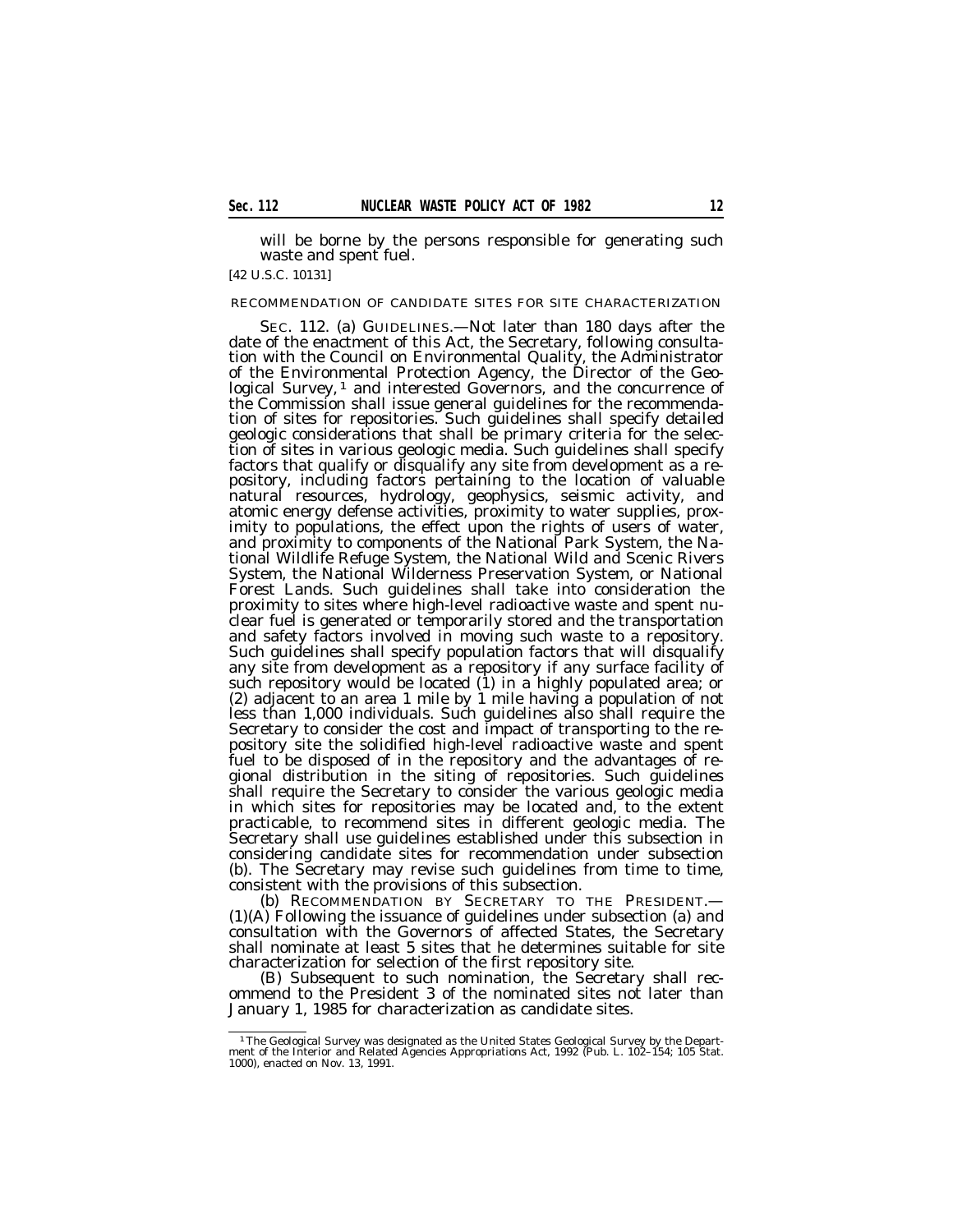(C) Such recommendations under subparagraph (B) shall be consistent with the provisions of section 305.

(D) Each nomination of a site under this subsection shall be accompanied by an environmental assessment, which shall include a detailed statement of the basis for such recommendation and of the probable impacts of the site characterization activities planned for such site, and a discussion of alternative activities relating to site characterization that may be undertaken to avoid such impacts. Such environmental assessment shall include—

(i) an evaluation by the Secretary as to whether such site is suitable for site characterization under the guidelines established under subsection (a);

(ii) an evaluation by the Secretary as to whether such site is suitable for development as a repository under each such guideline that does not require site characterization as a prerequisite for application of such guideline;

(iii) an evaluation by the Secretary of the effects of the site characterization activities at such site on the public health and safety and the environment;

(iv) a reasonable comparative evaluation by the Secretary of such site with other sites and locations that have been considered;

(v) a description of the decision process by which such site was recommended; and

(vi) an assessment of the regional and local impacts of locating the proposed repository at such site.

 $(E)(i)$ <sup>1</sup> The issuance of any environmental assessment under this paragraph shall be considered to be a final agency action subject to judicial review in accordance with the provisions of chapter 7 of title 5, United States Code, and section 119. Such judicial review shall be limited to the sufficiency of such environmental assessment with respect to the items described in clauses (i) through (vi) of subparagraph  $(E)$ . <sup>2</sup>

(F) Each environmental assessment prepared under this paragraph shall be made available to the public.

(G) Before nominating a site, the Secretary shall notify the Governor and legislature of the State in which such site is located, or the governing body of the affected Indian tribe where such site is located, as the case may be, of such nomination and the basis for such nomination.

(2) Before nominating any site the Secretary shall hold public hearings in the vicinity of such site to inform the residents of the area in which such site is located of the proposed nomination of such site and to receive their comments. At such hearings, the Secretary shall also solicit and receive any recommendations of such residents with respect to issues that should be addressed in the environmental assessment described in paragraph (1) and the site characterization plan described in section  $11\overline{3}$ (b)(1).

(3) In evaluating the sites nominated under this section prior to any decision to recommend a site as a candidate site, the Secretary shall use available geophysical, geologic, geochemical and

<sup>&</sup>lt;sup>1</sup>So in original. Subparagraph contains only one clause.

<sup>2</sup>So in original. Reference probably should be to subparagraph (D).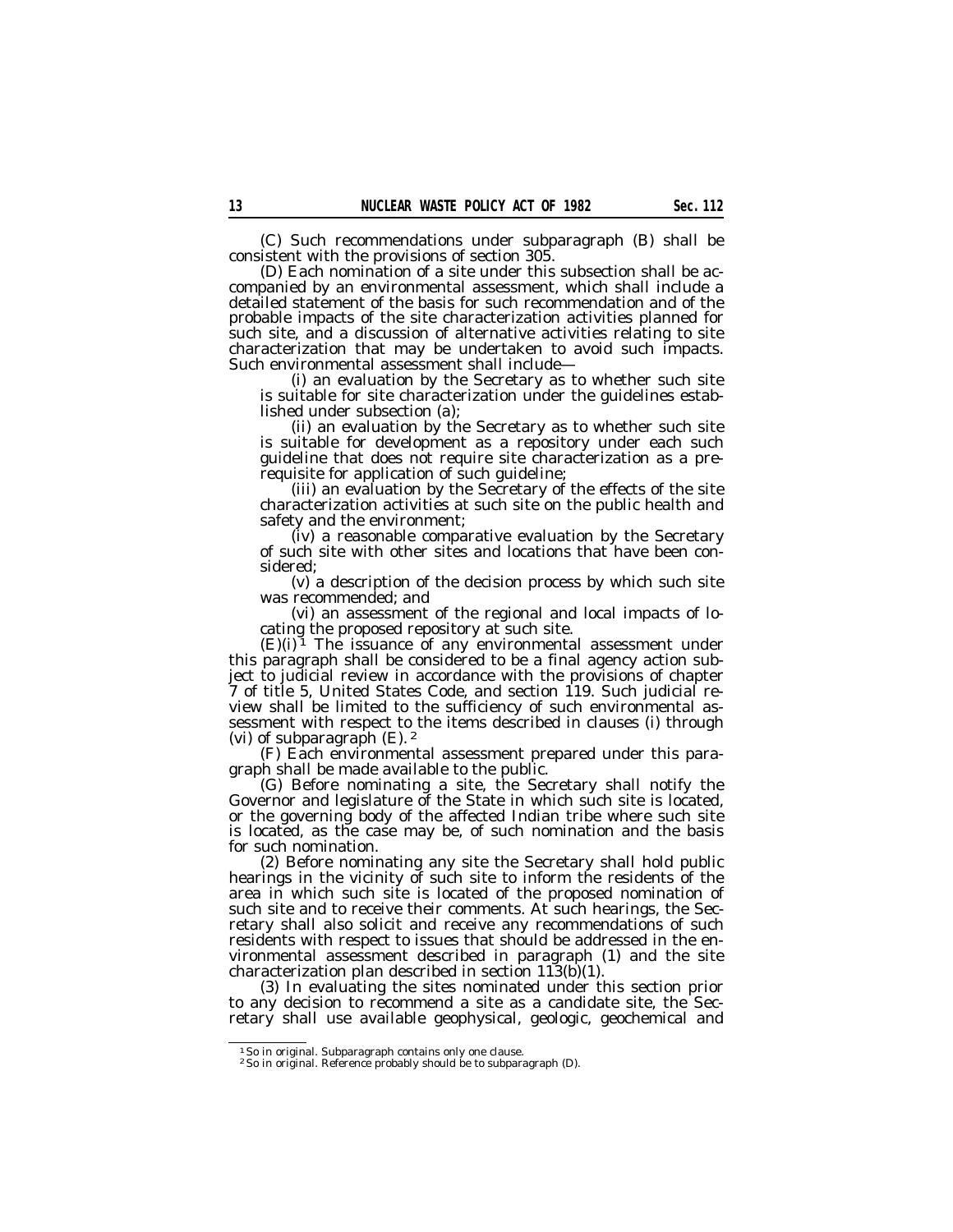hydrologic, and other information and shall not conduct any preliminary borings or excavations at a site unless (i) such preliminary boring or excavation activities were in progress upon the date of enactment of this Act or (ii) the Secretary certifies that such available information from other sources, in the absence of preliminary borings or excavations, will not be adequate to satisfy applicable requirements of this Act or any other law: *Provided,* That preliminary borings or excavations under this section shall not exceed a diameter of 6 inches.

(c) PRESIDENTIAL REVIEW OF RECOMMENDED CANDIDATE SITES.—(1) The President shall review each candidate site recommendation made by the Secretary under subsection (b). Not later than 60 days after the submission by the Secretary of a recommendation of a candidate site, the President, in his discretion, may either approve or disapprove such candidate site, and shall transmit any such decision to the Secretary and to either the Governor and legislature of the State in which such candidate site is located, or the governing body of the affected Indian tribe where such candidate site is located, as the case may be. If, during such 60-day period, the President fails to approve or disapprove such candidate site, or fails to invoke his authority under paragraph (2) to delay his decision, such candidate site shall be considered to be approved, and the Secretary shall notify such Governor and legislature, or governing body of the affected Indian tribe, of the approval of such candidate site by reason of the inaction of the President.

(2) The President may delay for not more than 6 months his decision under paragraph (1) to approve or disapprove a candidate site, upon determining that the information provided with the recommendation of the Secretary is insufficient to permit a decision within the 60-day period referred to in paragraph (1). The President may invoke his authority under this paragraph by submitting written notice to the Congress, within such 60-day period, of his intent to invoke such authority. If the President invokes such authority, but fails to approve or disapprove the candidate site involved by the end of such 6-month period, such candidate site shall be considered to be approved, and the Secretary shall notify such Governor and legislature, or governing body of the affected Indian tribe, of the approval of such candidate site by reason of the inaction of the President.

(d) PRELIMINARY ACTIVITIES.—Except as otherwise provided in this section, each activity of the President or the Secretary under this section shall be considered to be a preliminary decisionmaking activity. No such activity shall require the preparation of an environmental impact statement under section 102(2)(C) of the National Environmental Policy Act of 1969 (42 U.S.C. 4332(2)(C)), or to require any environmental review under subparagraph (E) or (F) of section  $10\frac{2}{2}$  of such Act.

[42 U.S.C. 10132]

## SITE CHARACTERIZATION

SEC. 113. (a) IN GENERAL.—The Secretary shall carry out, in accordance with the provisions of this section, appropriate site characterization activities at the Yucca Mountain site. The Sec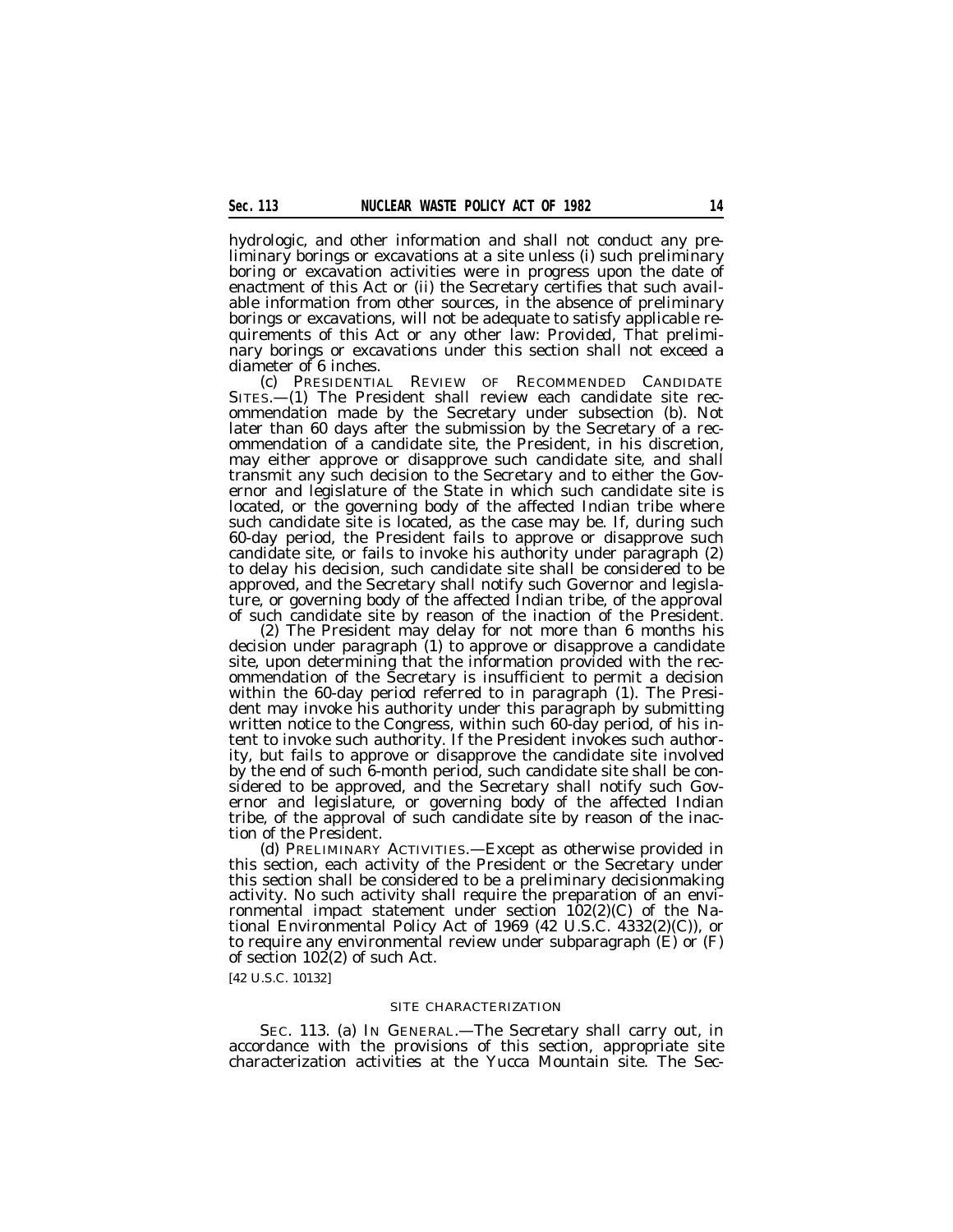retary shall consider fully the comments received under subsection  $(b)(2)$  and section 112 $(b)(2)$  and shall, to the maximum extent practicable and in consultation with the Governor of the State of Nevada, conduct site characterization activities in a manner that minimizes any significant adverse environmental impacts identified in such comments or in the environmental assessment submitted under subsection  $(b)(1)$ . <sup>1</sup>

(b) COMMISSION AND STATES.—(1) Before proceeding to sink shafts at the Yucca Mountain site, the Secretary shall submit for such candidate site to the Commission and to the Governor or legislature of the State of Nevada, for their review and comment—

(A) a general plan for site characterization activities to be conducted at such candidate site, which plan shall include—

(i) a description of such candidate site;

(ii) a description of such site characterization activities, including the following: the extent of planned excavations, plans for any onsite testing with radioactive or nonradioactive material, plans for any investigation activities that may affect the capability of such candidate site to isolate high-level radioactive waste and spent nuclear fuel, and plans to control any adverse, safety-related impacts from such site characterization activities;

(iii) plans for the decontamination and decommissioning of such candidate site, and for the mitigation of any significant adverse environmental impacts caused by site characterization activities if it is determined unsuitable for application for a construction authorization for a repository;

(iv) criteria to be used to determine the suitability of such candidate site for the location of a repository, developed pursuant to section 112(a); and

(v) any other information required by the Commission; (B) a description of the possible form or packaging for the high-level radioactive waste and spent nuclear fuel to be emplaced in such repository, a description, to the extent practicable, of the relationship between such waste form or packaging and the geologic medium of such site, and a description of the activities being conducted by the Secretary with respect to such possible waste form or packaging or such relationship; and

(C) a conceptual repository design that takes into account likely site-specific requirements.

(2) Before proceeding to sink shafts at the Yucca Mountain site, the Secretary shall (A) make available to the public the site characterization plan described in paragraph (1); and (B) hold public hearings in the vicinity of such candidate site to inform the residents of the area in which such candidate site is located of such plan, and to receive their comments.

(3) During the conduct of site characterization activities at the Yucca Mountain site, the Secretary shall report not less than once every 6 months to the Commission and to the Governor and legisla-

<sup>1</sup>So in original. Reference probably should be to section 112(b)(1).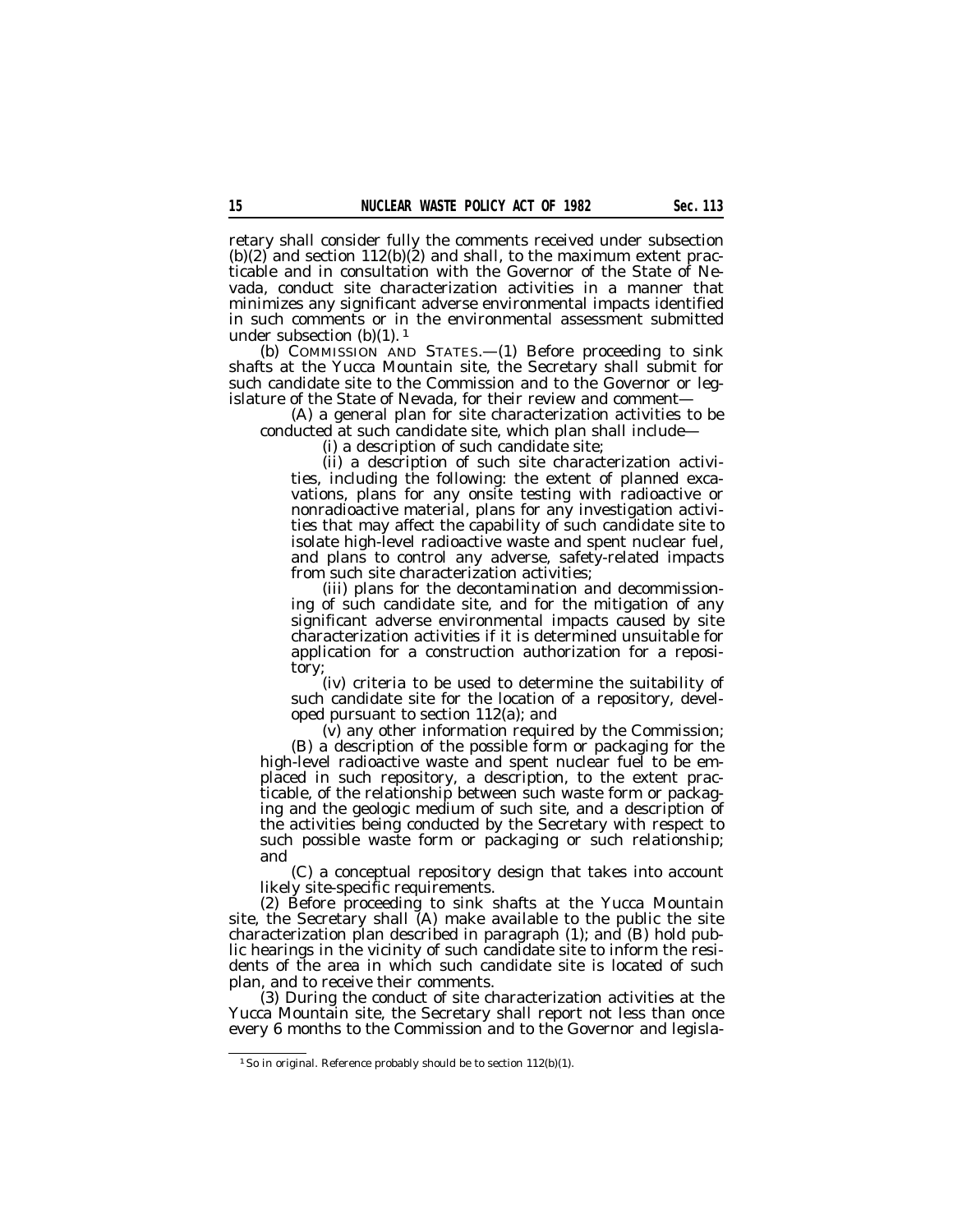ture of the State of Nevada, on the nature and extent of such activities and the information developed from such activities.

(c) RESTRICTIONS.—(1) The Secretary may conduct at the Yucca Mountain site only such site characterization activities as the Secretary considers necessary to provide the data required for evaluation of the suitability of such site for an application to be submitted to the Commission for a construction authorization for a repository at such site, and for compliance with the National Environmental Policy Act of 1969 (42 U.S.C. 4321 et seq.).

(2) In conducting site characterization activities—

(A) the Secretary may not use any radioactive material at a site unless the Commission concurs that such use is necessary to provide data for the preparation of the required environmental reports and an application for a construction authorization for a repository at such site; and

(B) if any radioactive material is used at a site—

(i) the Secretary shall use the minimum quantity necessary to determine the suitability of such site for a repository, but in no event more than the curie equivalent of 10 metric tons of spent nuclear fuel; and

(ii) such radioactive material shall be fully retrievable. (3) If the Secretary at any time determines the Yucca Mountain site to be unsuitable for development as a repository, the Secretary shall—

(A) terminate all site characterization activities at such site;

 $(B)$  notify the Congress,  $<sup>1</sup>$  the Governor and legislature of</sup> Nevada of such termination and the reasons for such termination;

(C) remove any high-level radioactive waste, spent nuclear fuel, or other radioactive materials at or in such site as promptly as practicable;

(D) take reasonable and necessary steps to reclaim the site and to mitigate any significant adverse environmental impacts caused by site characterization activities at such site;

(E) suspend all future benefits payments under subtitle F with respect to such site; and

(F) report to Congress not later than 6 months after such determination the Secretary's recommendations for further action to assure the safe, permanent disposal of spent nuclear fuel and high-level radioactive waste, including the need for new legislative authority.

(d) PRELIMINARY ACTIVITIES.—Each activity of the Secretary under this section that is in compliance with the provisions of subsection (c) shall be considered a preliminary decisionmaking activity. No such activity shall require the preparation of an environmental impact statement under section 102(2)(C) of the National Environmental Policy Act of 1969 (42 U.S.C. 4332(2)(C)), or to  $2$  require any environmental review under subparagraph (E) or (F) of section 102(2) of such Act.

[42 U.S.C. 10133]

<sup>&</sup>lt;sup>1</sup> So in original. The word "and" probably should be inserted after the comma.

<sup>2</sup>So in original. The word ''to'' probably should not appear.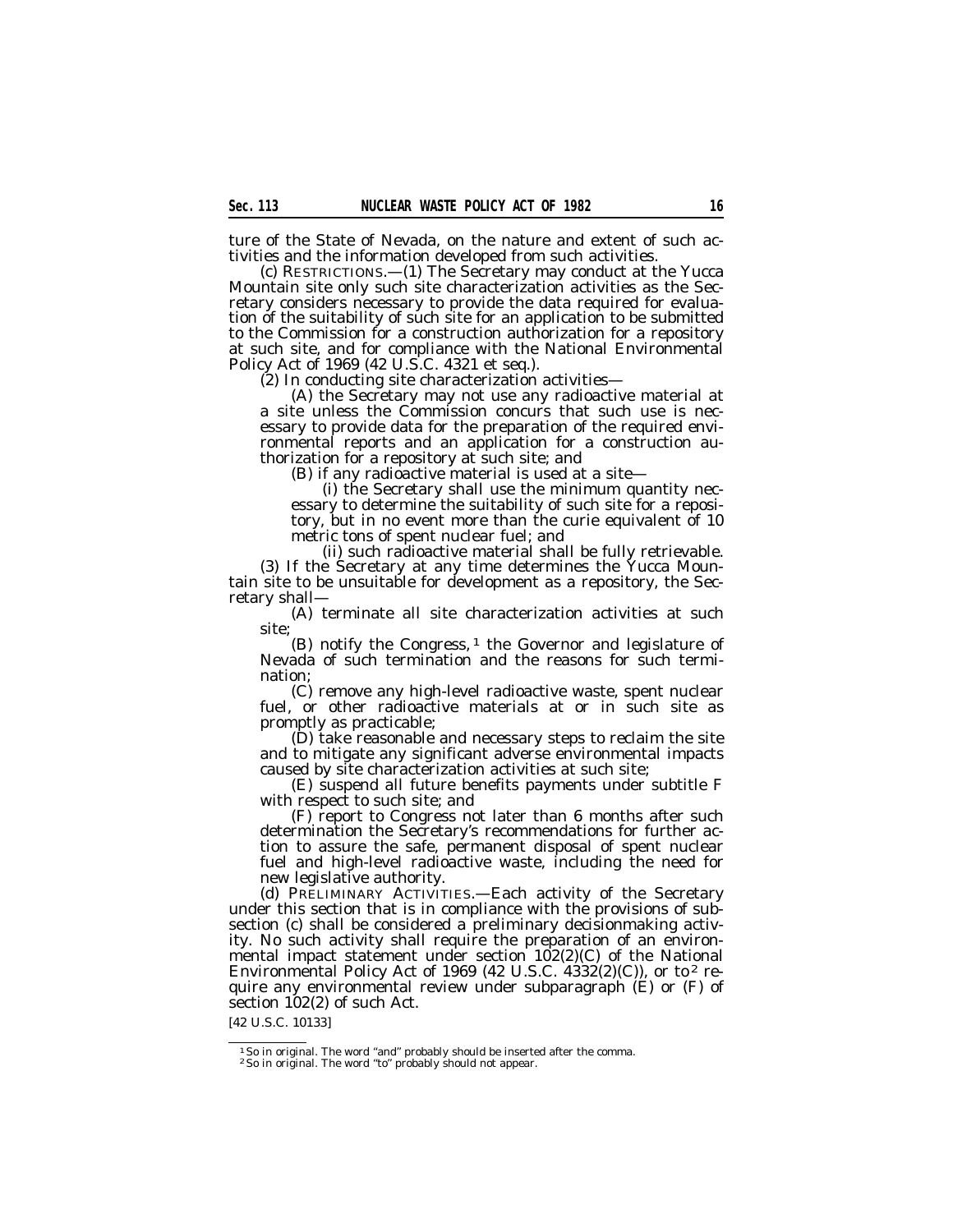## SITE APPROVAL AND CONSTRUCTION AUTHORIZATION

SEC. 114. (a) HEARINGS AND PRESIDENTIAL RECOMMENDA-TION.—(1) The Secretary shall hold public hearings in the vicinity of the Yucca Mountain site, for the purposes of informing the residents of the area of such consideration and receiving their comments regarding the possible recommendation of such site. If, upon completion of such hearings and completion of site characterization activities at the Yucca Mountain site, under section 113, the Secretary decides to recommend approval of such site to the President, the Secretary shall notify the Governor and legislature of the State of Nevada, of such decision. No sooner than the expiration of the 30-day period following such notification, the Secretary shall submit to the President a recommendation that the President approve such site for the development of a repository. Any such recommendation by the Secretary shall be based on the record of information developed by the Secretary under section 113 and this section, including the information described in subparagraph (A) through subparagraph (G). Together with any recommendation of a site under this paragraph, the Secretary shall make available to the public, and submit to the President, a comprehensive statement of the basis of such recommendation, including the following:

(A) a description of the proposed repository, including preliminary engineering specifications for the facility;

(B) a description of the waste form or packaging proposed for use at such repository, and an explanation of the relationship between such waste form or packaging and the geologic medium of such site;

(C) a discussion of data, obtained in site characterization activities, relating to the safety of such site;

(D) a final environmental impact statement prepared for the Yucca Mountain site pursuant to subsection (f) and the National Environmental Policy Act of 1969 (42 U.S.C. 4321 et seq.), together with comments made concerning such environmental impact statement by the Secretary of the Interior, the Council on Environmental Quality, the Administrator, and the Commission, except that the Secretary shall not be required in any such environmental impact statement to consider the need for a repository, the alternatives to geological disposal, or alternative sites to the Yucca Mountain site;

(E) preliminary comments of the Commission concerning the extent to which the at-depth site characterization analysis and the waste form proposal for such site seem to be sufficient for inclusion in any application to be submitted by the Secretary for licensing of such site as a repository;

(F) the views and comments of the Governor and legislature of any State, or the governing body of any affected Indian tribe, as determined by the Secretary, together with the response of the Secretary to such views;

(G) such other information as the Secretary considers appropriate; and

(H) any impact report submitted under section  $116(c)(2)(B)$ by the State of Nevada.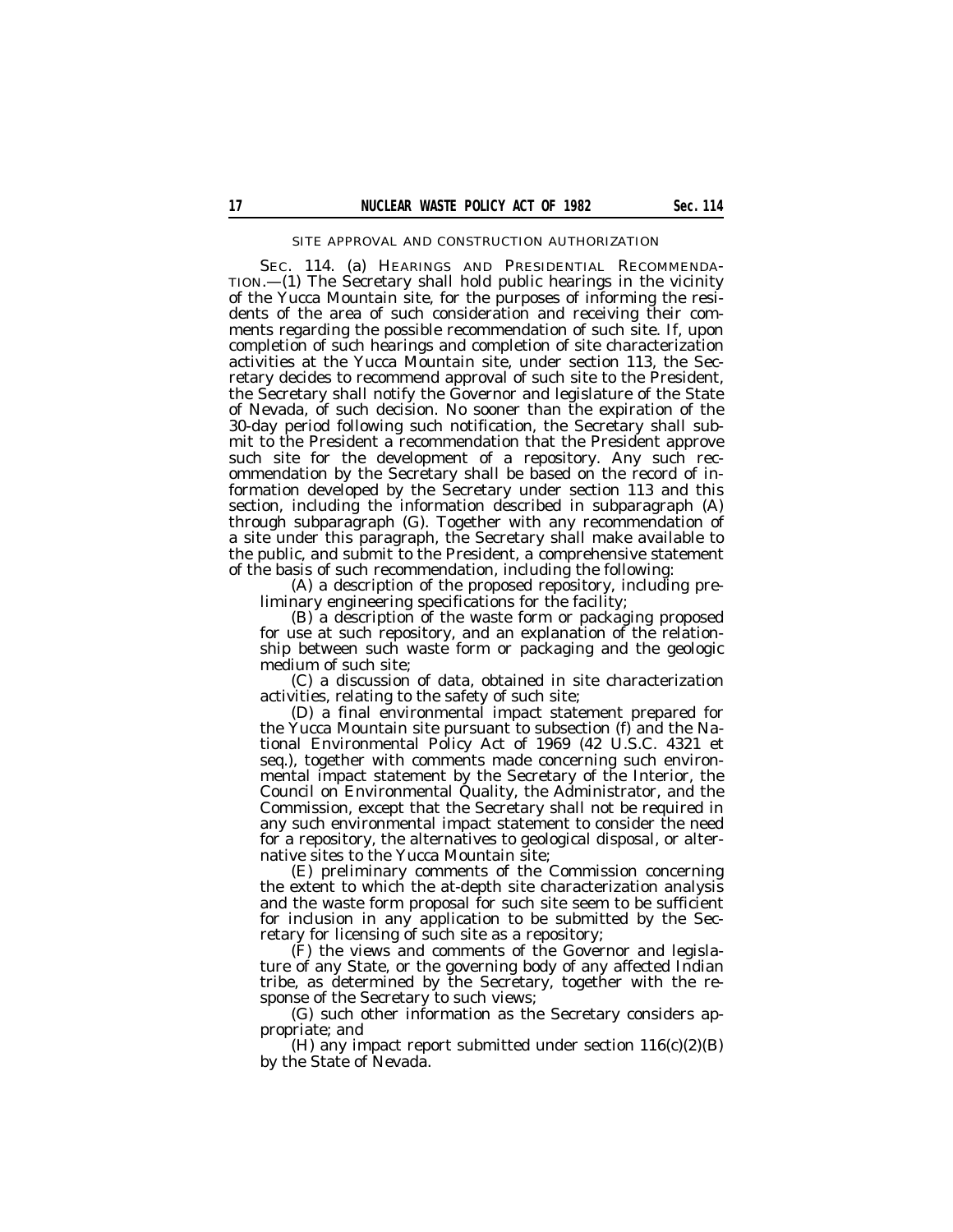(2)(A) If, after recommendation by the Secretary, the President considers the Yucca Mountain site qualified for application for a construction authorization for a repository, the President shall sub-

mit a recommendation of such site to Congress. (B) The President shall submit with such recommendation a copy of the statement of such site prepared by the Secretary under paragraph (1).

 $\tilde{f}$  (3)(A) The President may not recommend the approval of the Yucca Mountain site unless the Secretary has recommended to the President under paragraph (1) approval of such site and has submitted to the President a statement for such site as required under

such paragraph. (B) No recommendation of a site by the President under this subsection shall require the preparation of an environmental impact statement under section 102(2)(C) of the National Environmental Policy Act of 1969 (42 U.S.C. 4332(2)(C)), or to require any environmental review under subparagraph (E) or (F) of section 102(2) of such Act.

(b) SUBMISSION OF APPLICATION.—If the President recommends to the Congress the Yucca Mountain site under subsection (a) and the site designation is permitted to take effect under section 115, the Secretary shall submit to the Commission an application for a construction authorization for a repository at such site not later than 90 days after the date on which the recommendation of the site designation is effective under such section and shall provide to the Governor and legislature of the State of Nevada a copy of such application.

(c) STATUS REPORT ON APPLICATION.—Not later than 1 year after the date on which an application for a construction authorization is submitted under subsection (b), and annually thereafter until the date on which such authorization is granted, the Commission shall submit a report to the Congress describing the proceedings undertaken through the date of such report with regard to such application, including a description of—

(1) any major unresolved safety issues, and the explanation of the Secretary with respect to design and operation plans for resolving such issues;

(2) any matters of contention regarding such application; and

(3) any Commission actions regarding the granting or denial of such authorization.

(d) COMMISSION ACTION.—The Commission shall consider an application for a construction authorization for all or part of a repository in accordance with the laws applicable to such applications, except that the Commission shall issue a final decision approving or disapproving the issuance of a construction authorization not later than the expiration of 3 years after the date of the submission of such application, except that the Commission may extend such deadline by not more than 12 months if, not less than 30 days before such deadline, the Commission complies with the reporting requirements established in subsection (e)(2). The Commission decision approving the first such application shall prohibit the emplacement in the first repository of a quantity of spent fuel containing in excess of 70,000 metric tons of heavy metal or a quantity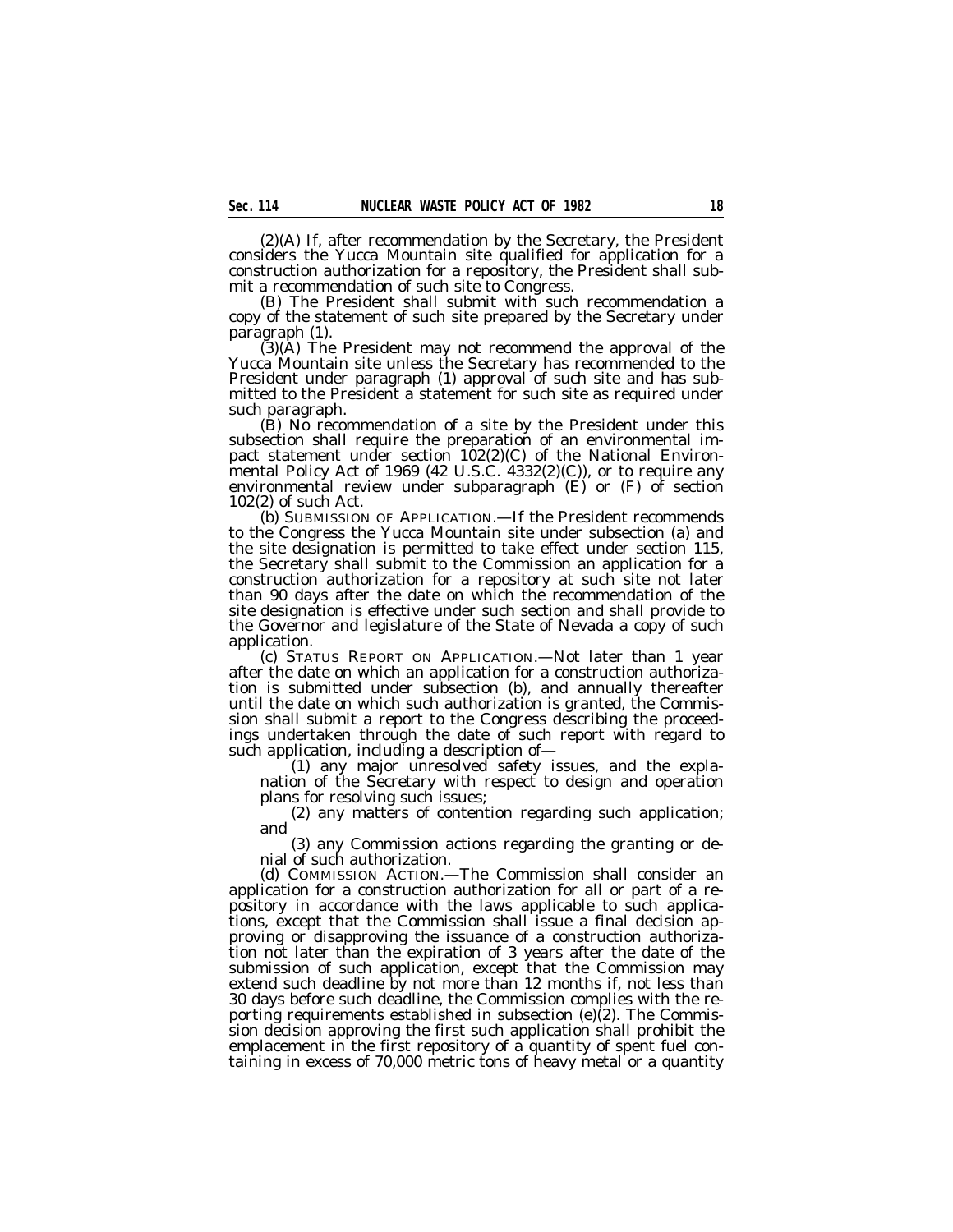of solidified high-level radioactive waste resulting from the reprocessing of such a quantity of spent fuel until such time as a second repository is in operation. In the event that a monitored retrievable storage facility, approved pursuant to subtitle C of this Act, <sup>1</sup> shall be located, or is planned to be located, within 50 miles of the first repository, then the Commission decision approving the first such application shall prohibit the emplacement of a quantity of spent fuel containing in excess of 70,000 metric tons of heavy metal or a quantity of solidified high-level radioactive waste resulting from the reprocessing of spent fuel in both the repository and monitored retrievable storage facility until such time as a second repository

is in operation. (e) PROJECT DECISION SCHEDULE.—(1) The Secretary shall pre- pare and update, as appropriate, in cooperation with all affected Federal agencies, a project decision schedule that portrays the optimum way to attain the operation of the repository, within the time periods specified in this subtitle. Such schedule shall include a description of objectives and a sequence of deadlines for all Federal agencies required to take action, including an identification of the activities in which a delay in the start, or completion, of such activities will cause a delay in beginning repository operation.

(2) Any Federal agency that determines that it cannot comply with any deadline in the project decision schedule, or fails to so comply, shall submit to the Secretary and to the Congress a written report explaining the reason for its failure or expected failure to meet such deadline, the reason why such agency could not reach an agreement with the Secretary, the estimated time for completion of the activity or activities involved, the associated effect on its other deadlines in the project decision schedule, and any recommendations it may have or actions it intends to take regarding any improvements in its operation or organization, or changes to its statutory directives or authority, so that it will be able to mitigate the delay involved. The Secretary, within 30 days after receiving any such report, shall file with the Congress his response to such report, including the reasons why the Secretary could not amend the project decision schedule to accommodate the Federal

agency involved. (f) ENVIRONMENTAL IMPACT STATEMENT.—(1) Any recommendation made by the Secretary under this section shall be considered a major Federal action significantly affecting the quality of the human environment for purposes of the National Environmental Policy Act of 1969 (42 U.S.C. 4321 et seq.). A final environmental impact statement prepared by the Secretary under such Act shall accompany any recommendation to the President to approve a site

for a repository. (2) With respect to the requirements imposed by the National Environmental Policy Act of 1969 (42 U.S.C. 4321 et seq.), compliance with the procedures and requirements of this Act shall be deemed adequate consideration of the need for a repository, the time of the initial availability of a repository, and all alternatives to the isolation of high-level radioactive waste and spent nuclear fuel in a repository.

<sup>&</sup>lt;sup>1</sup> So in original. Reference probably should be to subtitle C of this title.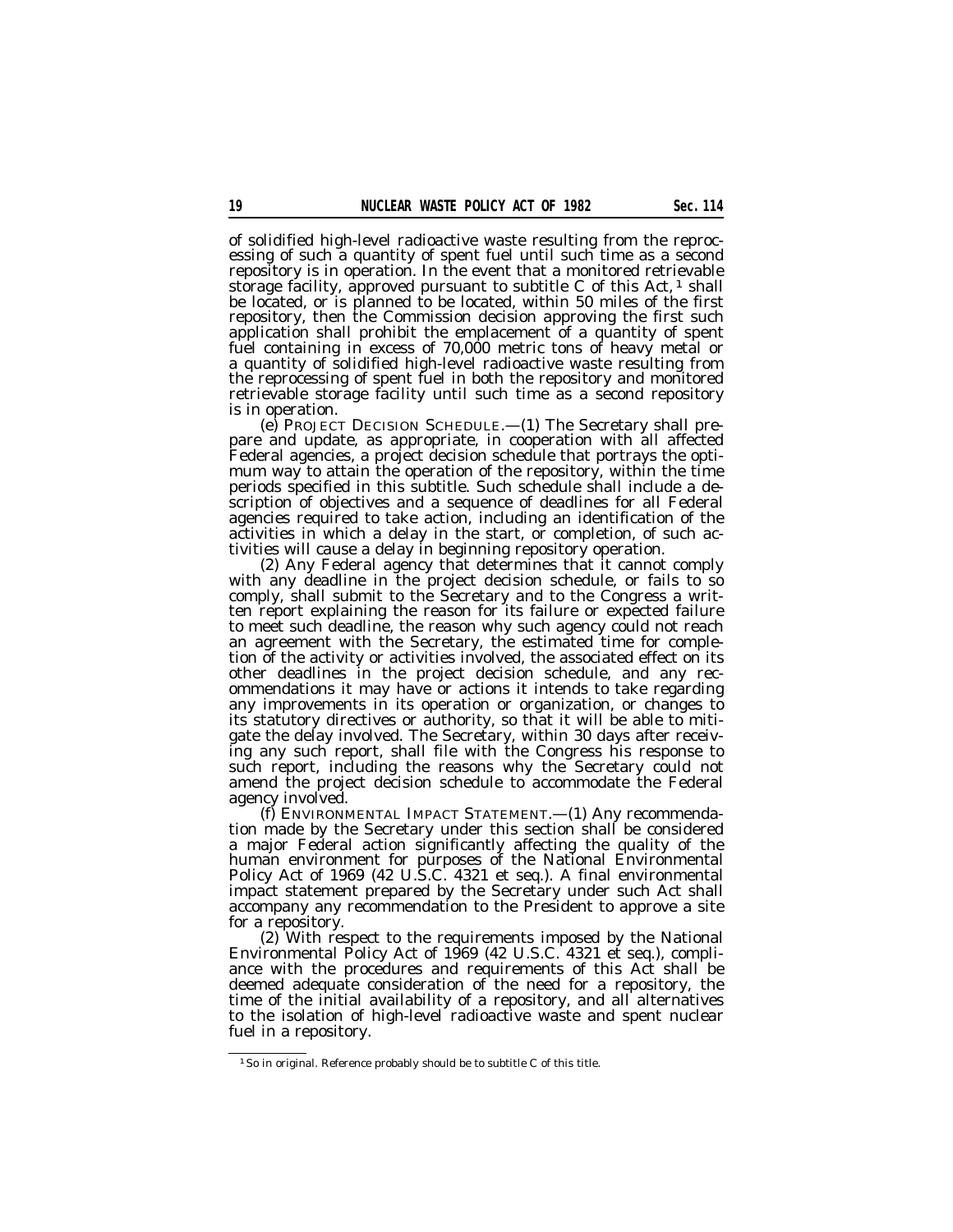(3) For purposes of complying with the requirements of the Na- tional Environmental Policy Act of 1969 (42 U.S.C. 4321 et seq.) and this section, the Secretary need not consider alternate sites to the Yucca Mountain site for the repository to be developed under this subtitle.

(4) Any environmental impact statement prepared in connec- tion with a repository proposed to be constructed by the Secretary under this subtitle shall, to the extent practicable, be adopted by the Commission in connection with the issuance by the Commission of a construction authorization and license for such repository. To the extent such statement is adopted by the Commission, such adoption shall be deemed to also satisfy the responsibilities of the Commission under the National Environmental Policy Act of 1969 (42 U.S.C. 4321 et seq.) and no further consideration shall be required, except that nothing in this subsection shall affect any independent responsibilities of the Commission to protect the public health and safety under the Atomic Energy Act of 1954 (42 U.S.C.<br>2011 et seq.).

(5) Nothing in this Act shall be construed to amend or other-<br>wise detract from the licensing requirements of the Nuclear Regulatory Commission established in title II of the Energy Reorganiza-<br>tion Act of 1974 (42 U.S.C. 5841 et seq.).

(6) In any such statement prepared with respect to the repository to be constructed under this subtitle, the Nuclear Regulatory Commission need not consider the need for a repository, the time of initial availability of a repository, alternate sites to the Yucca Mountain site, or nongeologic alternatives to such site.

[42 U.S.C. 10134]

## REVIEW OF REPOSITORY SITE SELECTION

SEC. 115. (a) DEFINITION.—For purposes of this section, the term "resolution of repository siting approval" means a joint resolution of the Congress, the matter after the resolving clause of which is as follows: "That there hereby is approved the site at ........... for a repository, with respect to which a notice of disapproval was submitted by .......... on ...........". The first blank space in such resolution shall be filled with the name of the geographic location of the proposed site of the repository to which such resolution pertains; the second blank space in such resolution shall be filled with the designation of the State Governor and <sup>1</sup> legislature or Indian tribe governing body submitting the notice of disapproval to which such resolution pertains; and the last blank space in such resolution shall be filled with the date of such submission.

(b) STATE OR INDIAN TRIBE PETITIONS.—The designation of a site as suitable for application for a construction authorization for a repository shall be effective at the end of the 60-day period beginning on the date that the President recommends such site to the Congress under section 114, unless the Governor and legislature of the State in which such site is located, or the governing body of an Indian tribe on whose reservation such site is located, as the case may be, has submitted to the Congress a notice of disapproval under section 116 or 118. If any such notice of disapproval has

<sup>&</sup>lt;sup>1</sup>So in original. Compare with section 116(b)(1).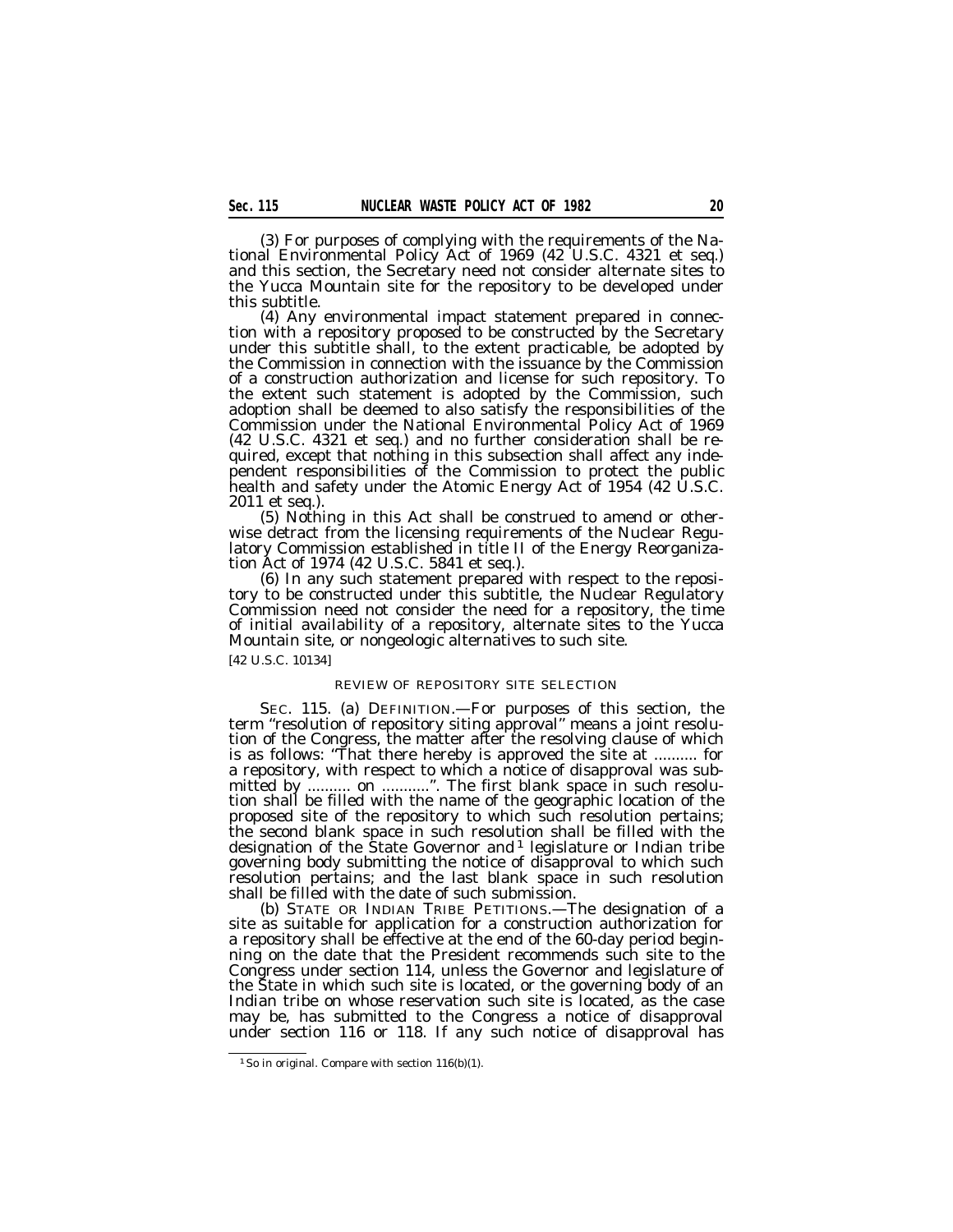been submitted, the designation of such site shall not be effective<br>except as provided under subsection (c).

except as provided under subsection (c). (c) CONGRESSIONAL REVIEW OF PETITIONS.—If any notice of dis- approval of a repository site designation has been submitted to the Congress under section 116 or 118 after a recommendation for approval of such site is made by the President under section 114, such site shall be disapproved unless, during the first period of 90 calendar days of continuous session of the Congress after the date of the receipt by the Congress of such notice of disapproval, the Congress passes a resolution of repository siting approval in accordance with this subsection approving such site, and such resolution thereafter becomes law.

(d) PROCEDURES APPLICABLE TO THE SENATE.— $(1)$  The provisions of this subsection are enacted by the Congress—

(A) as an exercise of the rulemaking power of the Senate, and as such they are deemed a part of the rules of the Senate, but applicable only with respect to the procedure to be followed in the Senate in the case of resolutions of repository siting approval, and such provisions supersede other rules of the Senate only to the extent that they are inconsistent with such other rules; and

(B) with full recognition of the constitutional right of the Senate to change the rules (so far as relating to the procedure of the Senate) at any time, in the same manner and to the same extent as in the case of any other rule of the Senate.

(2)(A) Not later than the first day of session following the day on which any notice of disapproval of a repository site selection is submitted to the Congress under section 116 or 118, a resolution of repository siting approval shall be introduced (by request) in the Senate by the chairman of the committee to which such notice of disapproval is referred, or by a Member or Members of the Senate designated by such chairman.

 $\overline{B}$ ) Upon introduction, a resolution of repository siting approval shall be referred to the appropriate committee or committees of the Senate by the President of the Senate, and all such resolutions with respect to the same repository site shall be referred to the same committee or committees. Upon the expiration of 60 calendar days of continuous session after the introduction of the first resolution of repository siting approval with respect to any site, each committee to which such resolution was referred shall make

its recommendations to the Senate.<br>(3) If any committee to which is referred a resolution of siting approval introduced under paragraph  $(2)(A)$ , or, in the absence of such a resolution, any other resolution of siting approval introduced with respect to the site involved, has not reported such resolution at the end of 60 days of continuous session of Congress after introduction of such resolution, such committee shall be deemed to be discharged from further consideration of such resolution, and such resolution shall be placed on the appropriate calendar of the Senate.

(4)(A) When each committee to which a resolution of siting approval has been referred has reported, or has been deemed to be discharged from further consideration of, a resolution described in paragraph (3), it shall at any time thereafter be in order (even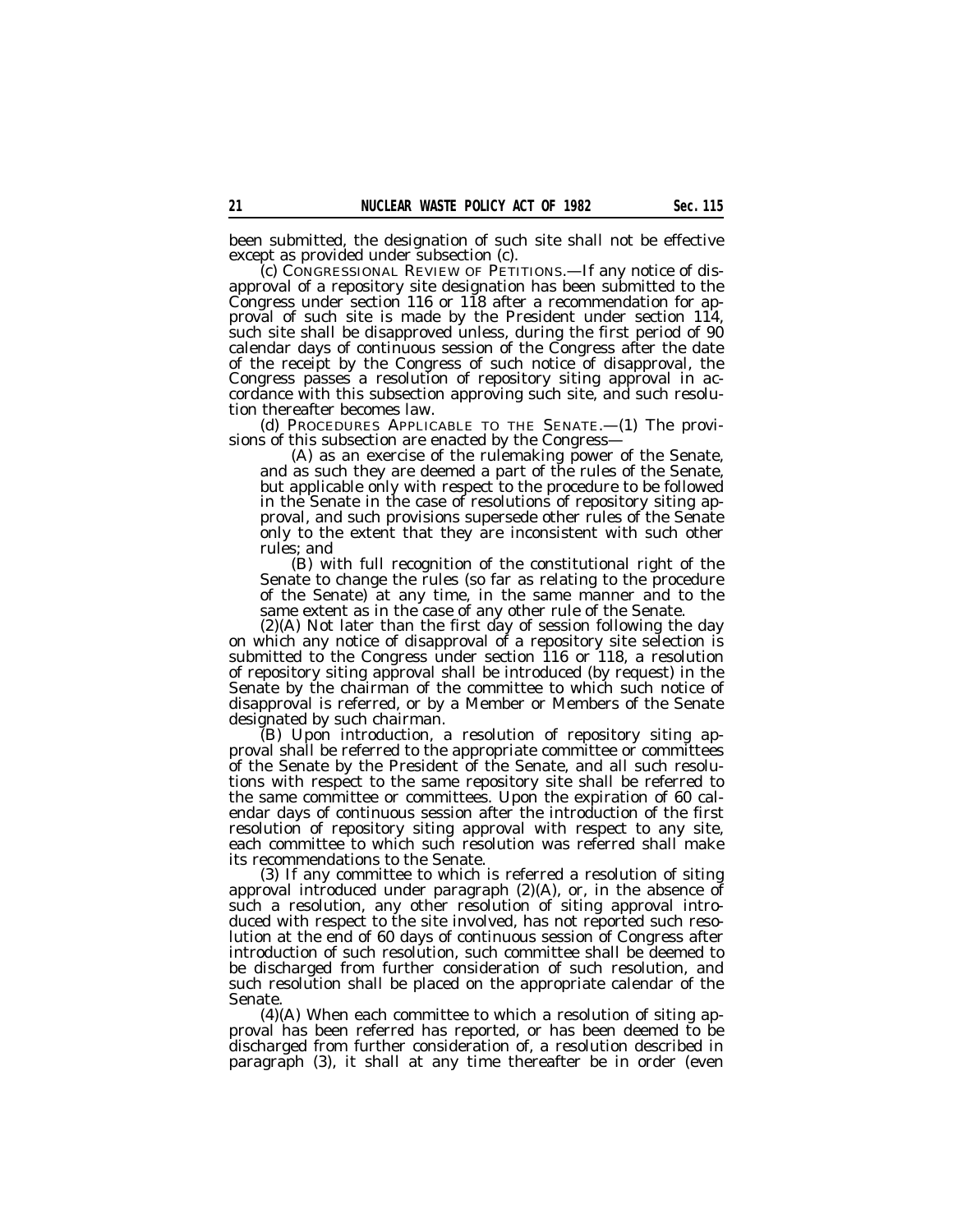though a previous motion to the same effect has been disagreed to) for any Member of the Senate to move to proceed to the consideration of such resolution. Such motion shall be highly privileged and shall not be debatable. Such motion shall not be subject to amendment, to a motion to postpone, or to a motion to proceed to the consideration of other business. A motion to reconsider the vote by which such motion is agreed to or disagreed to shall not be in order. If a motion to proceed to the consideration of such resolution is agreed to, such resolution shall remain the unfinished business

(B) Debate on a resolution of siting approval, and on all debat- able motions and appeals in connection with such resolution, shall be limited to not more than 10 hours, which shall be divided equally between Members favoring and Members opposing such resolution. A motion further to limit debate shall be in order and shall not be debatable. Such motion shall not be subject to amendment, to a motion to postpone, or to a motion to proceed to the consideration of other business, and a motion to recommit such resolution shall not be in order. A motion to reconsider the vote by which such resolution is agreed to or disagreed to shall not be in order.

(C) Immediately following the conclusion of the debate on a resolution of siting approval, and a single quorum call at the conclusion of such debate if requested in accordance with the rules of the Senate, the vote on final approval of such resolution shall occur.

(D) Appeals from the decisions of the Chair relating to the application of the rules of the Senate to the procedure relating to a resolution of siting approval shall be decided without debate.

(5) If the Senate receives from the House a resolution of repository siting approval with respect to any site, then the following procedure shall apply:

(A) The resolution of the House with respect to such site shall not be referred to a committee.

(B) With respect to the resolution of the Senate with respect to such site-

(i) the procedure with respect to that or other resolutions of the Senate with respect to such site shall be the same as if no resolution from the House with respect to such site had been received; but

(ii) on any vote on final passage of a resolution of the Senate with respect to such site, a resolution from the House with respect to such site where the text is identical shall be automatically substituted for the resolution of the Senate.

(e) PROCEDURES APPLICABLE TO THE HOUSE OF REPRESENTA-TIVES.—(1) The provisions of this section<sup>1</sup> are enacted by the Congress—(A) as an exercise of the rulemaking power of the House

of Representatives, and as such they are deemed a part of the rules of the House, but applicable only with respect to the procedure to be followed in the House in the case of resolutions of repository siting approval, and such provisions supersede

<sup>1</sup>So in original. Reference probably should be to this subsection.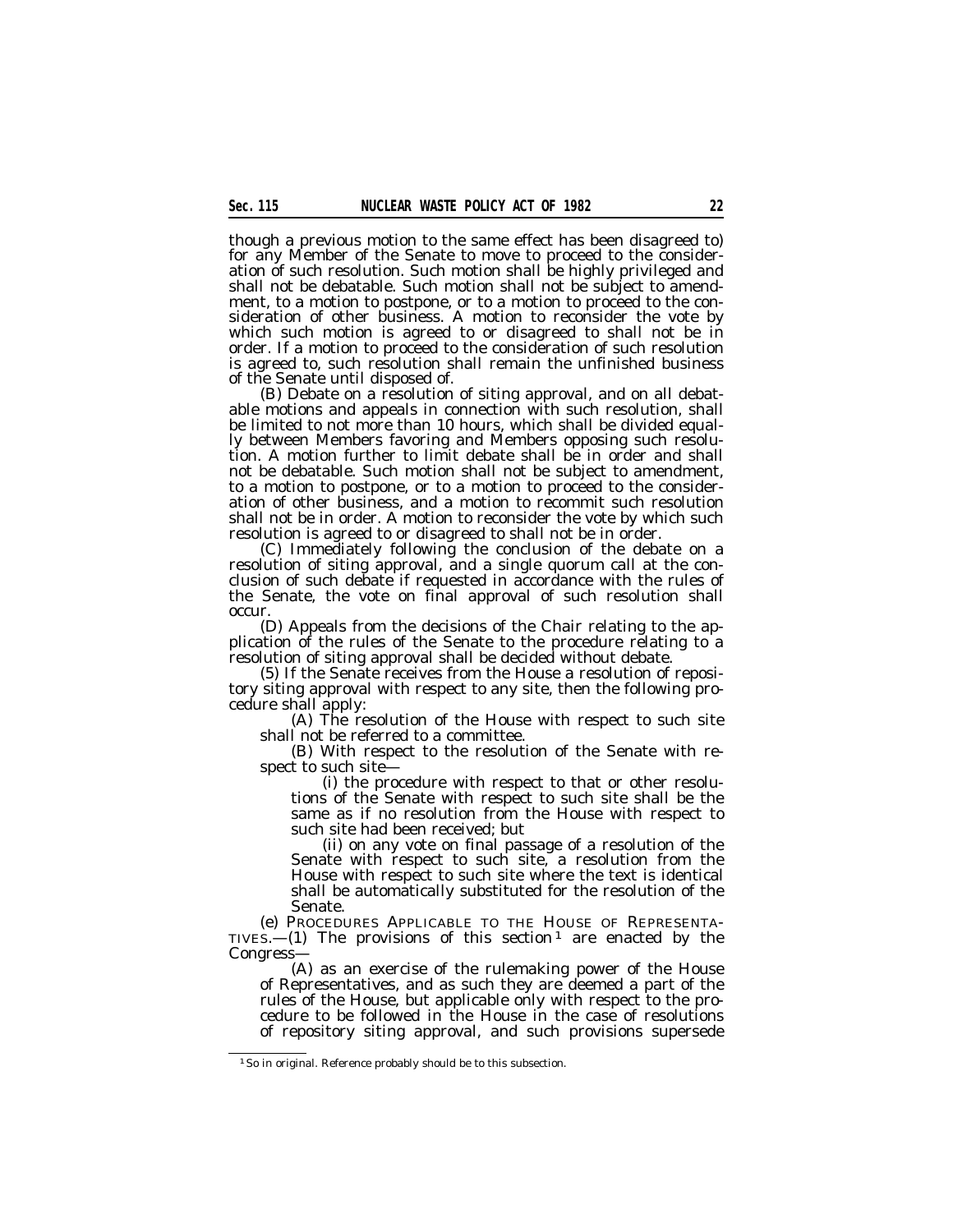other rules of the House only to the extent that they are inconsistent with such other rules; and

(B) with full recognition of the constitutional right of the House to change the rules (so far as relating to the procedure of the House) at any time, in the same manner and to the same extent as in the case of any other rule of the House.

(2) Resolutions of repository siting approval shall upon introduction, be immediately referred by the Speaker of the House to the appropriate committee or committees of the House. Any such resolution received from the Senate shall be held at the Speaker's table.

(3) Upon the expiration of 60 days of continuous session after the introduction of the first resolution of repository siting approval with respect to any site, each committee to which such resolution was referred shall be discharged from further consideration of such resolution, and such resolution shall be referred to the appropriate calendar, unless such resolution or an identical resolution was previously reported by each committee to which it was referred.

(4) It shall be in order for the Speaker to recognize a Member favoring a resolution to call up a resolution of repository siting approval after it has been on the appropriate calendar for 5 legislative days. When any such resolution is called up, the House shall proceed to its immediate consideration and the Speaker shall recognize the Member calling up such resolution and a Member opposed to such resolution for 2 hours of debate in the House, to be equally divided and controlled by such Members. When such time has expired, the previous question shall be considered as ordered on the resolution to adoption without intervening motion. No amendment to any such resolution shall be in order, nor shall it be in order to move to reconsider the vote by which such resolution is agreed to or disagreed to.

(5) If the House receives from the Senate a resolution of repository siting approval with respect to any site, then the following procedure shall apply:

(A) The resolution of the Senate with respect to such site shall not be referred to a committee.

(B) With respect to the resolution of the House with respect to such site—

(i) the procedure with respect to that or other resolutions of the House with respect to such site shall be the same as if no resolution from the Senate with respect to such site had been received; but

(ii) on any vote on final passage of a resolution of the House with respect to such site, a resolution from the Senate with respect to such site where the text is identical shall be automatically substituted for the resolution of the House.

(f) COMPUTATION OF DAYS.—For purposes of this section—

(1) continuity of session of Congress is broken only by an adjournment sine die; and

(2) the days on which either House is not in session because of an adjournment of more than 3 days to a day certain are excluded in the computation of the 90-day period referred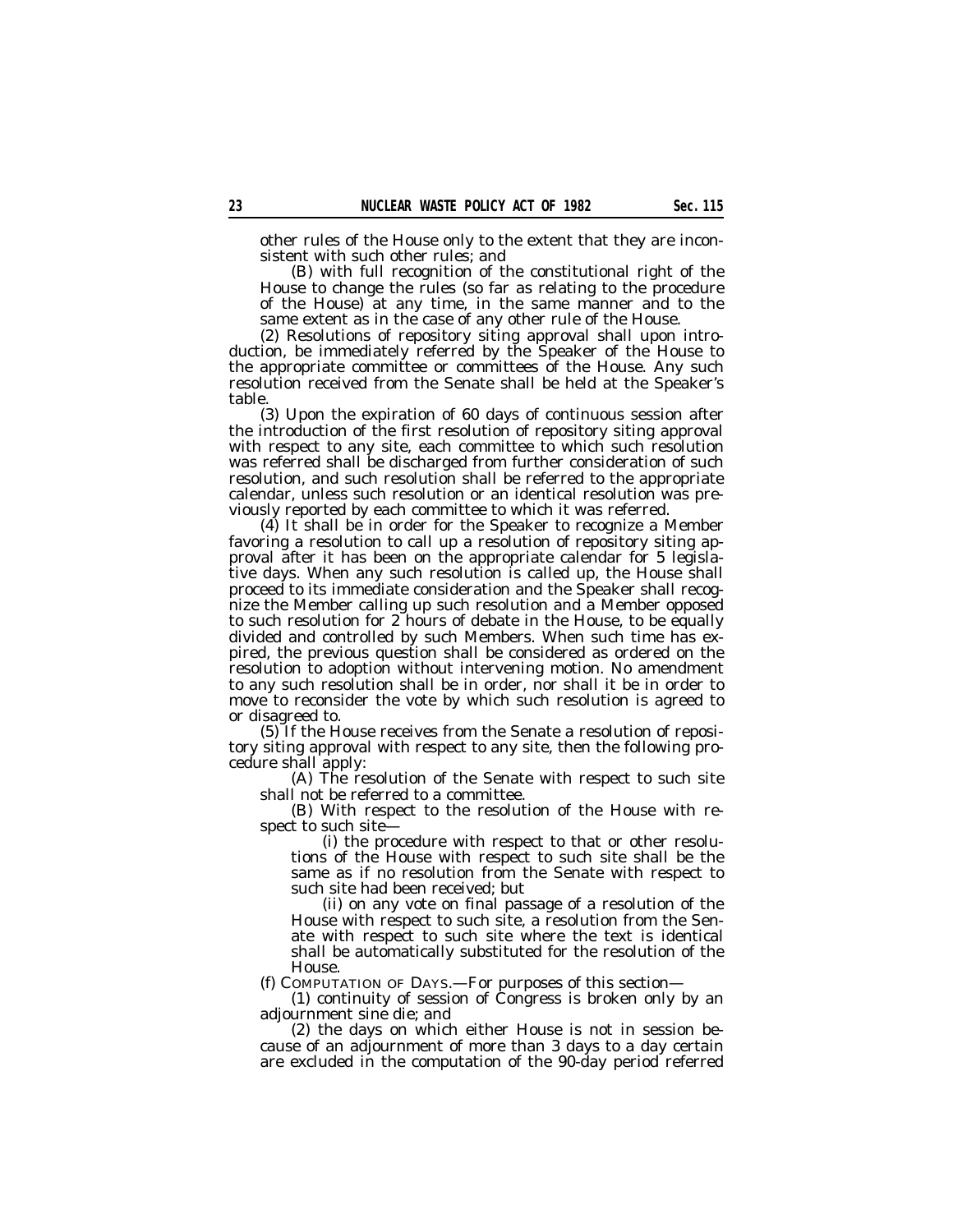to in subsection (c) and the 60-day period referred to in subsections (d) and (e).

(g) INFORMATION PROVIDED TO CONGRESS.—In considering any notice of disapproval submitted to the Congress under section 116 or 118, the Congress may obtain any comments of the Commission with respect to such notice of disapproval. The provision of such comments by the Commission shall not be construed as binding the Commission with respect to any licensing or authorization action concerning the repository involved.

[42 U.S.C. 10135]

### PARTICIPATION OF STATES

SEC. 116. (a) NOTIFICATION OF STATES AND AFFECTED TRIBES.—The Secretary shall identify the States with one or more potentially acceptable sites for a repository within 90 days after the date of enactment of this Act. Within 90 days of such identification, the Secretary shall notify the Governor, the State legislature, and the tribal council of any affected Indian tribe in any State of the potentially acceptable sites within such State. For the purposes of this title, the term "potentially acceptable site" means any site at which, after geologic studies and field mapping but before detailed geologic data gathering, the Department undertakes preliminary drilling and geophysical testing for the definition of site location.

(b) STATE PARTICIPATION IN REPOSITORY SITING DECISIONS.— (1) Unless otherwise provided by State law, the Governor or  $1$  legislature of each State shall have authority to submit a notice of disapproval to the Congress under paragraph (2). In any case in which State law provides for submission of any such notice of disapproval by any other person or entity, any reference in this subtitle to the Governor or legislature of such State shall be considered to refer instead to such other person or entity.

(2) Upon the submission by the President to the Congress of a recommendation of a site for a repository, the Governor or legislature of the State in which such site is located may disapprove the site designation and submit to the Congress a notice of disapproval. Such Governor or legislature may submit such a notice of disapproval to the Congress not later than the 60 days after the date that the President recommends such site to the Congress under section 114. A notice of disapproval shall be considered to be submitted to the Congress on the date of the transmittal of such notice of disapproval to the Speaker of the House and the President pro tempore of the Senate. Such notice of disapproval shall be accompanied by a statement of reasons explaining why such Governor or legislature disapproved the recommended repository site involved.

(3) The authority of the Governor or legislature of each State under this subsection shall not be applicable with respect to any site located on a reservation.

(c) FINANCIAL ASSISTANCE.—(1)(A) The Secretary shall make grants to the State of Nevada and any affected unit of local government for the purpose of participating in activities required by this section and section 117 or authorized by written agreement entered

<sup>1</sup>So in original. Compare with section 115(a).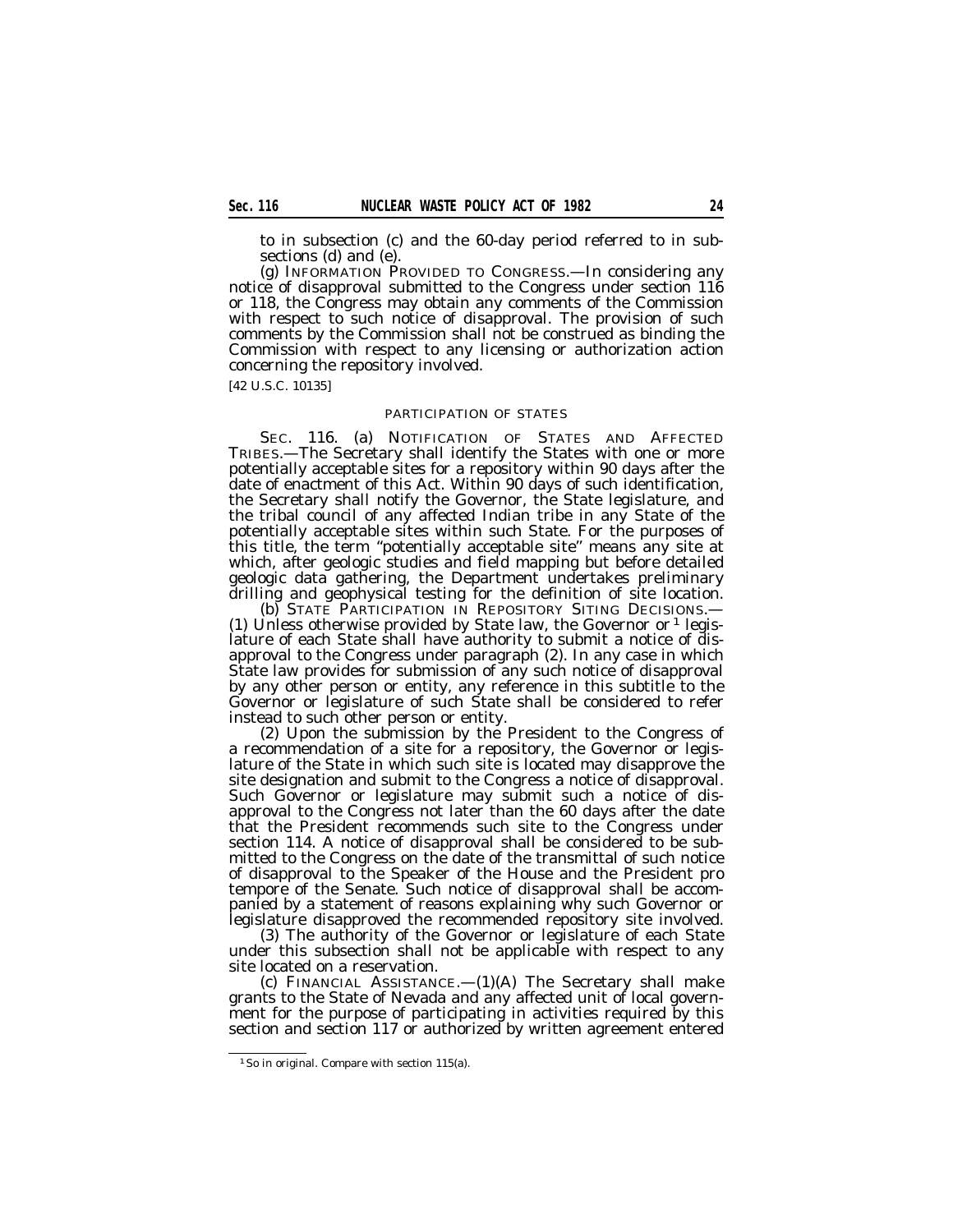into pursuant to section 117(c). Any salary or travel expense that would ordinarily be incurred by such State or affected unit of local government, may not be considered eligible for funding under this

paragraph.<br>
(B) The Secretary shall make grants to the State of Nevada<br>
and any affected unit of local government for purposes of enabling<br>
such State or affected unit of local government—

(i) to review activities taken under this subtitle with respect to the Yucca Mountain site for purposes of determining any potential economic, social, public health and safety, and environmental impacts of a repository on such State, or af-<br>fected unit of local government and its residents;

(ii) to develop a request for impact assistance under paragraph (2);<br>graph (2);<br>(iii) to engage in any monitoring, testing, or evaluation activities with respect to site characterization programs with re-

gard to such site;<br>(iv) to provide information to Nevada residents regarding<br>any activities of such State, the Secretary, or the Commission<br>with respect to such site; and

 $(v)$  to request information from, and make comments and recommendations to, the Secretary regarding any activities taken under this subtitle with respect to such site.

(C) Any salary or travel expense that would ordinarily be incurred by the State of Nevada or any affected unit of local government may not be considered eligible for funding under this paragraph.

(2)(A)(i) The Secretary shall provide financial and technical assistance to the State of Nevada, and any affected unit of local government requesting such assistance.

(ii) Such assistance shall be designed to mitigate the impact on such State or affected unit of local government of the development of such repository and the characterization of such site.

(iii) Such assistance to such State or affected unit of local government of such State shall commence upon the initiation of site characterization activities.

(B) The State of Nevada and any affected unit of local government may request assistance under this subsection by preparing and submitting to the Secretary a report on the economic, social, public health and safety, and environmental impacts that are likely to result from site characterization activities at the Yucca Mountain site. Such report shall be submitted to the Secretary after the Secretary has submitted to the State a general plan for site characterization activities under section 113(b).

(C) As soon as practicable after the Secretary has submitted such site characterization plan, the Secretary shall seek to enter into a binding agreement with the State of Nevada setting forth—

into a binding agreement with the amount of assistance to be provided under this subsection to such State or affected unit of local government; and

(ii) the procedures to be followed in providing such assistance.

(3)(A) In addition to financial assistance provided under paragraphs (1) and (2), the Secretary shall grant to the State of Nevada and any affected unit of local government an amount each fiscal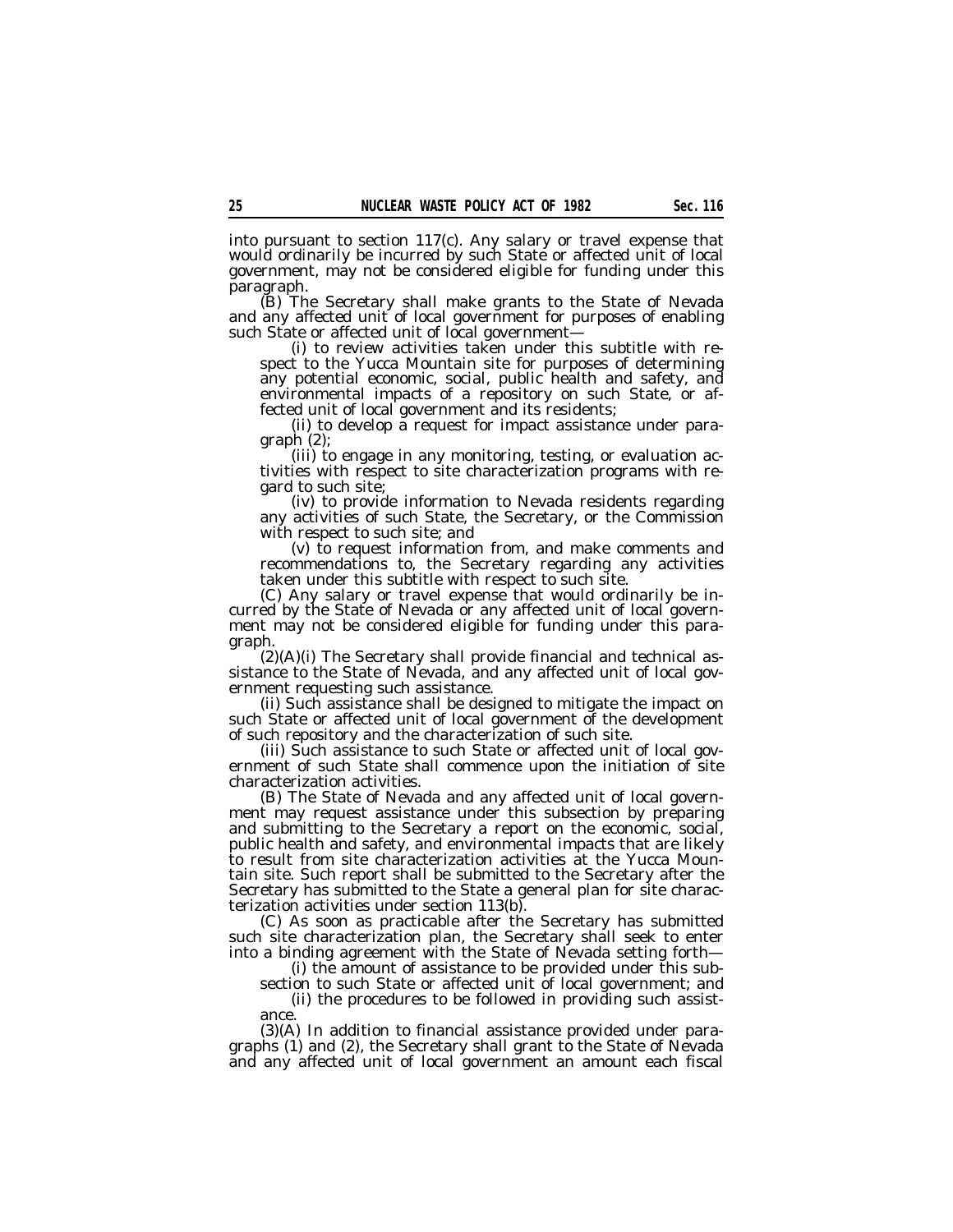year equal to the amount such State or affected unit of local government, respectively, would receive if authorized to tax site characterization activities at such site, and the development and operation of such repository, as such State or affected unit of local government taxes the non-Federal real property and industrial activities occurring within such State or affected unit of local government.

(B) Such grants shall continue until such time as all such activities, development, and operation are terminated at such site.

(4)(A) The State of Nevada or any affected unit of local government may not receive any grant under paragraph (1) after the expiration of the 1-year period following—

(i) the date on which the Secretary notifies the Governor and legislature of the State of Nevada of the termination of site characterization activities at the site in such State;

(ii) the date on which the Yucca Mountain site is disapproved under section 115; or

(iii) the date on which the Commission disapproves an application for a construction authorization for a repository at such site;

whichever occurs first.

(B) The State of Nevada or any affected unit of local government may not receive any further assistance under paragraph (2) with respect to a site if repository construction activities or site characterization activities at such site are terminated by the Secretary or if such activities are permanently enjoined by any court.

(C) At the end of the 2-year period beginning on the effective date of any license to receive and possess for a repository in a State, no Federal funds, shall be made available to such State or affected unit of local government under paragraph (1) or (2), except for—

(i) such funds as may be necessary to support activities related to any other repository located in, or proposed to be located in, such State, and for which a license to receive and possess has not been in effect for more than 1 year;

(ii) such funds as may be necessary to support State activities pursuant to agreements or contracts for impact assistance entered into, under paragraph (2), by such State with the Secretary during such 2-year period; and

(iii) such funds as may be provided under an agreement entered into under title IV.

(5) Financial assistance authorized in this subsection shall be made out of amounts held in the Waste Fund.

(6) No State, other than the State of Nevada, may receive financial assistance under this subsection after the date of the enactment of the Nuclear Waste Policy Amendments Act of 1987. 1

(d) ADDITIONAL NOTIFICATION AND CONSULTATION.—Whenever the Secretary is required under any provision of this Act to notify or consult with the governing body of an affected Indian tribe where a site is located, the Secretary shall also notify or consult

<sup>&</sup>lt;sup>1</sup>The date of enactment was Dec. 22, 1987.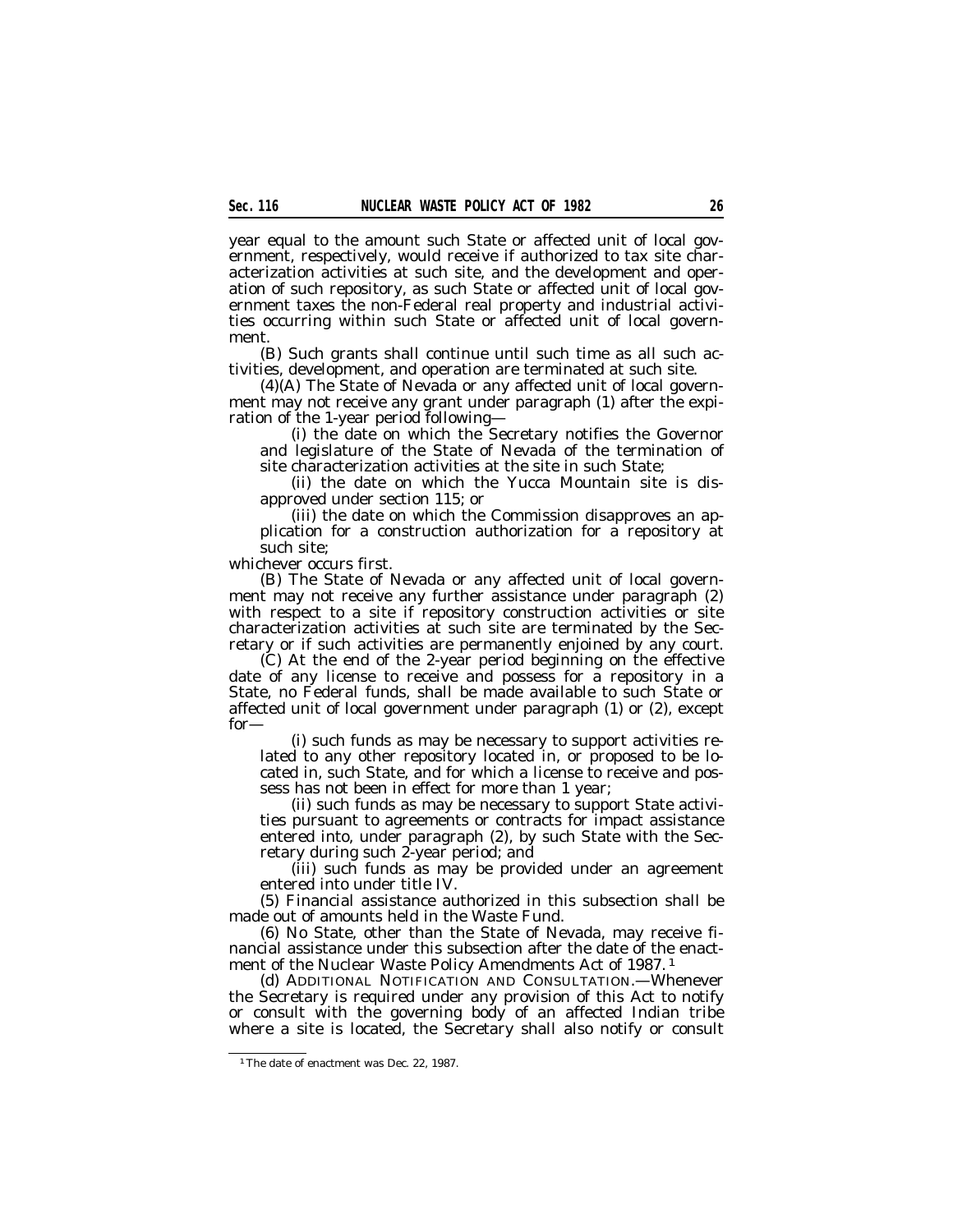with, as the case may be, the Governor of the State in which such reservation is located.

[42 U.S.C. 10136]

# CONSULTATION WITH STATES AND AFFECTED INDIAN TRIBES

SEC. 117. (a) PROVISION OF INFORMATION.—(1) The Secretary, the Commission, and other agencies involved in the construction, operation, or regulation of any aspect of a repository in a State shall provide to the Governor and legislature of such State, and to the governing body of any affected Indian tribe, timely and complete information regarding determinations or plans made with respect to the site characterization siting, development, design, licensing, construction, operation, regulation, or decommissioning of such repository.

(2) Upon written request for such information by the Governor or legislature of such State, or by the governing body of any affected Indian tribe, as the case may be, the Secretary shall provide a written response to such request within 30 days of the receipt of such request. Such response shall provide the information requested or, in the alternative, the reasons why the information cannot be so provided. If the Secretary fails to so respond within such 30 days, the Governor or legislature of such State, or the governing body of any affected Indian tribe, as the case may be, may transmit a formal written objection to such failure to respond to the President. If the President or Secretary fails to respond to such written request within 30 days of the receipt by the President of such formal written objection, the Secretary shall immediately suspend all activities in such State authorized by this subtitle, and shall not renew such activities until the Governor or legislature of such State, or the governing body of any affected Indian tribe, as the case may be, has received the written response to such written request required by this subsection.

(b) CONSULTATION AND COOPERATION.—In performing any study of an area within a State for the purpose of determining the suitability of such area for a repository pursuant to section  $1\overline{12}(c)$ , and in subsequently developing and loading any repository within such State, the Secretary shall consult and cooperate with the Governor and legislature of such State and the governing body of any affected Indian tribe in an effort to resolve the concerns of such State and any affected Indian tribe regarding the public health and safety, environmental, and economic impacts of any such repository. In carrying out his duties under this subtitle, the Secretary shall take such concerns into account to the maximum extent feasible and as specified in written agreements entered into under subsection (c).

(c) WRITTEN AGREEMENT.—Not later than 60 days after (1) the approval of a site for site characterization for such a repository under section 112(c), or (2) the written request of the State or Indian tribe in any affected State notified under section 116(a) to the Secretary, whichever,<sup>1</sup> first occurs, the Secretary shall seek to enter into a binding written agreement, and shall begin negotia-

<sup>1</sup>So in original. The comma probably should not appear.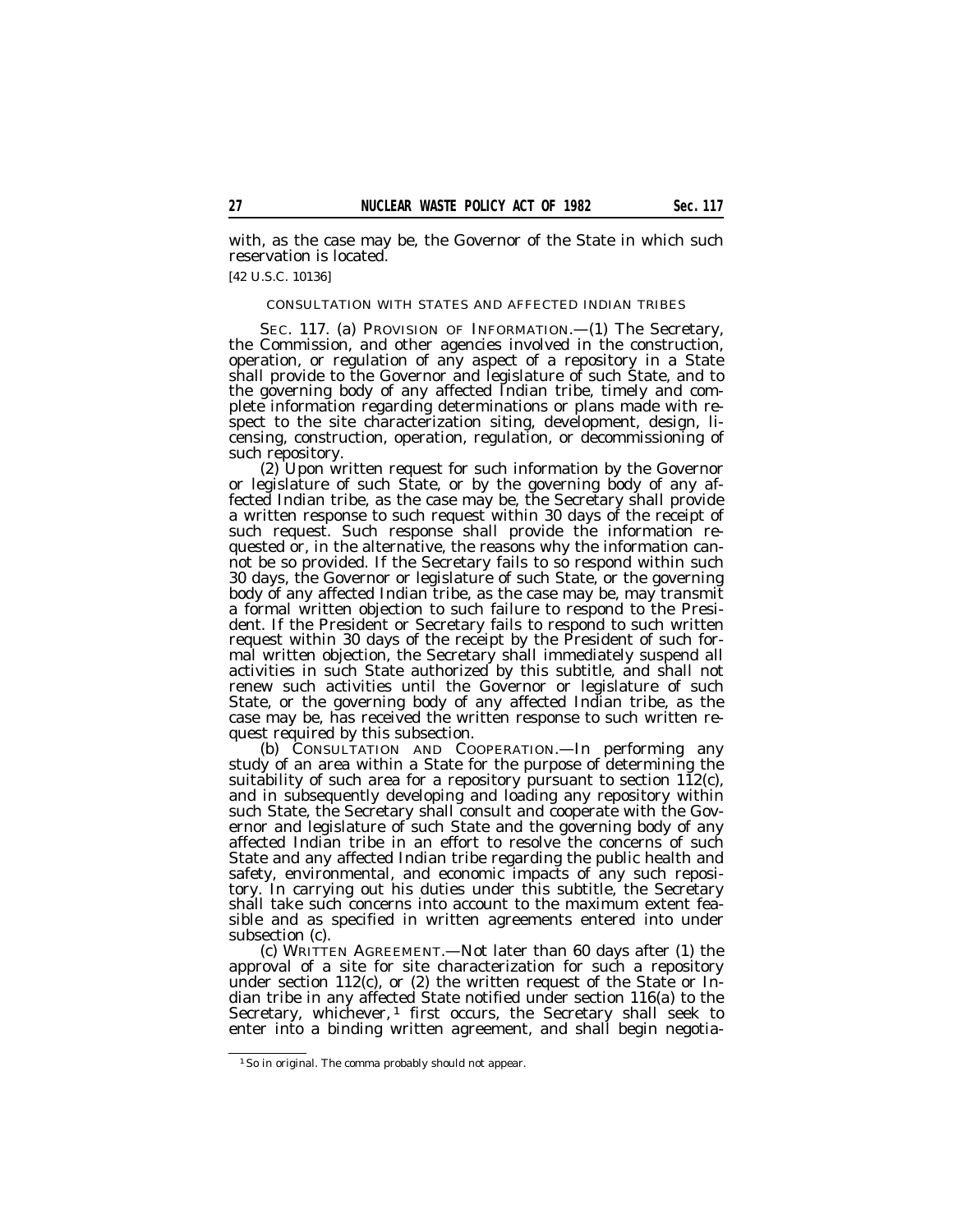tions, with such State and, where appropriate, to enter into a separate binding agreement with the governing body of any affected Indian tribe, setting forth (but not limited to) the procedures under which the requirements of subsections (a) and (b), and the provisions of such written agreement, shall be carried out. Any such written agreement shall not affect the authority of the Commission under existing law. Each such written agreement shall, to the maximum extent feasible, be completed not later than 6 months after such notification. Such written agreement shall specify procedures—

(1) by which such State or governing body of an affected Indian tribe, as the case may be, may study, determine, comment on, and make recommendations with regard to the possible public health and safety, environmental, social, and economic impacts of any such repository;

(2) by which the Secretary shall consider and respond to comments and recommendations made by such State or governing body of an affected Indian tribe, including the period in which the Secretary shall so respond;

(3) by which the Secretary and such State or governing body of an affected Indian tribe may review or modify the agreement periodically;

(4) by which such State or governing body of an affected Indian tribe is to submit an impact report and request for impact assistance under section  $116(c)$  or section  $118(b)$ , as the case may be;

(5) by which the Secretary shall assist such State, and the units of general local government in the vicinity of the repository site, in resolving the offsite concerns of such State and units of general local government, including, but not limited to, questions of State liability arising from accidents, necessary road upgrading and access to the site, ongoing emergency preparedness and emergency response, monitoring of transportation of high-level radioactive waste and spent nuclear fuel through such State, conduct of baseline health studies of inhabitants in neighboring communities near the repository site and reasonable periodic monitoring thereafter, and monitoring of the repository site upon any decommissioning and decontamination;

(6) by which the Secretary shall consult and cooperate with such State on a regular, ongoing basis and provide for an orderly process and timely schedule for State review and evaluation, including identification in the agreement of key events, milestones, and decision points in the activities of the Secretary at the potential repository site;

(7) by which the Secretary shall notify such State prior to the transportation of any high-level radioactive waste and spent nuclear fuel into such State for disposal at the repository site;

(8) by which such State may conduct reasonable independent monitoring and testing of activities on the repository site, except that such monitoring and testing shall not unreasonably interfere with or delay onsite activities;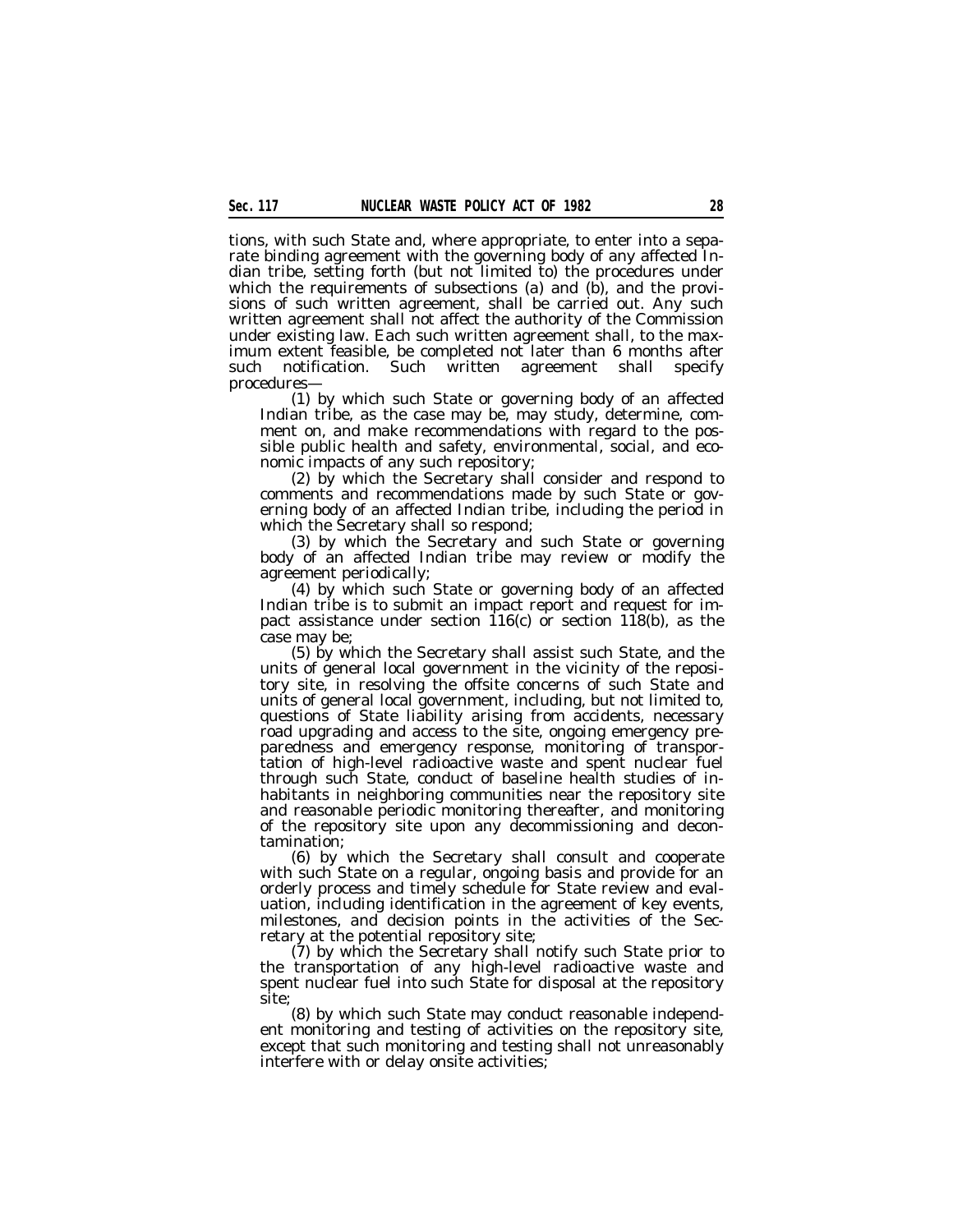(9) for sharing, in accordance with applicable law, of all technical and licensing information, the utilization of available expertise, the facilitating of permit procedures, joint project review, and the formulation of joint surveillance and monitoring arrangements to carry out applicable Federal and State laws;

(10) for public notification of the procedures specified under the preceding paragraphs; and

(11) for resolving objections of a State and affected Indian tribes at any stage of the planning, siting, development, construction, operation, or closure of such a facility within such State through negotiation, arbitration, or other appropriate mechanisms.

(d) ON-SITE REPRESENTATIVE.—The Secretary shall offer to any State, Indian tribe or unit of local government within whose jurisdiction a site for a repository or monitored retrievable storage facility is located under this title an opportunity to designate a representative to conduct on-site oversight activities at such site. Reasonable expenses of such representatives shall be paid out of the Waste Fund.

[42 U.S.C. 10137]

### PARTICIPATION OF INDIAN TRIBES

SEC. 118. (a) PARTICIPATION OF INDIAN TRIBES IN REPOSITORY SITING DECISIONS.—Upon the submission by the President to the Congress of a recommendation of a site for a repository located on the reservation of an affected Indian tribe, the governing body of such Indian tribe may disapprove the site designation and submit to the Congress a notice of disapproval. The governing body of such Indian tribe may submit such a notice of disapproval to the Congress not later than the 60 days after the date that the President recommends such site to the Congress under section 114. A notice of disapproval shall be considered to be submitted to the Congress on the date of the transmittal of such notice of disapproval to the Speaker of the House and the President pro tempore of the Senate. Such notice of disapproval shall be accompanied by a statement of reasons explaining why the governing body of such Indian tribe disapproved the recommended repository site involved.

(b) FINANCIAL ASSISTANCE.—(1) The Secretary shall make grants to each affected tribe notified under section 116(a) for the purpose of participating in activities required by section 117 or authorized by written agreement entered into pursuant to section 117(c). Any salary or travel expense that would ordinarily be incurred by such tribe, may not be considered eligible for funding under this paragraph.

(2)(A) The Secretary shall make grants to each affected Indian tribe where a candidate site for a repository is approved under section 112(c). Such grants may be made to each such Indian tribe only for purposes of enabling such Indian tribe—

(i) to review activities taken under this subtitle with respect to such site for purposes of determining any potential economic, social, public health and safety, and environmental impacts of such repository on the reservation and its residents;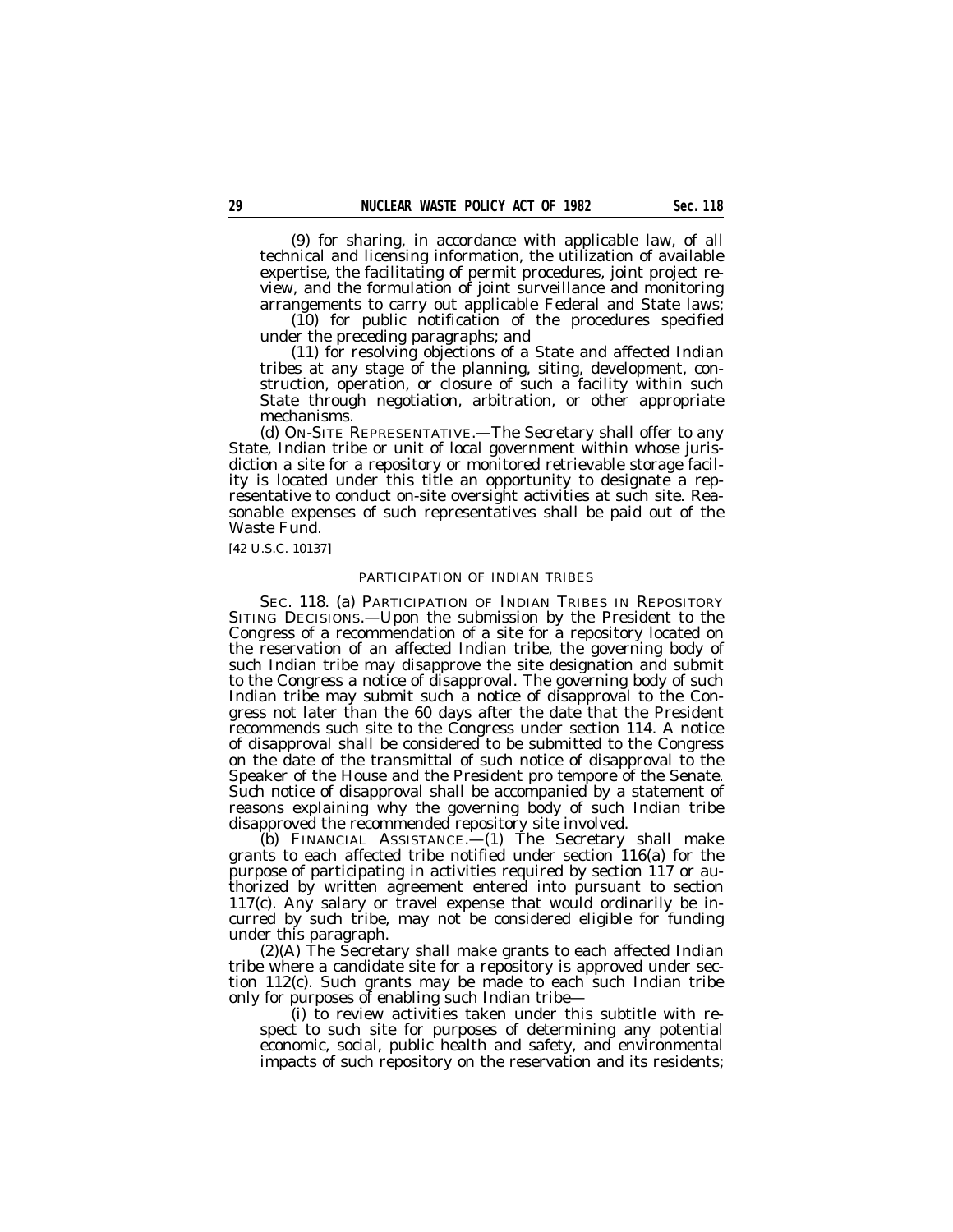(ii) to develop a request for impact assistance under paragraph (2);

(iii) to engage in any monitoring, testing, or evaluation activities with respect to site characterization programs with regard to such site;

(iv) to provide information to the residents of its reservation regarding any activities of such Indian tribe, the Secretary, or the Commission with respect to such site; and

(v) to request information from, and make comments and recommendations to, the Secretary regarding any activities taken under this subtitle with respect to such site.

(B) The amount of funds provided to any affected Indian tribe under this paragraph in any fiscal year may not exceed 100 percent of the costs incurred by such Indian tribe with respect to the activities described in clauses (i) through (v) of subparagraph (A). Any salary or travel expense that would ordinarily be incurred by such Indian tribe may not be considered eligible for funding under this paragraph.

 $\tilde{P}(3)(\tilde{A})$  The Secretary shall provide financial and technical assistance to any affected Indian tribe requesting such assistance and where there is a site with respect to which the Commission has authorized construction of a repository. Such assistance shall be designed to mitigate the impact on such Indian tribe of the development of such repository. Such assistance to such Indian tribe shall commence within 6 months following the granting by the Commission of a construction authorization for such repository and following the initiation of construction activities at such site.

(B) Any affected Indian tribe desiring assistance under this paragraph shall prepare and submit to the Secretary a report on any economic, social, public health and safety, and environmental impacts that are likely as a result of the development of a repository at a site on the reservation of such Indian tribe. Such report shall be submitted to the Secretary following the completion of site characterization activities at such site and before the recommendation of such site to the President by the Secretary for application for a construction authorization for a repository. As soon as practicable following the granting of a construction authorization for such repository, the Secretary shall seek to enter into a binding agreement with the Indian tribe involved setting forth the amount of assistance to be provided to such Indian tribe under this paragraph and the procedures to be followed in providing such assistance.

(4) The Secretary shall grant to each affected Indian tribe where a site for a repository is approved under section 112(c) an amount each fiscal year equal to the amount such Indian tribe would receive were it authorized to tax site characterization activities at such site, and the development and operation of such repository, as such Indian tribe taxes the other commercial activities occurring on such reservation. Such grants shall continue until such time as all such activities, development, and operation are terminated at such site.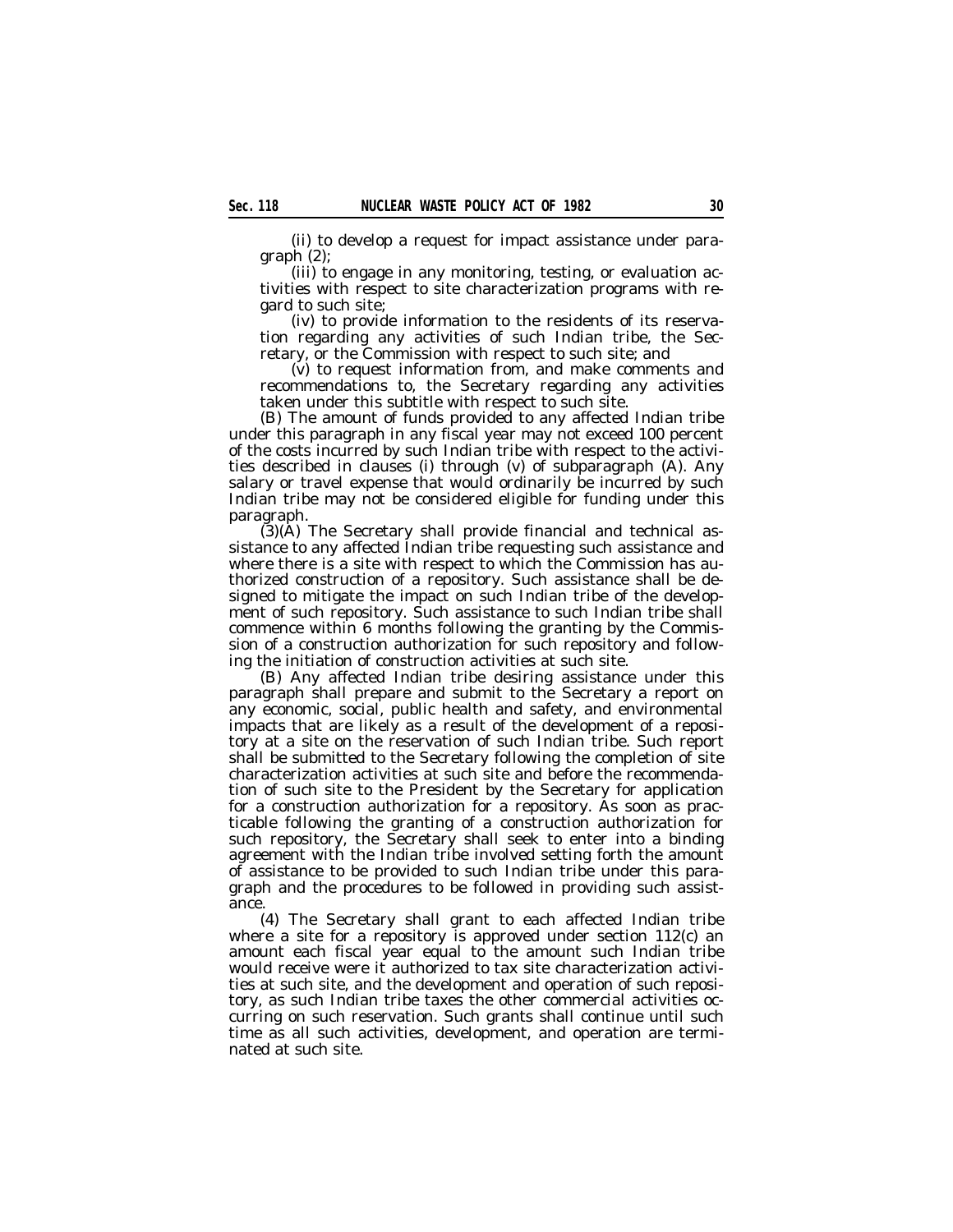$(5)^1$  An affected Indian tribe may not receive any grant under<br>paragraph  $(1)^2$  after the expiration of the 1-year period following—<br>(i) the date on which the Secretary notifies such Indian<br>tribe of the termination of si

candidate site involved on the reservation of such Indian tribe;

(ii) the date on which such site is disapproved under section 115;

(iii) the date on which the Commission disapproves an application for a construction authorization for a repository at such site;<sup>3</sup>

(iv) the date of the enactment of the Nuclear Waste Policy Amendments Act of 1987; <sup>4</sup>

whichever occurs first, unless there is another candidate site on the reservation of such Indian tribe that is approved under section 112(c) and with respect to which the actions described in clauses (i), (ii), and (iii) have not been taken.

(B) An affected Indian tribe may not receive any further assistance under paragraph  $(2)^5$  with respect to a site if repository construction activities at such site are terminated by the Secretary or if such activities ar

if such activities are permanently enjoined by any court. (C) At the end of the 2-year period beginning on the effective date of any license to receive and possess for a repository at a site on the reservation of an affected Indian tribe, no Federal funds shall be made available under paragraph  $(1)$  or  $(2)$ <sup>6</sup> to such Indian tribe, except for—

(i) such funds as may be necessary to support activities of such Indian tribe related to any other repository where a license to receive and possess has not been in effect for more than 1 year; and

(ii) such funds as may be necessary to support activities of such Indian tribe pursuant to agreements or contracts for impact assistance entered into, under paragraph (2), by such Indian tribe with the Secretary during such 2-year period.

(6) Financial assistance authorized in this subsection shall be made out of amounts held in the Nuclear Waste Fund established in section 302.

[42 U.S.C. 10138]

#### JUDICIAL REVIEW OF AGENCY ACTIONS

SEC. 119. (a) JURISDICTION OF UNITED STATES COURTS OF AP- PEALS.—(1) Except for review in the Supreme Court of the United States, the United States courts of appeals shall have original and exclusive jurisdiction over any civil action—

 $(A)$  for review of any final decision or action of the Secretary, the President, or the Commission under this subtitle; (B) alleging the failure of the Secretary, the President, or

the Commission to make any decision, or take any action, required under this subtitle;

<sup>&</sup>lt;sup>1</sup> So in original. Designation probably should be (5)(A).<br><sup>2</sup> So in original. Reference probably should be to paragraph (1) or (2).<br><sup>3</sup> Conjunction missing in original. Probably should be "or".<br><sup>4</sup> The date of enactment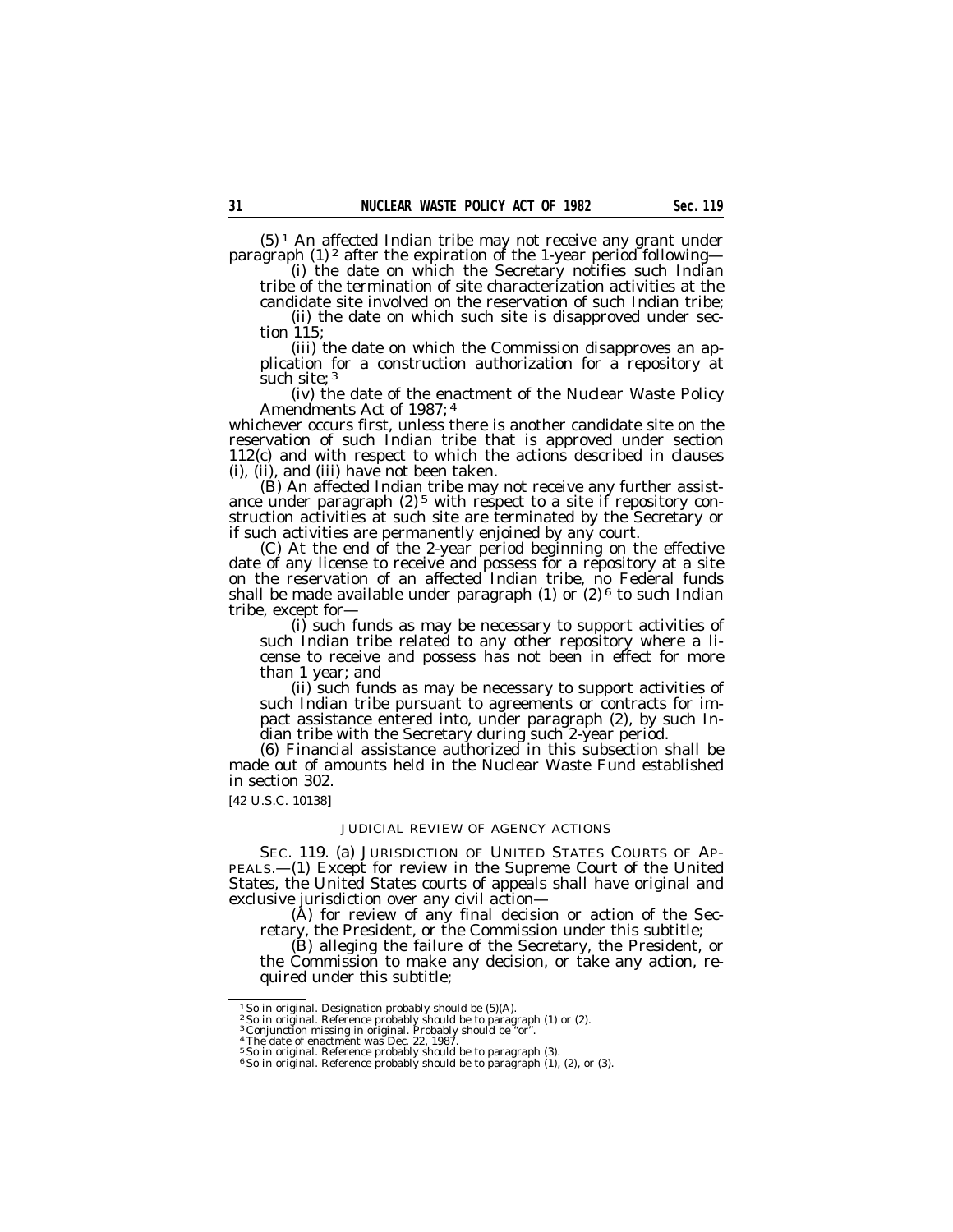(C) challenging the constitutionality of any decision made, or action taken, under any provision of this subtitle;

(D) for review of any environmental impact statement prepared pursuant to the National Environmental Policy Act of 1969 (42 U.S.C. 4321 et seq.) with respect to any action under this subtitle, or as required under section  $135(c)(1)$ , or alleging a failure to prepare such statement with respect to any such action;

(E) for review of any environmental assessment prepared under section  $112(b)(1)$  or  $135(c)(2)$ ; or

(F) for review of any research and development activity under title II.

(2) The venue of any proceeding under this section shall be in the judicial circuit in which the petitioner involved resides or has its principal office, or in the United States Court of Appeals for the District of Columbia.

(c) 1 DEADLINE FOR COMMENCING ACTION.—A civil action for judicial review described under subsection (a)(1) may be brought not later than the 180th day after the date of the decision or action or failure to act involved, as the case may be, except that if a party shows that he did not know of the decision or action complained of (or of the failure to act), and that a reasonable person acting under the circumstances would not have known, such party may bring a civil action not later than the 180th day after the date such party acquired actual or constructive knowledge of such decision, action, or failure to act.

[42 U.S.C. 10139]

### EXPEDITED AUTHORIZATIONS

SEC. 120. (a) ISSUANCE OF AUTHORIZATIONS.—(1) To the extent that the taking of any action related to the site characterization of a site or the construction or initial operation of a repository under this subtitle requires a certificate, right-of-way, permit, lease, or other authorization from a Federal agency or officer, such agency or officer shall issue or grant any such authorization at the earliest practicable date, to the extent permitted by the applicable provisions of law administered by such agency or officer. All actions of a Federal agency or officer with respect to consideration of applications or requests for the issuance or grant of any such authorization shall be expedited, and any such application or request shall take precedence over any similar applications or requests not related to such repositories.

(2) The provisions of paragraph (1) shall not apply to any certificate, right-of-way, permit, lease, or other authorization issued or granted by, or requested from, the Commission.

(b) TERMS OF AUTHORIZATIONS.—Any authorization issued or granted pursuant to subsection (a) shall include such terms and conditions as may be required by law, and may include terms and conditions permitted by law.

[42 U.S.C. 10140]

<sup>&</sup>lt;sup>1</sup> So in original. Designation probably should be (b).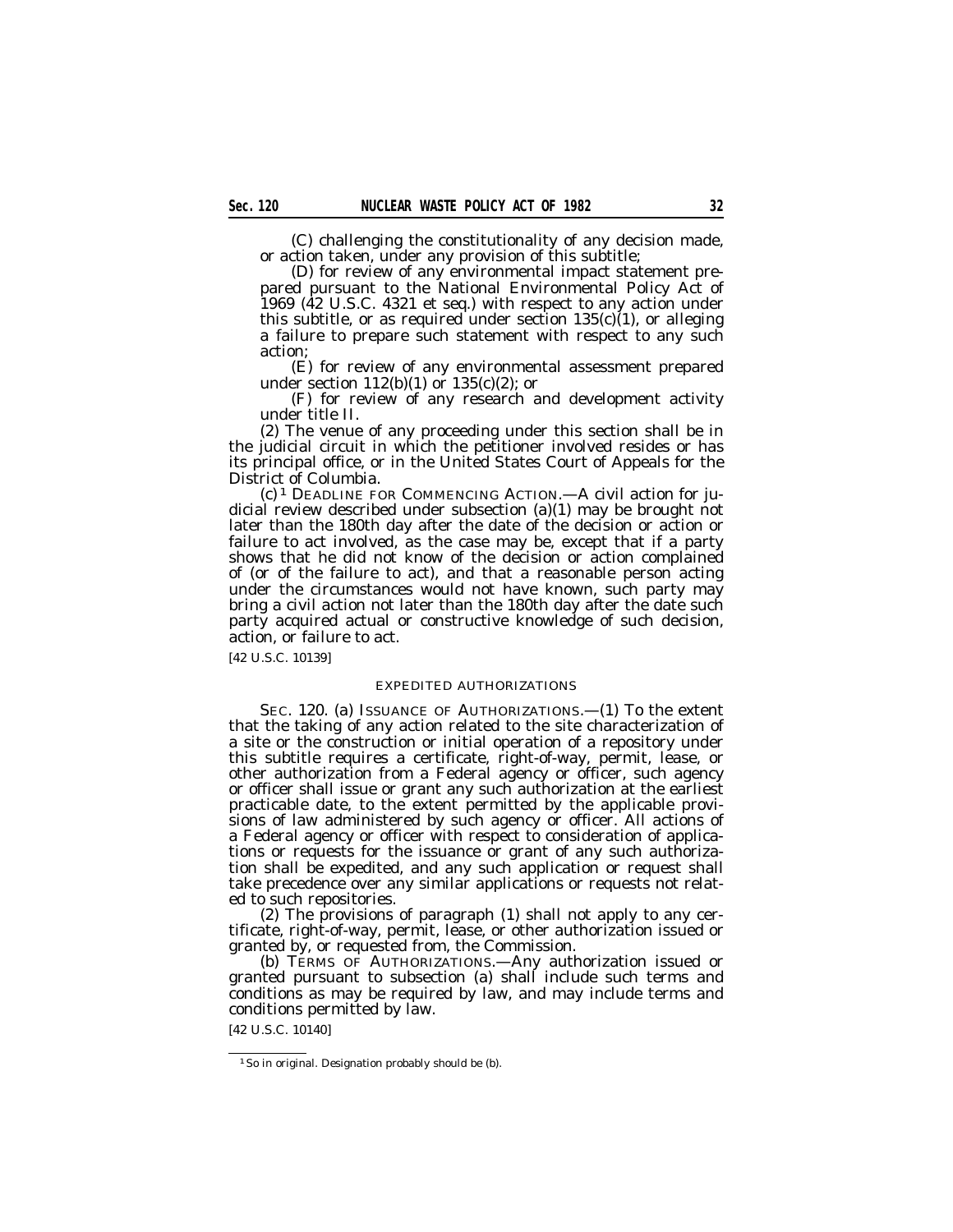### CERTAIN STANDARDS AND CRITERIA

SEC. 121. (a) ENVIRONMENTAL PROTECTION AGENCY STAND-<br>ARDS.—Not later than 1 year after the date of the enactment of this<br>Act, the Administrator, pursuant to authority under other provisions of law, shall, by rule, promulgate generally applicable standards for protection of the general environment from offsite releases<br>from radioactive material in repositories.

(b) COMMISSION REQUIREMENTS AND CRITERIA.— $(1)(A)$  Not later than January 1, 1984, the Commission, pursuant to authority under other provisions of law, shall, by rule, promulgate technical requirements and criteria that it will apply, under the Atomic Energy Act of 1954 (42 U.S.C. 2011 et seq.) and the Energy Reorganization Act of 1974 (42 U.S.C. 5801 et seq.), in approving or

disapproving—<br>
(i) applications for authorization to construct repositories; (ii) applications for licenses to receive and possess spent nuclear fuel and high-level radioactive waste in such repositories; and

(iii) applications for authorization for closure and decom-

missioning of such repositories.<br>(B) Such criteria shall provide for the use of a system of mul-(B) Such criteria shall provide for the use of a system of mul- tiple barriers in the design of the repository and shall include such restrictions on the retrievability of the solidified high-level radioactive waste and spent fuel emplaced in the repository as the Com-

(C) Such requirements and criteria shall not be inconsistent with any comparable standards promulgated by the Administrator under subsection (a).

(2) For purposes of this Act, nothing in this section shall be construed to prohibit the Commission from promulgating requirements and criteria under paragraph (1) before the Administrator promulgates standards under subsection (a). If the Administrator promulgates standards under subsection (a) after requirements and criteria are promulgated by the Commission under paragraph (1), such requirements and criteria shall be revised by the Commission

if necessary to comply with paragraph (1)(C). (c) ENVIRONMENTAL IMPACT STATEMENT.—The promulgation of standards or criteria in accordance with the provisions of this section shall not require the preparation of an environmental impact statement under section 102(2)(C) of the National Environmental Policy Act of 1969 (42 U.S.C. 4332(2)(C)), or to require any environmental review under subparagraph (E) or (F) of section 102(2) of such Act.

[42 U.S.C. 10141]

#### DISPOSAL OF SPENT NUCLEAR FUEL

SEC. 122. Notwithstanding any other provision of this subtitle, any repository constructed on a site approved under this subtitle shall be designed and constructed to permit the retrieval of any spent nuclear fuel placed in such repository, during an appropriate period of operation of the facility, for any reason pertaining to the public health and safety, or the environment, or for the purpose of permitting the recovery of the economically valuable contents of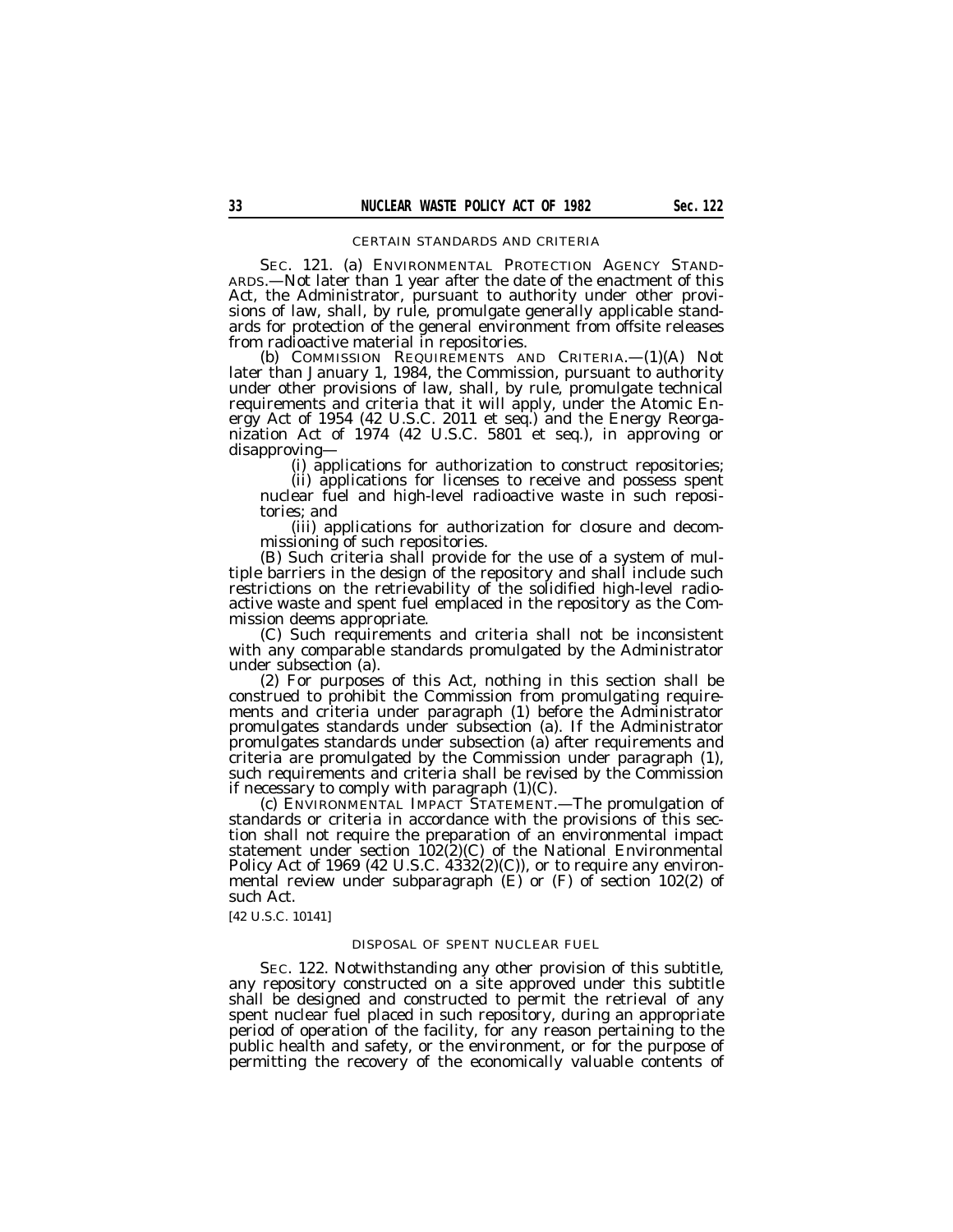such spent fuel. The Secretary shall specify the appropriate period of retrievability with respect to any repository at the time of design of such repository, and such aspect of such repository shall be subject to approval or disapproval by the Commission as part of the construction authorization process under subsections (b) through (d) of section 114.

[42 U.S.C. 10142]

#### TITLE TO MATERIAL

SEC. 123. Delivery, and acceptance by the Secretary, of any high-level radioactive waste or spent nuclear fuel for a repository constructed under this subtitle shall constitute a transfer to the Secretary of title to such waste or spent fuel.

[42 U.S.C. 10143]

## CONSIDERATION OF EFFECT OF ACQUISITION OF WATER RIGHTS

SEC. 124. The Secretary shall give full consideration to whether the development, construction, and operation of a repository may require any purchase or other acquisition of water rights that will have a significant adverse effect on the present or future development of the area in which such repository is located. The Secretary shall mitigate any such adverse effects to the maximum extent practicable.

[42 U.S.C. 10144]

#### TERMINATION OF CERTAIN PROVISIONS

SEC. 125. Sections 119 and 120 shall cease to have effect at such time as a repository developed under this subtitle is licensed to receive and possess high-level radioactive waste and spent nuclear fuel.

[42 U.S.C. 10145]

## SUBTITLE B—INTERIM STORAGE PROGRAM

#### FINDINGS AND PURPOSES

SEC. 131. (a) FINDINGS.—The Congress finds that— (1) the persons owning and operating civilian nuclear power reactors have the primary responsibility for providing interim storage of spent nuclear fuel from such reactors, by maximizing, to the extent practical, the effective use of existing storage facilities at the site of each civilian nuclear power reactor, and by adding new onsite storage capacity in a timely manner where practical;

(2) the Federal Government has the responsibility to encourage and expedite the effective use of existing storage facilities and the addition of needed new storage capacity at the site of each civilian nuclear power reactor; and

(3) the Federal Government has the responsibility to provide, in accordance with the provisions of this subtitle, not more than 1,900 metric tons of capacity for interim storage of spent nuclear fuel for civilian nuclear power reactors that cannot reasonably provide adequate storage capacity at the sites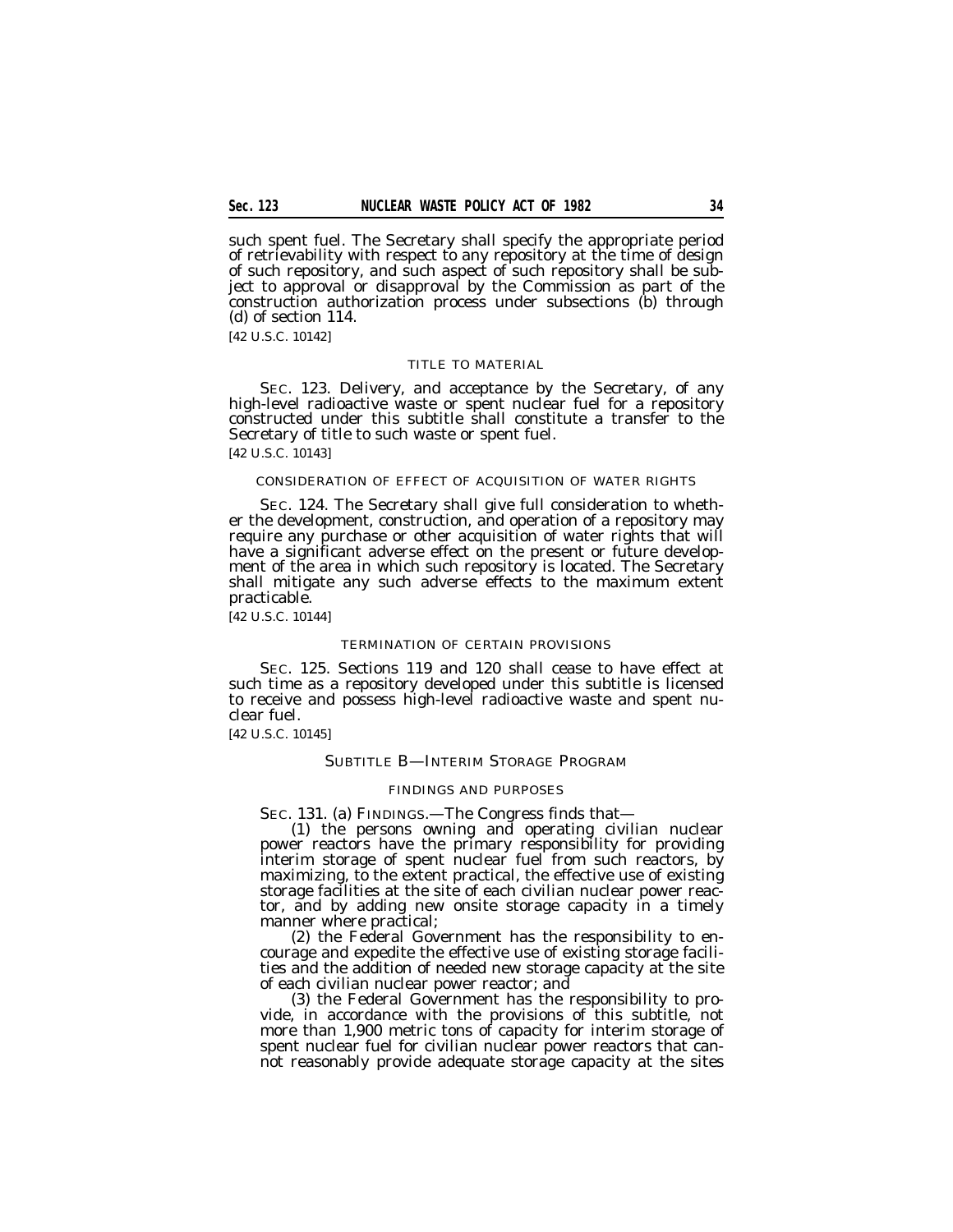of such reactors when needed to assure the continued, orderly operation of such reactors.

(b) PURPOSES.—The purposes of this subtitle are—

(1) to provide for the utilization of available spent nuclear fuel pools at the site of each civilian nuclear power reactor to the extent practical and the addition of new spent nuclear fuel storage capacity where practical at the site of such reactor; and

(2) to provide, in accordance with the provisions of this subtitle, for the establishment of a federally owned and operated system for the interim storage of spent nuclear fuel at one or more facilities owned by the Federal Government with not more than 1,900 metric tons of capacity to prevent disruptions in the orderly operation of any civilian nuclear power reactor that cannot reasonably provide adequate spent nuclear fuel storage capacity at the site of such reactor when needed.

[42 U.S.C. 10151]

### AVAILABLE CAPACITY FOR INTERIM STORAGE OF SPENT NUCLEAR FUEL

SEC. 132. The Secretary, the Commission, and other authorized Federal officials shall each take such actions as such official considers necessary to encourage and expedite the effective use of available storage, and necessary additional storage, at the site of each civilian nuclear power reactor consistent with—

(1) the protection of the public health and safety, and the environment;

(2) economic considerations;

(3) continued operation of such reactor;

(4) any applicable provisions of law; and

(5) the views of the population surrounding such reactor.

[42 U.S.C. 10152]

### INTERIM AT REACTOR STORAGE

SEC. 133. The Commission shall, by rule, establish procedures for the licensing of any technology approved by the Commission under section  $219(a)$ <sup>1</sup> for use at the site of any civilian nuclear power reactor. The establishment of such procedures shall not preclude the licensing, under any applicable procedures or rules of the Commission in effect prior to such establishment, of any technology for the storage of civilian spent nuclear fuel at the site of any civilian nuclear power reactor.

[42 U.S.C. 10153]

## LICENSING OF FACILITY EXPANSIONS AND TRANSSHIPMENTS

SEC. 134. (a) ORAL ARGUMENT.—In any Commission hearing under section 189 of the Atomic Energy Act of 1954 (42 U.S.C. 2239) on an application for a license, or for an amendment to an existing license, filed after the date of the enactment of this Act, to expand the spent nuclear fuel storage capacity at the site of a civilian nuclear power reactor, through the use of high-density fuel storage racks, fuel rod compaction, the transshipment of spent nu-

<sup>1</sup>So in original. Reference probably should be to section 218(a).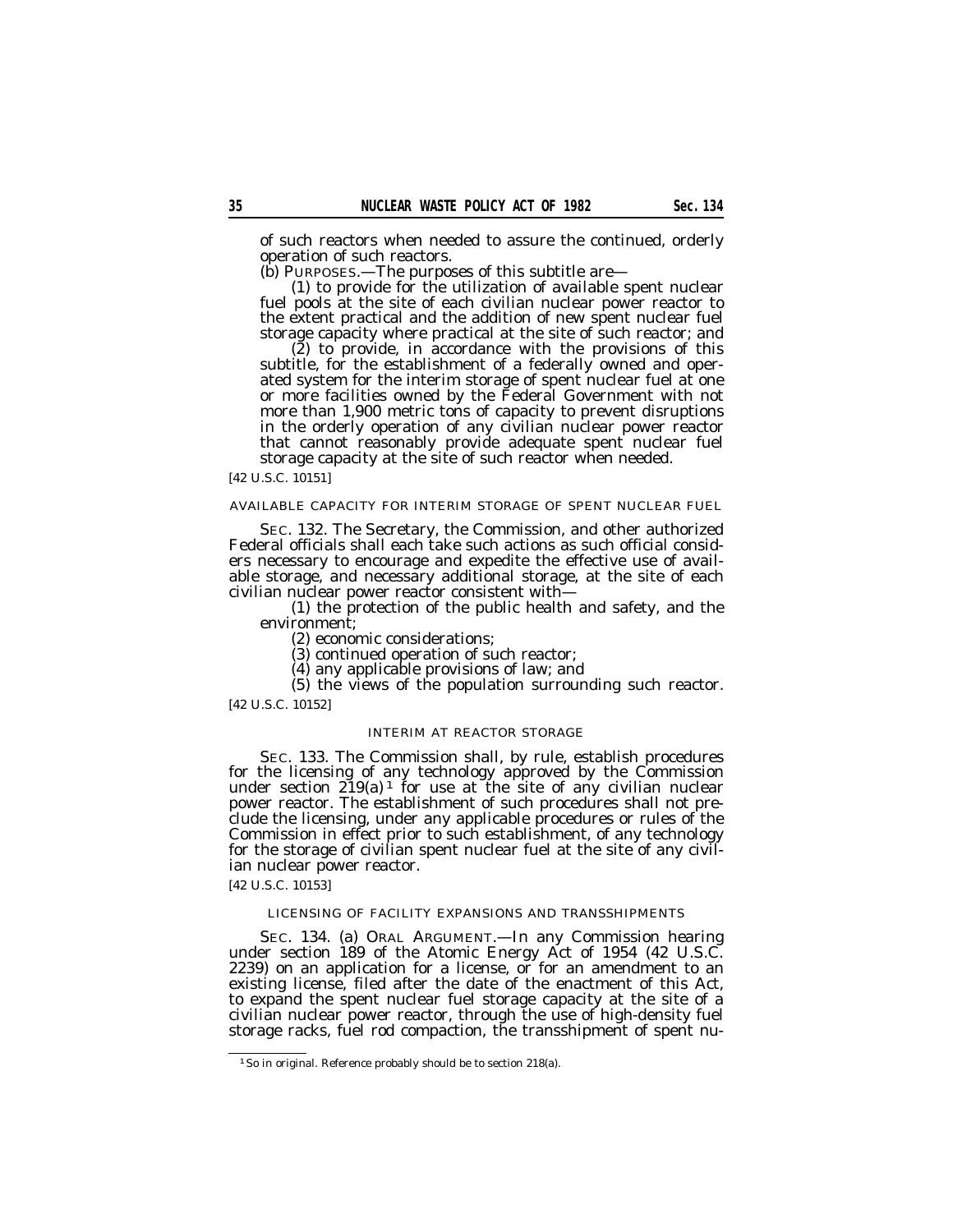clear fuel to another civilian nuclear power reactor within the same utility system, the construction of additional spent nuclear fuel pool capacity or dry storage capacity, or by other means, the Commission shall, at the request of any party, provide an opportunity for oral argument with respect to any matter which the Commission determines to be in controversy among the parties. The oral argument shall be preceded by such discovery procedures as the rules of the Commission shall provide. The Commission shall require each party, including the Commission staff, to submit in written form, at the time of the oral argument, a summary of the facts, data, and arguments upon which such party proposes to rely that are known at such time to such party. Only facts and data in the form of sworn testimony or written submission may be relied upon by the parties during oral argument. Of the materials that may be submitted by the parties during oral argument, the Commission shall only consider those facts and data that are submitted in the

form of sworn testimony or written submission. (b) ADJUDICATORY HEARING.—(1) At the conclusion of any oral argument under subsection (a), the Commission shall designate any disputed question of fact, together with any remaining questions of law, for resolution in an adjudicatory hearing only if it determines that—

(A) there is a genuine and substantial dispute of fact which can only be resolved with sufficient accuracy by the in-

troduction of evidence in an adjudicatory hearing; and (B) the decision of the Commission is likely to depend in whole or in part on the resolution of such dispute.

(2) In making a determination under this subsection, the Commission—

(A) shall designate in writing the specific facts that are in genuine and substantial dispute, the reason why the decision of the agency is likely to depend on the resolution of such facts, and the reason why an adjudicatory hearing is likely to resolve the dispute; and

(B) shall not consider—

(i) any issue relating to the design, construction, or operation of any civilian nuclear power reactor already licensed to operate at such site, or any civilian nuclear power reactor for which a construction permit has been granted at such site, unless the Commission determines that any such issue substantially affects the design, construction, or operation of the facility or activity for which such license application, authorization, or amendment is being considered; or

(ii) any siting or design issue fully considered and decided by the Commission in connection with the issuance of a construction permit or operating license for a civilian nuclear power reactor at such site, unless (I) such issue results from any revision of siting or design criteria by the Commission following such decision; and (II) the Commission determines that such issue substantially affects the design, construction, or operation of the facility or activity for which such license application, authorization, or amendment is being considered.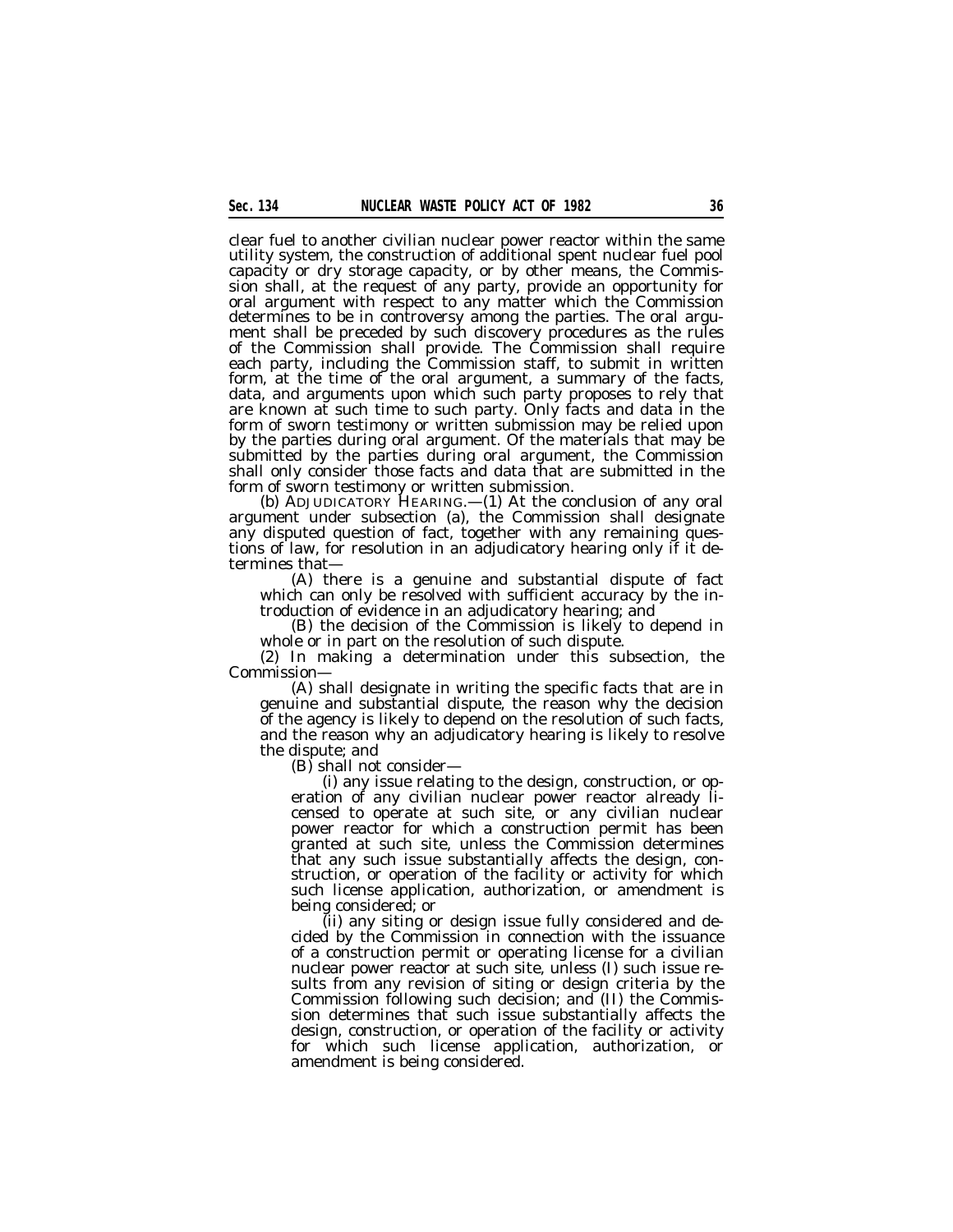(3) The provisions of paragraph (2)(B) shall apply only with re- spect to licenses, authorizations, or amendments to licenses or authorizations, applied for under the Atomic Energy Act of 1954 (42

U.S.C. 2011 et seq.) before December 31, 2005.<br>(4) The provisions of this section shall not apply to the first ap-<br>plication for a license or license amendment received by the Commission to expand onsite spent fuel storage capacity by the use of a new technology not previously approved for use at any nuclear powerplant by the Commission. (c) JUDICIAL REVIEW.—No court shall hold unlawful or set

aside a decision of the Commission in any proceeding described in subsection (a) because of a failure by the Commission to use a par-

ticular procedure pursuant to this section unless— (1) an objection to the procedure used was presented to the Commission in a timely fashion or there are extraordinary circumstances that excuse the failure to present a timely objection; and

(2) the court finds that such failure has precluded a fair consideration and informed resolution of a significant issue of the proceeding taken as a whole.

[42 U.S.C. 10154]

# STORAGE OF SPENT NUCLEAR FUEL

SEC. 135. (a) STORAGE CAPACITY.—(1) Subject to section 8, the Secretary shall provide, in accordance with paragraph (5), not more than 1,900 metric tons of capacity for the storage of spent nuclear fuel from civilian nuclear power reactors. Such storage capacity shall be provided through any one or more of the following methods, used in any combination determined by the Secretary to be ap-

propriate:(A) use of available capacity at one or more facilities owned by the Federal Government on the date of the enactment of this Act, including the modification and expansion of any such facilities, if the Commission determines that such use will adequately protect the public health and safety, except that such use shall not—<br>(i) render such facilities subject to licensing under the

Atomic Energy Act of 1954 (42 U.S.C. 2011 et seq.) or the Energy Reorganization Act of 1974 (42 U.S.C. 5801 et seq.); or

 $\chi$  (ii) except as provided in subsection (c) require the preparation of an environmental impact statement under section 102(2)(C) of the National Environmental Policy Act of 1969 (42 U.S.C. 4332(2)(C)), such<sup>1</sup> facility is already being used, or has previously been used, for such storage or for any similar purpose. 2

(B) acquisition of any modular or mobile spent nuclear fuel storage equipment, including spent nuclear fuel storage casks, and provision of such equipment, to any person generating or holding title to spent nuclear fuel, at the site of any civilian nuclear power reactor operated by such person or at any site

<sup>&</sup>lt;sup>1</sup> So in original. Probably should be "if such".

<sup>2</sup>So in original. Probably should be a semicolon.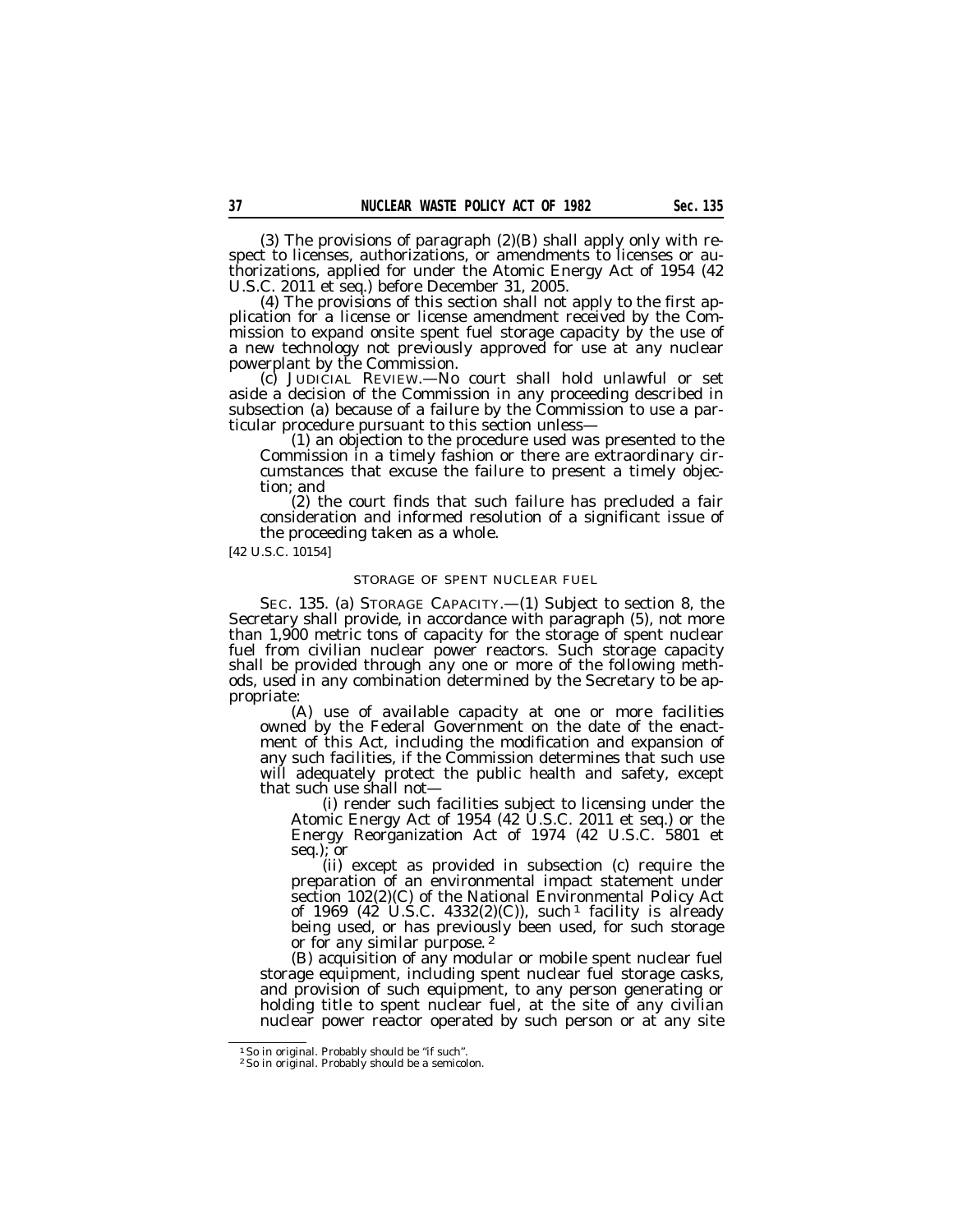owned by the Federal Government on the date of enactment of this Act;

(C) construction of storage capacity at any site of a civilian nuclear power reactor.

(2) Storage capacity authorized by paragraph (1) shall not be provided at any Federal or non-Federal site within which there is a candidate site for a repository. The restriction in the preceding sentence shall only apply until such time as the Secretary decides that such candidate site is no longer a candidate site under consideration for development as a repository.

(3) In selecting methods of providing storage capacity under paragraph (1), the Secretary shall consider the timeliness of the availability of each such method and shall seek to minimize the transportation of spent nuclear fuel, the public health and safety impacts, and the costs of providing such storage capacity.

(4) In providing storage capacity through any method described in paragraph (1), the Secretary shall comply with any applicable requirements for licensing or authorization of such method, except as provided in paragraph  $(1)(A)(i)$ .

(5) The Secretary shall ensure that storage capacity is made available under paragraph (1) when needed, as determined on the basis of the storage needs specified in contracts entered into under section 136(a), and shall accept upon request any spent nuclear fuel as covered under such contracts.

6) For purposes of paragraph  $(1)(A)$ , the term "facility" means any building or structure.

(b) CONTRACTS.—(1) Subject to the capacity limitation established in subsections (a)  $(1)^T$  and  $(d)^2$  the Secretary shall offer to enter into, and may enter into, contracts under section 136(a) with any person generating or owning spent nuclear fuel for purposes of providing storage capacity for such spent fuel under this section only if the Commission determines that—

(A) adequate storage capacity to ensure the continued orderly operation of the civilian nuclear power reactor at which such spent nuclear fuel is generated cannot reasonably be provided by the person owning and operating such reactor at such site, or at the site of any other civilian nuclear power reactor operated by such person, and such capacity cannot be made available in a timely manner through any method described in subparagraph (B); and

(B) such person is diligently pursuing licensed alternatives to the use of Federal storage capacity for the storage of spent nuclear fuel expected to be generated by such person in the future, including—

(i) expansion of storage facilities at the site of any civilian nuclear power reactor operated by such person;

(ii) construction of new or additional storage facilities at the site of any civilian nuclear power reactor operated

by such person; (iii) acquisition of modular or mobile spent nuclear fuel storage equipment, including spent nuclear fuel stor-

<sup>&</sup>lt;sup>1</sup> So in original. Probably should be " $(a)(1)$ ".

<sup>2</sup>So in original. Reference to subsection (d) probably should be omitted.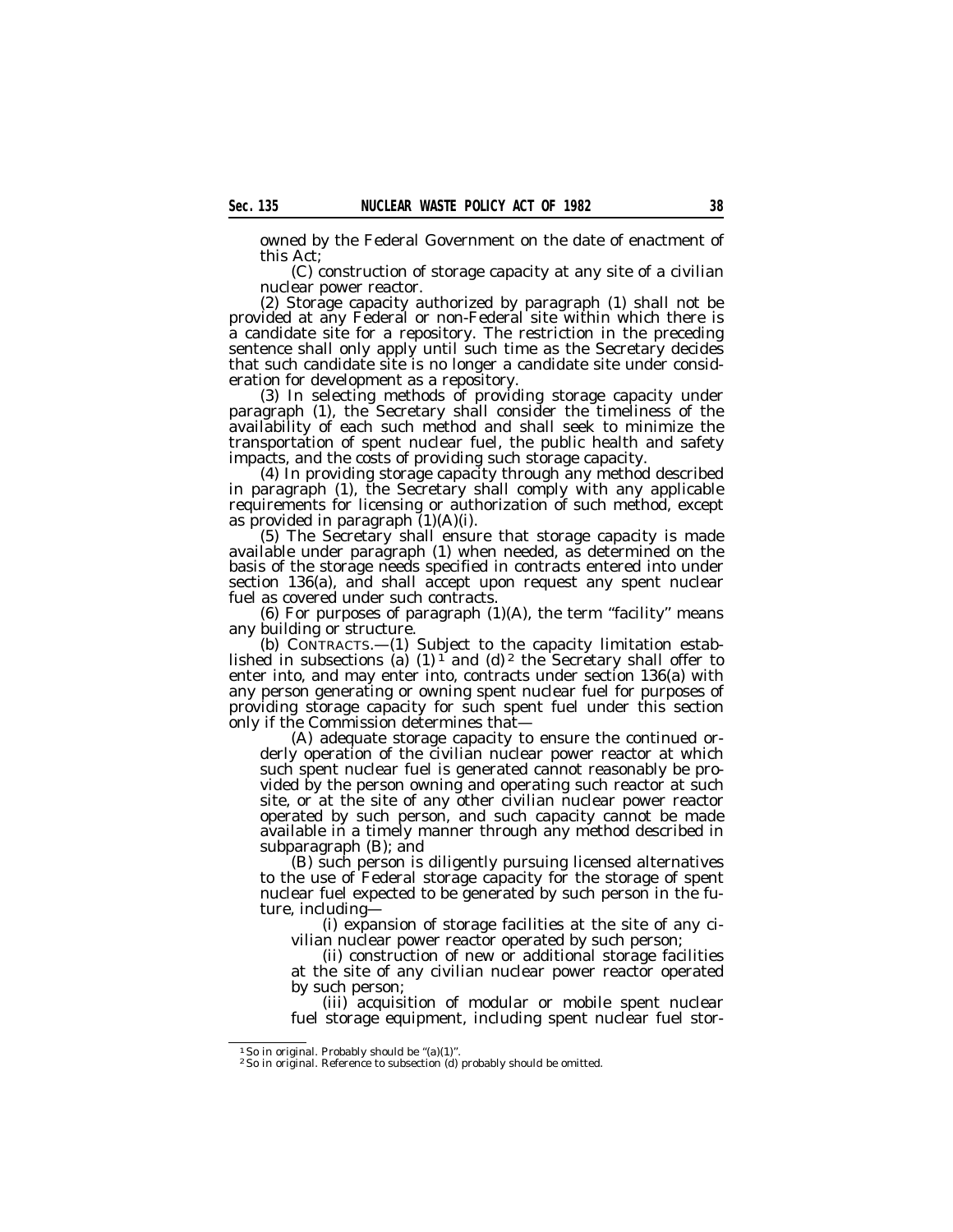age casks, for use at the site of any civilian nuclear power reactor operated by such person; and

(iv) transshipment to another civilian nuclear power reactor owned by such person.

(2) In making the determination described in paragraph (1)(A), the Commission shall ensure maintenance of a full core reserve storage capability at the site of the civilian nuclear power reactor involved unless the Commission determines that maintenance of such capability is not necessary for the continued orderly operation of such reactor.

(3) The Commission shall complete the determinations required in paragraph (1) with respect to any request for storage capacity not later than 6 months after receipt of such request by the Commission.

(c) ENVIRONMENTAL REVIEW.—(1) The provision of 300 or more metric tons of storage capacity at any one Federal site under subsection (a)(1)(A) shall be considered to be a major Federal action requiring preparation of an environmental impact statement under section 102(2)(C) of the National Environmental Policy Act of 1969  $(42 \text{ U.S.C. } 4332(2)(\text{C}))$ .

(2)(A) The Secretary shall prepare, and make available to the public, an environmental assessment of the probable impacts of any provision of less than 300 metric tons of storage capacity at any one Federal site under subsection (a)(1)(A) that requires the modification or expansion of any facility at the site, and a discussion of alternative activities that may be undertaken to avoid such impacts. Such environmental assessment shall include—

(i) an estimate of the amount of storage capacity to be made available at such site;

(ii) an evaluation as to whether the facilities to be used at such site are suitable for the provision of such storage capacity;

(iii) a description of activities planned by the Secretary with respect to the modification or expansion of the facilities to be used at such site;

(iv) an evaluation of the effects of the provision of such storage capacity at such site on the public health and safety, and the environment;

(v) a reasonable comparative evaluation of current information with respect to such site and facilities and other sites and facilities available for the provision of such storage capacity;

(vi) a description of any other sites and facilities that have been considered by the Secretary for the provision of such storage capacity; and

(vii) an assessment of the regional and local impacts of providing such storage capacity at such site, including the impacts on transportation.

(B) The issuance of any environmental assessment under this paragraph shall be considered to be a final agency action subject to judicial review in accordance with the provisions of chapter 7 of title 5, United States Code. Such judicial review shall be limited to the sufficiency of such assessment with respect to the items described in clauses (i) through (vii) of subparagraph (A).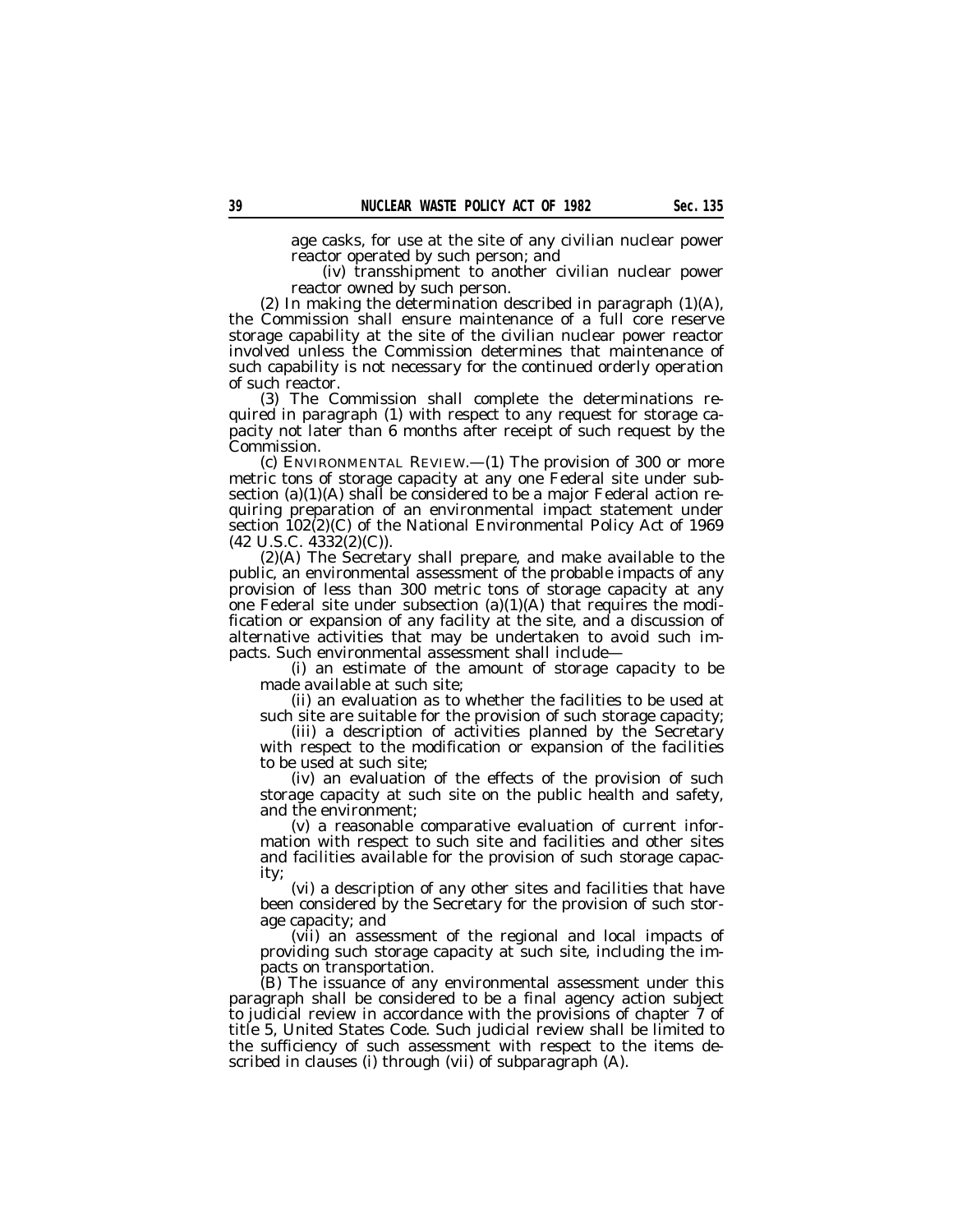(3) Judicial review of any environmental impact statement or environmental assessment prepared pursuant to this subsection

(d) REVIEW OF SITES AND STATE PARTICIPATION.—(1) In carry-<br>ing out the provisions of this subtitle with regard to any interim storage of spent fuel from civilian nuclear power reactors which the Secretary is authorized by section 135 to provide, the Secretary shall, as soon as practicable, notify, in writing, the Governor and the State legislature of any State and the Tribal Council of any affected Indian tribe in such State in which is located a potentially acceptable site or facility for such interim storage of spent fuel of<br>his intention to investigate that site or facility.

his intention to investigate that site or facility. (2) During the course of investigation of such site or facility, the Secretary shall keep the Governor, State legislature, and affected Tribal Council currently informed of the progress of the work, and results of the investigation. At the time of selection by the Secretary of any site or existing facility, but prior to undertaking any site-specific work or alterations, the Secretary shall promptly notify the Governor, the legislature, and any affected Tribal Council in writing of such selection, and subject to the provisions of paragraph (6) of this subsection, shall promptly enter into negotiations with such State and affected Tribal Council to establish a cooperative agreement under which such State and Council shall have the right to participate in a process of consultation and cooperation, based on public health and safety and environmental concerns, in all stages of the planning, development, modification, expansion, operation, and closure of storage capacity at a site or facility within such State for the interim storage of spent fuel from civilian nuclear power reactors. Public participation in the negotiation of such an agreement shall be provided for and encouraged by the Secretary, the State, and the affected Tribal Council. The Secretary, in cooperation with the States and Indian tribes, shall develop and publish minimum guidelines for public participation in such negotiations, but the adequacy of such guidelines or any failure to comply with such guidelines shall not be a basis for judicial review.

(3) The cooperative agreement shall include, but need not be limited to, the sharing in accordance with applicable law of all technical and licensing information, the utilization of available expertise, the facilitating of permitting procedures, joint project review, and the formulation of joint surveillance and monitoring arrangements to carry out applicable Federal and State laws. The cooperative agreement also shall include a detailed plan or schedule of milestones, decision points and opportunities for State or eligible Tribal Council review and objection. Such cooperative agreement shall provide procedures for negotiating and resolving objections of the State and affected Tribal Council in any stage of planning, development, modification, expansion, operation, or closure of storage capacity at a site or facility within such State. The terms of any cooperative agreement shall not affect the authority of the Nuclear Regulatory Commission under existing law.

(4) For the purpose of this subsection, ''process of consultation and cooperation'' means a methodology by which the Secretary (A) keeps the State and eligible Tribal Council fully and currently in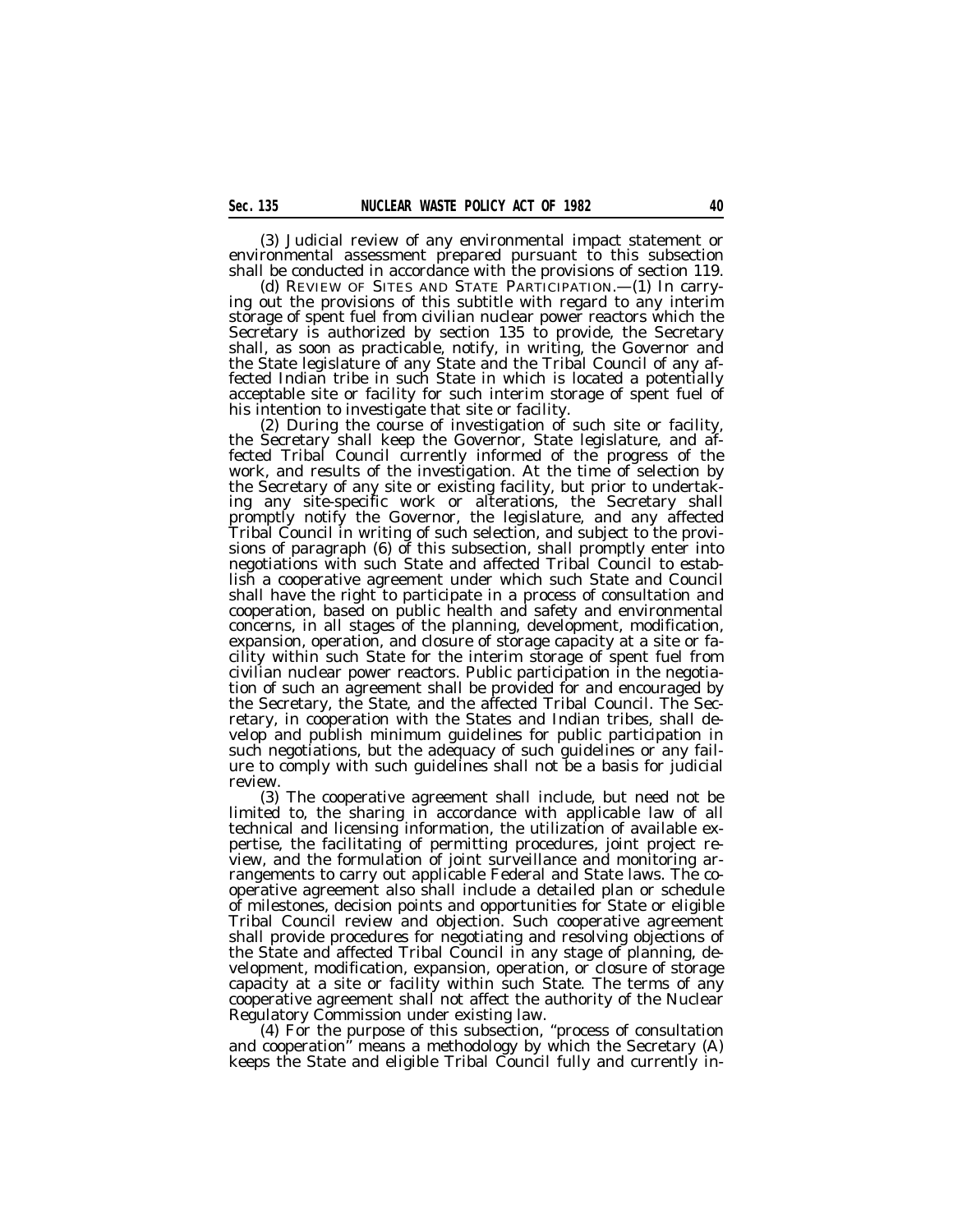formed about the aspects of the project related to any potential impact on the public health and safety and environment; (B) solicits, receives, and evaluates concerns and objections of such State and Council with regard to such aspects of the project on an ongoing basis; and (C) works diligently and cooperatively to resolve, through arbitration or other appropriate mechanisms, such concerns and objections. The process of consultation and cooperation shall not include the grant of a right to any State or Tribal Council to exercise an absolute veto of any aspect of the planning, develop-

 $(5)$  The Secretary and the State and affected Tribal Council shall seek to conclude the agreement required by paragraph  $(2)$  as soon as practicable, but not later than 180 days following the date of notification of the selection under paragraph (2). The Secretary shall periodically report to the Congress thereafter on the status of the agreements approved under paragraph (3). Any report to the Congress on the status of negotiations of such agreement by the Secretary shall be accompanied by comments solicited by the Sec-

retary from the State and eligible Tribal Council. (6)(A) Upon deciding to provide an aggregate of 300 or more metric tons of storage capacity under subsection (a)(1) at any one site, the Secretary shall notify the Governor and legislature of the State where such site is located, or the governing body of the Indian tribe in whose reservation such site is located, as the case may be, of such decision. During the 60-day period following receipt of notification by the Secretary of his decision to provide an aggregate of 300 or more metric tons of storage capacity at any one site, the Governor or legislature of the State in which such site is located, or the governing body of the affected Indian tribe where such site is located, as the case may be, may disapprove the provision of 300 or more metric tons of storage capacity at the site involved and submit to the Congress a notice of such disapproval. A notice of disapproval shall be considered to be submitted to the Congress on the date of the transmittal of such notice of disapproval to the Speaker of the House and the President pro tempore of the Senate. Such notice of disapproval shall be accompanied by a statement of reasons explaining why the provision of such storage capacity at such site was disapproved by such Governor or legislature or the governing body of such Indian tribe.

(B) Unless otherwise provided by State law, the Governor or legislature of each State shall have authority to submit a notice of disapproval to the Congress under subparagraph (A). In any case in which State law provides for submission of any such notice of disapproval by any other person or entity, any reference in this subtitle to the Governor or legislature of such State shall be consid-

ered to refer instead to such other person or entity. (C) The authority of the Governor and legislature of each State under this paragraph shall not be applicable with respect to any

site located on a reservation.<br>(D) If any notice of disapproval is submitted to the Congress under subparagraph (A), the proposed provision of 300 or more metric tons of storage capacity at the site involved shall be disapproved unless, during the first period of 90 calendar days of continuous session of the Congress following the date of the receipt by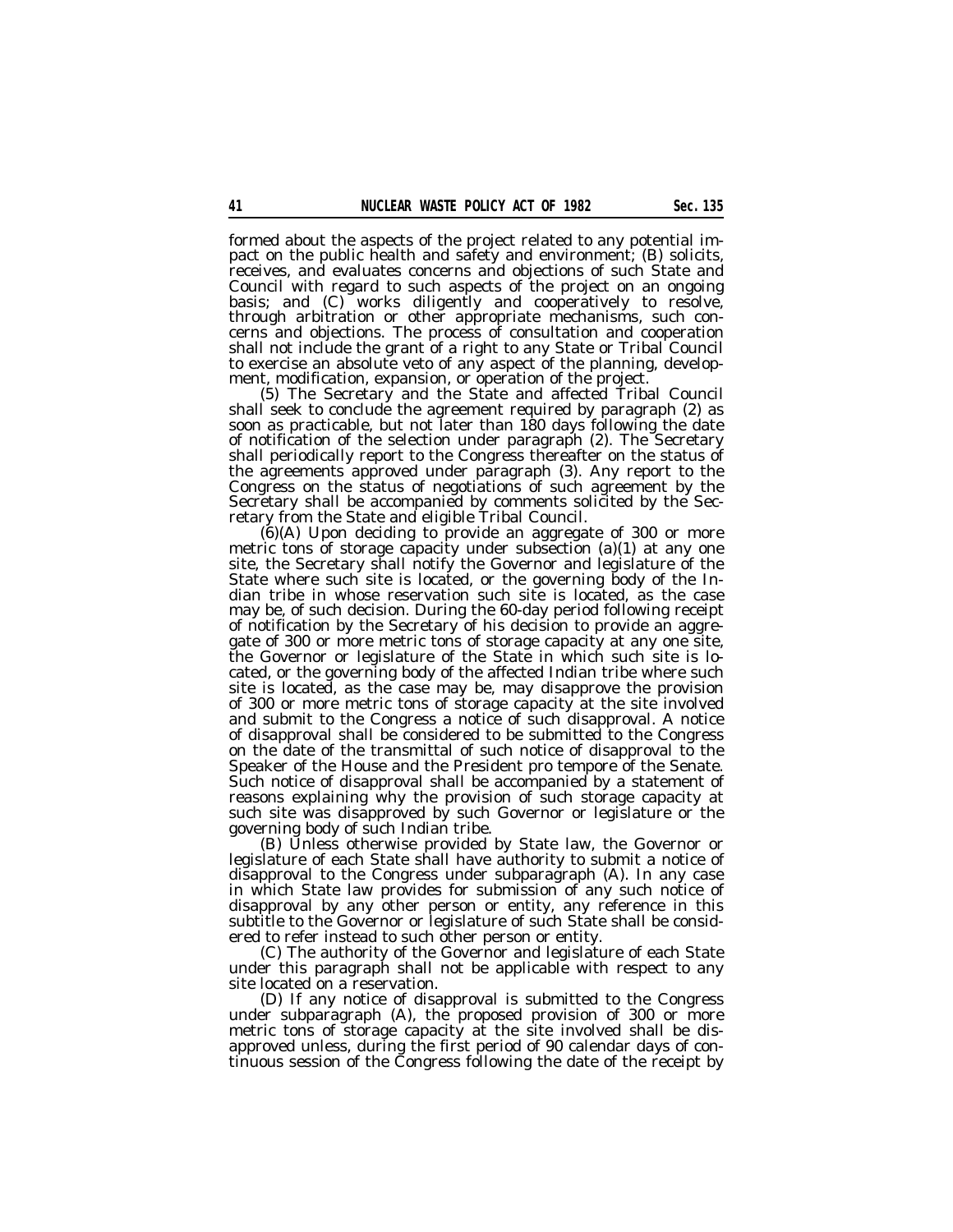the Congress of such notice of disapproval, the Congress passes a resolution approving such proposed provision of storage capacity in accordance with the procedures established in this paragraph and subsections (d) through (f) of section 115 and such resolution thereafter becomes law. For purposes of this paragraph, the term ''resolution'' means a joint resolution of either House of the Congress, the matter after the resolving clause of which is as follows: "That there hereby is approved the provision of 300 or more metric tons of spent nuclear fuel storage capacity at the site located at --------------, with respect to which a notice of disapproval was submitted by ———————— on —————————.<sup>\*\*</sup>. The first blank space in such resolution shall be filled with the geographic location of the site involved; the second blank space in such resolution shall be filled with the designation of the State Governor and 1 legislature or affected Indian tribe governing body submitting the notice of disapproval involved; and the last blank space in such resolution shall be filled with the date of submission of such notice

of disapproval. (E) For purposes of the consideration of any resolution described in subparagraph (D), each reference in subsections (d) and (e) of section 115 to a resolution of repository siting approval shall be considered to refer to the resolution described in such subparagraph.

(7) As used in this section, the term ''affected Tribal Council'' means the governing body of any Indian tribe within whose reservation boundaries there is located a potentially acceptable site for interim storage capacity of spent nuclear fuel from civilian nuclear power reactors, or within whose boundaries a site for such capacity is selected by the Secretary, or whose federally defined possessory or usage rights to other lands outside of the reservation's boundaries arising out of congressionally ratified treaties, as determined by the Secretary of the Interior pursuant to a petition filed with him by the appropriate governmental officials of such tribe, may be substantially and adversely affected by the establishment of any such storage capacity.

(e) LIMITATIONS.—Any spent nuclear fuel stored under this section shall be removed from the storage site or facility involved as soon as practicable, but in any event not later than 3 years following the date on which a repository or monitored retrievable storage facility developed under this Act is available for disposal of such spent nuclear fuel.

(f) REPORT.—The Secretary shall annually prepare and submit to the Congress a report on any plans of the Secretary for providing storage capacity under this section. Such report shall include a description of the specific manner of providing such storage selected by the Secretary, if any. The Secretary shall prepare and submit the first such report not later than 1 year after the date of the enactment of this Act.

(g) CRITERIA FOR DETERMINING ADEQUACY OF AVAILABLE STOR-AGE CAPACITY.—Not later than 90 days after the date of the enactment of this Act, the Commission pursuant to section 553 of the

<sup>&</sup>lt;sup>1</sup> So in original.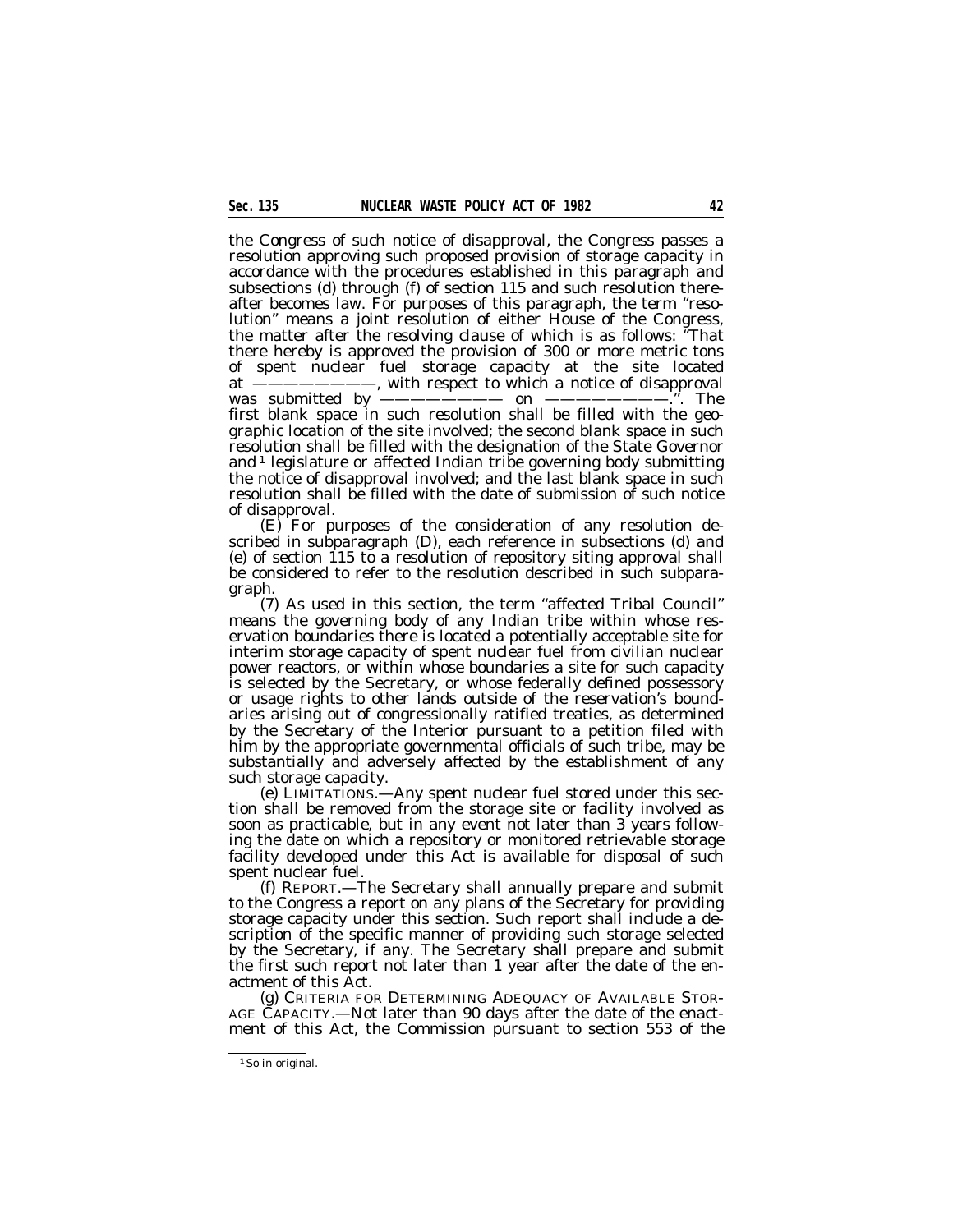Administrative Procedures Act, <sup>1</sup> shall propose, by rule, procedures and criteria for making the determination required by subsection (b) that a person owning and operating a civilian nuclear power reactor cannot reasonably provide adequate spent nuclear fuel storage capacity at the civilian nuclear power reactor site when needed to ensure the continued orderly operation of such reactor. Such criteria shall ensure the maintenance of a full core reserve storage capability at the site of such reactor unless the Commission determines that maintenance of such capability is not necessary for the continued orderly operation of such reactor. Such criteria shall identify the feasibility of reasonably providing such adequate spent nuclear fuel storage capacity, taking into account economic, technical, regulatory, and public health and safety factors, through the use of high-density fuel storage racks, fuel rod compaction, transshipment of spent nuclear fuel to another civilian nuclear power reactor within the same utility system, construction of additional spent nuclear fuel pool capacity, or such other technologies as may<br>be approved by the Commission.

be approved by the Commission. (h) APPLICATION.—Notwithstanding any other provision of law, nothing in this Act shall be construed to encourage, authorize, or require the private or Federal use, purchase, lease, or other acquisition of any storage facility located away from the site of any civilian nuclear power reactor and not owned by the Federal Government on the date of the enactment of this Act.

(i) COORDINATION WITH RESEARCH AND DEVELOPMENT PRO- GRAM.—To the extent available, and consistent with the provisions of this section, the Secretary shall provide spent nuclear fuel for the research and development program authorized in section 217 2 from spent nuclear fuel received by the Secretary for storage under this section. Such spent nuclear fuel shall not be subject to the provisions of subsection (e).

[42 U.S.C. 10155]

#### INTERIM STORAGE FUND

SEC. 136. (a) CONTRACTS.—(1) During the period following the date of the enactment of this Act, but not later than January 1, 1990, the Secretary is authorized to enter into contracts with persons who generate or own spent nuclear fuel resulting from civilian nuclear activities for the storage of such spent nuclear fuel in any storage capacity provided under this subtitle: *Provided, however,* That the Secretary shall not enter into contracts for spent nuclear fuel in amounts in excess of the available storage capacity specified in section 135(a). Those contracts shall provide that the Federal Government will (1) take title at the civilian nuclear power reactor site, to such amounts of spent nuclear fuel from the civilian nuclear power reactor as the Commission determines cannot be stored onsite, (2) transport the spent nuclear fuel to a federally owned and operated interim away-from-reactor storage facility, and (3) store such fuel in the facility pending further processing, storage, or disposal. Each such contract shall (A) provide for payment to the Secretary of fees determined in accordance with the provisions of this

<sup>1</sup>So in original. Reference probably should be to section 553 of title 5, United States Code. 2So in original. Reference probably should be to section 218.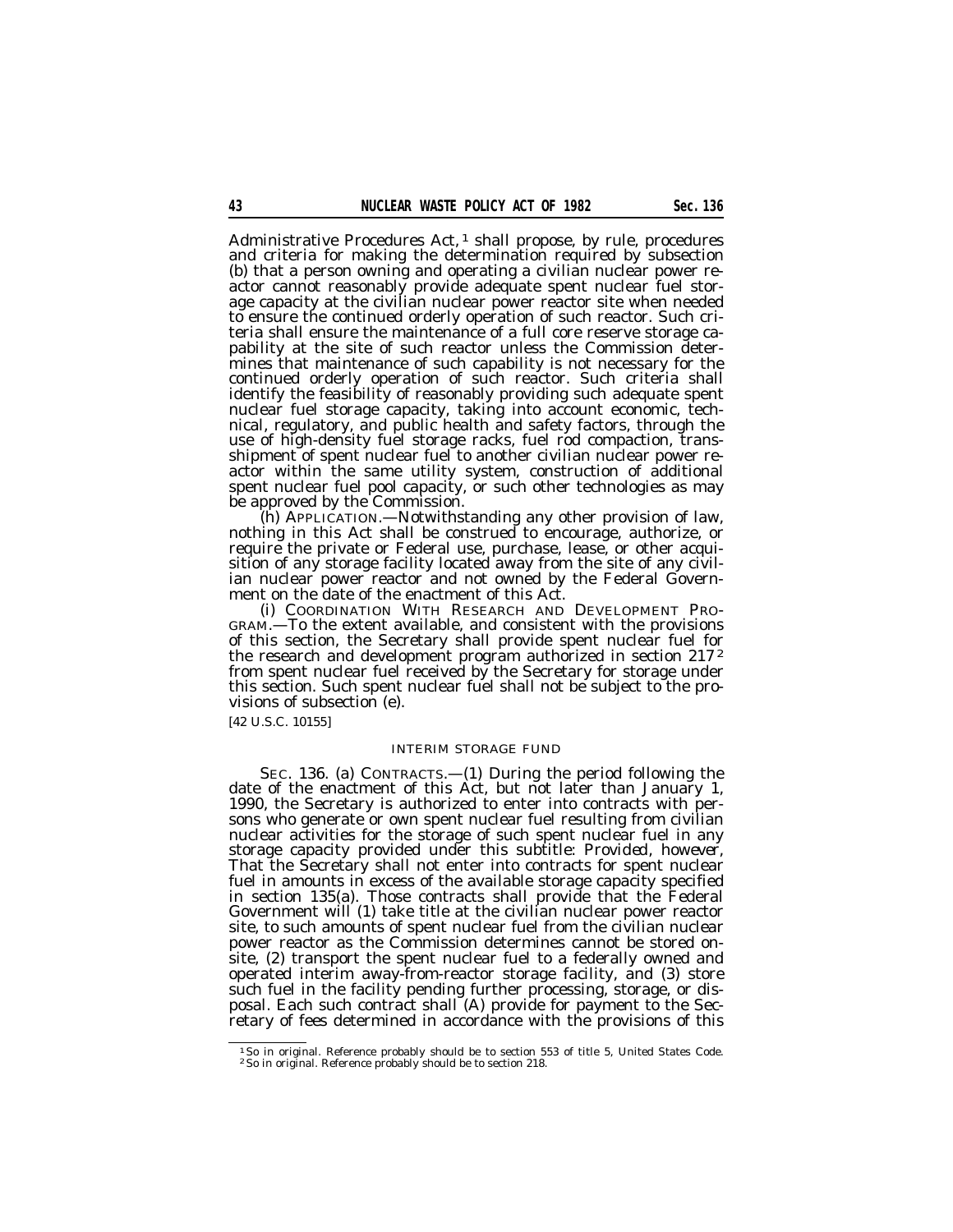section; and (B) specify the amount of storage capacity to be provided for the person involved.

(2) The Secretary shall undertake a study and, not later than 180 days after the date of the enactment of this Act, submit to the Congress a report, establishing payment charges that shall be calculated on an annual basis, commencing on or before January 1, 1984. Such payment charges and the calculation thereof shall be published in the Federal Register, and shall become effective not less than 30 days after publication. Each payment charge published in the Federal Register under this paragraph shall remain effective for a period of 12 months from the effective date as the charge for the cost of the interim storage of any spent nuclear fuel. The report of the Secretary shall specify the method and manner of collection (including the rates and manner of payment) and any legislative recommendations determined by the Secretary to be appropriate.

(3) Fees for storage under this subtitle shall be established on a nondiscriminatory basis. The fees to be paid by each person entering into a contract with the Secretary under this subsection shall be based upon an estimate of the pro rata costs of storage and related activities under this subtitle with respect to such person, including the acquisition, construction, operation, and maintenance of any facilities under this subtitle.

(4) The Secretary shall establish in writing criteria setting forth the terms and conditions under which such storage services shall be made available.

(5) Except as provided in section 137, nothing in this or any other Act requires the Secretary, in carrying out the responsibilities of this section, to obtain a license or permit to possess or own spent nuclear fuel.

(b) LIMITATION.—No spent nuclear fuel generated or owned by any department of the United States referred to in section 101 or 102 of title 5, United States Code, may be stored by the Secretary in any storage capacity provided under this subtitle unless such department transfers to the Secretary, for deposit in the Interim Storage Fund, amounts equivalent to the fees that would be paid to the Secretary under the contracts referred to in this section if such spent nuclear fuel were generated by any other person.

(c) ESTABLISHMENT OF INTERIM STORAGE FUND.—There hereby is established in the Treasury of the United States a separate fund, to be known as the Interim Storage Fund. The Storage Fund shall consist of—

(1) all receipts, proceeds, and recoveries realized by the Secretary under subsections (a), (b), and (e),  $1$  which shall be deposited in the Storage Fund immediately upon their realization;

(2) any appropriations made by the Congress to the Storage Fund; and

(3) any unexpended balances available on the date of the enactment of this Act for functions or activities necessary or incident to the interim storage of civilian spent nuclear fuel,

<sup>&</sup>lt;sup>1</sup> So in original. Reference probably should be to subsections (a), (b), and (f).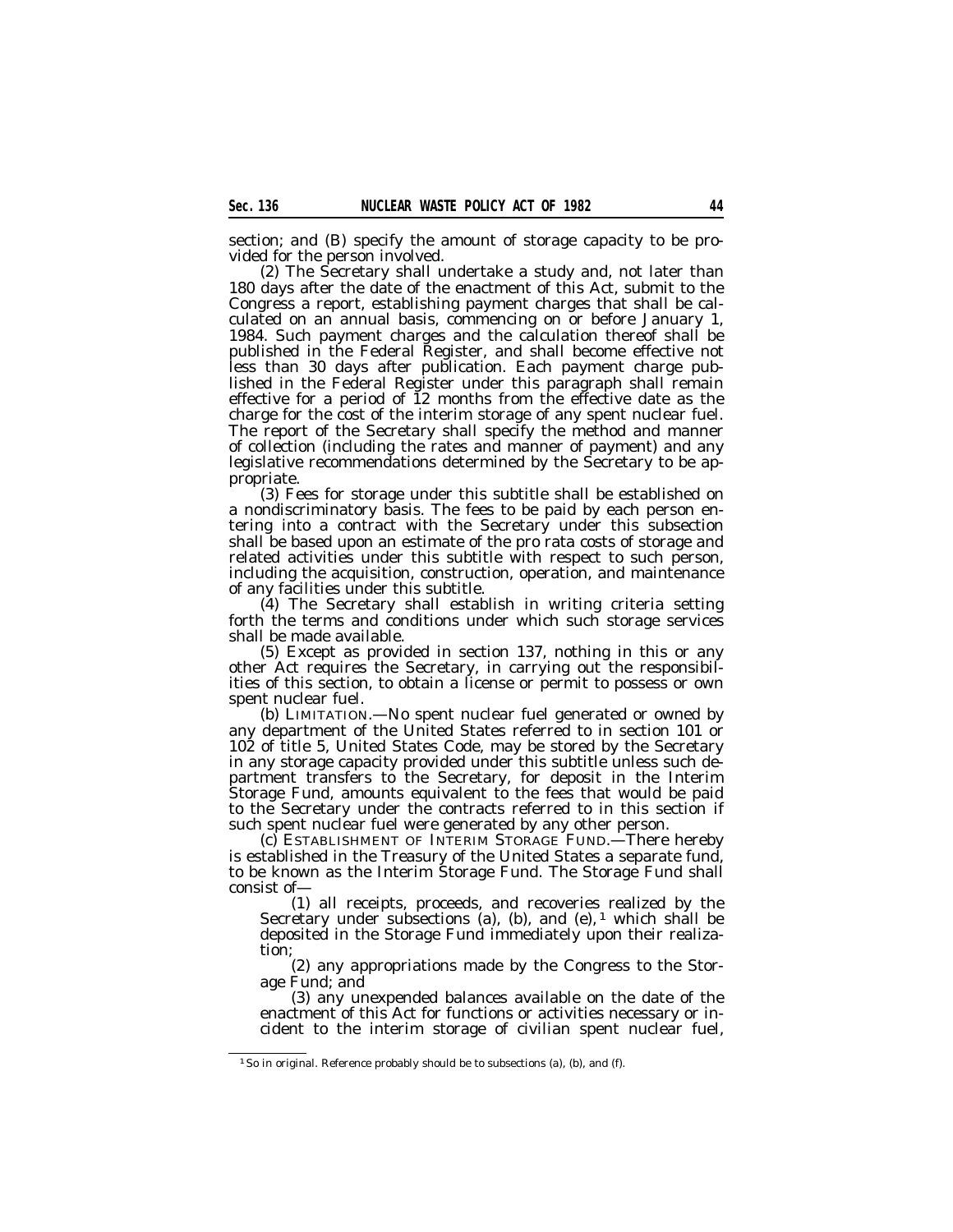which shall automatically be transferred to the Storage Fund on such date.

(d) USE OF STORAGE FUND.—The Secretary may make expenditures from the Storage Fund, subject to subsection  $(e)$ , 1 for any purpose necessary or appropriate to the conduct of the functions and activities of the Secretary, or the provision or anticipated provision of services, under this subtitle, including—

(1) the identification, development, licensing, construction, operation, decommissioning, and post-decommissioning maintenance and monitoring of any interim storage facility provided under this subtitle;

(2) the administrative cost of the interim storage program;

(3) the costs associated with acquisition, design, modification, replacement, operation, and construction of facilities at an interim storage site, consistent with the restrictions in section 135;

(4) the cost of transportation of spent nuclear fuel; and

(5) impact assistance as described in subsection (e).

(e) IMPACT ASSISTANCE.—(1) Beginning the first fiscal year which commences after the date of the enactment of this Act, the Secretary shall make annual impact assistance payments to a State or appropriate unit of local government, or both, in order to mitigate social or economic impacts occasioned by the establishment and subsequent operation of any interim storage capacity within the jurisdicational<sup>2</sup> boundaries of such government or governments and authorized under this subtitle: *Provided, however,* That such impact assistance payments shall not exceed (A) ten per centum of the costs incurred in paragraphs  $(1)$  and  $(2)$ , or  $(B)$  \$15 per kilogram of spent fuel, whichever is less;

(2) Payments made available to States and units of local government pursuant to this section shall be—

(A) allocated in a fair and equitable manner with a priority to those States or units of local government suffering the most severe impacts; and

(B) utilized by States or units of local governments only for (i) planning, (ii) construction and maintenance of public services, (iii) provision of public services related to the providing of such interim storage authorized under this title, and (iv) compensation for loss of taxable property equivalent to that if the storage had been provided under private ownership.

(3) Such payments shall be subject to such terms and conditions as the Secretary determines necessary to ensure that the purposes of this subsection shall be achieved. The Secretary shall issue such regulations as may be necessary to carry out the provisions of this subsection.

(4) Payments under this subsection shall be made available solely from the fees determined under subsection (a).

(5) The Secretary is authorized to consult with States and appropriate units of local government in advance of commencement of establishment of storage capacity authorized under this subtitle

<sup>1</sup>So in original. Reference probably should be to subsection (f). 2So in original. Probably should be ''jurisdictional''.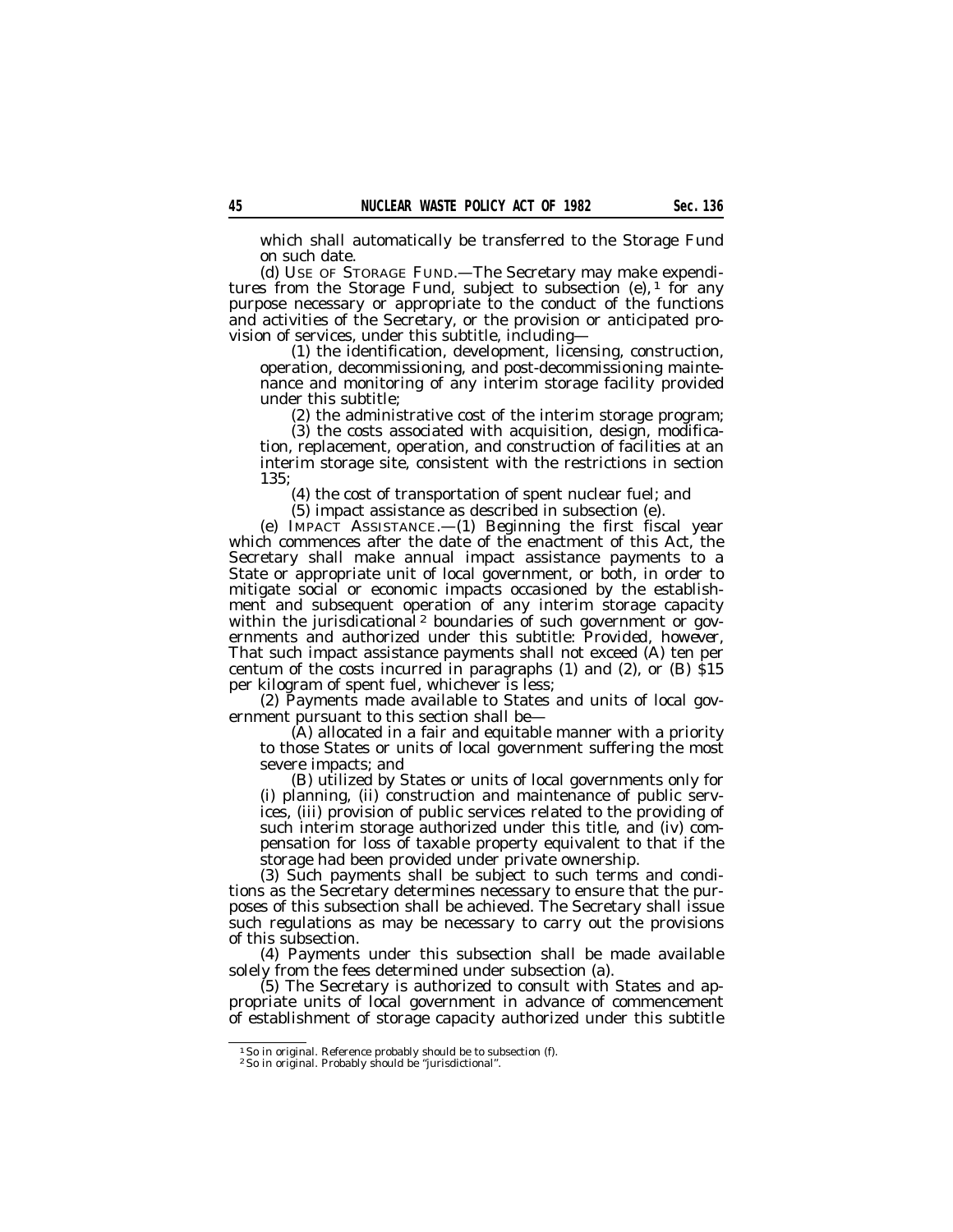in an effort to determine the level of the payment such government<br>would be eligible to receive pursuant to this subsection.

would be eligible to receive pursuant to this subsection. (6) As used in this subsection, the term ''unit of local govern- ment'' means a county, parish, township, municipality, and shall include a borough existing in the State of Alaska on the date of the enactment of this subsection, and any other unit of government below the State level which is a unit of general government as determined by the Secretary.

(f) ADMINISTRATION OF STORAGE FUND.—(1) The Secretary of the Treasury shall hold the Storage Fund and, after consultation with the Secretary, annually report to the Congress on the financial condition and operations of the Storage Fund during the pre-

ceding fiscal year. (2) The Secretary shall submit the budget of the Storage Fund to the Office of Management and Budget triennially along with the budget of the Department of Energy submitted at such time in accordance with chapter 11 of title 31, United States Code. The budget of the Storage Fund shall consist of estimates made by the Secretary of expenditures from the Storage Fund and other relevant financial matters for the succeeding 3 fiscal years, and shall be included in the Budget of the United States Government. The Secretary may make expenditures from the Storage Fund, subject to appropriations which shall remain available until expended. Appro-<br>priations shall be subject to triennial authorization.

 $(3)$  If the Secretary determines that the Storage Fund contains at any time amounts in excess of current needs, the Secretary may request the Secretary of the Treasury to invest such amounts, or any portion of such amounts as the Secretary determines to be appropriate, in obligations of the United States— (A) having maturities determined by the Secretary of the

Treasury to be appropriate to the needs of the Storage Fund; and

(B) bearing interest at rates determined to be appropriate by the Secretary of the Treasury, taking into consideration the current average market yield on outstanding marketable obligations of the United States with remaining periods to maturity comparable to the maturities of such investments, except that the interest rate on such investments shall not exceed the average interest rate applicable to existing borrowings.

(4) Receipts, proceeds, and recoveries realized by the Secretary under this section, and expenditures of amounts from the Storage Fund, shall be exempt from annual apportionment under the provisions of subchapter II of chapter 15 of title 31, United States Code.

(5) If at any time the moneys available in the Storage Fund are insufficient to enable the Secretary to discharge his responsibilities under this subtitle, the Secretary shall issue to the Secretary of the Treasury obligations in such forms and denominations, bearing such maturities, and subject to such terms and conditions as may be agreed to by the Secretary and the Secretary of the Treasury. The total of such obligations shall not exceed amounts provided in appropriation Acts. Redemption of such obligations shall be made by the Secretary from moneys available in the Storage Fund. Such obligations shall bear interest at a rate determined by the Secretary of the Treasury, which shall be not less than a rate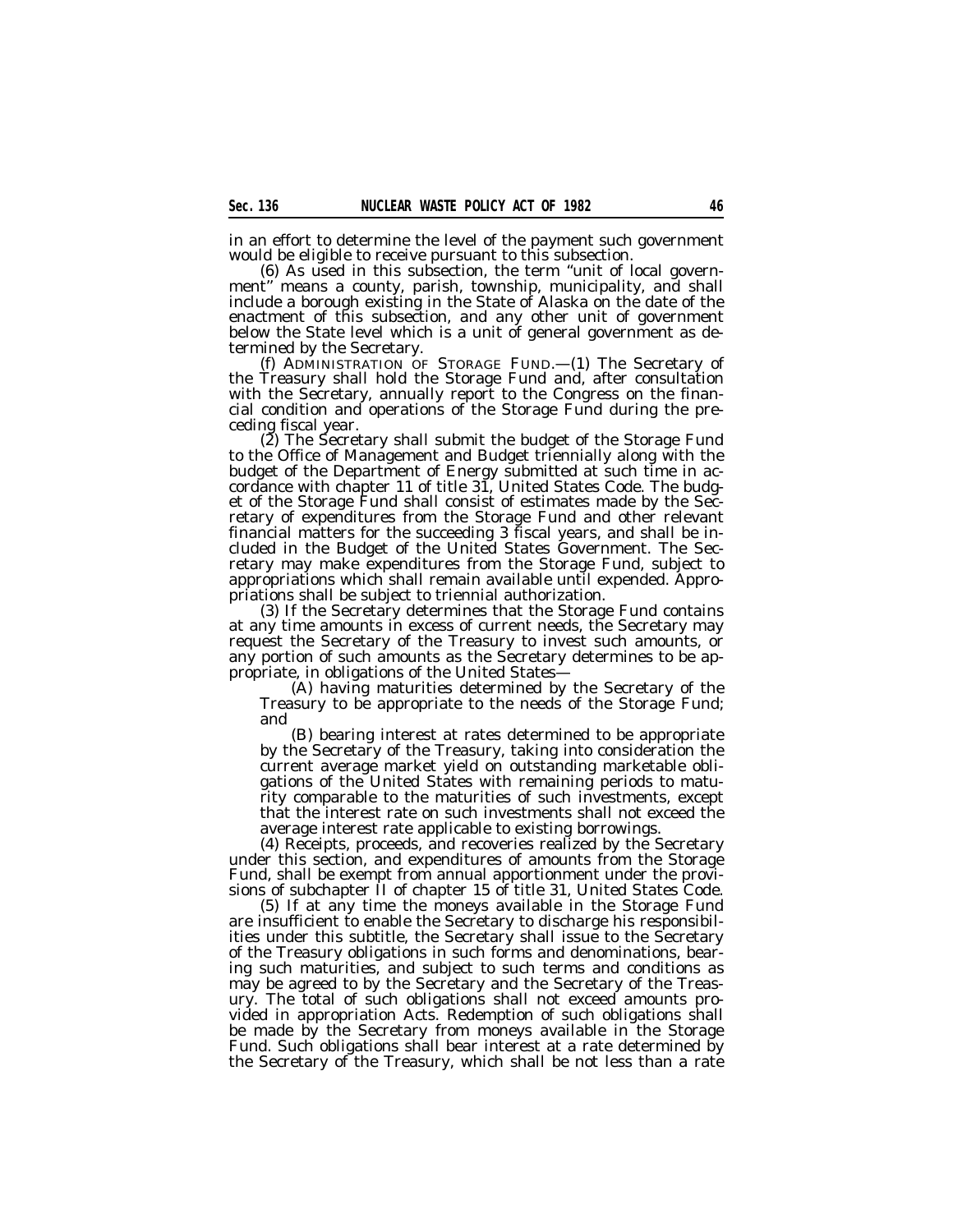determined by taking into consideration the average market yield on outstanding marketable obligations of the United States of comparable maturities during the month preceding the issuance of the obligations under this paragraph. The Secretary of the Treasury shall purchase any issued obligations, and for such purpose the Secretary of the Treasury is authorized to use as a public debt transaction the proceeds from the sale of any securities issued under chapter 31 of title 31, United States Code, and the purposes for which securities may be issued under such Act<sup>1</sup> are extended to include any purchase of such obligations. The Secretary of the Treasury may at any time sell any of the obligations acquired by him under this paragraph. All redemptions, purchases, and sales by the Secretary of the Treasury of obligations under this paragraph shall be treated as public debt transactions of the United States.

(6) Any appropriations made available to the Storage Fund for any purpose described in subsection (d) shall be repaid into the general fund of the Treasury, together with interest from the date of availability of the appropriations until the date of repayment. Such interest shall be paid on the cumulative amount of appropriations available to the Storage Fund, less the average undisbursed cash balance in the Storage Fund account during the fiscal year involved. The rate of such interest shall be determined by the Secretary of the Treasury taking into consideration the average market yield during the month preceding each fiscal year on outstanding marketable obligations of the United States of comparable maturity. Interest payments may be deferred with the approval of the Secretary of the Treasury, but any interest payments so deferred shall themselves bear interest.

[42 U.S.C. 10156]

SEC. 137.<sup>2</sup> (a) TRANSPORTATION.—(1) Transportation of spent nuclear fuel under section 136(a) shall be subject to licensing and regulation by the Commission and by the Secretary of Transportation as provided for transportation of commercial spent nuclear fuel under existing law.

(2) The Secretary, in providing for the transportation of spent nuclear fuel under this Act, shall utilize by contract private industry to the fullest extent possible in each aspect of such transportation. The Secretary shall use direct Federal services for such transportation only upon a determination of the Secretary of Transportation, in consultation with the Secretary, that private industry is unable or unwilling to provide such transportation services at reasonable cost.

[42 U.S.C. 10157]

# SUBTITLE C—MONITORED RETRIEVABLE STORAGE

## MONITORED RETRIEVABLE STORAGE

SEC. 141. (a) FINDINGS.—The Congress finds that—

<sup>&</sup>lt;sup>1</sup>So in original. Reference probably should be to "such chapter".

<sup>2</sup>Section heading missing in original. Section contains only one subsection.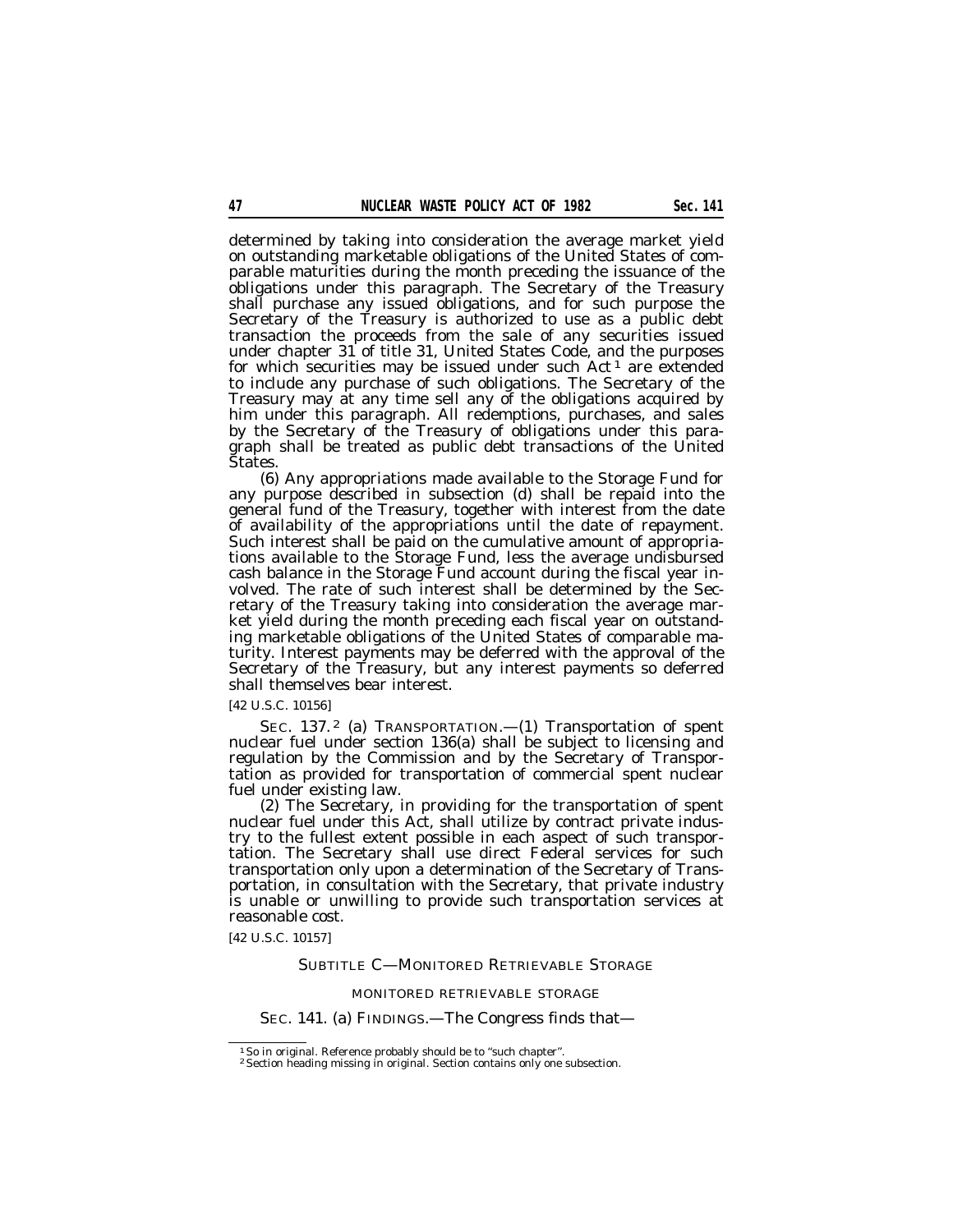(1) long-term storage of high-level radioactive waste or spent nuclear fuel in monitored retrievable storage facilities is an option for providing safe and reliable management of such waste or spent fuel;

(2) the executive branch and the Congress should proceed as expeditiously as possible to consider fully a proposal for construction of one or more monitored retrievable storage facilities to provide such long-term storage;

(3) the Federal Government has the responsibility to ensure that site-specific designs for such facilities are available as provided in this section;

(4) the generators and owners of the high-level radioactive waste and spent nuclear fuel to be stored in such facilities have the responsibility to pay the costs of the long-term storage of such waste and spent fuel; and

(5) disposal of high-level radioactive waste and spent nuclear fuel in a repository developed under this Act should proceed regardless of any construction of a monitored retrievable storage facility pursuant to this section.

(b) SUBMISSION OF PROPOSAL BY SECRETARY.—(1) On or before June 1, 1985, the Secretary shall complete a detailed study of the need for and feasibility of, and shall submit to the Congress a proposal for, the construction of one or more monitored retrievable storage facilities for high-level radioactive waste and spent nuclear fuel. Each such facility shall be designed—

(A) to accommodate spent nuclear fuel and high-level radioactive waste resulting from civilian nuclear activities;

(B) to permit continuous monitoring, management, and maintenance of such spent fuel and waste for the foreseeable future;

(C) to provide for the ready retrieval of such spent fuel and waste for further processing or disposal; and

(D) to safely store such spent fuel and waste as long as may be necessary by maintaining such facility through appropriate means, including any required replacement of such facility.

(2) Such proposal shall include—

(A) the establishment of a Federal program for the siting, development, construction, and operation of facilities capable of safely storing high-level radioactive waste and spent nuclear fuel, which facilities are to be licensed by the Commission;

(B) a plan for the funding of the construction and operation of such facilities, which plan shall provide that the costs of such activities shall be borne by the generators and owners of the high-level radioactive waste and spent nuclear fuel to be stored in such facilities;

(C) site-specific designs, specifications, and cost estimates sufficient to (i) solicit bids for the construction of the first such facility; (ii) support congressional authorization of the construction of such facility; and (iii) enable completion and operation of such facility as soon as practicable following congressional authorization of such facility; and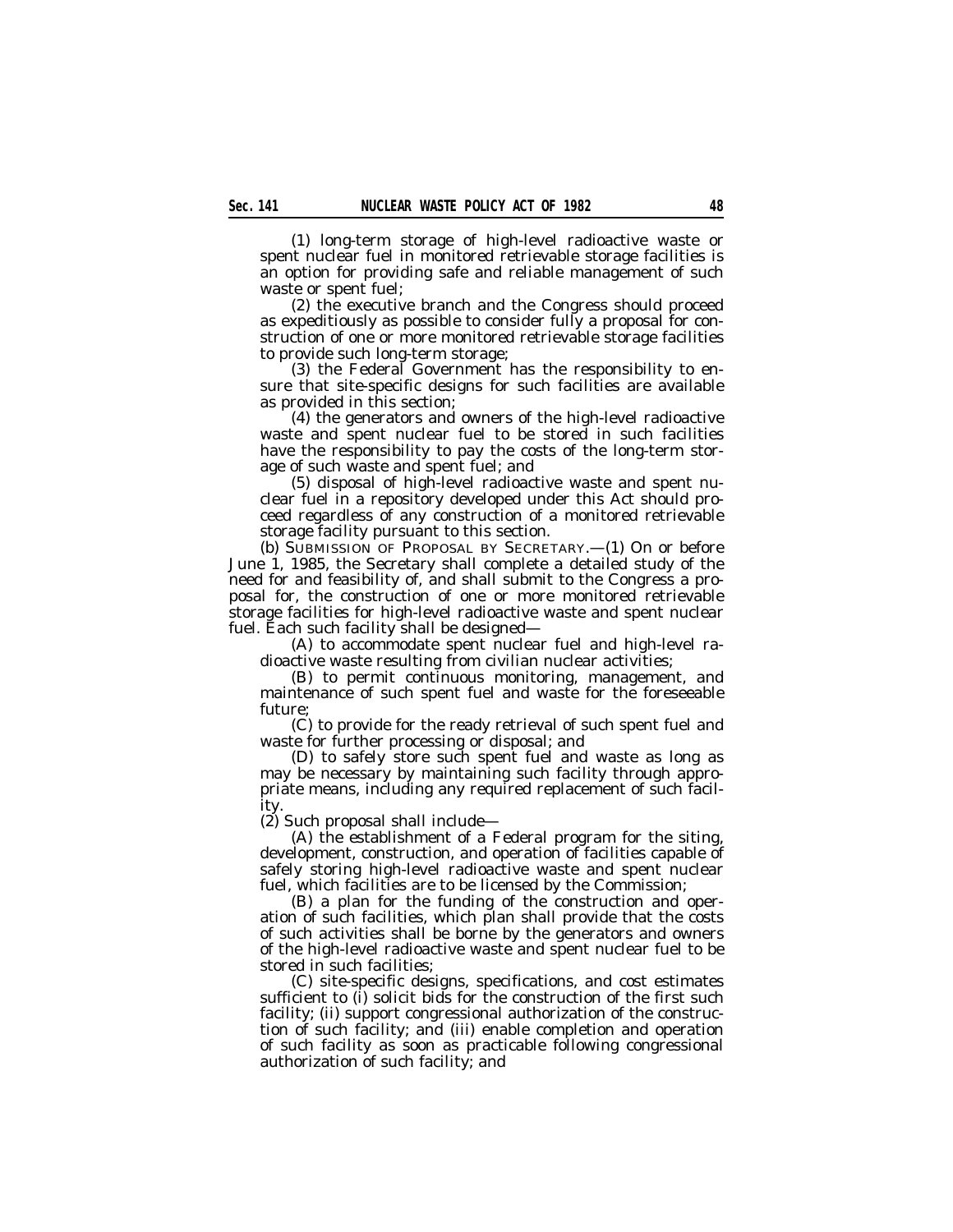(D) a plan for integrating facilities constructed pursuant to this section with other storage and disposal facilities authorized in this Act.

(3) In formulating such proposal, the Secretary shall consult with the Commission and the Administrator, and shall submit their comments on such proposal to the Congress at the time such<br>proposal is submitted.

 $\hat{i}$  (4) The proposal shall include, for the first such facility, at least 3 alternative sites and at least 5 alternative combinations of such proposed sites and facility designs consistent with the criteria of paragraph (b)(1).<sup>1</sup> The Secretary shall recommend the combination among the alternatives that the Secretary deems preferable. The environmental assessment under subsection (c) shall include a full analysis of the relative advantages and disadvantages of all 5 such alternative combinations of proposed sites and proposed facility designs.

(c) ENVIRONMENTAL IMPACT STATEMENTS.—(1) Preparation and submission to the Congress of the proposal required in this section shall not require the preparation of an environmental impact statement under section 102(2)(C) of the National Environmental Policy Act of 1969 (42 U.S.C. 4332(2)(C)). The Secretary shall prepare, in accordance with regulations issued by the Secretary implementing such Act, an environmental assessment with respect to such proposal. Such environmental assessment shall be based upon available information regarding alternative technologies for the storage of spent nuclear fuel and high-level radioactive waste. The Secretary shall submit such environmental assessment to the Congress at the time such proposal is submitted.

(2) If the Congress by law, after review of the proposal submitted by the Secretary under subsection (b), specifically authorizes construction of a monitored retrievable storage facility, the requirements of the National Environmental Policy Act of 1969 (42 U.S.C. 4321 et seq.) shall apply with respect to construction of such facility, except that any environmental impact statement prepared with respect to such facility shall not be required to consider the need for such facility or any alternative to the design criteria for such<br>facility set forth in subsection (b)(1).

facility set forth in subsection (b)(1). (d) LICENSING.—Any facility authorized pursuant to this sec- tion shall be subject to licensing under section 202(3) of the Energy Reorganization Act of 1974 (42 U.S.C. 5842(3)). In reviewing the application filed by the Secretary for licensing of the first such facility, the Commission may not consider the need for such facility or any alternative to the design criteria for such facility set forth in subsection (b)(1).

(e) CLARIFICATION.—Nothing in this section limits the consideration of alternative facility designs consistent with the criteria of paragraph (b)(1) in any environmental impact statement, or in any licensing procedure of the Commission, with respect to any monitored, retrievable facility authorized pursuant to this section.

(f) IMPACT ASSISTANCE.—(1) Upon receipt by the Secretary of congressional authorization to construct a facility described in subsection (b), the Secretary shall commence making annual impact

<sup>&</sup>lt;sup>1</sup> So in original. Reference probably should be to paragraph (1).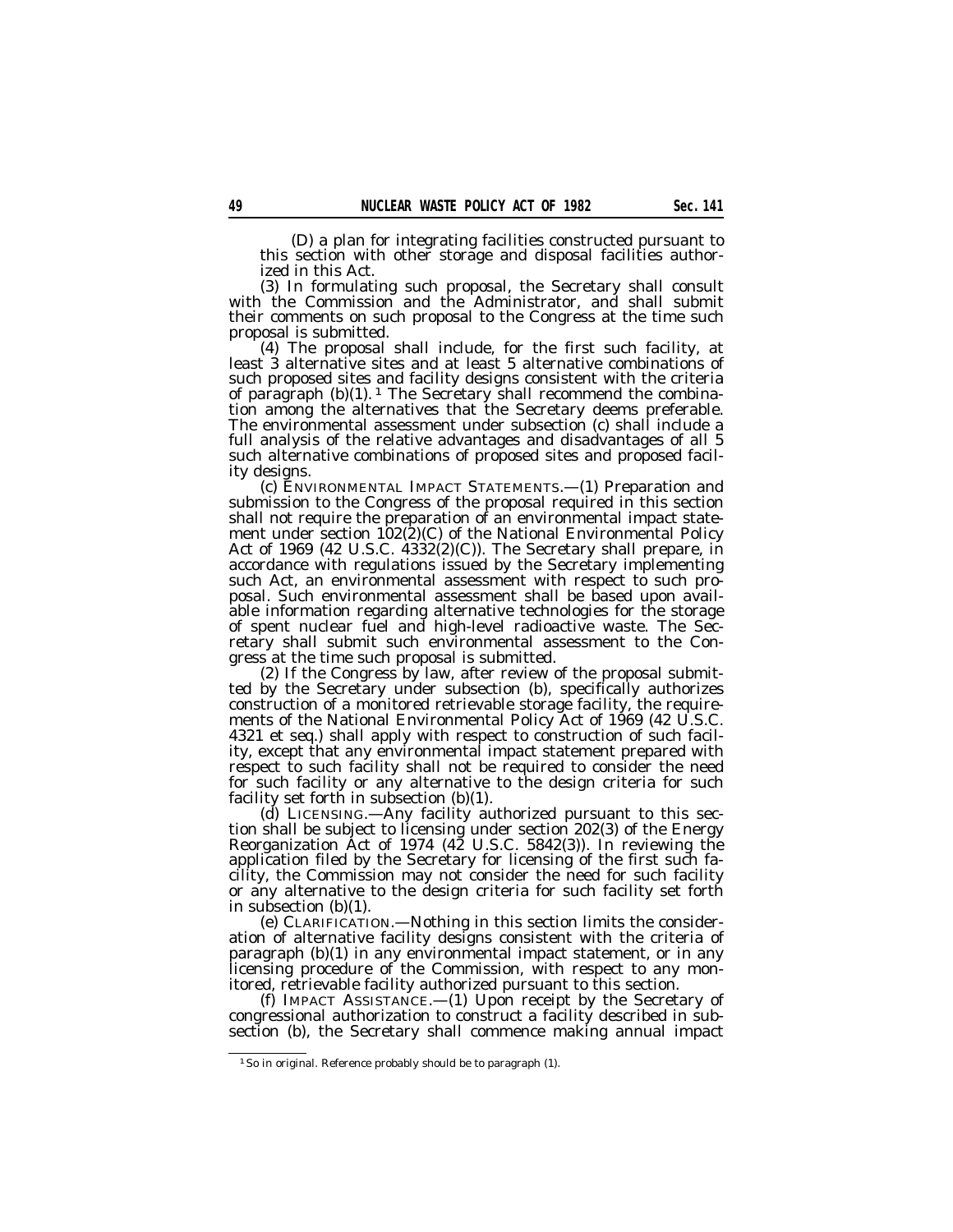aid payments to appropriate units of general local government in order to mitigate any social or economic impacts resulting from the construction and subsequent operation of any such facility within the jurisdictional boundaries of any such unit.

(2) Payments made available to units of general local government under this subsection shall be—

(A) allocated in a fair and equitable manner, with priority given to units of general local government determined by the Secretary to be most severely affected; and

(B) utilized by units of general local government only for planning, construction, maintenance, and provision of public services related to the siting of such facility.

(3) Such payments shall be subject to such terms and conditions as the Secretary determines are necessary to ensure achievement of the purposes of this subsection. The Secretary shall issue such regulations as may be necessary to carry out the provisions of this subsection.

(4) Such payments shall be made available entirely from funds held in the Nuclear Waste Fund established in section 302(c) and shall be available only to the extent provided in advance in appropriation Acts.

(5) The Secretary may consult with appropriate units of general local government in advance of commencement of construction of any such facility in an effort to determine the level of payments each such unit is eligible to receive under this subsection.

(g) LIMITATION.—No monitored retrievable storage facility developed pursuant to this section may be constructed in any State in which there is located any site approved for site characterization under section 112. The restriction in the preceding sentence shall only apply until such time as the Secretary decides that such candidate site is no longer a candidate site under consideration for development as a repository. Such restriction shall continue to apply to any site selected for construction as a repository.

(h) PARTICIPATION OF STATES AND INDIAN TRIBES.—Any facility authorized pursuant to this section shall be subject to the provisions of sections 115, 116(a), 116(b), 116(d), 117, and 118. For purposes of carrying out the provisions of this subsection, any reference in sections 115 through 118 to a repository shall be considered to refer to a monitored retrievable storage facility.

# [42 U.S.C. 10161]

#### AUTHORIZATION OF MONITORED RETRIEVABLE STORAGE

SEC. 142. (a) NULLIFICATION OF OAK RIDGE SITING PRO-POSAL.—The proposal of the Secretary (EC–1022, 100th Congress) to locate a monitored retrievable storage facility at a site on the Clinch River in the Roane County portion of Oak Ridge, Tennessee, with alternative sites on the Oak Ridge Reservation of the Department of Energy and on the former site of a proposed nuclear powerplant in Hartsville, Tennessee, is annulled and revoked. In carrying out the provisions of sections 144 and 145, the Secretary shall make no presumption or preference to such sites by reason of their previous selection.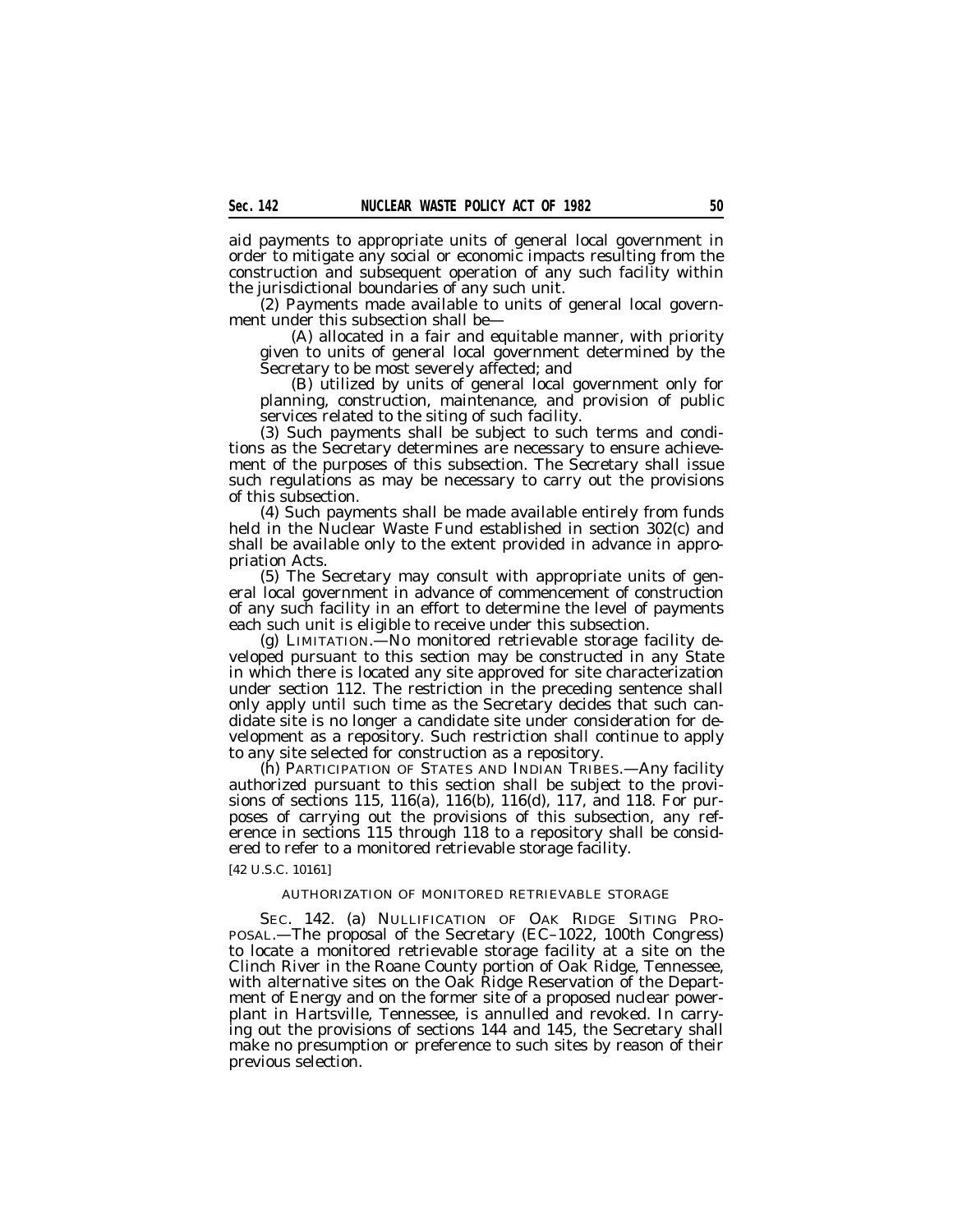(b) AUTHORIZATION.—The Secretary is authorized to site, con- struct, and operate one monitored retrievable storage facility subject to the conditions described in sections 143 through 149. [42 U.S.C. 10162]

## MONITORED RETRIEVABLE STORAGE COMMISSION

SEC. 143. (a)<sup>1</sup> ESTABLISHMENT.— $(1)(A)$  There is established a Monitored Retrievable Storage Review Commission (hereinafter in this section referred to as the ''MRS Commission''), that shall consist of 3 members who shall be appointed by and serve at the pleasure of the President pro tempore of the Senate and the Speak-<br>er of the House of Representatives.

(B) Members of the MRS Commission shall be appointed not later than 30 days after the date of the enactment of the Nuclear<br>Waste Policy Amendments Act of 1987<sup>2</sup> from among persons who as a result of training, experience and attainments are exceptionally well qualified to evaluate the need for a monitored retrievable storage facility as a part of the Nation's nuclear waste manage-

ment system. (C) The MRS Commission shall prepare a report on the need for a monitored retrievable storage facility as a part of a national nuclear waste management system that achieves the purposes of this Act. In preparing the report under this subparagraph, the

MRS Commission shall uation of the systems advantages and disadvantages of bringing such a facility into the national nuclear waste disposal system;

(ii) obtain comment and available data on monitored retrievable storage from affected parties, including States containing potentially acceptable sites;

(iii) evaluate the utility of a monitored retrievable storage facility from a technical perspective; and

(iv) make a recommendation to Congress as to whether such a facility should be included in the national nuclear waste management system in order to achieve the purposes of this Act, including meeting needs for packaging and handling of spent nuclear fuel, improving the flexibility of the repository development schedule, and providing temporary storage of spent nuclear fuel accepted for disposal.

(2) In preparing the report and making its recommendation under paragraph (1) the MRS Commission shall compare such a facility to the alternative of at-reactor storage of spent nuclear fuel prior to disposal of such fuel in a repository under this Act. Such comparison shall take into consideration the impact on—

(A) repository design and construction;

(B) waste package design, fabrication and standardization;

(C) waste preparation;

(D) waste transportation systems;

(E) the reliability of the national system for the disposal of radioactive waste;

<sup>&</sup>lt;sup>1</sup>So in original. No subsection (b).

<sup>2</sup>The date of enactment was Dec. 22, 1987.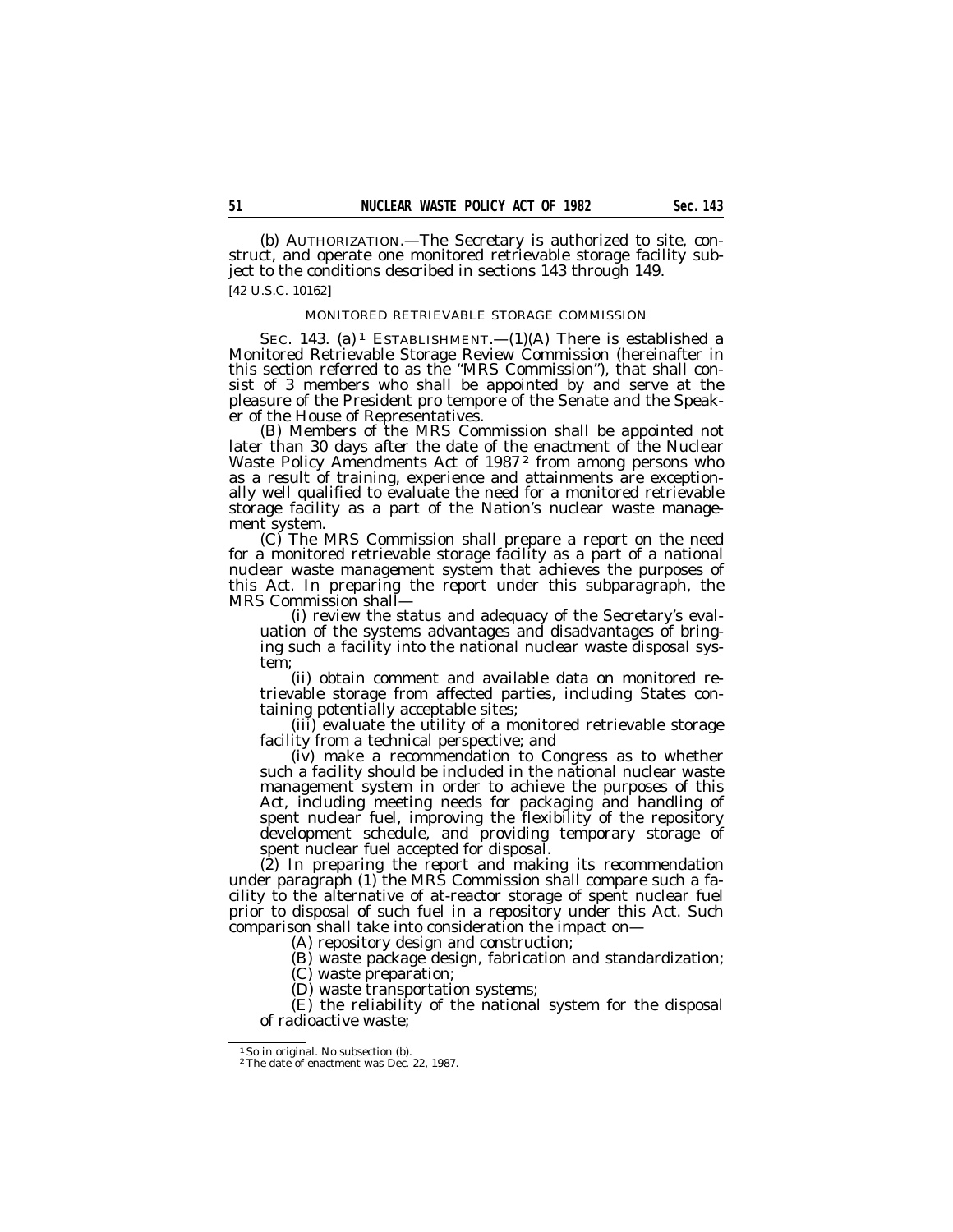(F) the ability of the Secretary to fulfill contractual commitments of the Department under this Act to accept spent nuclear fuel for disposal; and

(G) economic factors, including the impact on the costs likely to be imposed on ratepayers of the Nation's electric utilities for temporary at-reactor storage of spent nuclear fuel prior to final disposal in a repository, as the costs likely to be imposed on ratepayers of the Nation's electric utilities in building and operating such a facility.

(3) The report under this subsection, together with the recommendation of the MRS Commission, shall be transmitted to Congress on November 1, 1989.

(4)(A)(i) Each member of the MRS Commission shall be paid at the rate provided for level III of the Executive Schedule for each day (including travel time) such member is engaged in the work of the MRS Commission, and shall receive travel expenses, including per diem in lieu of subsistence in the same manner as is permitted under sections 5702 and 5703 of title 5, United States Code.

(ii) The MRS Commission may appoint and fix compensation, not to exceed the rate of basic pay payable for GS–18 of the General Schedule, for such staff as may be necessary to carry out its functions.

(B)(i) The MRS Commission may hold hearings, sit and act at such times and places, take such testimony and receive such evidence as the MRS Commission considers appropriate. Any member of the MRS Commission may administer oaths or affirmations to witnesses appearing before the MRS Commission.

(ii) The MRS Commission may request any Executive agency, including the Department, to furnish such assistance or information, including records, data, files, or documents, as the Commission considers necessary to carry out its functions. Unless prohibited by law, such agency shall promptly furnish such assistance or information.

(iii) To the extent permitted by law, the Administrator of the General Services Administration shall, upon request of the MRS Commission, provide the MRS Commission with necessary administrative services, facilities, and support on a reimbursable basis.

(iv) The MRS Commission may procure temporary and intermittent services from experts and consultants to the same extent as is authorized by section 3109(b) of title 5, United States Code, at rates and under such rules as the MRS Commission considers reasonable.

(C) The MRS Commission shall cease to exist 60 days after the submission to Congress of the report required under this subsection.

[42 U.S.C. 10163]

## **SURVEY**

SEC. 144. After the MRS Commission submits its report to the Congress under section 143, the Secretary may conduct a survey and evaluation of potentially suitable sites for a monitored retrievable storage facility. In conducting such survey and evaluation, the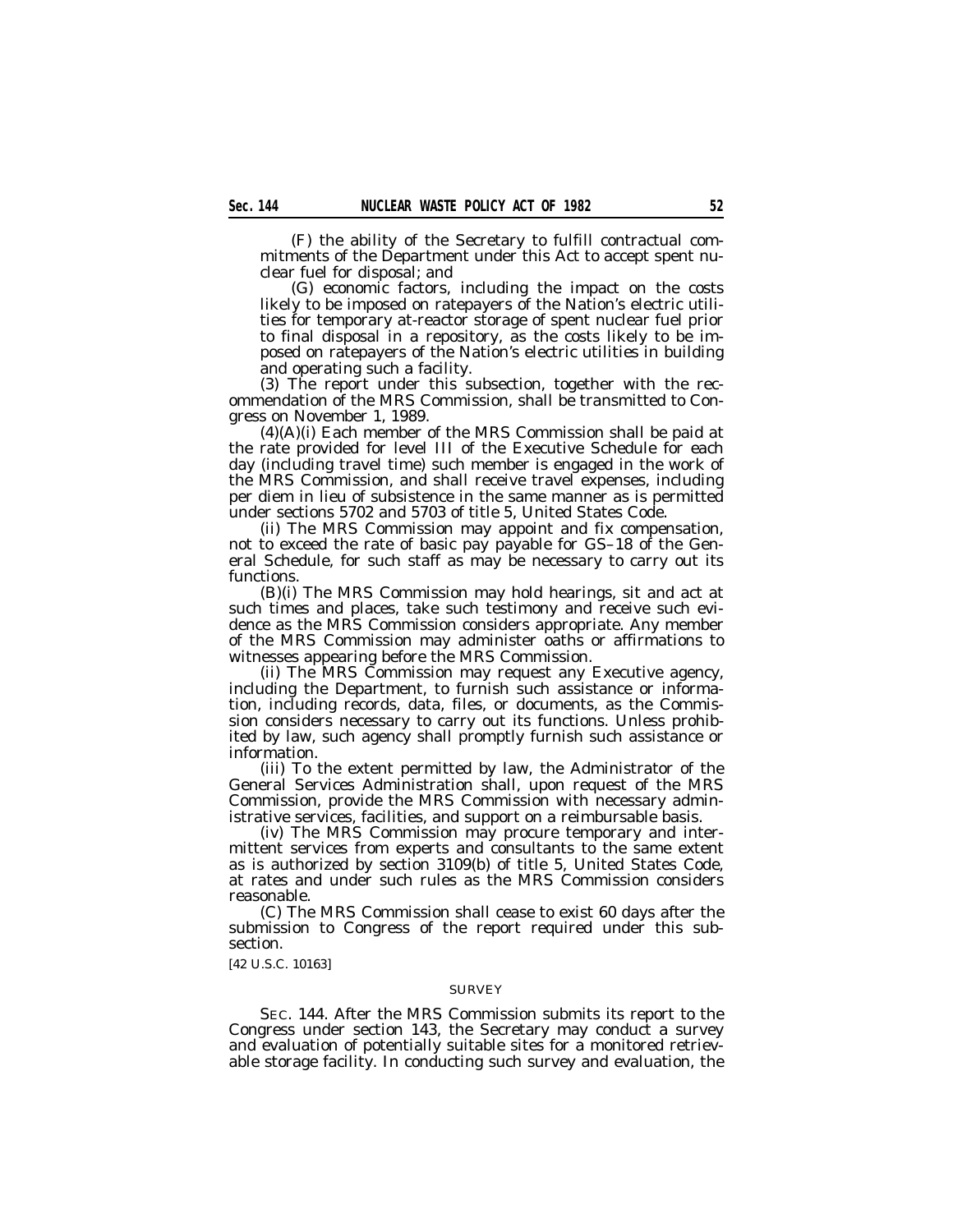Secretary shall consider the extent to which siting a monitored retrievable storage facility at each site surveyed would—

(1) enhance the reliability and flexibility of the system for the disposal of spent nuclear fuel and high-level radioactive waste established under this Act;

(2) minimize the impacts of transportation and handling of such fuel and waste;

(3) provide for public confidence in the ability of such system to safely dispose of the fuel and waste;

(4) impose minimal adverse effects on the local community and the local environment;

(5) provide a high probability that the facility will meet applicable environmental, health, and safety requirements in a timely fashion;

(6) provide such other benefits to the system for the disposal of spent nuclear fuel and high-level radioactive waste as the Secretary deems appropriate; and

(7) unduly burden a State in which significant volumes of high-level radioactive waste resulting from atomic energy defense activities are stored.

[42 U.S.C. 10164]

## SITE SELECTION

SEC. 145. (a) IN GENERAL.—The Secretary may select the site evaluated under section 144 that the Secretary determines on the basis of available information to be the most suitable for a monitored retrievable storage facility that is an integral part of the system for the disposal of spent nuclear fuel and high-level radioactive waste established under this Act.

(b) LIMITATION.—The Secretary may not select a site under subsection (a) until the Secretary recommends to the President the approval of a site for development as a repository under section 114(a).

(c) SITE SPECIFIC ACTIVITIES.—The Secretary may conduct such site specific activities at each site surveyed under section 144 as he determines may be necessary to support an application to the Commission for a license to construct a monitored retrievable storage facility at such site.

(d) ENVIRONMENTAL ASSESSMENT.—Site specific activities and selection of a site under this section shall not require the preparation of an environmental impact statement under section 102(2)(C) of the National Environmental Policy Act of 1969 (42 U.S.C. 4332(2)(C)). The Secretary shall prepare an environmental assessment with respect to such selection in accordance with regulations issued by the Secretary implementing such Act. Such environmental assessment shall be based upon available information regarding alternative technologies for the storage of spent nuclear fuel and high-level radioactive waste. The Secretary shall submit such environmental assessment to the Congress at the time such site is selected.

(e) NOTIFICATION BEFORE SELECTION.—(1) At least 6 months before selecting a site under subsection (a), the Secretary shall notify the Governor and legislature of the State in which such site is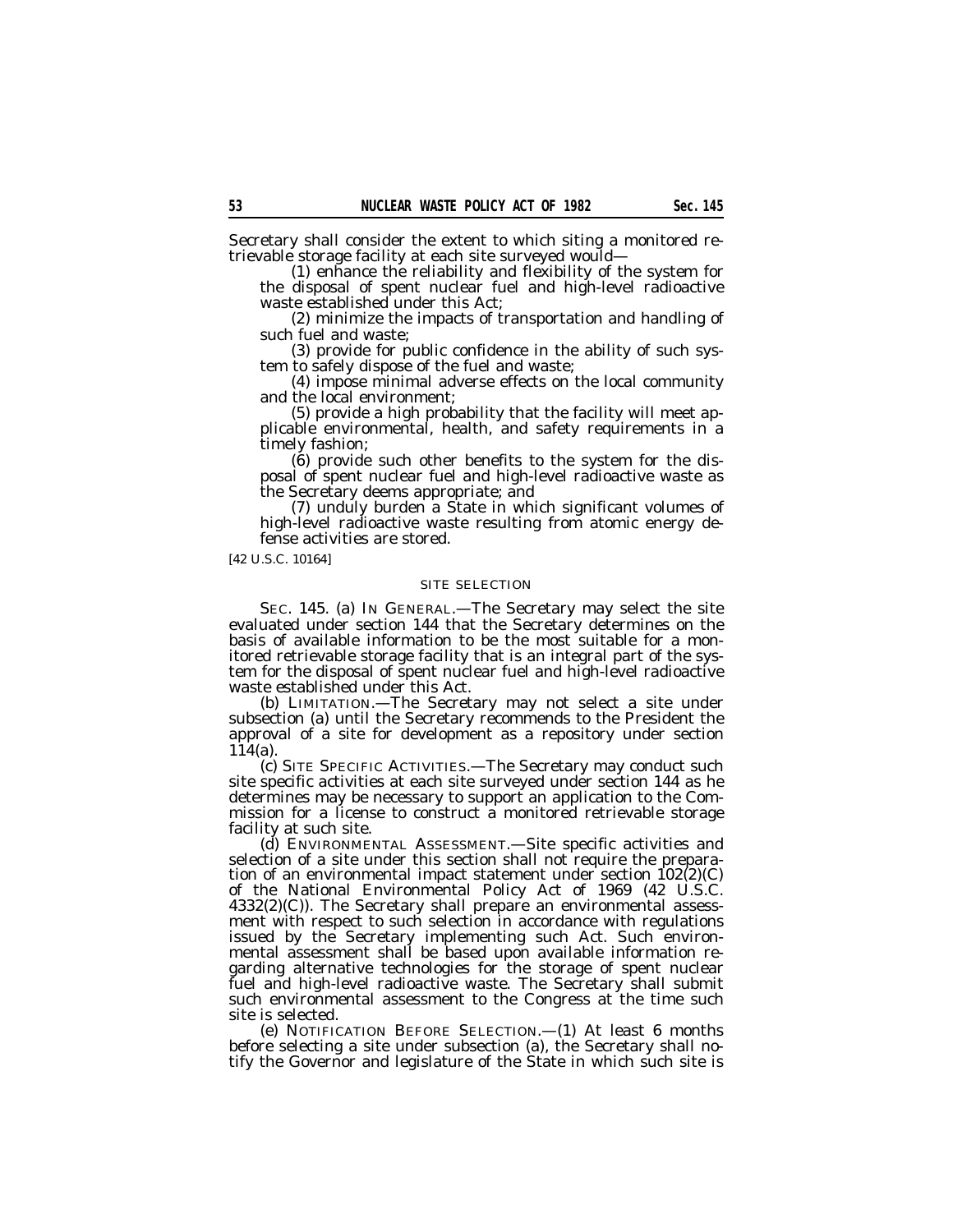located, or the governing body of the affected Indian tribe where such site is located, as the case may be, of such potential selection and the basis for such selection.

(2) Before selecting any site under subsection (a), the Secretary shall hold at least one public hearing in the vicinity of such site to solicit any recommendations of interested parties with respect to issues raised by the selection of such site.

(f) NOTIFICATION OF SELECTION.—The Secretary shall promptly notify Congress and the appropriate State or Indian tribe of the selection under subsection (a).

(g) LIMITATION.—No monitored retrievable storage facility authorized pursuant to section 142(b) may be constructed in the State of Nevada.

[42 U.S.C. 10165]

## NOTICE OF DISAPPROVAL

SEC. 146. (a) IN GENERAL.—The selection of a site under section 145 shall be effective at the end of the period of 60 calendar days beginning on the date of notification under such subsection, 1 unless the governing body of the Indian tribe on whose reservation such site is located, or, if the site is not on a reservation, the Governor and the legislature of the State in which the site is located, has submitted to Congress a notice of disapproval with respect to such site. If any such notice of disapproval has been submitted under this subsection, the selection of the site under section 145 shall not be effective except as provided under section 115(c).

(b) REFERENCES.—For purposes of carrying out the provisions of this subsection,  $2$  references in section  $115(c)$  to a repository shall be considered to refer to a monitored retrievable storage facility and references to a notice of disapproval of a repository site designation under section 116(b) or 118(a) shall be considered to refer to a notice of disapproval under this section.

[42 U.S.C. 10166]

#### BENEFITS AGREEMENT

SEC. 147. Once selection of a site for a monitored retrievable storage facility is made by the Secretary under section 145, the Indian tribes on whose reservation the site is located, or, in the case that the site is not located on a reservation, the State in which the site is located, shall be eligible to enter into a benefits agreement with the Secretary under section 170.

[42 U.S.C. 10167]

#### CONSTRUCTION AUTHORIZATION

SEC. 148. (a) ENVIRONMENTAL IMPACT STATEMENT.—(1) Once the selection of a site is effective under section 146, the requirements of the National Environmental Policy Act of 1969 (42 U.S.C 4321 et seq.) shall apply with respect to construction of a monitored retrievable storage facility, except that any environmental impact statement prepared with respect to such facility shall not

<sup>&</sup>lt;sup>1</sup> So in original. Probably should be "such section" or "subsection (f) of such section".<br><sup>2</sup> So in original. Probably should be "section".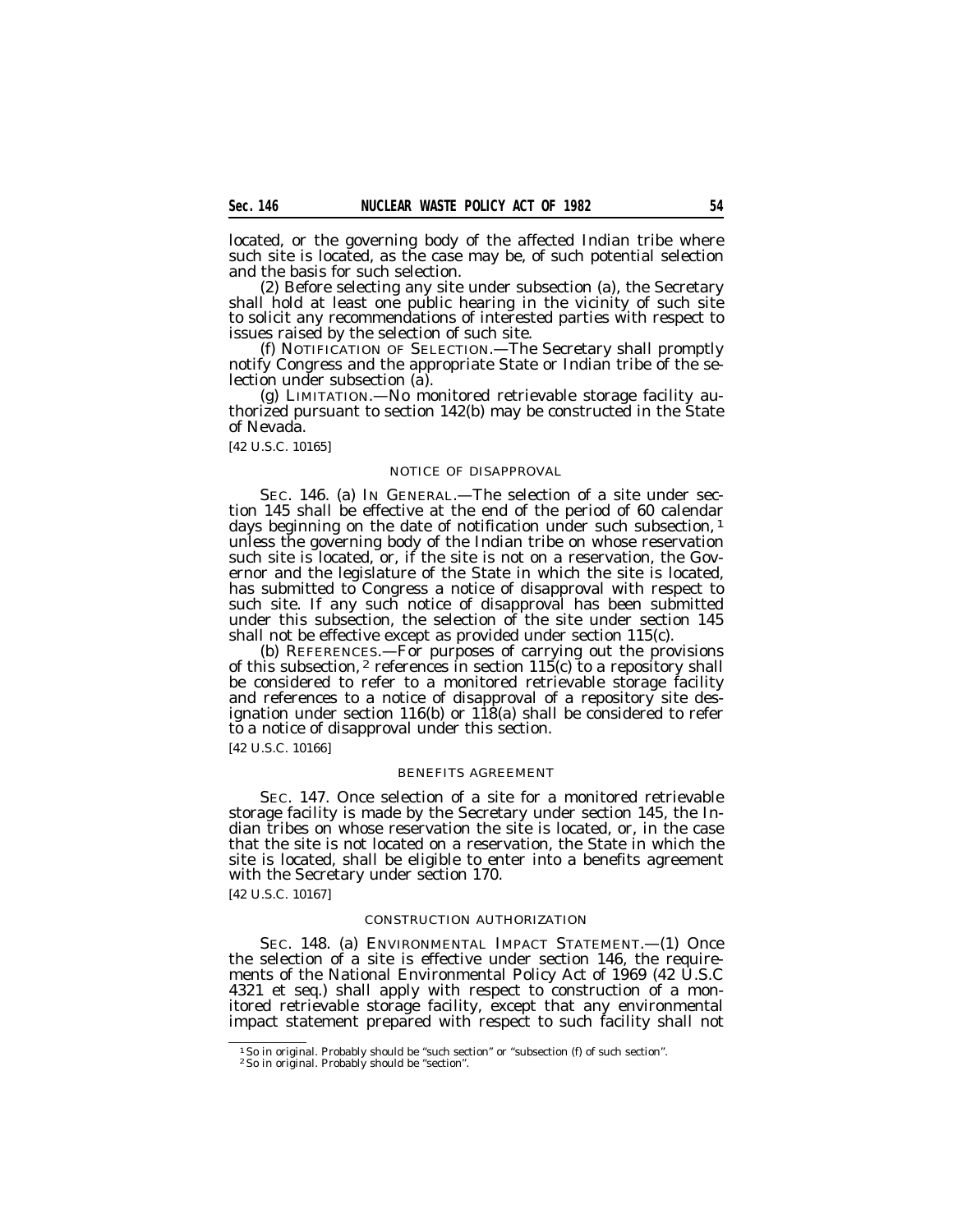be required to consider the need for such facility or any alternative to the design criteria for such facility set forth in section 141(b)(1).

(2) Nothing in this section shall be construed to limit the consideration of alternative facility designs consistent with the criteria described in section 141(b)(1) in any environmental impact statement, or in any licensing procedure of the Commission, with respect to any monitored retrievable storage facility authorized under section 142(b).

(b) APPLICATION FOR CONSTRUCTION LICENSE.—Once the selection of a site for a monitored retrievable storage facility is effective under section 146, the Secretary may submit an application to the Commission for a license to construct such a facility as part of an integrated nuclear waste management system and in accordance with the provisions of this section and applicable agreements under this Act affecting such facility.

(c) LICENSING.—Any monitored retrievable storage facility authorized pursuant to section 142(b) shall be subject to licensing under section 202(3) of the Energy Reorganization Act of 1974 (42 U.S.C. 5842(3)). In reviewing the application filed by the Secretary for licensing of such facility, the Commission may not consider the need for such facility or any alternative to the design criteria for such facility set forth in section 141(b)(1).

(d) LICENSING CONDITIONS.—Any license issued by the Commission for a monitored retrievable storage facility under this section shall provide that—

(1) construction of such facility may not begin until the Commission has issued a license for the construction of a repository under section 115(d); 1

(2) construction of such facility or acceptance of spent nuclear fuel or high-level radioactive waste shall be prohibited during such time as the repository license is revoked by the Commission or construction of the repository ceases;

(3) the quantity of spent nuclear fuel or high-level radioactive waste at the site of such facility at any one time may not exceed 10,000 metric tons of heavy metal until a repository under this Act first accepts spent nuclear fuel or solidified high-level radioactive waste; and

(4) the quantity of spent nuclear fuel or high-level radioactive waste at the site of such facility at any one time may not exceed 15,000 metric tons of heavy metal.

[42 U.S.C. 10168]

# FINANCIAL ASSISTANCE

SEC. 149. The provisions of section 116(c) or 118(b) with respect to grants, technical assistance, and other financial assistance shall apply to the State, to affected Indian tribes and to affected units of local government in the case of a monitored retrievable storage facility in the same manner as for a repository.

[42 U.S.C. 10169]

<sup>&</sup>lt;sup>1</sup> So in original. Probably should be "114(d)".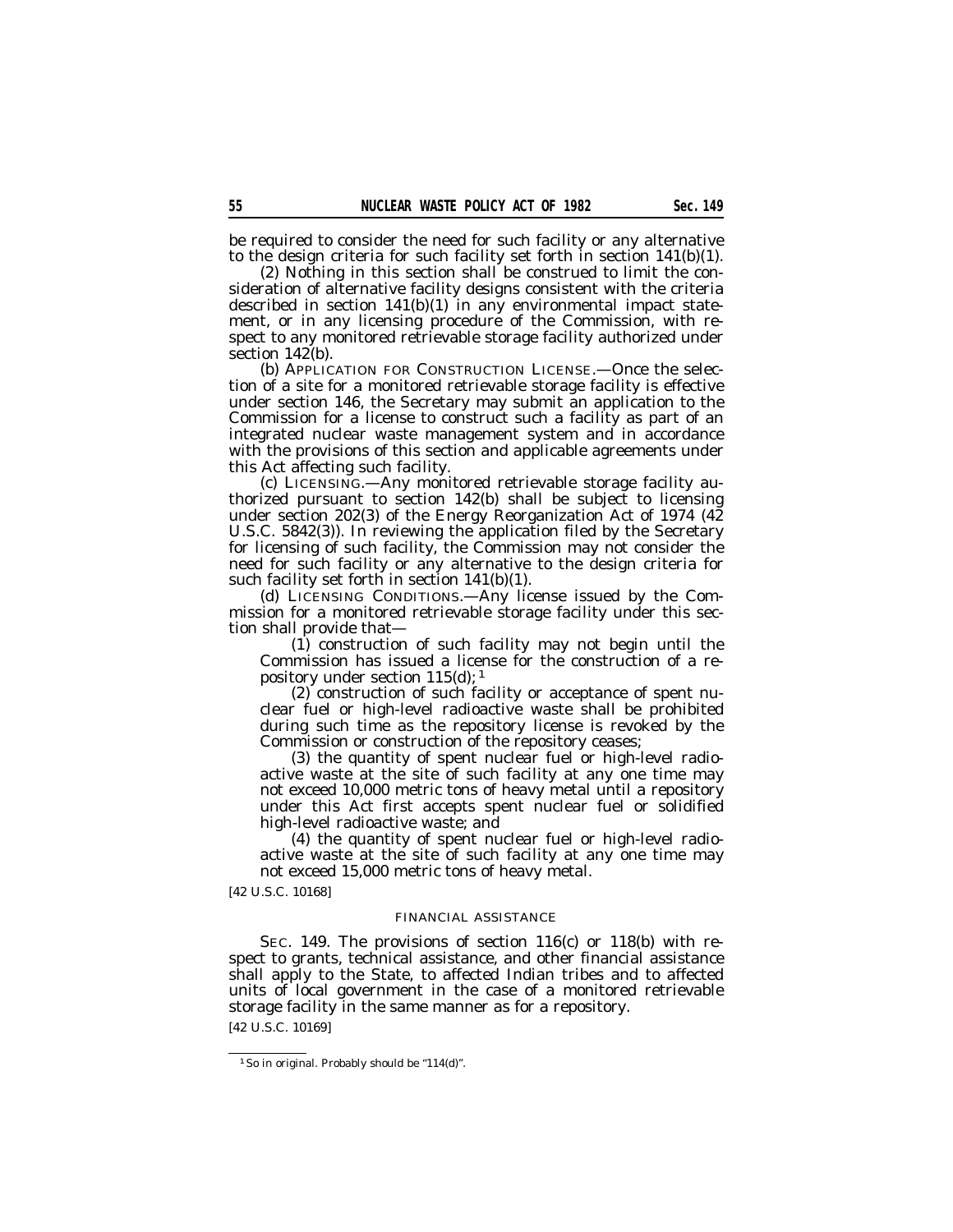#### SUBTITLE D—LOW-LEVEL RADIOACTIVE WASTE

## FINANCIAL ARRANGEMENTS FOR LOW-LEVEL RADIOACTIVE WASTE SITE CLOSURE

SEC. 151. (a) FINANCIAL ARRANGEMENTS.—(1) The Commission shall establish by rule, regulation, or order, after public notice, and in accordance with section 181 of the Atomic Energy Act of 1954 (42 U.S.C. 2231), such standards and instructions as the Commission may deem necessary or desirable to ensure in the case of each license for the disposal of low-level radioactive waste that an adequate bond, surety, or other financial arrangement (as determined by the Commission) will be provided by a licensee to permit completion of all requirements established by the Commission for the decontamination, decommissioning, site closure, and reclamation of sites, structures, and equipment used in conjunction with such lowlevel radioactive waste. Such financial arrangements shall be provided and approved by the Commission, or, in the case of sites within the boundaries of any agreement State under section 274 of the Atomic Energy Act of 1954 (42 U.S.C. 2021), by the appropriate State or State entity, prior to issuance of licenses for low-level radioactive waste disposal or, in the case of licenses in effect on the date of the enactment of this Act, prior to termination of such licenses.

(2) If the Commission determines that any long-term maintenance or monitoring, or both, will be necessary at a site described in paragraph (1), the Commission shall ensure before termination of the license involved that the licensee has made available such bonding, surety, or other financial arrangements as may be necessary to ensure that any necessary long-term maintenance or monitoring needed for such site will be carried out by the person having title and custody for such site following license termination.

(b) TITLE AND CUSTODY.—(1) The Secretary shall have authority to assume title and custody of low-level radioactive waste and the land on which such waste is disposed of, upon request of the owner of such waste and land and following termination of the license issued by the Commission for such disposal, if the Commission determines that—

(A) the requirements of the Commission for site closure, decommissioning, and decontamination have been met by the licensee involved and that such licensee is in compliance with the provisions of subsection (a);

(B) such title and custody will be transferred to the Secretary without cost to the Federal Government; and

(C) Federal ownership and management of such site is necessary or desirable in order to protect the public health and safety, and the environment.

(2) If the Secretary assumes title and custody of any such waste and land under this subsection, the Secretary shall maintain such waste and land in a manner that will protect the public health and safety, and the environment.

(c) SPECIAL SITES.—If the low-level radioactive waste involved is the result of a licensed activity to recover zirconium, hafnium, and rare earths from source material, the Secretary, upon request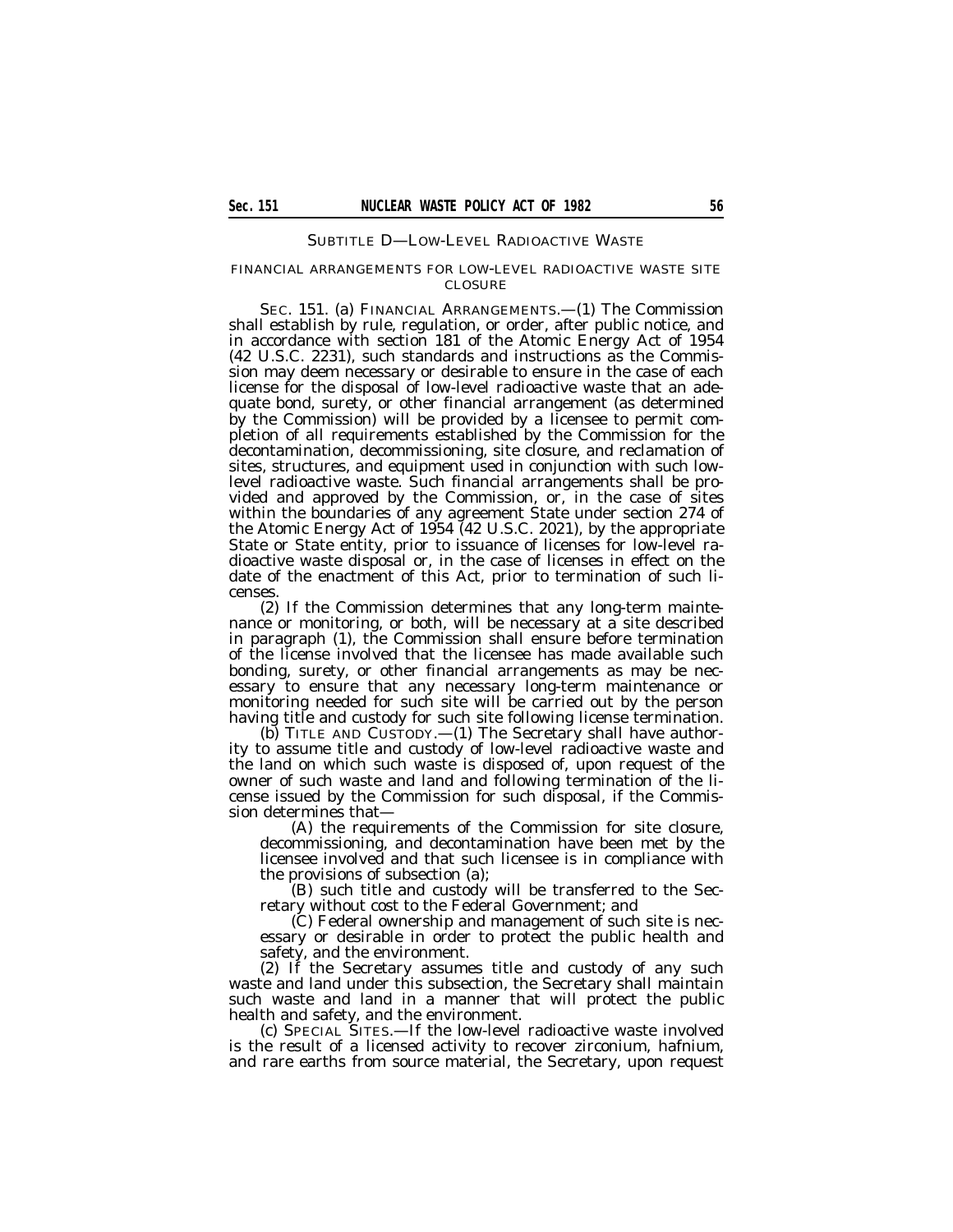of the owner of the site involved, shall assume title and custody of such waste and the land on which it is disposed when such site has been decontaminated and stabilized in accordance with the requirements established by the Commission and when such owner has made adequate financial arrangements approved by the Commission for the long-term maintenance and monitoring of such site.

[42 U.S.C. 10171]

# SUBTITLE E—REDIRECTION OF THE NUCLEAR WASTE PROGRAM

# SELECTION OF YUCCA MOUNTAIN SITE

SEC. 160. (a) IN GENERAL.—(1) The Secretary shall provide for an orderly phase-out of site specific activities at all candidate sites other than the Yucca Mountain site.

(2) The Secretary shall terminate all site specific activities (other than reclamation activities) at all candidate sites, other than the Yucca Mountain site, within 90 days after the date of enactment of the Nuclear Waste Policy Amendments Act of 1987. 1

(b) Effective on the date of enactment of the Nuclear Waste Policy Amendments Act of  $1987$ , <sup>1</sup> the State of Nevada shall be eligible to enter into a benefits agreement with the Secretary under section 170.

[42 U.S.C. 10172]

## SITING A SECOND REPOSITORY

SEC. 161. (a) CONGRESSIONAL ACTION REQUIRED.—The Secretary may not conduct site-specific activities with respect to a second repository unless Congress has specifically authorized and appropriated funds for such activities.

(b) REPORT.—The Secretary shall report to the President and to Congress on or after January 1, 2007, but not later than January 1, 2010, on the need for a second repository.

(c) TERMINATION OF GRANITE RESEARCH.—Not later than 6 months after the date of the enactment of the Nuclear Waste Policy Amendments Act of 1987,<sup>1</sup> the Secretary shall phase out in an orderly manner funding for all research programs in existence on such date of enactment designated to evaluate the suitability of crystalline rock as a potential repository host medium.

(d) ADDITIONAL SITING CRITERIA.—In the event that the Secretary at any time after such date of enactment considers any sites<sup> $\dot{z}$ </sup> in crystalline rock for characterization or selection as a repository, the Secretary shall consider (as a supplement to the siting guidelines under section 112) such potentially disqualifying factors as—

(1) seasonally increases in population;

(2) proximity to public drinking water supplies, including those of metropolitan areas; and

<sup>&</sup>lt;sup>1</sup>The date of enactment was Dec. 22, 1987.

<sup>&</sup>lt;sup>2</sup> So in original. Probably should be "site".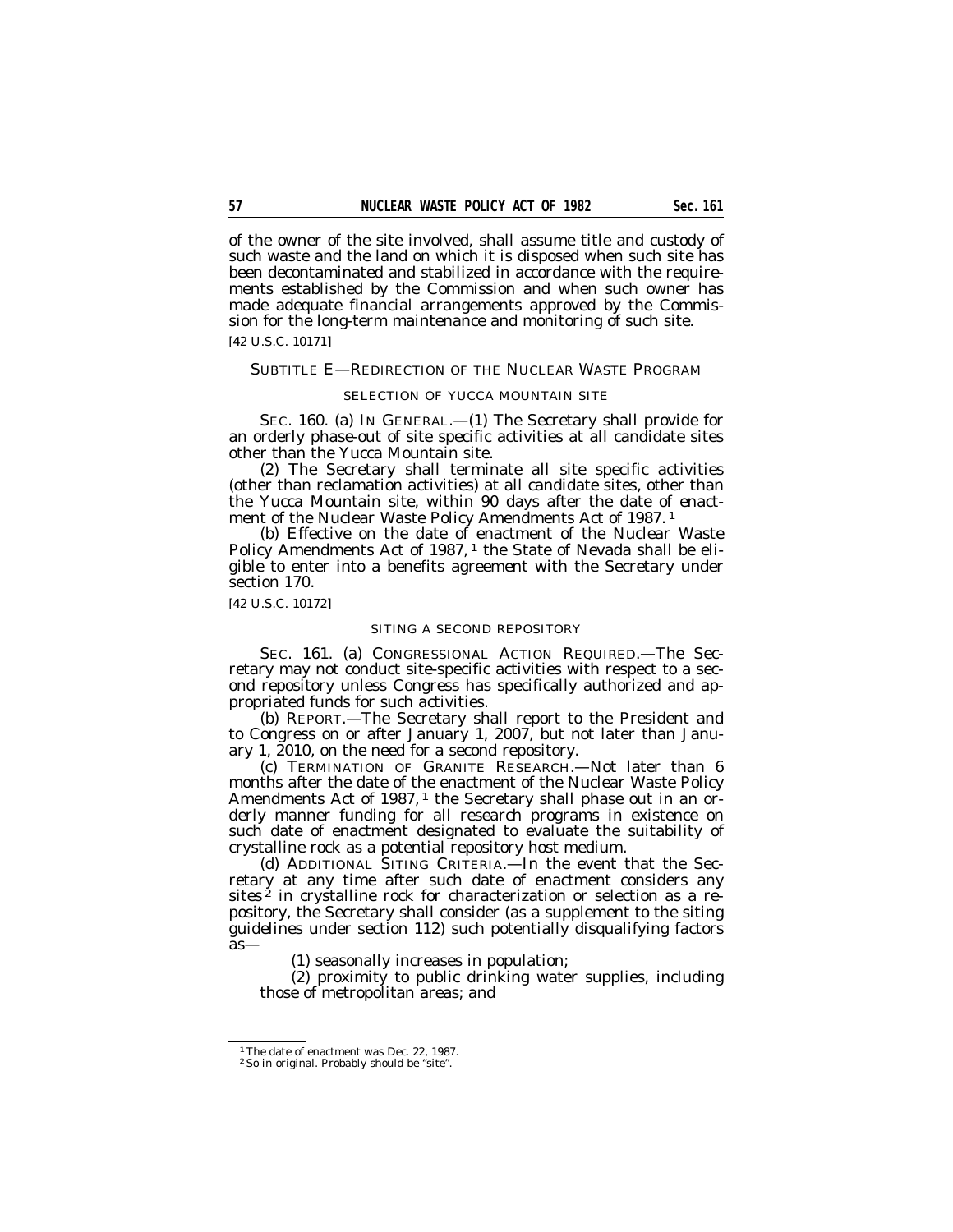(3) the impact that characterization or siting decisions would have on lands owned or placed in trust by the United States for Indian tribes.

[42 U.S.C. 10172a]

# SUBTITLE F—BENEFITS

## BENEFITS AGREEMENTS

SEC. 170. (a) IN GENERAL.—(1) The Secretary may enter into a benefits agreement with the State of Nevada concerning a repository or with a State or an Indian tribe concerning a monitored retrievable storage facility for the acceptance of high-level radioactive waste or spent nuclear fuel in that State or on the reservation of that tribe, as appropriate.

(2) The State or Indian tribe may enter into such an agreement only if the State Attorney General or the appropriate governing authority of the Indian tribe or the Secretary of the Interior, in the absence of an appropriate governing authority, as appropriate, certifies to the satisfaction of the Secretary that the laws of the State or Indian tribe provide adequate authority for that entity to enter into the benefits agreement.

(3) Any benefits agreement with a State under this section shall be negotiated in consultation with affected units of local government in such State.

(4) Benefits and payments under this subtitle may be made available only in accordance with a benefits agreement under this section.

(b) AMENDMENT.—A benefits agreement entered into under subsection (a) may be amended only by the mutual consent of the parties to the agreement and terminated only in accordance with section 173.

(c) AGREEMENT WITH NEVADA.—The Secretary shall offer to enter into a benefits agreement with the Governor of Nevada. Any benefits agreement with a State under this subsection shall be negotiated in consultation with any affected units of local government in such State.

(d) MONITORED RETRIEVABLE STORAGE.—The Secretary shall offer to enter into a benefits agreement relating to a monitored retrievable storage facility with the governing body of the Indian tribe on whose reservation the site for such facility is located, or, if the site is not located on a reservation, with the Governor of the State in which the site is located and in consultation with affected units of local government in such State.

(e) LIMITATION.—Only one benefits agreement for a repository and only one benefits agreement for a monitored retrievable storage facility may be in effect at any one time.

(f) JUDICIAL REVIEW.—Decisions of the Secretary under this section are not subject to judicial review.

[42 U.S.C. 10173]

## CONTENT OF AGREEMENTS

SEC. 171. (a) IN GENERAL.—(1) In addition to the benefits to which a State, an affected unit of local government or Indian tribe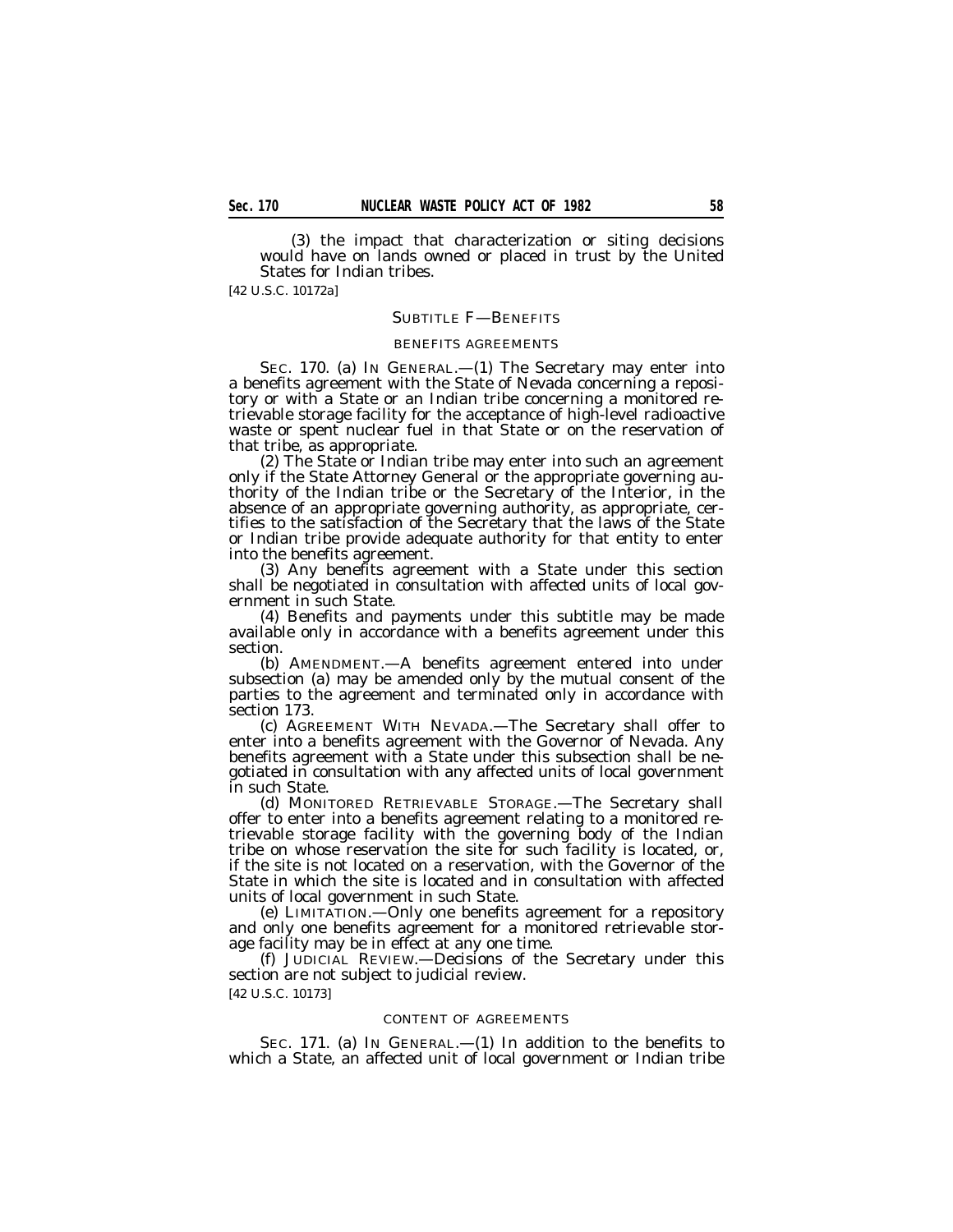is entitled under title I,  $1$  the Secretary shall make payments to a State or Indian tribe that is a party to a benefits agreement under section 170 in accordance with the following schedule:

# BENEFITS SCHEDULE

[Amounts in millions]

| Fvent | <b>MRS</b> | Repository |
|-------|------------|------------|
|       | S5         | \$10       |
|       | 10         | 20         |
|       |            | 20         |

(2) For purposes of this section, the term—

(A) ''MRS'' means a monitored retrievable storage facility, (B) ''spent fuel'' means high-level radioactive waste or spent nuclear fuel, and

(C) ''first spent fuel receipt'' does not include receipt of spent fuel or high-level radioactive waste for purposes of testing or operational demonstration.

(3) Annual payments prior to first spent fuel receipt under paragraph (1)(A) shall be made on the date of execution of the benefits agreement and thereafter on the anniversary date of such execution. Annual payments after the first spent fuel receipt until closure of the facility under paragraph  $(1)$ (C) shall be made on the anniversary date of such first spent fuel receipt.

(4) If the first spent fuel payment under paragraph (1)(B) is made within six months after the last annual payment prior to the receipt of spent fuel under paragraph (1)(A), such first spent fuel payment under paragraph (1)(B) shall be reduced by an amount equal to one-twelfth of such annual payment under paragraph (1)(A) for each full month less than six that has not elapsed since the last annual payment under paragraph (1)(A).

(5) Notwithstanding paragraph  $(1)$ ,  $(2)$ , or  $(3)$ , no payment under this section may be made before January 1, 1989, and any payment due under this title before January 1, 1989, shall be made on or after such date.

(6) Except as provided in paragraph (7), the Secretary may not restrict the purposes for which the payments under this section may be used.

(7)(A) Any State receiving a payment under this section shall transfer an amount equal to not less than one-third of the amount of such payment to affected units of local government of such State.

(B) A plan for this transfer and appropriate allocation of such portion among such governments shall be included in the benefits agreement under section 170 covering such payments.

(C) In the event of a dispute concerning such plan, the Secretary shall resolve such dispute, consistent with this Act and applicable State law.

(b) CONTENTS.—A benefits agreement under section 170 shall provide that—

<sup>&</sup>lt;sup>1</sup> So in original. Probably should refer to those sections of the Act providing benefits before the date of the enactment of the Nuclear Waste Policy Amendment of 1987.<br><sup>2</sup> So in original. Probably should be "paragraphs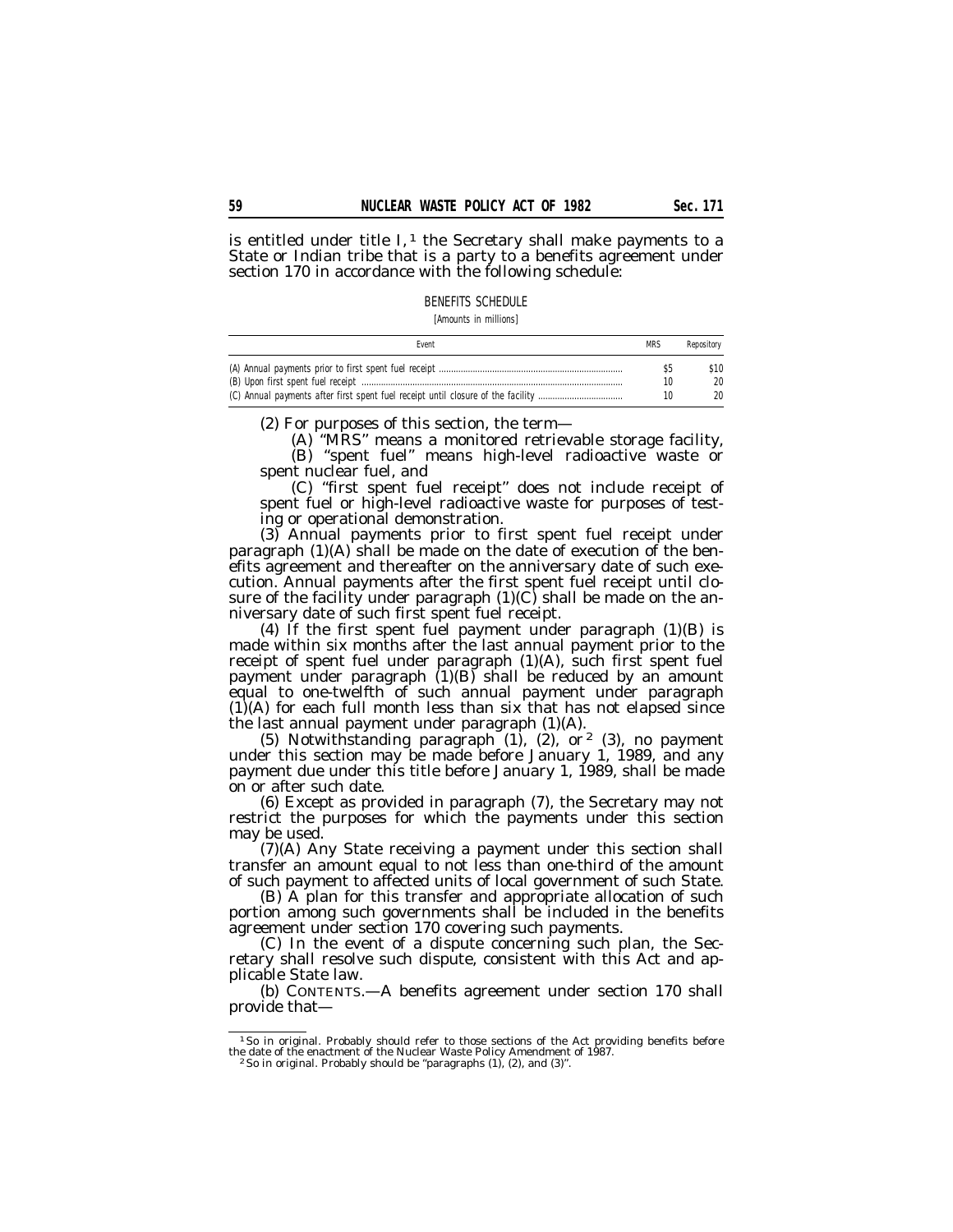(1) a Review Panel be established in accordance with section 172;

(2) the State or Indian tribe that is party to such agree-<br>ment waive its rights under title I to disapprove the rec-<br>ommendation of a site for a repository;

(3) the parties to the agreement shall share with one an-<br>other information relevant to the licensing process for the repository or monitored retrievable storage facility, as it becomes available;<br>(4) the State or Indian tribe that is party to such agree-

ment participate in the design of the repository or monitored retrievable storage facility and in the preparation of documents required under law or regulations governing the effects of the facility on the public health and safety; and

(5) the State or Indian tribe waive its rights, if any, to im-<br>pact assistance under sections  $116(c)(1)(B)(ii)$ ,  $116(c)(2)$ ,  $118(b)(2)(A)(ii)$ , and  $118(b)(3)$ .

 $(c)$ <sup>1</sup> The Secretary shall make payments to the States or affected Indian tribes under a benefits agreement under this section from the Waste Fund. The signature of the Secretary on a valid benefits agreement under section 170 shall constitute a commitment by the United States to make payments in accordance with such agreement.

[42 U.S.C. 10173a]

#### REVIEW PANEL

SEC. 172. (a) IN GENERAL.—The Review Panel required to be established by section 171(b)(1) of this Act shall consist of a Chairman selected by the Secretary in consultation with the Governor of the State or governing body of the Indian tribe, as appropriate,

that is party to such agreement and 6 other members as follows:<br>
(1) 2 members selected by the Governor of such State or<br>
governing body of such Indian tribe;<br>
(2) 2 members selected by units of local government af-<br>
fecte

ity; (3) 1 member to represent persons making payments into the Waste Fund, to be selected by the Secretary; and (4) 1 member to represent other public interests, to be se-

lected by the Secretary.

(b) TERMS.-(1) The members of the Review Panel shall serve

for terms of 4 years each. (2) Members of the Review Panel who are not full-time employ- ees of the Federal Government, shall receive a per diem compensation for each day spent conducting work of the Review Panel, including their necessary travel or other expenses while engaged in the work of the Review Panel.

(3) Expenses of the Panel shall be paid by the Secretary from the Waste Fund.

(c) DUTIES.—The Review Panel shall posed repository or monitored retrievable storage facility, in-

<sup>1</sup>Subsection heading missing in original.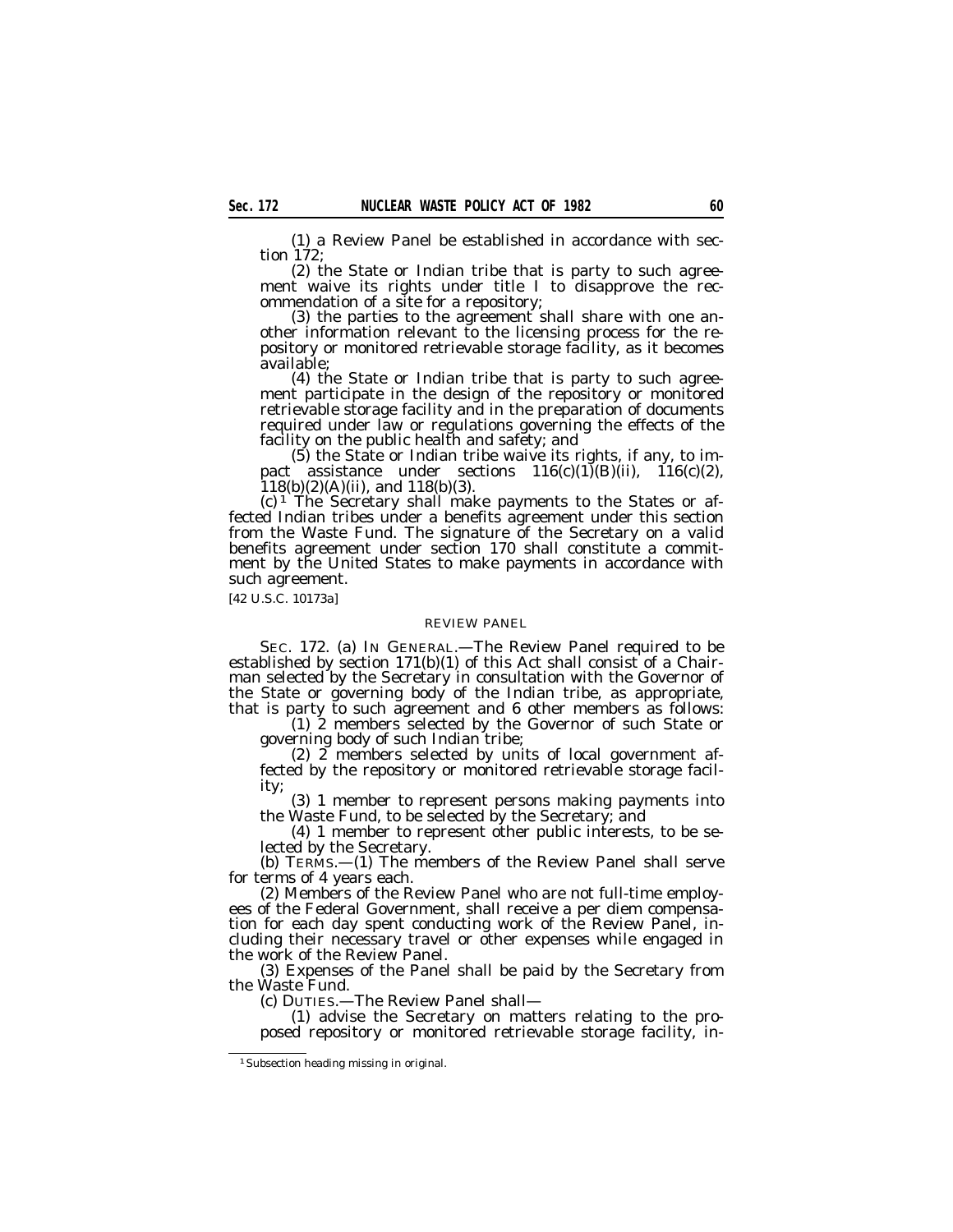cluding issues relating to design, construction, operation, and

(2) evaluate performance of the repository or monitored retrievable storage facility, as it considers appropriate; (3) recommend corrective actions to the Secretary;

(4) assist in the presentation of State or affected Indian

 $(5)$  participate in the planning for and the review of preoperational data on environmental, demographic, and socio-

economic conditions of the site and the local community.<br>(d) INFORMATION.—The Secretary shall promptly make available promptly <sup>1</sup> any information in the Secretary's possession requested by the Panel <sup>2</sup> or its Chairman.

(e) FEDERAL ADVISORY COMMITTEE ACT.—The requirements of the Federal Advisory Committee Act shall not apply to a Review Panel established under this title.

[42 U.S.C. 10173b]

#### **TERMINATION**

SEC. 173. (a) IN GENERAL.—The Secretary may terminate a benefits agreement under this title if— (1) the site under consideration is disqualified for its fail-

ure to comply with guidelines and technical requirements es-<br>tablished by the Secretary in accordance with this Act; or

(2) the Secretary determines that the Commission cannot license the facility within a reasonable time.

(b) TERMINATION BY STATE OR INDIAN TRIBE.—A State or Indian tribe may terminate a benefits agreement under this title only if the Secretary disqualifies the site under consideration for its failure to comply with technical requirements established by the Secretary in accordance with this Act or the Secretary determines that the Commission cannot license the facility within a reasonable

time.<br>(c) DECISIONS OF THE SECRETARY.—Decisions of the Secretary under this section shall be in writing, shall be available to Congress and the public, and are not subject to judicial review. [42 U.S.C. 10173c]

#### SUBTITLE G—OTHER BENEFITS

#### CONSIDERATION IN SITING FACILITIES

SEC. 174. The Secretary, in siting Federal research projects, shall give special consideration to proposals from States where a repository is located.

[42 U.S.C. 10174]

#### REPORT

SEC. 175. (a) IN GENERAL.—Within one year of the date of the enactment of the Nuclear Waste Policy Amendments Act of 1987, 3 the Secretary shall report to Congress on the potential impacts of

<sup>1</sup>So in original. The word ''promptly'' probably should be deleted. 2So in original. Probably should be ''Review Panel''.

<sup>3</sup>The date of enactment was Dec. 22, 1987.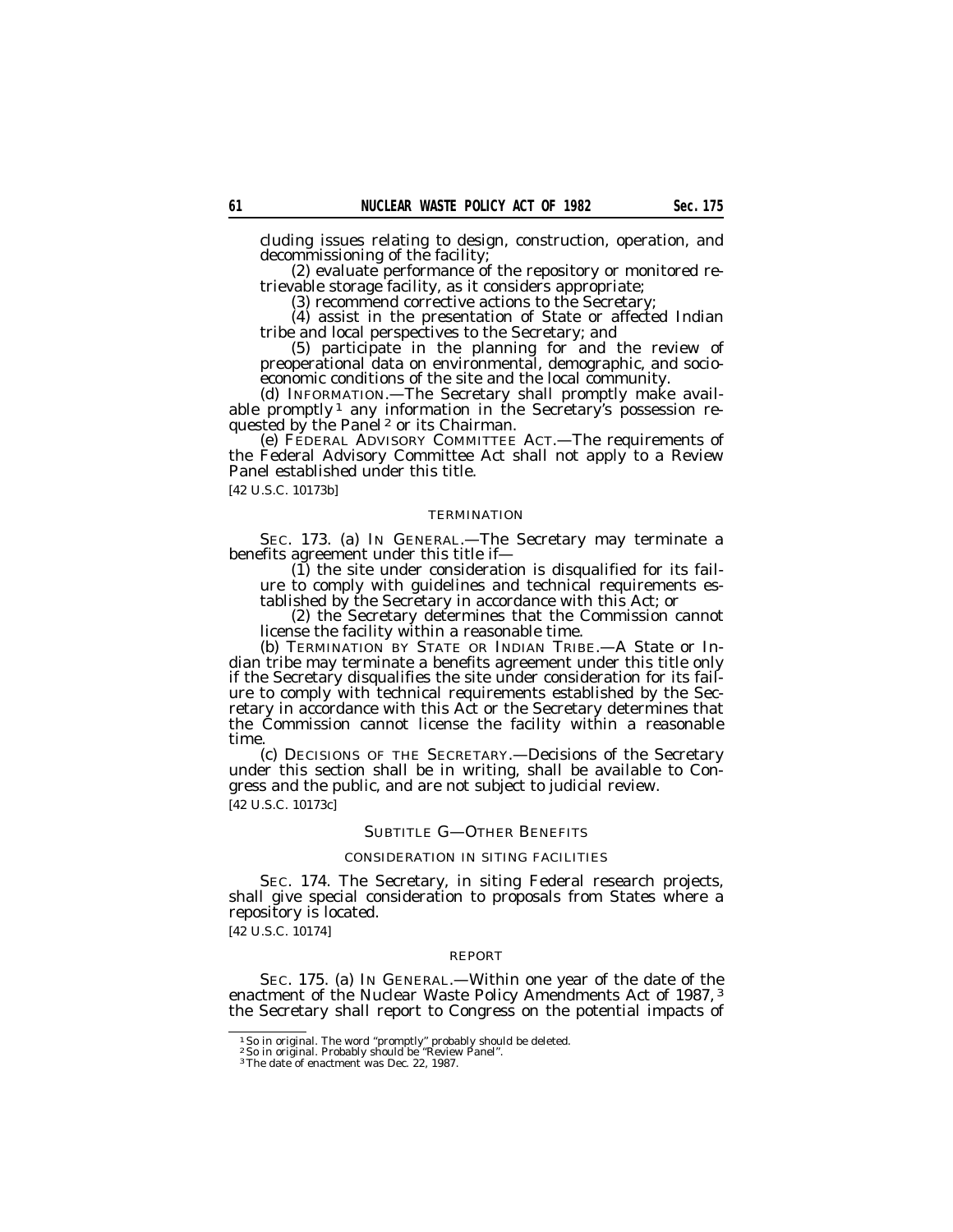locating a repository at the Yucca Mountain site, including the recommendations of the Secretary for mitigation of such impacts and a statement of which impacts should be dealt with by the Federal Government, which should be dealt with by the State with State resources, including the benefits payments under section 171, and which should be a joint Federal-State responsibility. The report under this subsection shall include the analysis of the Secretary of the authorities available to mitigate these impacts and the appropriate sources of funds for such mitigation.

(b) IMPACTS TO BE CONSIDERED.—Potential impacts to be addressed in the report under this  $\frac{1}{1}$  subsection (a) shall include impacts on—

(1) education, including facilities and personnel for elementary and secondary schools, community colleges, vocational and technical schools and universities;

(2) public health, including the facilities and personnel for treatment and distribution of water, the treatment of sewage, the control of pests and the disposal of solid waste;

(3) law enforcement, including facilities and personnel for the courts, police and sheriff's departments, district attorneys and public defenders and prisons;

(4) fire protection, including personnel, the construction of fire stations, and the acquisition of equipment;

(5) medical care, including emergency services and hospitals;

(6) cultural and recreational needs, including facilities and personnel for libraries and museums and the acquisition and expansion of parks;

(7) distribution of public lands to allow for the timely expansion of existing, or creation of new, communities and the construction of necessary residential and commercial facilities;

(8) vocational training and employment services;

(9) social services, including public assistance programs, vocational and physical rehabilitation programs, mental health services, and programs relating to the abuse of alcohol and controlled substances;

(10) transportation, including any roads, terminals, airports, bridges, or railways associated with the facility and the repair and maintenance of roads, terminals, airports, bridges, or railways damaged as a result of the construction, operation, and <sup>2</sup> closure of the facility;

(11) equipment and training for State and local personnel in the management of accidents involving high-level radioactive waste;

(12) availability of energy;

(13) tourism and economic development, including the potential loss of revenue and future economic growth; and

(14) other needs of the State and local governments that would not have arisen but for the characterization of the site

<sup>&</sup>lt;sup>1</sup> So in original. The word "this" probably should not appear.

<sup>&</sup>lt;sup>2</sup> So in original. Probably should be "or".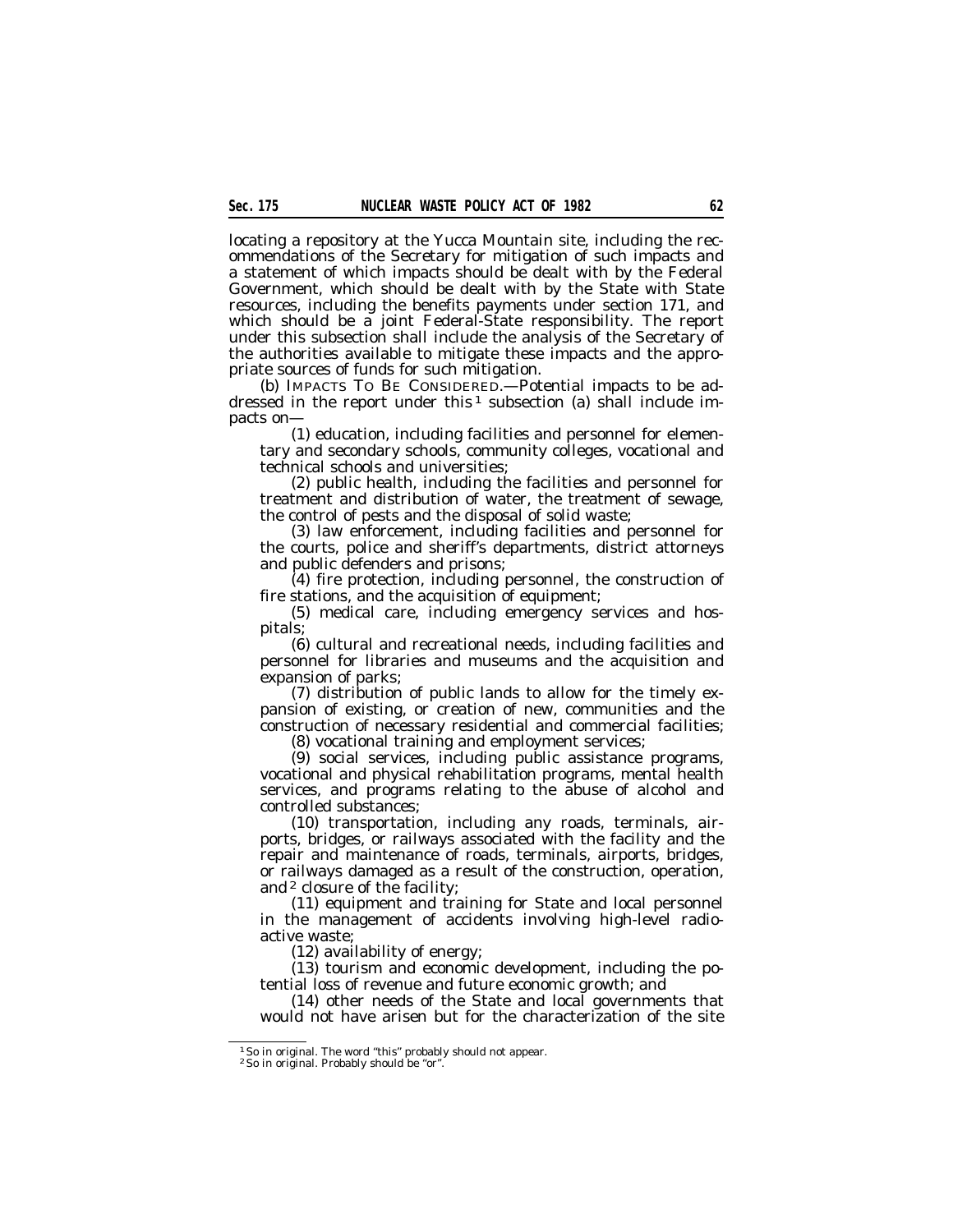and the constructions operation, and eventual closure of the repository facility.

[42 U.S.C. 10174a]

# SUBTITLE H—TRANSPORTATION

# TRANSPORTATION

SEC. 180. (a) No spent nuclear fuel or high-level radioactive waste may be transported by or for the Secretary under subtitle A or under subtitle C except in packages that have been certified for such purposes by the Commission.

(b) The Secretary shall abide by regulations of the Commission regarding advance notification of State and local governments prior to transportation of spent nuclear fuel or high-level radioactive waste under subtitle A or under subtitle C.

(c) The Secretary shall provide technical assistance and funds to States for training for public safety officials of appropriate units of local government and Indian tribes through whose jurisdiction the Secretary plans to transport spent nuclear fuel or high-level radioactive waste under subtitle A or under subtitle C. Training shall cover procedures required for safe routine transportation of these materials, as well as procedures for dealing with emergency response situations. The Waste Fund shall be the source of funds for work carried out under this subsection.

[42 U.S.C. 10175]

# TITLE II—RESEARCH, DEVELOPMENT, AND DEMONSTRA-TION REGARDING DISPOSAL OF HIGH-LEVEL RADIO-ACTIVE WASTE AND SPENT NUCLEAR FUEL

#### PURPOSE

SEC. 211. It is the purpose of this title—

(1) to provide direction to the Secretary with respect to the disposal of high-level radioactive waste and spent nuclear fuel; (2) to authorize the Secretary, pursuant to this title—

(A) to provide for the construction, operation, and maintenance of a deep geologic test and evaluation facility; and

(B) to provide for a focused and integrated high-level radioactive waste and spent nuclear fuel research and development program, including the development of a test and evaluation facility to carry out research and provide an integrated demonstration of the technology for deep geologic disposal of high-level radioactive waste, and the development of the facilities to demonstrate dry storage of spent nuclear fuel; and

(3) to provide for an improved cooperative role between the Federal Government and States, affected Indian tribes, and units of general local government in the siting of a test and evaluation facility.

<sup>[42</sup> U.S.C. 10191]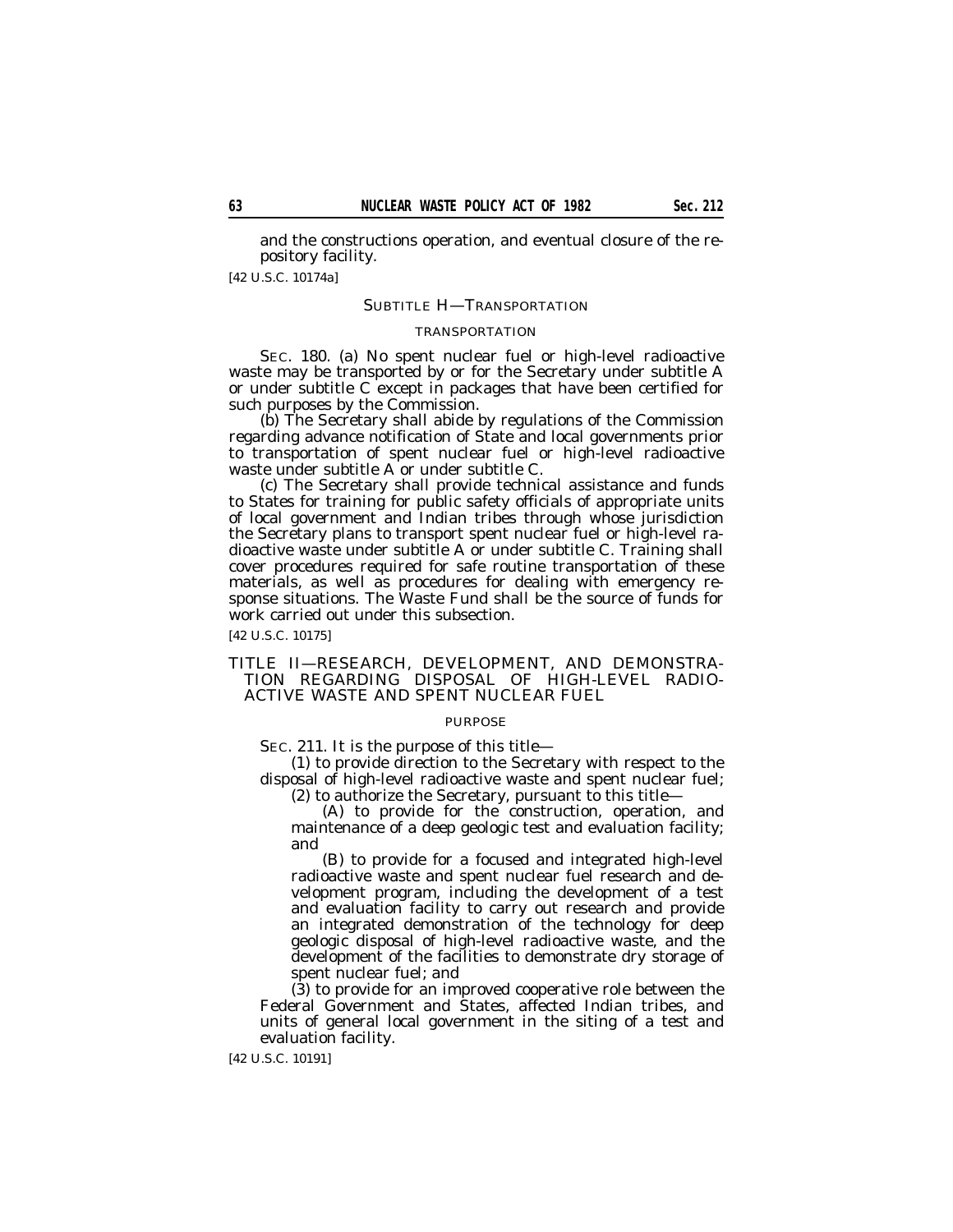#### APPLICABILITY

SEC. 212. The provisions of this title are subject to section 8 and shall not apply to facilities that are used for the disposal of high-level radioactive waste, low-level radioactive waste, transuranic waste, or spent nuclear fuel resulting from atomic energy defense activities.

[42 U.S.C. 10192]

#### IDENTIFICATION OF SITES

SEC. 213. (a) GUIDELINES.—Not later than 6 months after the date of the enactment of this Act and notwithstanding the failure of other agencies to promulgate standards pursuant to applicable law, the Secretary, in consultation with the Commission, the Director of the Geological Survey,<sup>1</sup> the Administrator, the Council on Environmental Quality, and such other Federal agencies as the Secretary considers appropriate, is authorized to issue, pursuant to section 553 of title 5, United States Code, general guidelines for the selection of a site for a test and evaluation facility. Under such guidelines the Secretary shall specify factors that qualify or disqualify a site for development as a test and evaluation facility, including factors pertaining to the location of valuable natural resources, hydrogeophysics, seismic activity, and atomic energy defense activities, proximity to water supplies, proximity to populations, the effect upon the rights of users of water, and proximity to components of the National Park System, the National Wildlife Refuge System, the National Wild and Scenic Rivers System, the National Wilderness Preservation System, or National Forest Lands. Such guidelines shall require the Secretary to consider the various geologic media in which the site for a test and evaluation facility may be located and, to the extent practicable, to identify sites in different geologic media. The Secretary shall use guidelines established under this subsection in considering and selecting sites under this title.

(b) SITE IDENTIFICATION BY THE SECRETARY.—(1) Not later than 1 year after the date of the enactment of this Act, and following promulgation of guidelines under subsection (a), the Secretary is authorized to identify 3 or more sites, at least 2 of which shall be in different geologic media in the continental United States, and at least 1 of which shall be in media other than salt. Subject to Commission requirements, the Secretary shall give preference to sites for the test and evaluation facility in media possessing geochemical characteristics that retard aqueous transport of radionuclides. In order to provide a greater possible protection of public health and safety as operating experience is gained at the test and evaluation facility, and with the exception of the primary areas under review by the Secretary on the date of the enactment of this Act for the location of a test and evaluation facility or repository, all sites identified under this subsection shall be more than 15 statute miles from towns having a population of greater than 1,000 persons as determined by the most recent census unless such sites

<sup>1</sup>The Geological Survey was designated as the United States Geological Survey by the Depart- ment of the Interior and Related Agencies Appropriations Act, 1992 (Pub. L. 102–154; 105 Stat. 1000), enacted on Nov. 13, 1991.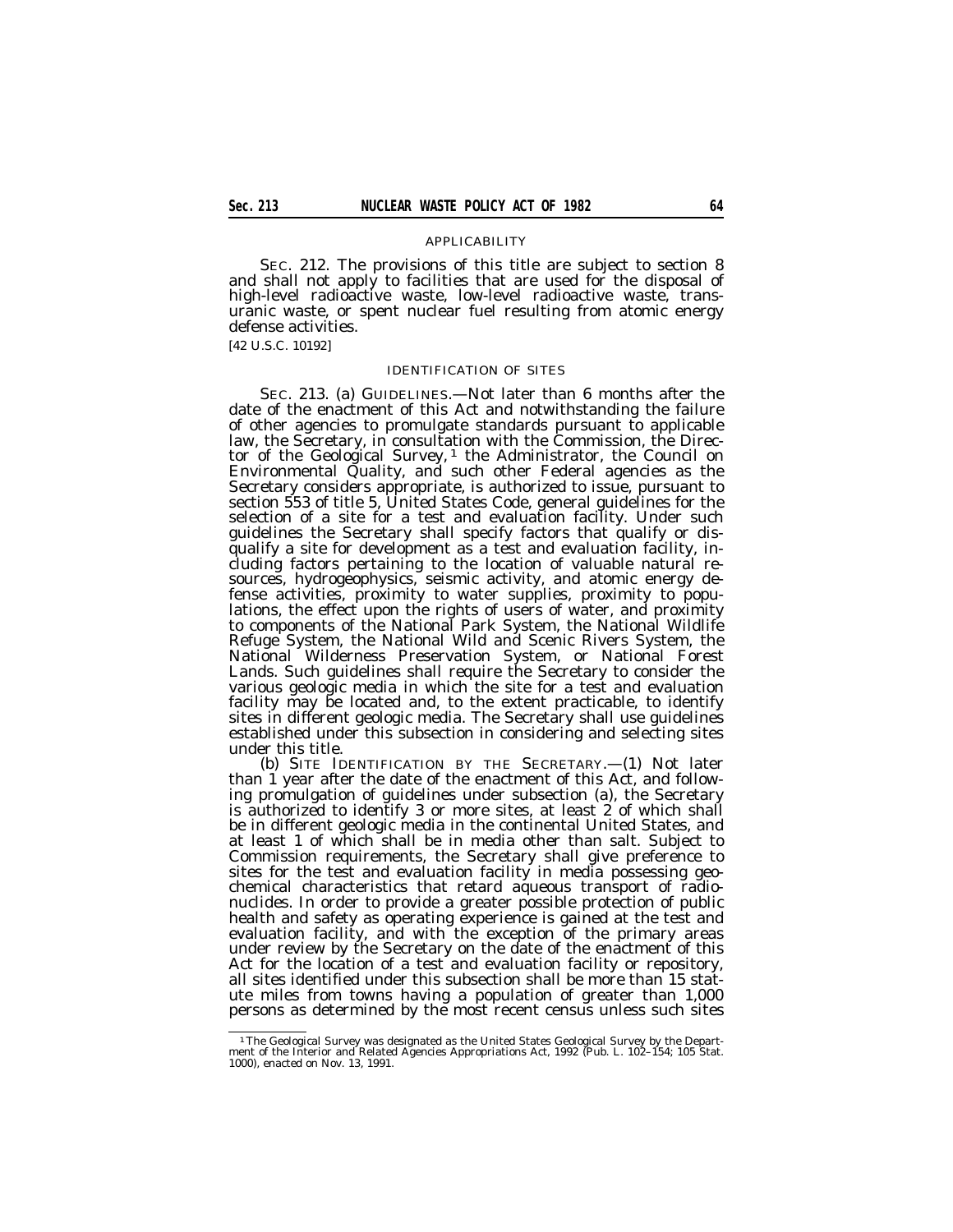contain high-level radioactive waste prior to identification under this title. Each identification of a site shall be supported by an environmental assessment, which shall include a detailed statement of the basis for such identification and of the probable impacts of the siting research activities planned for such site, and a discussion of alternative activities relating to siting research that may be undertaken to avoid such impacts. Such environmental assessment shall include—

(A) an evaluation by the Secretary as to whether such site is suitable for siting research under the guidelines established under subsection (a);

(B) an evaluation by the Secretary of the effects of the siting research activities at such site on the public health and safety and the environment;

(C) a reasonable comparative evaluation by the Secretary of such site with other sites and locations that have been considered;

(D) a description of the decision process by which such site was recommended; and

(E) an assessment of the regional and local impacts of locating the proposed test and evaluation facility at such site.

(2) When the Secretary identifies a site, the Secretary shall as soon as possible notify the Governor of the State in which such site is located, or the governing body of the affected Indian tribe where such site is located, of such identification and the basis of such identification. Additional sites for the location of the test and evaluation facility authorized in section 302(d) may be identified after such 1 year period, following the same procedure as if such sites had been identified within such period.

[42 U.S.C. 10193]

# SITING RESEARCH AND RELATED ACTIVITIES

SEC. 214. (a) IN GENERAL.—Not later than 30 months after the date on which the Secretary completes the identification of sites under section 213, the Secretary is authorized to complete sufficient evaluation of 3 sites to select a site for expanded siting research activities and for other activities under section 218. 1 The Secretary is authorized to conduct such preconstruction activities relative to such site selection for the test and evaluation facility as he deems appropriate. Additional sites for the location of the test and evaluation facility authorized in section 302(d) may be evaluated after such 30-month period, following the same procedures as if such sites were to be evaluated within such period.

(b) PUBLIC MEETINGS AND ENVIRONMENTAL ASSESSMENT.—Not later than 6 months after the date on which the Secretary completes the identification of sites under section 213, and before beginning siting research activities, the Secretary shall hold at least 1 public meeting in the vicinity of each site to inform the residents of the area of the activities to be conducted at such site and to receive their views.

<sup>1</sup>So in original. Reference probably should be to section 217.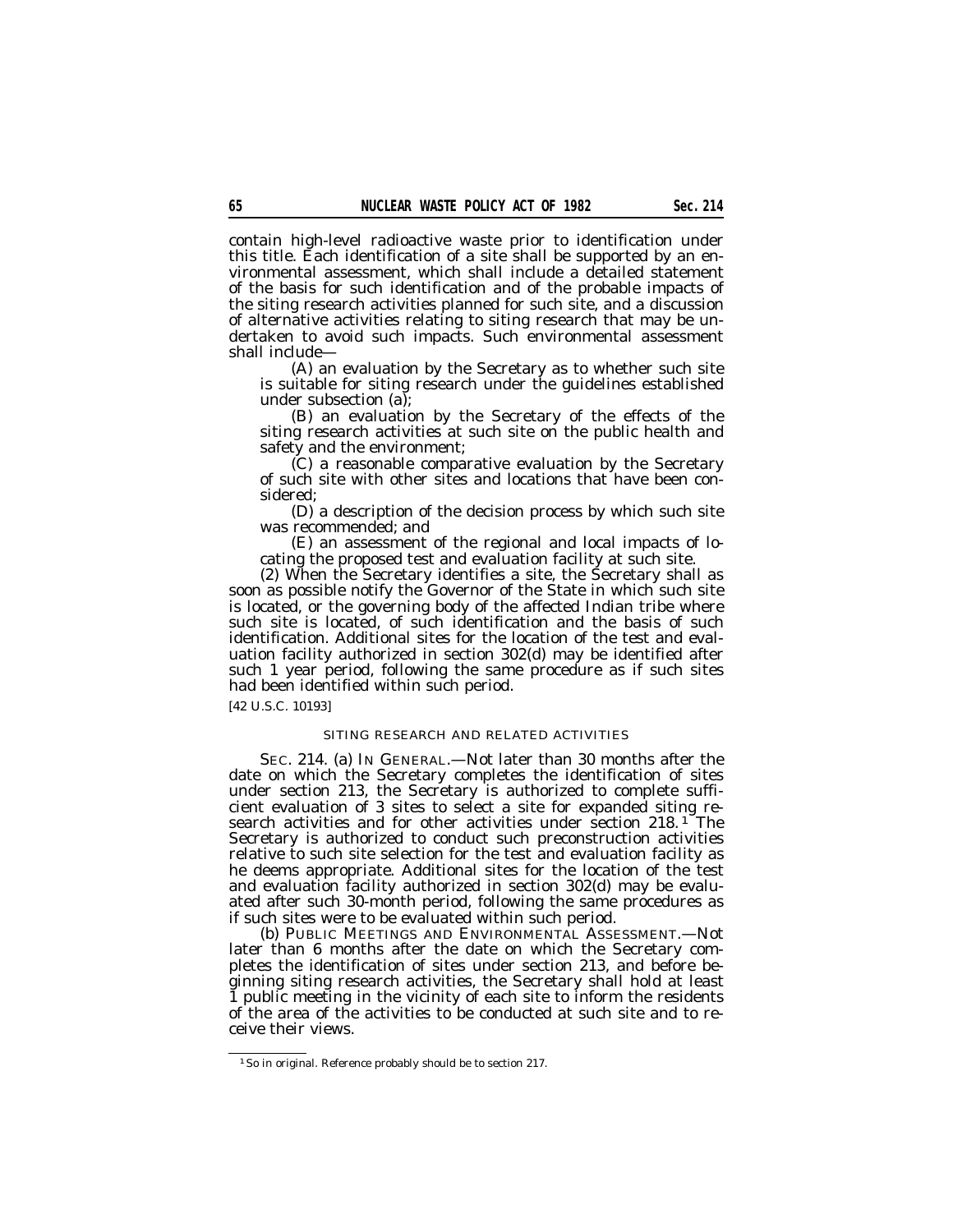(c) RESTRICTIONS.—Except as provided in section  $218<sup>1</sup>$  with respect to a test and evaluation facility, in conducting siting research activities pursuant to subsection (a)—

 $(1)$  the Secretary shall use the minimum quantity of highlevel radioactive waste or other radioactive materials, if any, necessary to achieve the test or research objectives;

(2) the Secretary shall ensure that any radioactive material used or placed on a site shall be fully retrievable; and

(3) upon termination of siting research activities at a site for any reason, the Secretary shall remove any radioactive material at or in the site as promptly as practicable.

(d) TITLE TO MATERIAL.—The Secretary may take title, in the name of the Federal Government, to the high-level radioactive waste, spent nuclear fuel, or other radioactive material emplaced in a test and evaluation facility. If the Secretary takes title to any such material, the Secretary shall enter into the appropriate financial arrangements described in subsection (a) or (b) of section 302 for the disposal of such material.

[42 U.S.C. 10194]

#### TEST AND EVALUATION FACILITY SITING REVIEW AND REPORTS

SEC. 215. (a) CONSULTATION AND COOPERATION.—The Governor of a State, or the governing body of an affected Indian tribe, notified of a site identification under section 213 shall have the right to participate in a process of consultation and cooperation as soon as the site involved has been identified pursuant to such section and throughout the life of the test and evaluation facility. For purposes of this section, the term ''process of consultation and cooperation'' means a methodology—

(1) by which the Secretary—

(A) keeps the Governor or governing body involved fully and currently informed about any potential economic or public health and safety impacts in all stages of the siting, development, construction, and operation of a test and evaluation facility;

(B) solicits, receives, and evaluates concerns and objections of such Governor or governing body with regard to such test and evaluation facility on an ongoing basis; and

(C) works diligently and cooperatively to resolve such concerns and objections; and

(2) by which the State or affected Indian tribe involved can exercise reasonable independent monitoring and testing of onsite activities related to all stages of the siting, development, construction and operation of the test and evaluation facility, except that any such monitoring and testing shall not unreasonably interfere with onsite activities.

(b) WRITTEN AGREEMENTS.—The Secretary shall enter into written agreements with the Governor of the State in which an identified site is located or with the governing body of any affected Indian tribe where an identified site is located in order to expedite

<sup>1</sup>So in original. Reference probably should be to section 217.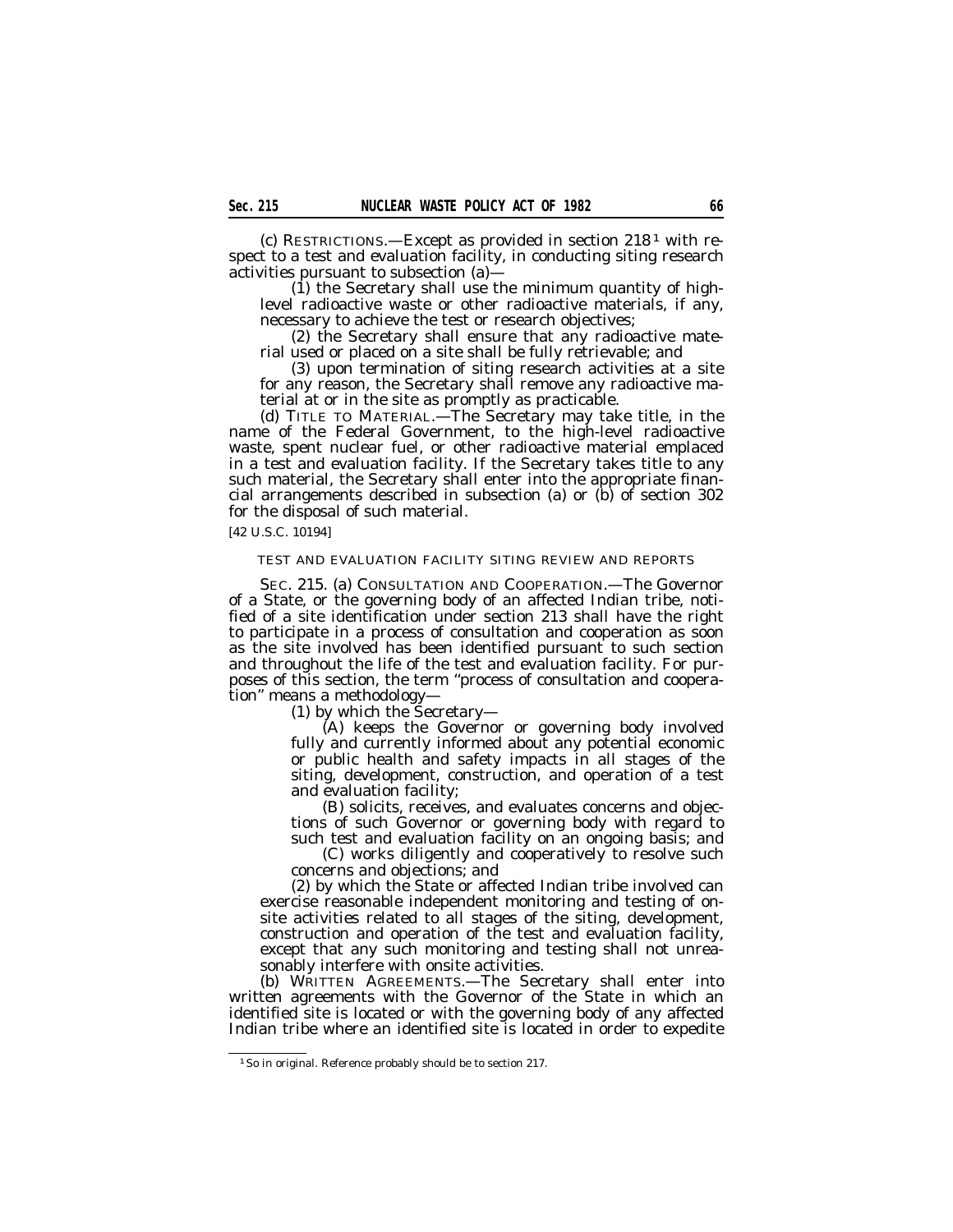the consultation and cooperation process. Any such written agree-

ment shall specify— (1) procedures by which such Governor or governing body may study, determine, comment on, and make recommendations with regard to the possible health, safety, and economic

impacts of the test and evaluation facility; (2) procedures by which the Secretary shall consider and respond to comments and recommendations made by such Governor or governing body, including the period in which the Secretary shall so respond; (3) the documents the Department is to submit to such

Governor or governing body, the timing for such submissions, the timing for such Governor or governing body to identify public health and safety concerns and the process to be fol-

lowed to try to eliminate those concerns;<br>
(4) procedures by which the Secretary and either such<br>
Governor or governing body may review or modify the agree-<br>
ment periodically; and

 $(5)$  procedures for public notification of the procedures specified under subparagraphs  $(A)$  through  $(D)$ .

(c) LIMITATION.—Except as specifically provided in this section, nothing in this title is intended to grant any State or affected Indian tribe any authority with respect to the siting, development, or loading of the test and evaluation facility.

[42 U.S.C. 10195]

# FEDERAL AGENCY ACTIONS

SEC. 216. (a) COOPERATION AND COORDINATION.—Federal agen- cies shall assist the Secretary by cooperating and coordinating with the Secretary in the preparation of any necessary reports under this title and the mission plan under section 301.

(b) ENVIRONMENTAL REVIEW.— $(1)$  No action of the Secretary or any other Federal agency required by this title or section 301 with respect to a test and evaluation facility to be taken prior to the initiation of onsite construction of a test and evaluation facility shall require the preparation of an environmental impact statement under section 102(2)(C) of the Environmental Policy Act of 1969 (42 U.S.C. 4332(2)(C)), or to require the preparation of environmental reports, except as otherwise specifically provided for in this title.

(2) The Secretary and the heads of all other Federal agencies shall, to the maximum extent possible, avoid duplication of efforts in the preparation of reports under the National Environmental Policy Act of 1969 (42 U.S.C. 4321 et seq.).

[42 U.S.C. 10196]

# RESEARCH AND DEVELOPMENT ON DISPOSAL OF HIGH-LEVEL RADIOACTIVE WASTE

SEC. 217. (a) PURPOSE.—Not later than 64 months after the date of the enactment of this Act, the Secretary is authorized to, to the extent practicable, begin at a site evaluated under section 214, as part of and as an extension of siting research activities of such site under such section, the mining and construction of a test and evaluation facility. Prior to the mining and construction of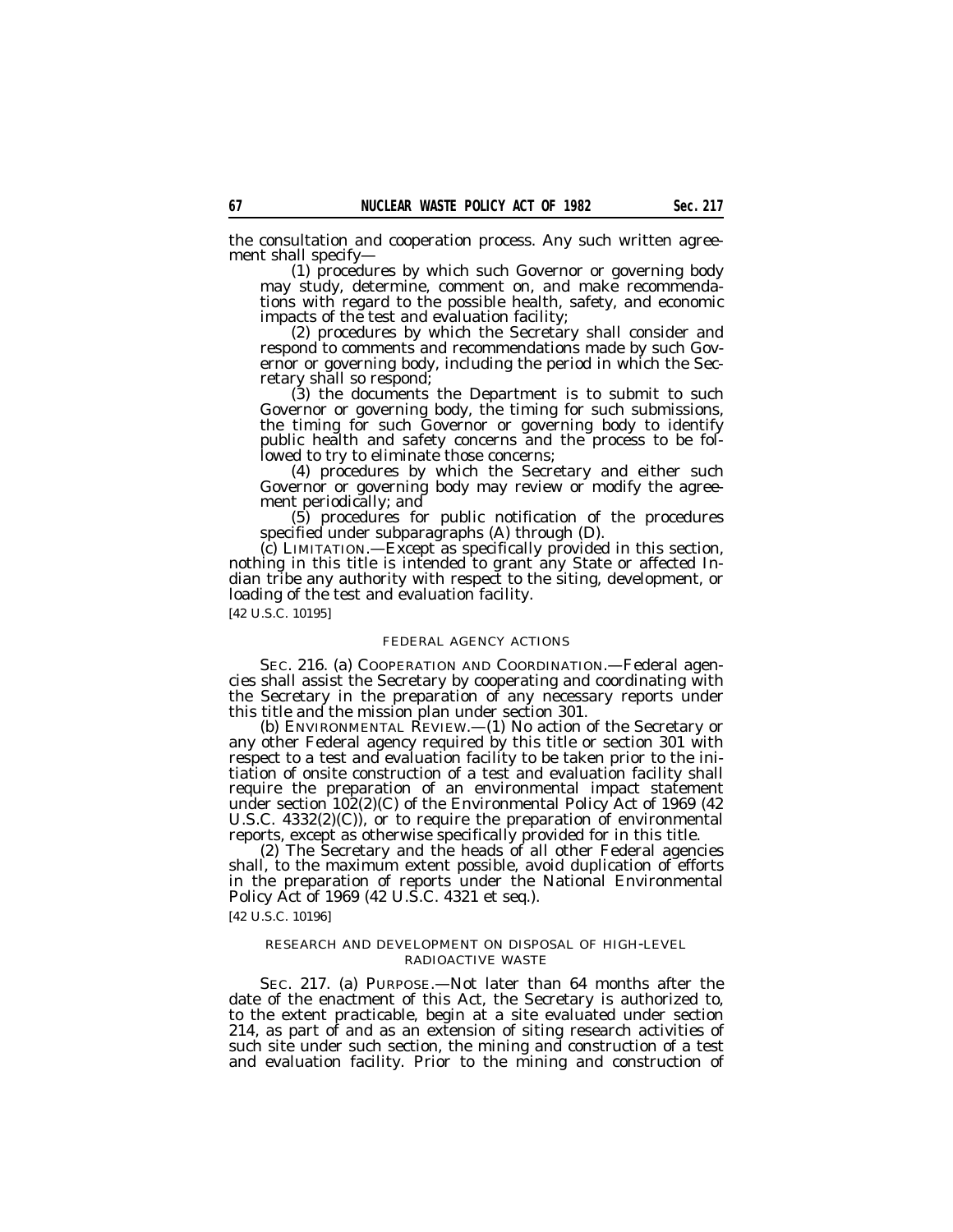such facility, the Secretary shall prepare an environmental assessment. The purpose of such facility shall be—

(1) to supplement and focus the repository site characterization process;

(2) to provide the conditions under which known technological components can be integrated to demonstrate a functioning repository-like system;

(3) to provide a means of identifying, evaluating, and resolving potential repository licensing issues that could not be resolved during the siting research program conducted under section 212; 1

(4) to validate, under actual conditions, the scientific models used in the design of a repository;

(5) to refine the design and engineering of repository components and systems and to confirm the predicted behavior of such components and systems;

(6) to supplement the siting data, the generic and specific geological characteristics developed under section 214 relating to isolating disposal materials in the physical environment of a repository;

(7) to evaluate the design concepts for packaging, handling, and emplacement of high-level radioactive waste and spent nuclear fuel at the design rate; and

(8) to establish operating capability without exposing workers to excessive radiation.

(b) DESIGN.—The Secretary shall design each test and evaluation facility—

(1) to be capable of receiving not more than 100 full-sized canisters of solidified high-level radioactive waste (which canisters shall not exceed an aggregate weight of 100 metric tons), except that spent nuclear fuel may be used instead of such waste if such waste cannot be obtained under reasonable conditions;

(2) to permit full retrieval of solidified high-level radioactive waste, or other radioactive material used by the Secretary for testing, upon completion of the technology demonstration activities; and

(3) based upon the principle that the high-level radioactive waste, spent nuclear fuel, or other radioactive material involved shall be isolated from the biosphere in such a way that the initial isolation is provided by engineered barriers functioning as a system with the geologic environment.

(c) OPERATION.—(1) Not later than 88 months after the date of the enactment of this Act, the Secretary shall begin an in situ testing program at the test and evaluation facility in accordance with the mission plan developed under section 301, for purposes of—

(A) conducting in situ tests of bore hole sealing, geologic media fracture sealing, and room closure to establish the techniques and performance for isolation of high-level radioactive waste, spent nuclear fuel, or other radioactive materials from the biosphere;

<sup>1</sup>So in original. Reference probably should be to section 214.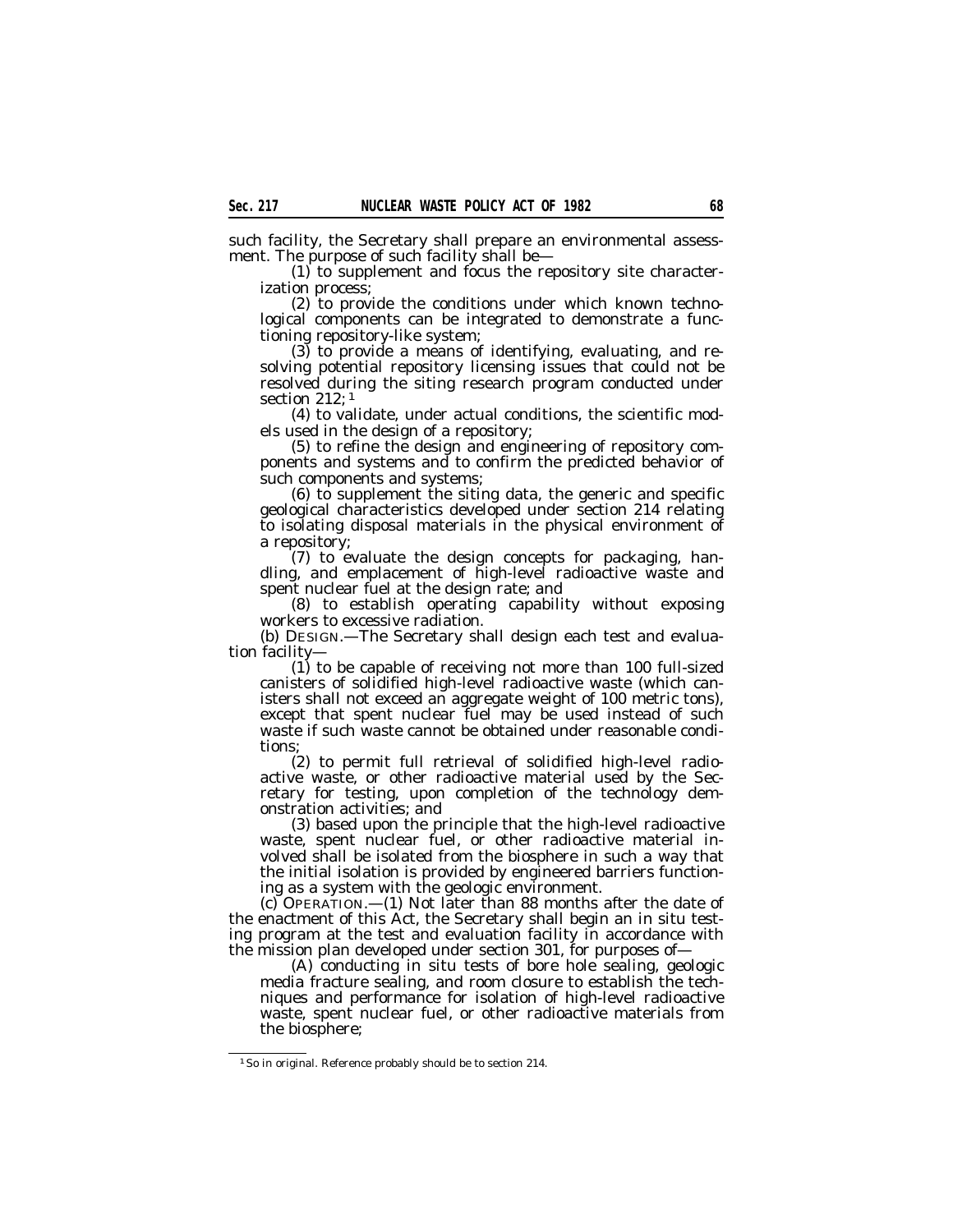(B) conducting in situ tests with radioactive sources and materials to evaluate and improve reliable models for radionuclide migration, absorption, and containment within the engineered barriers and geologic media involved, if the Secretary finds there is reasonable assurance that such radioactive sources and materials will not threaten the use of such site as

(C) conducting in situ tests to evaluate and improve mod-<br>els for ground water or brine flow through fractured geologic media;

(D) conducting in situ tests under conditions representing the real time and the accelerated time behavior of the engi-

neered barriers within the geologic environment involved; (E) conducting in situ tests to evaluate the effects of heat and pressure on the geologic media involved, on the hydrology of the surrounding area, and on the integrity of the disposal

packages; (F) conducting in situ tests under both normal and abnor- mal repository conditions to establish safe design limits for disposal packages and to determine the effects of the gross release of radionuclides into surroundings, and the effects of various credible failure modes, including—

(i) seismic events leading to the coupling of aquifers through the test and evaluation facility;

(ii) thermal pulses significantly greater than the maximum calculated; and

(iii) human intrusion creating a direct pathway to the biosphere; and

(G) conducting such other research and development activities as the Secretary considers appropriate, including such activities necessary to obtain the use of high-level radioactive waste, spent nuclear fuel, or other radioactive materials (such as any highly radioactive material from the Three Mile Island nuclear powerplant or from the West Valley Demonstration Project) for test and evaluation purposes, if such other activities are reasonably necessary to support the repository program and if there is reasonable assurance that the radioactive sources involved will not threaten the use of such site as a repository.

(2) The in situ testing authorized in this subsection shall be designed to ensure that the suitability of the site involved for licensing by the Commission as a repository will not be adversely affected.

(d) USE OF EXISTING DEPARTMENT FACILITIES.—During the conducting of siting research activities under section 214 and for such period thereafter as the Secretary considers appropriate, the Secretary shall use Department facilities owned by the Federal Government on the date of the enactment of this Act for the conducting of generically applicable tests regarding packaging, handling, and emplacement technology for solidified high-level radioactive waste and spent nuclear fuel from civilian nuclear activities.

(e) ENGINEERED BARRIERS.—The system of engineered barriers and selected geology used in a test and evaluation facility shall have a design life at least as long as that which the Commission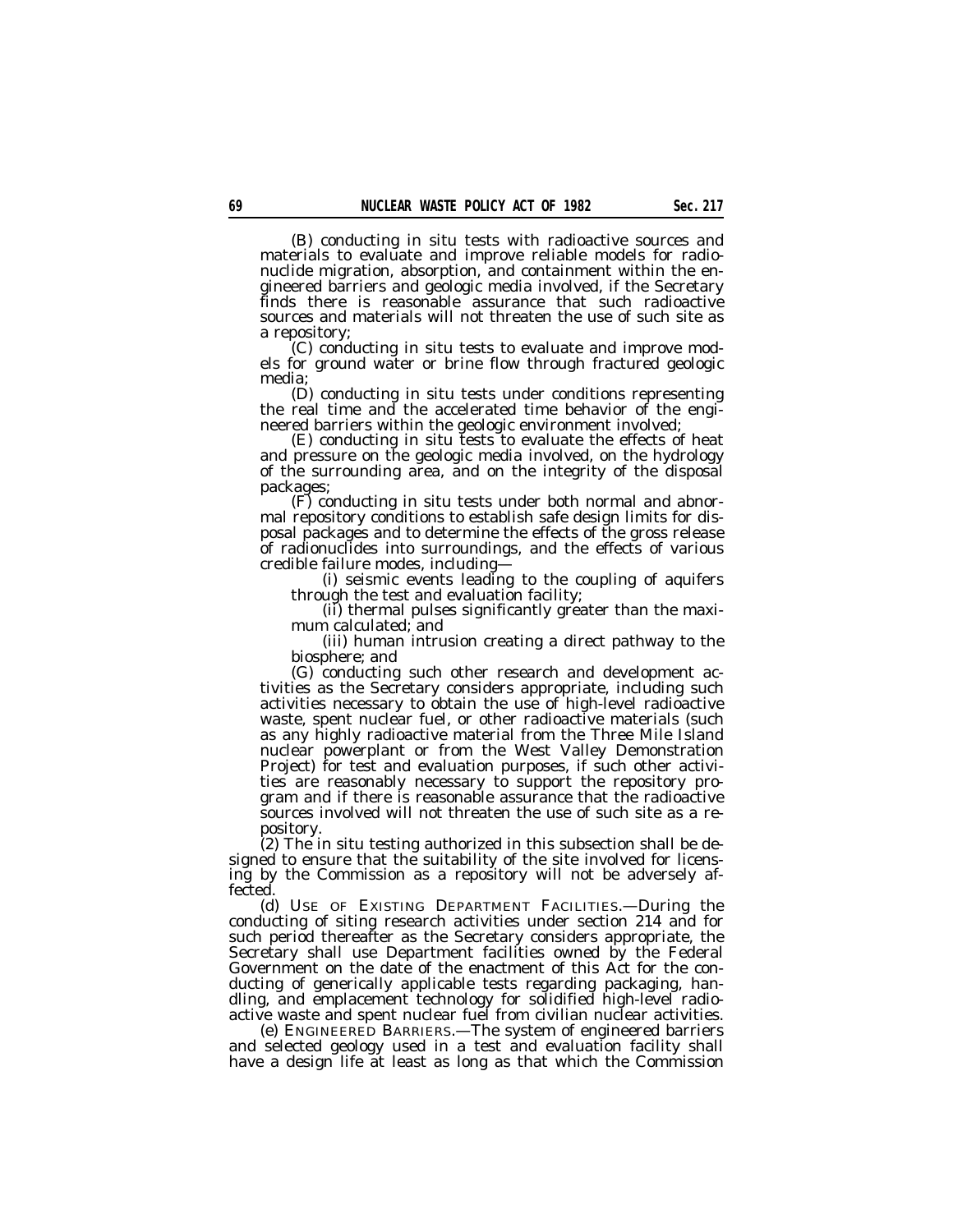requires by regulations issued under this Act, or under the Atomic Energy Act of 1954 (42 U.S.C. 2011 et seq.), for repositories.

(f) ROLE OF COMMISSION.—(1)(A) Not later than 1 year after the date of the enactment of this Act, the Secretary and the Commission shall reach a written understanding establishing the procedures for review, consultation, and coordination in the planning, construction, and operation of the test and evaluation facility under this section. Such understanding shall establish a schedule, consistent with the deadlines set forth in this subtitle, for submission by the Secretary of, and review by the Commission of and necessary action on—

(i) the mission plan prepared under section 301; and

(ii) such reports and other information as the Commission may reasonably require to evaluate any health and safety impacts of the test and evaluation facility.

(B) Such understanding shall also establish the conditions under which the Commission may have access to the test and evaluation facility for the purpose of assessing any public health and safety concerns that it may have. No shafts may be excavated for the test and evaluation until the Secretary and the Commission enter into such understanding.

(2) Subject to section 305, the test and evaluation facility, and the facilities authorized in section 217, 1 shall be constructed and operated as research, development, and demonstration facilities, and shall not be subject to licensing under section 202 of the Energy Reorganization Act of 1974 (42 U.S.C. 5842).

(3)(A) The Commission shall carry out a continuing analysis of the activities undertaken under this section to evaluate the adequacy of the consideration of public health and safety issues.

(B) The Commission shall report to the President, the Secretary, and the Congress as the Commission considers appropriate with respect to the conduct of activities under this section.

(g) ENVIRONMENTAL REVIEW.—The Secretary shall prepare an environmental impact statement under section 102(2)(C) of the National Environmental Policy Act of 1969 (42 U.S.C. 4332(2)(C)) prior to conducting tests with radioactive materials at the test and evaluation facility. Such environmental impact statement shall incorporate, to the extent practicable, the environmental assessment prepared under section  $217(a)$ . <sup>2</sup> Nothing in this subsection may be construed to limit siting research activities conducted under section 214. This subsection shall apply only to activities performed exclusively for a test and evaluation facility.

(h) LIMITATIONS.—(1) If the test and evaluation facility is not located at the site of a repository, the Secretary shall obtain the concurrence of the Commission with respect to the decontamination and decommissioning of such facility.

(2) If the test and evaluation facility is not located at a candidate site or repository site, the Secretary shall conduct only the portion of the in situ testing program required in subsection (c) determined by the Secretary to be useful in carrying out the purposes of this Act.

<sup>&</sup>lt;sup>1</sup> So in original. Reference probably should be to section 218.

<sup>2</sup>So in original. Reference probably should be to subsection (a).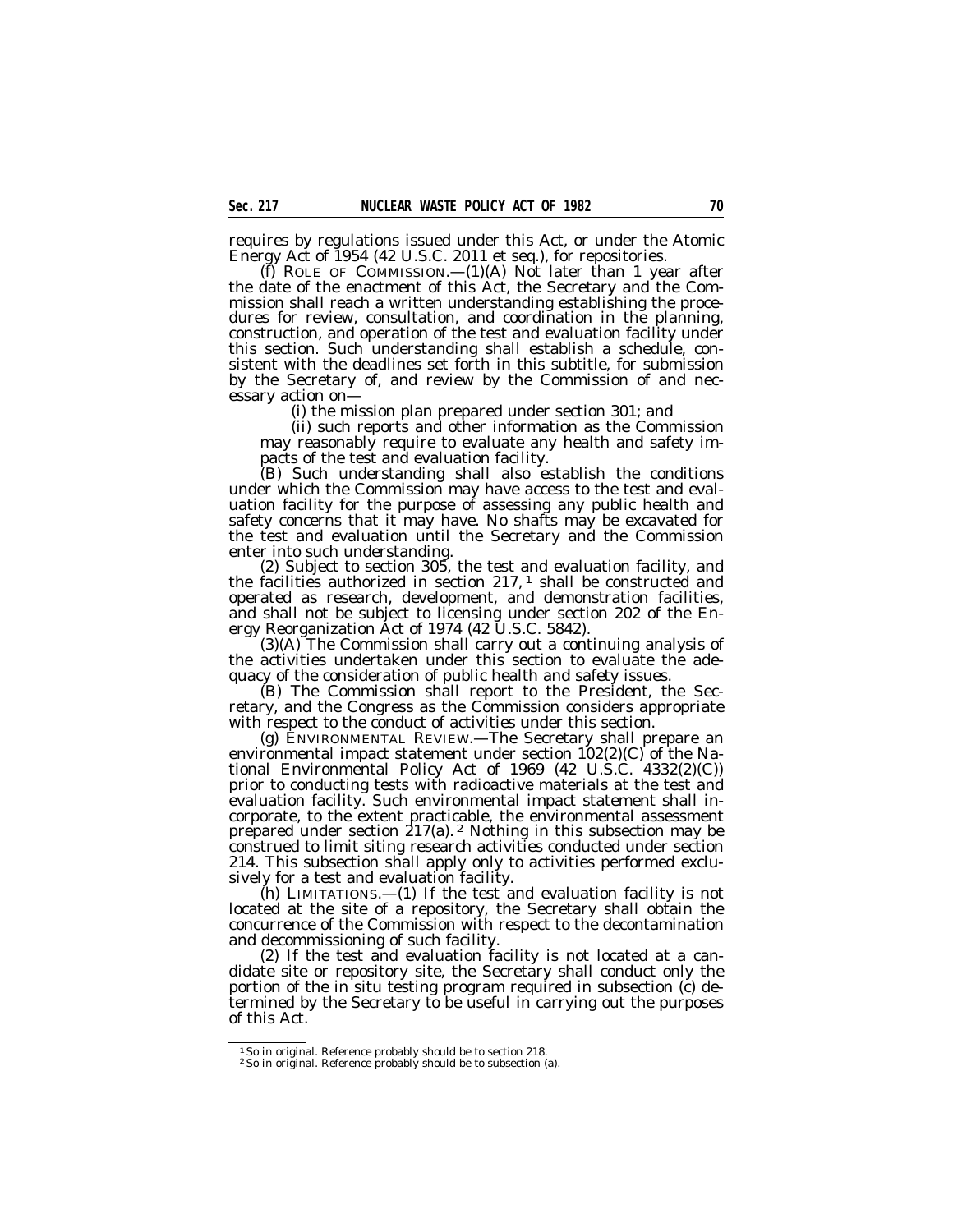(3) The operation of the test and evaluation facility shall terminate not later than—

(A) 5 years after the date on which the initial repository begins operation; or

(B) at such time as the Secretary determines that the continued operation of a test and evaluation facility is not necessary for research, development, and demonstration purposes; whichever occurs sooner.

(4) Notwithstanding any other provisions of this subsection, as soon as practicable following any determination by the Secretary, with the concurrence of the Commission, that the test and evaluation facility is unsuitable for continued operation, the Secretary shall take such actions as are necessary to remove from such site any radioactive material placed on such site as a result of testing and evaluation activities conducted under this section. Such requirement may be waived if the Secretary, with the concurrence of the Commission, finds that short-term testing and evaluation activities using radioactive material will not endanger the public health and safety.

[42 U.S.C. 10197]

### RESEARCH AND DEVELOPMENT ON SPENT NUCLEAR FUEL

SEC. 218. (a) DEMONSTRATION AND COOPERATIVE PROGRAMS.— The Secretary shall establish a demonstration program, in cooperation with the private sector, for the dry storage of spent nuclear fuel at civilian nuclear power reactor sites, with the objective of establishing one or more technologies that the Commission may, by rule, approve for use at the sites of civilian nuclear power reactors without, to the maximum extent practicable, the need for additional site-specific approvals by the Commission. Not later than 1 year after the date of the enactment of this Act, the Secretary shall select at least 1, but not more than 3, sites evaluated under section 214 at such power reactors. In selecting such site or sites, the Secretary shall give preference to civilian nuclear power reactors that will soon have a shortage of interim storage capacity for spent nuclear fuel. Subject to reaching agreement as provided in subsection (b), the Secretary shall undertake activities to assist such power reactors with demonstration projects at such sites, which may use one of the following types of alternate storage technologies: spent nuclear fuel storage casks, caissons, or silos. The Secretary shall also undertake a cooperative program with civilian nuclear power reactors to encourage the development of the technology for spent nuclear fuel rod consolidation in existing power reactor water storage basins.

(b) COOPERATIVE AGREEMENTS.—To carry out the programs described in subsection (a), the Secretary shall enter into a cooperative agreement with each utility involved that specifies, at a minimum, that—

(1) such utility shall select the alternate storage technique to be used, make the land and spent nuclear fuel available for the dry storage demonstration, submit and provide site-specific documentation for a license application to the Commission, obtain a license relating to the facility involved, construct such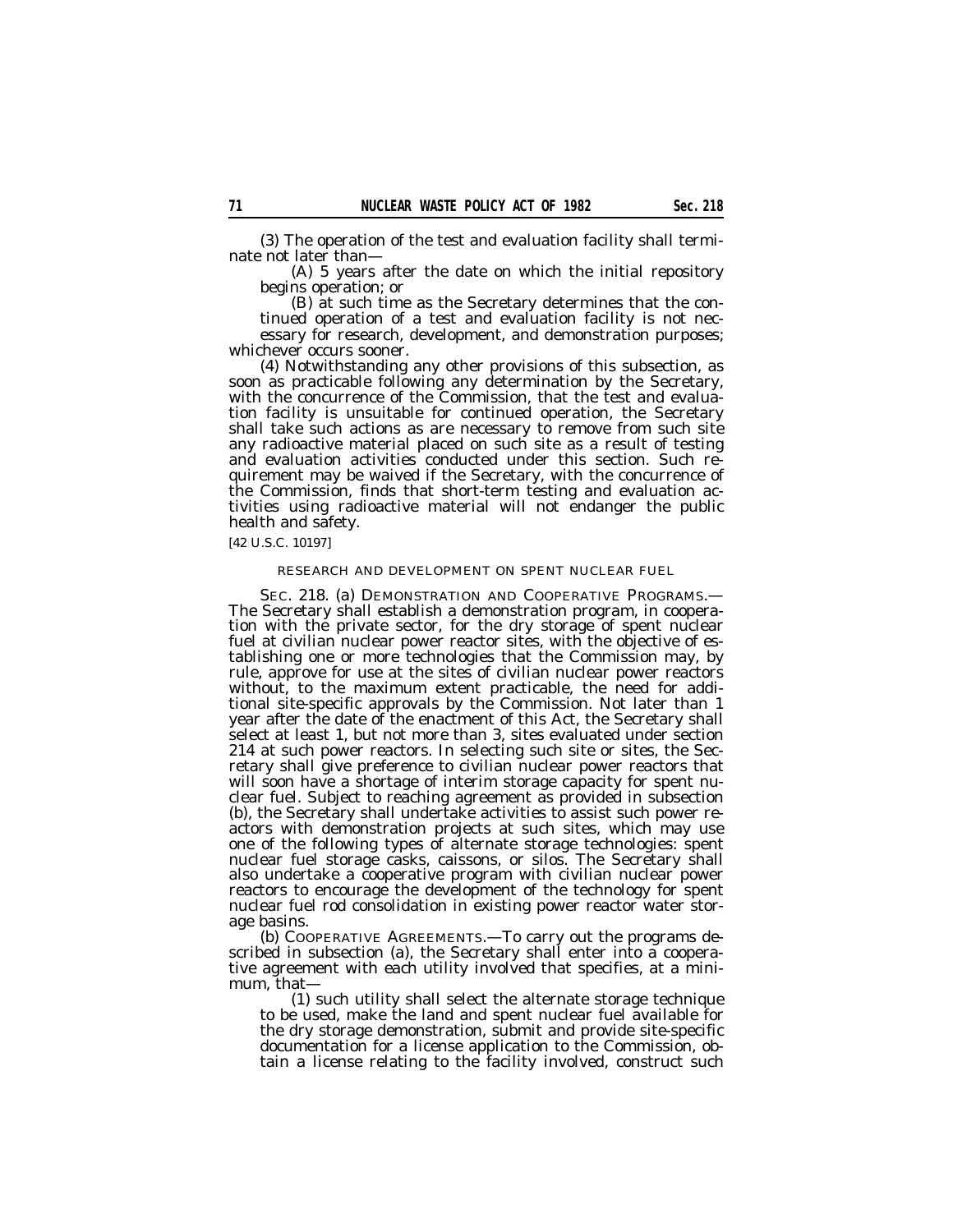facility, operate such facility after licensing, pay the costs required to construct such facility, and pay all costs associated with the operation and maintenance of such facility;

with the operation and maintenance of such facility; (2) the Secretary shall provide, on a cost-sharing basis, consultative and technical assistance, including design support and generic licensing documentation, to assist such utility in obtaining the construction authorization and appropriate license from the Commission; and

(3) the Secretary shall provide generic research and devel- opment of alternative spent nuclear fuel storage techniques to enhance utility-provided, at-reactor storage capabilities, if authorized in any other provision of this Act or in any other provision of law.

(c) DRY STORAGE RESEARCH AND DEVELOPMENT.—(1) The consultative and technical assistance referred to in subsection (b)(2) may include, but shall not be limited to, the establishment of a research and development program for the dry storage of not more than 300 metric tons of spent nuclear fuel at facilities owned by the Federal Government on the date of the enactment of this Act. The purpose of such program shall be to collect necessary data to assist

the utilities involved in the licensing process. (2) To the extent available, and consistent with the provisions of section 135, the Secretary shall provide spent nuclear fuel for the research and development program authorized in this subsection from spent nuclear fuel received by the Secretary for storage under section 135. Such spent nuclear fuel shall not be subject to the provisions of section 135(e).

(d) FUNDING.—The total contribution from the Secretary from Federal funds and the use of Federal facilities or services shall not exceed 25 percent of the total costs of the demonstration program authorized in subsection (a), as estimated by the Secretary. All remaining costs of such program shall be paid by the utilities involved or shall be provided by the Secretary from the Interim Storage Fund established in section 136.

(e) RELATION TO SPENT NUCLEAR FUEL STORAGE PROGRAM.— The spent nuclear fuel storage program authorized in section 135 shall not be construed to authorize the use of research development or demonstration facilities owned by the Department unless-

(1) a period of 30 calendar days (not including any day in which either House of Congress is not in session because of adjournment of more than 3 calendar days to a day certain) has passed after the Secretary has transmitted to the Committee on Science, Space, and Technology of the House of Representatives<sup>1</sup> and the Committee on Energy and Natural Resources of the Senate a written report containing a full and complete statement concerning (A) the facility involved; (B) any necessary modifications; (C) the cost thereof; and (D) the impact on the authorized research and development program; or

 $(2)$  each such committee, before the expiration of such period, has transmitted to the Secretary a written notice to the

<sup>&</sup>lt;sup>1</sup>The name of the Committee on Science and Technology of the House of Representatives was changed to the Committee on Science, Space, and Technology on Jan. 6, 1987, by House Resolution 5, 100th Congress. The name was al ning of the 104th Congress.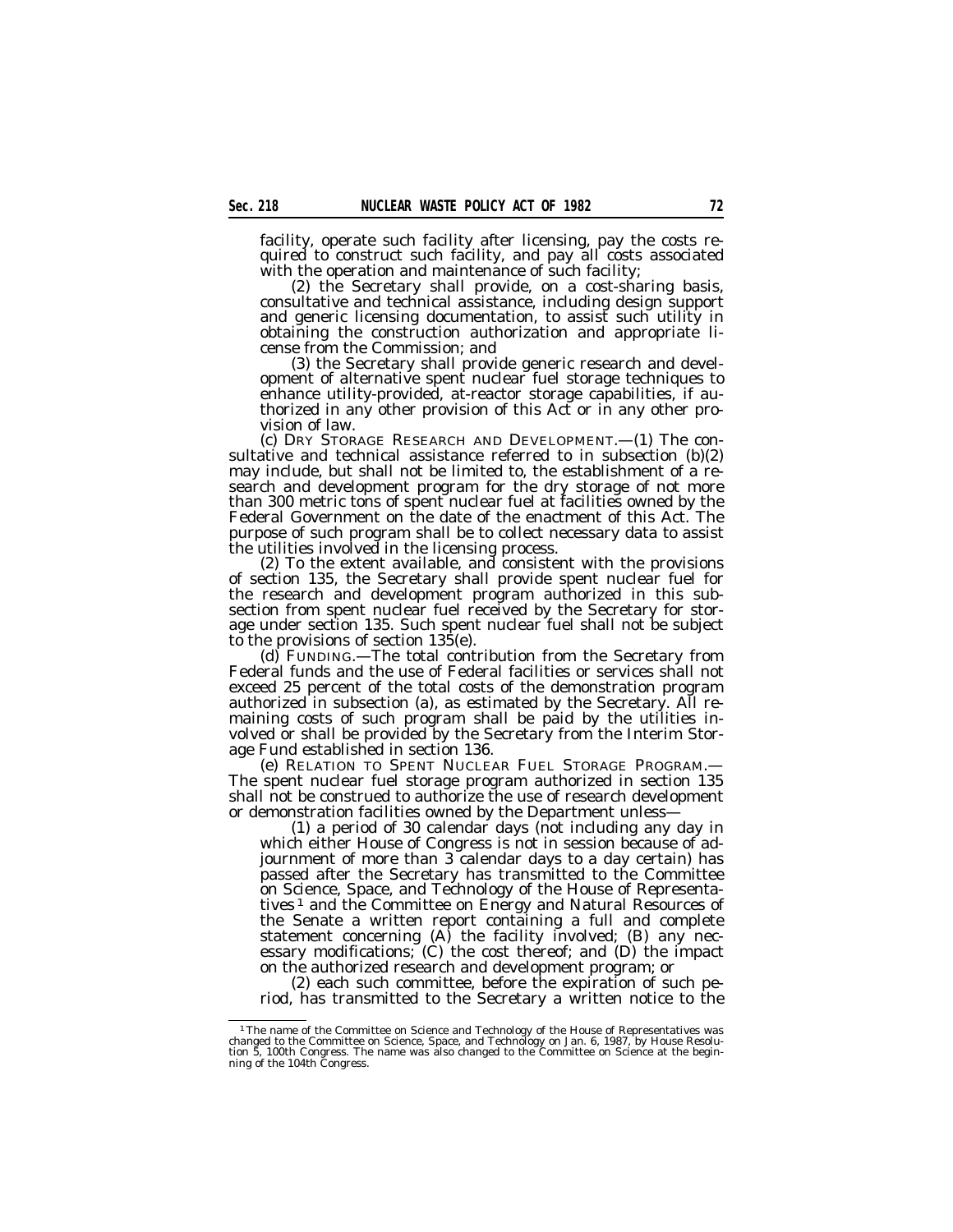effect that such committee has no objection to the proposed use of such facility.

[42 U.S.C. 10198]

## PAYMENTS TO STATES AND INDIAN TRIBES

SEC. 219. (a) PAYMENTS.—Subject to subsection (b), the Secretary shall make payments to each State or affected Indian tribe that has entered into an agreement pursuant to section 215. The Secretary shall pay an amount equal to 100 percent of the expenses incurred by such State or Indian tribe in engaging in any monitoring, testing, evaluation, or other consultation and cooperation activity under section 215 with respect to any site. The amount paid by the Secretary under this paragraph shall not exceed \$3,000,000 per year from the date on which the site involved was identified to the date on which the decontamination and decommission of the facility is complete pursuant to section 217(h). Any such payment may only be made to a State in which a potential site for a test and evaluation facility has been identified under section 213, or to an affected Indian tribe where the potential site has been identified under such section.

(b) LIMITATION.—The Secretary shall make any payment to a State under subsection (a) only if such State agrees to provide, to each unit of general local government within the jurisdictional boundaries of which the potential site or effectively selected site involved is located, at least one-tenth of the payments made by the Secretary to such State under such subsection. A State or affected Indian tribe receiving any payment under subsection (a) shall otherwise have discretion to use such payment for whatever purpose it deems necessary, including the State or tribal activities pursuant to agreements entered into in accordance with section 215. Annual payments shall be prorated on a 365-day basis to the specified dates.

[42 U.S.C. 10199]

# STUDY OF RESEARCH AND DEVELOPMENT NEEDS FOR MONITORED RETRIEVABLE STORAGE PROPOSAL

SEC. 220. Not later than 6 months after the date of the enactment of this Act, the Secretary shall submit to the Congress a report describing the research and development activities the Secretary considers necessary to develop the proposal required in section 141(b) with respect to a monitored retrievable storage facility. [42 U.S.C. 10200]

#### JUDICIAL REVIEW

SEC. 221. Judicial review of research and development activities under this title shall be in accordance with the provisions of section 119.

[42 U.S.C. 10201]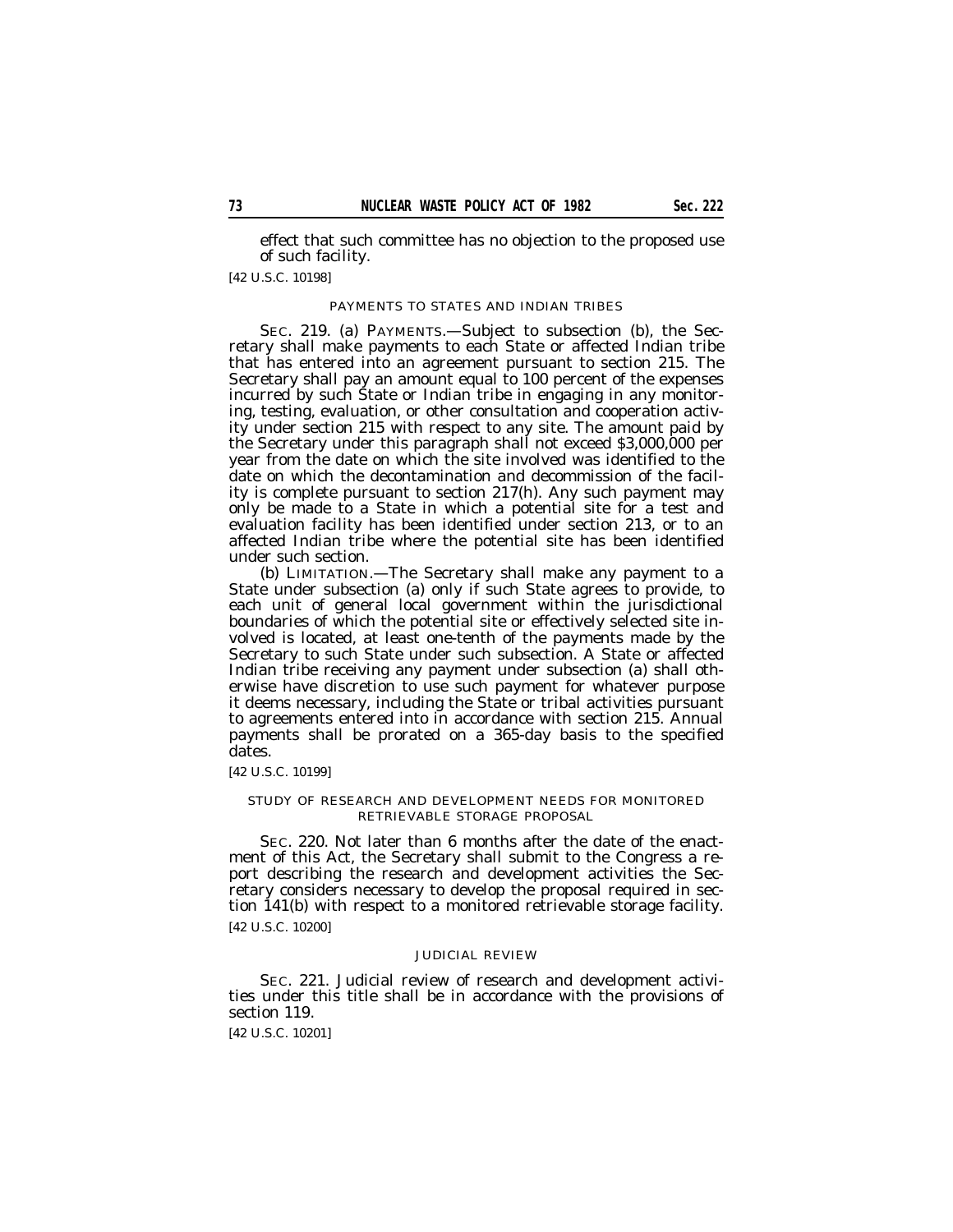SEC. 222. RESEARCH ON ALTERNATIVES FOR THE PERMANENT<br>DISPOSAL OF HIGH-LEVEL RADIOACTIVE WASTE.— <sup>1</sup>The Secretary shall continue and accelerate a program of research, development, and investigation of alternative means and technologies for the permanent disposal of high-level radioactive waste from civilian nuclear activities and Federal research and development activities except that funding shall be made from amounts appropriated to the Secretary for purposes of carrying out this section. Such program shall include examination of various waste disposal options.

[42 U.S.C. 10202]

### TECHNICAL ASSISTANCE TO NON-NUCLEAR WEAPON STATES IN THE FIELD OF SPENT FUEL STORAGE AND DISPOSAL

SEC. 223. (a) It shall be the policy of the United States to co-<br>operate with and provide technical assistance to non-nuclear weap-<br>on states in the field of spent fuel storage and disposal.

on states in the field of spent fuel storage and disposal. (b)(1) Within 90 days of enactment of this Act, the Secretary and the Commission shall publish a joint notice in the Federal Register stating that the United States is prepared to cooperate with and provide technical assistance to non-nuclear weapon states in the fields of at-reactor spent fuel storage; away-from-reactor spent fuel storage; monitored, retrievable spent fuel storage; geologic disposal of spent fuel; and the health, safety, and environmental regulation of such activities. The notice shall summarize the resources that can be made available for international cooperation and assistance in these fields through existing programs of the Department and the Commission, including the availability of: (i) data from past or ongoing research and development projects; (ii) consultations with expert Department or Commission personnel or contractors; and (iii) liaison with private business entities and organiza-

tions working in these fields.<br>
(2) The joint notice described in the preceding subparagraph<br>
shall be updated and reissued annually for 5 succeeding years.<br>
(c) Following publication of the annual joint notice referred t tions operating nuclear powerplants in such states, that the United States is prepared to cooperate with and provide technical assistance to non-nuclear weapon states in the fields of spent fuel storage and disposal, as set forth in the joint notice. The Secretary of State shall also solicit expressions of interest from non-nuclear weapon state governments and non-nuclear weapon state nuclear power reactor operators concerning their participation in expanded United States cooperation and technical assistance programs in these fields. The Secretary of State shall transmit any such expressions of interest to the Department and the Commission.

(d) With his budget presentation materials for the Department and the Commission for fiscal years 1984 through 1989, the President shall include funding requests for an expanded program of cooperation and technical assistance with non-nuclear weapon states in the fields of spent fuel storage and disposal as appropriate in

<sup>&</sup>lt;sup>1</sup> Section heading placement so in original.<br><sup>2</sup> So in original. Reference probably should be to subsection (b).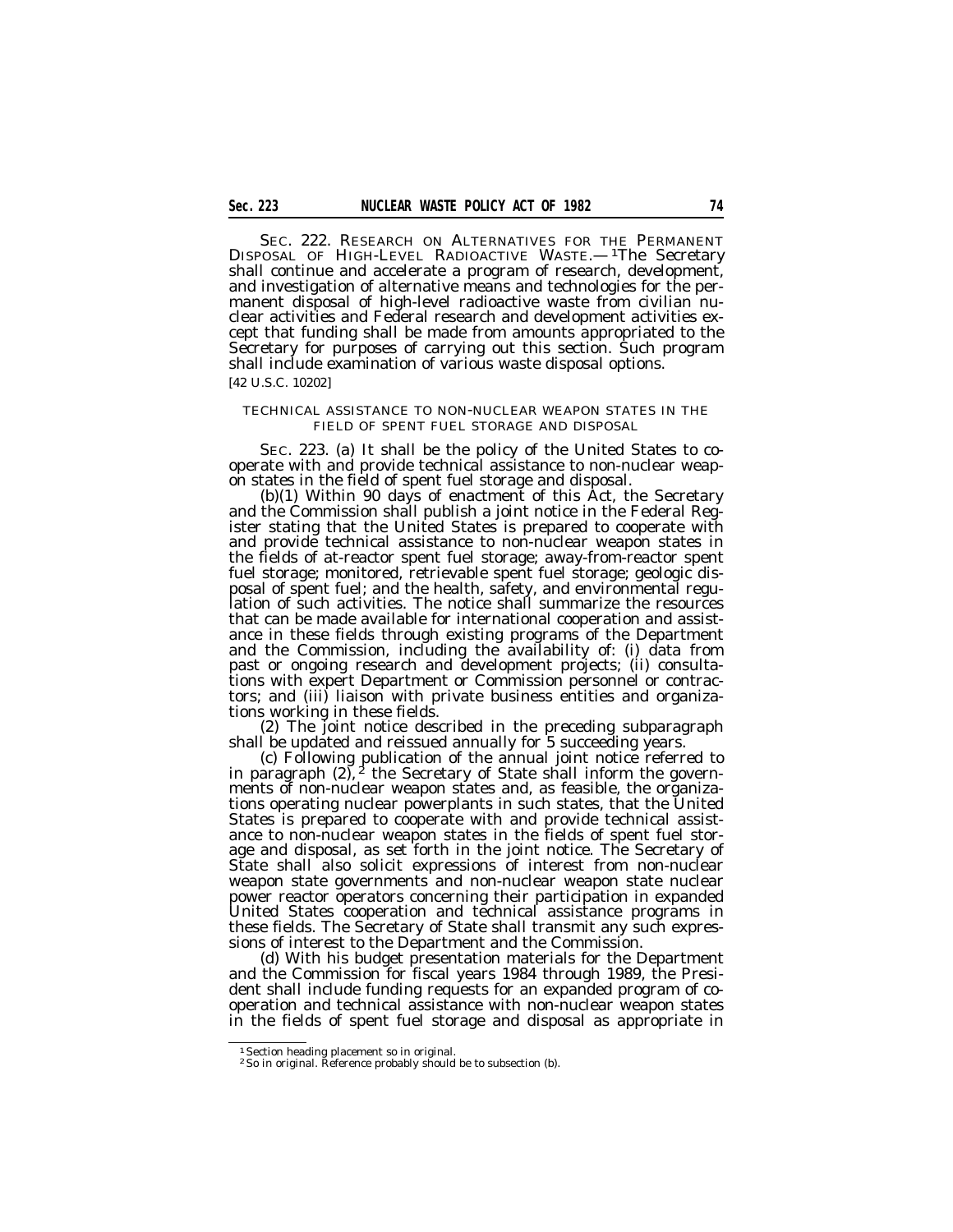light of expressions of interest in such cooperation and assistance on the part of non-nuclear weapon state governments and non-nuclear weapon state nuclear power reactor operators.

(e) For the purposes of this subsection,  $1$  the term "non-nuclear" weapon state'' shall have the same meaning as that set forth in article IX of the Treaty on the Non-Proliferation of Nuclear Weapons (21 U.S.C. 438). 2

(f) Nothing in this subsection shall authorize the Department or the Commission to take any action not authorized under existing law.

[42 U.S.C. 10203]

### SUBSEABED DISPOSAL

SEC. 224. (a) [Repealed by section 1051(d) of Public Law  $104-$ 66 (109 Stat. 716).]

(b) OFFICE OF SUBSEABED DISPOSAL RESEARCH.—(1) There is hereby established an Office of Subseabed Disposal Research within the Office of Science of the Department of Energy. The Office shall be headed by the Director, who shall be member of the Senior Executive Service appointed by the Director of the Office of Science, and compensated at a rate determined by applicable law.

(2) The Director of the Office of Subseabed Disposal Research shall be responsible for carrying out research, development, and demonstration activities on all aspects of subseabed disposal of high-level radioactive waste and spent nuclear fuel, subject to the general supervision of the Secretary. The Director of the Office shall be directly responsible to the Director of the Office of Science, and the first such Director shall be appointed within 30 days of the date of enactment of the Nuclear Waste Policy Amendments Act of 1987. 3

(3) In carrying out his responsibilities under this Act, the Secretary may make grants to, or enter into contracts with, the Subseabed Consortium described in subsection (d) of this section, and other persons.

 $(4)$ (A) Within 60 days of the date of enactment of the Nuclear Waste Policy Amendments Act of 1987, 3 the Secretary shall establish a university-based Subseabed Consortium involving leading oceanographic universities and institutions, national laboratories, and other organizations to investigate the technical and institutional feasibility of subseabed disposal.

(B) The Subseabed Consortium shall develop a research plan and budget to achieve the following objectives by 1995:

(i) demonstrate the capacity to identify and characterize potential subseabed disposal sites;

(ii) develop conceptual designs for a subseabed disposal system, including estimated costs and institutional requirements; and

(iii) identify and assess the potential impacts of subseabed disposal on the human and marine environment.

<sup>&</sup>lt;sup>1</sup> So in original. Reference probably should be to this section. 2So in original.

<sup>3</sup>The date of enactment was Dec. 22, 1987.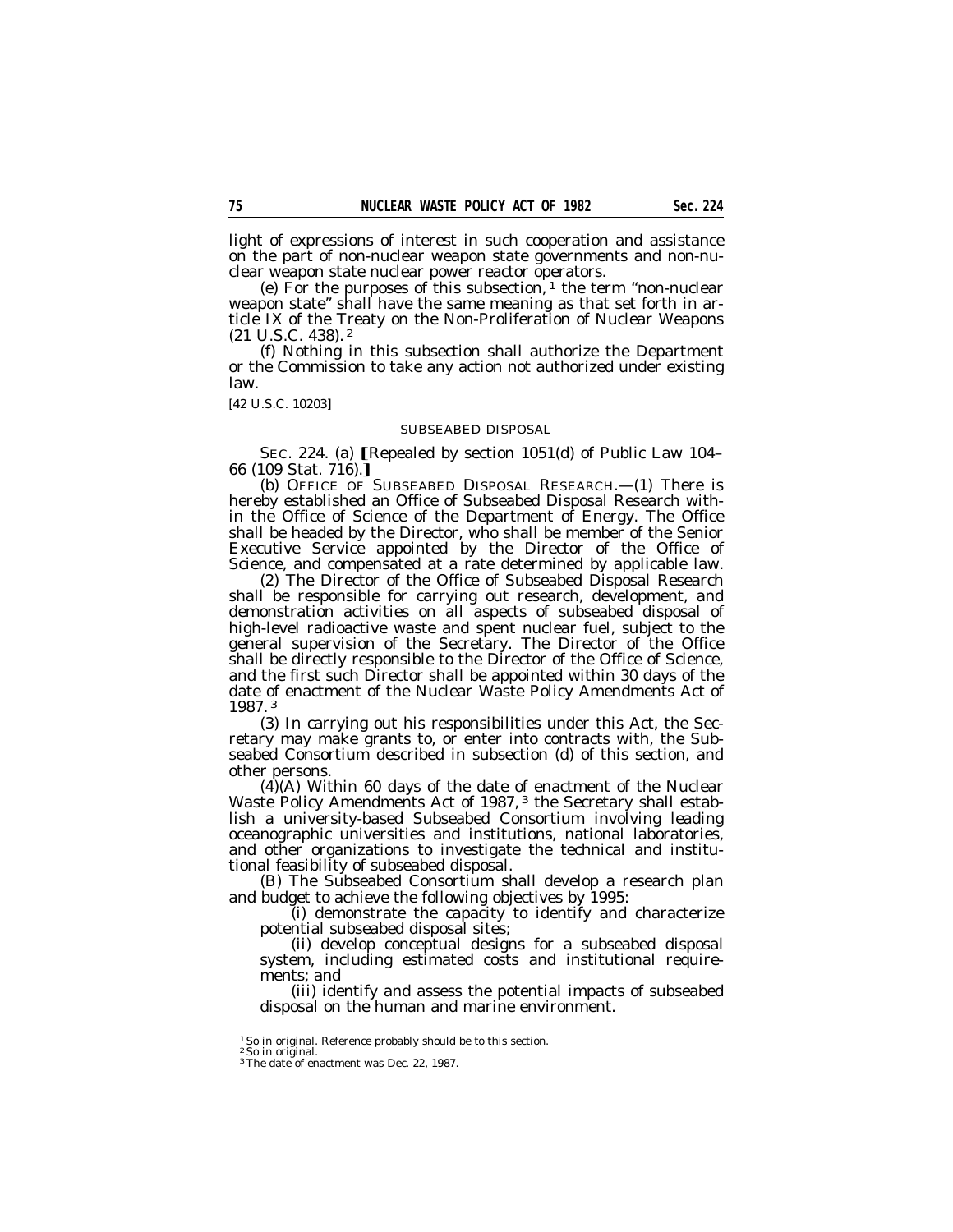(C) In 1990, and again in 1995, the Subseabed Consortium shall report to Congress on the progress being made in achieving the objectives of paragraph (2).

[42 U.S.C. 10204]

# TITLE III—OTHER PROVISIONS RELATING TO RADIOACTIVE WASTE

# MISSION PLAN

SEC. 301. (a) CONTENTS OF MISSION PLAN.—The Secretary shall prepare a comprehensive report, to be known as the mission plan, which shall provide an informational basis sufficient to permit informed decisions to be made in carrying out the repository program and the research, development, and demonstration pro-

grams required under this Act. The mission plan shall include— (1) an identification of the primary scientific, engineering, and technical information, including any necessary demonstration of engineering or systems integration, with respect to the siting and construction of a test and evaluation facility and re-

positories;<br>
(2) an identification of any information described in para-<br>
graph (1) that is not available because of any unresolved scientific, engineering, or technical questions, or undemonstrated engineering or systems integration, a schedule including specific major milestones for the research, development, and technology demonstration program required under this Act and any additional activities to be undertaken to provide such information, a schedule for the activities necessary to achieve important programmatic milestones, and an estimate of the costs required to carry out such research, development, and dem-

onstration programs; (3) an evaluation of financial, political, legal, or institu- tional problems that may impede the implementation of this Act, the plans of the Secretary to resolve such problems, and recommendations for any necessary legislation to resolve such

problems;<br>(4) any comments of the Secretary with respect to the pur-<br>pose and program of the test and evaluation facility;<br>(5) a discussion of the significant results of research and<br>development programs conducted and the of the different geologic media under consideration for the siting of repositories, and, on the basis of such information, a comparison of the advantages and disadvantages associated with the use of such media for repository sites;<br>(6) the guidelines issued under section 112(a);

(7) a description of known sites at which site characterization activities should be undertaken, a description of such siting characterization activities, including the extent of planned excavations, plans for onsite testing with radioactive or nonradioactive material, plans for any investigations activities which may affect the capability of any such site to isolate high-level radioactive waste or spent nuclear fuel, plans to control any adverse, safety-related impacts from such site characterization activities, and plans for the decontamination and de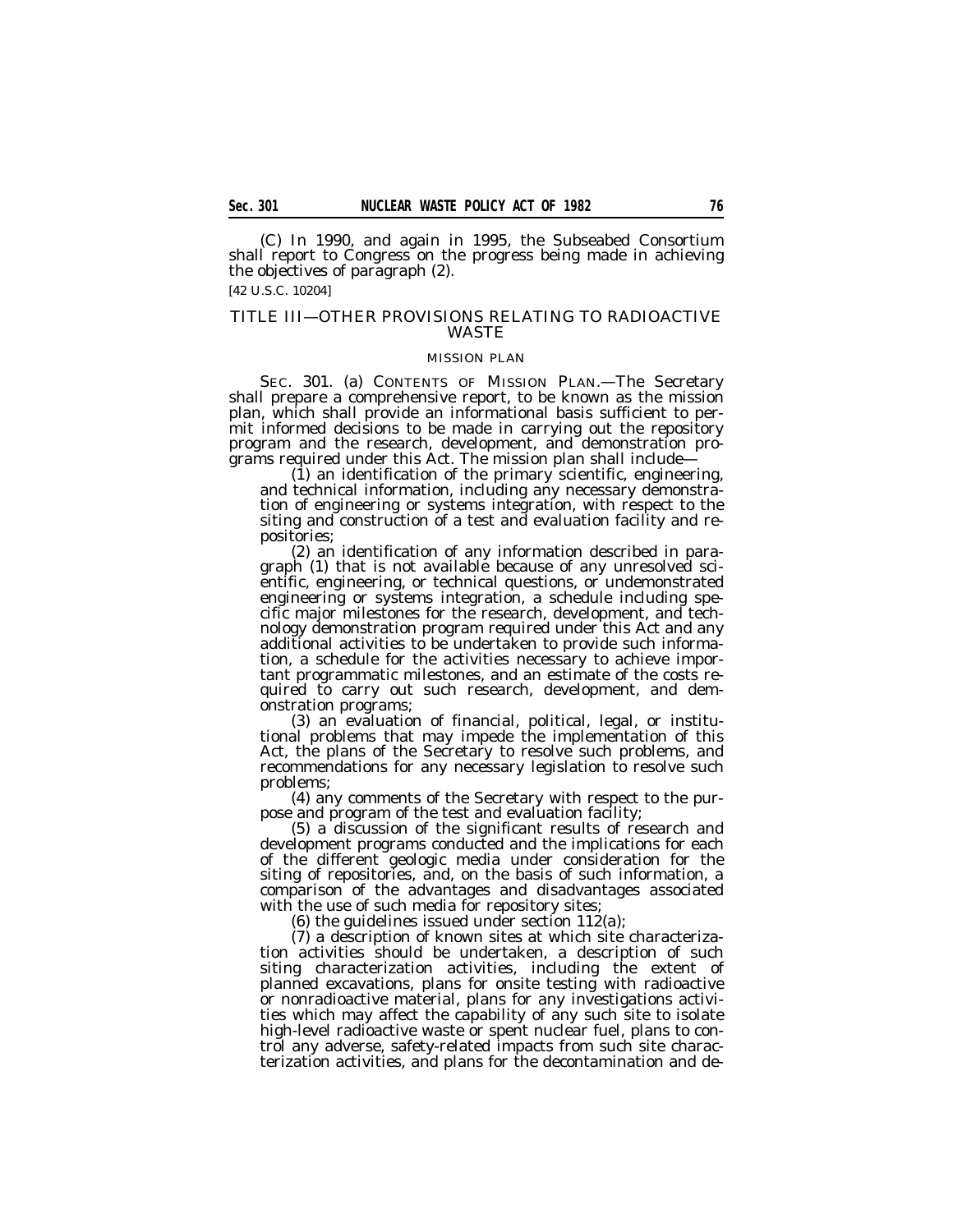commissioning of such site if it is determined unsuitable for li-

censing as a repository; (8) an identification of the process for solidifying high-level radioactive waste or packaging spent nuclear fuel, including a summary and analysis of the data to support the selection of the solidification process and packaging techniques, an analysis of the requirements for the number of solidification packaging facilities needed, a description of the state of the art for the materials proposed to be used in packaging such waste or spent fuel and the availability of such materials including impacts on strategic supplies and any requirements for new or reactivated facilities to produce any such materials needed, and a description of a plan, and the schedule for implementing such plan, for an aggressive research and development program to provide when needed a high-integrity disposal package<br>at a reasonable price;

(9) an estimate of (A) the total repository capacity required to safely accommodate the disposal of all high-level radioactive waste and spent nuclear fuel expected to be generated through December 31, 2020, in the event that no commercial reprocessing of spent nuclear fuel occurs, as well as the repository capacity that will be required if such reprocessing does occur; (B) the number and type of repositories required to be constructed to provide such disposal capacity; (C) a schedule for the construction of such repositories; and (D) an estimate of the period during which each repository listed in such schedule will be accepting high-level radioactive waste or spent nuclear fuel for disposal;

(10) an estimate, on an annual basis, of the costs required (A) to construct and operate the repositories anticipated to be needed under paragraph (9) based on each of the assumptions referred to in such paragraph; (B) to construct and operate a test and evaluation facility, or any other facilities, other than repositories described in subparagraph (A), determined to be necessary; and (C) to carry out any other activities under this Act; and

(11) an identification of the possible adverse economic and other impacts to the State or Indian tribe involved that may arise from the development of a test and evaluation facility or repository at a site.

(b) SUBMISSION OF MISSION PLAN.—(1) Not later than 15 months after the date of the enactment of this Act, the Secretary shall submit a draft mission plan to the States, the affected Indian tribes, the Commission, and other Government agencies as the Secretary deems appropriate for their comments.

(2) In preparing any comments on the mission plan, such agencies shall specify with precision any objections that they may have. Upon submission of the mission plan to such agencies, the Secretary shall publish a notice in the Federal Register of the submission of the mission plan and of its availability for public inspection, and, upon receipt of any comments of such agencies respecting the mission plan, the Secretary shall publish a notice in the Federal Register of the receipt of comments and of the availability of the comments for public inspection. If the Secretary does not revise the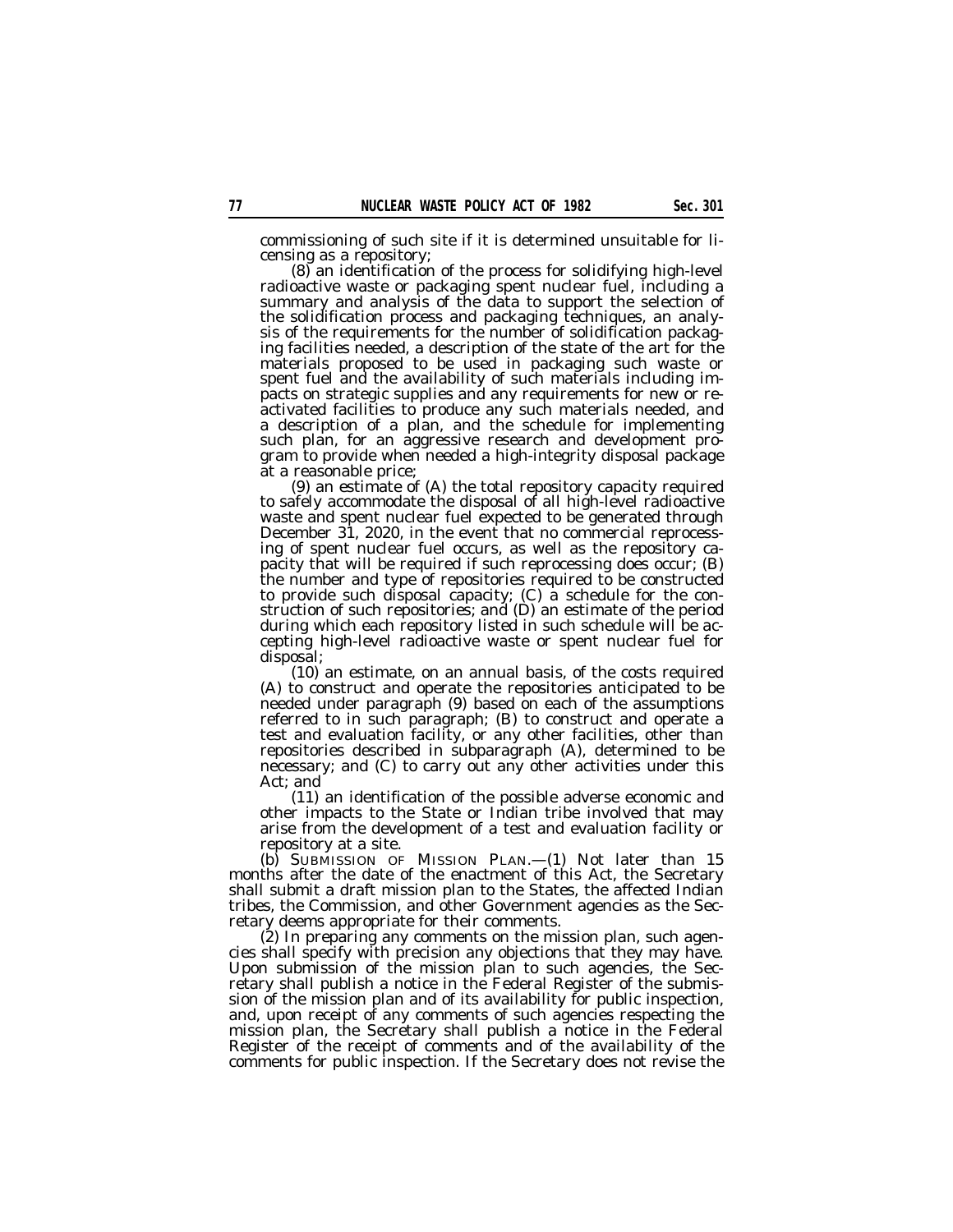mission plan to meet objections specified in such comments, the Secretary shall publish in the Federal Register a detailed statement for not so revising the mission plan.

(3) The Secretary, after reviewing any other comments made by such agencies and revising the mission plan to the extent that the Secretary may consider to be appropriate, shall submit the mission plan to the appropriate committees of the Congress not later than 17 months after the date of the enactment of this Act. The mission plan shall be used by the Secretary at the end of the first period of 30 calendar days (not including any day on which either House of Congress is not in session because of adjournment of more than 3 calendar days to a day certain) following receipt of the mission plan by the Congress.

[42 U.S.C. 10221]

### NUCLEAR WASTE FUND

SEC. 302. (a) CONTRACTS.—(1) In the performance of his functions under this Act, the Secretary is authorized to enter into contracts with any person who generates or holds title to high-level radioactive waste, or spent nuclear fuel, of domestic origin for the acceptance of title, subsequent transportation, and disposal of such waste or spent fuel. Such contracts shall provide for payment to the Secretary of fees pursuant to paragraphs (2) and (3) sufficient to offset expenditures described in subsection (d).

(2) For electricity generated by a civilian nuclear power reactor and sold on or after the date 90 days after the date of enactment of this Act, the fee under paragraph (1) shall be equal to 1.0 mil per kilowatt-hour.

(3) For spent nuclear fuel, or solidified high-level radioactive waste derived from spent nuclear fuel, which fuel was used to generate electricity in a civilian nuclear power reactor prior to the application of the fee under paragraph (2) to such reactor, the Secretary shall, not later than 90 days after the date of enactment of this Act, establish a 1 time fee per kilogram of heavy metal in spent nuclear fuel, or in solidified high-level radioactive waste. Such fee shall be in an amount equivalent to an average charge of 1.0 mil per kilowatt-hour for electricity generated by such spent nuclear fuel, or such solidified high-level waste derived therefrom, to be collected from any person delivering such spent nuclear fuel or high-level waste, pursuant to section 123, to the Federal Government. Such fee shall be paid to the Treasury of the United States and shall be deposited in the separate fund established by subsection (c)  $126(b)$ . In paying such a fee, the person delivering spent fuel, or solidified high-level radioactive wastes derived therefrom, to the Federal Government shall have no further financial obligation to the Federal Government for the long-term storage and permanent disposal of such spent fuel, or the solidified high-level radioactive waste derived therefrom.

(4) Not later than 180 days after the date of enactment of this Act, the Secretary shall establish procedures for the collection and payment of the fees established by paragraph (2) and paragraph

<sup>1</sup>So in original. Reference to 126(b) probably should be omitted.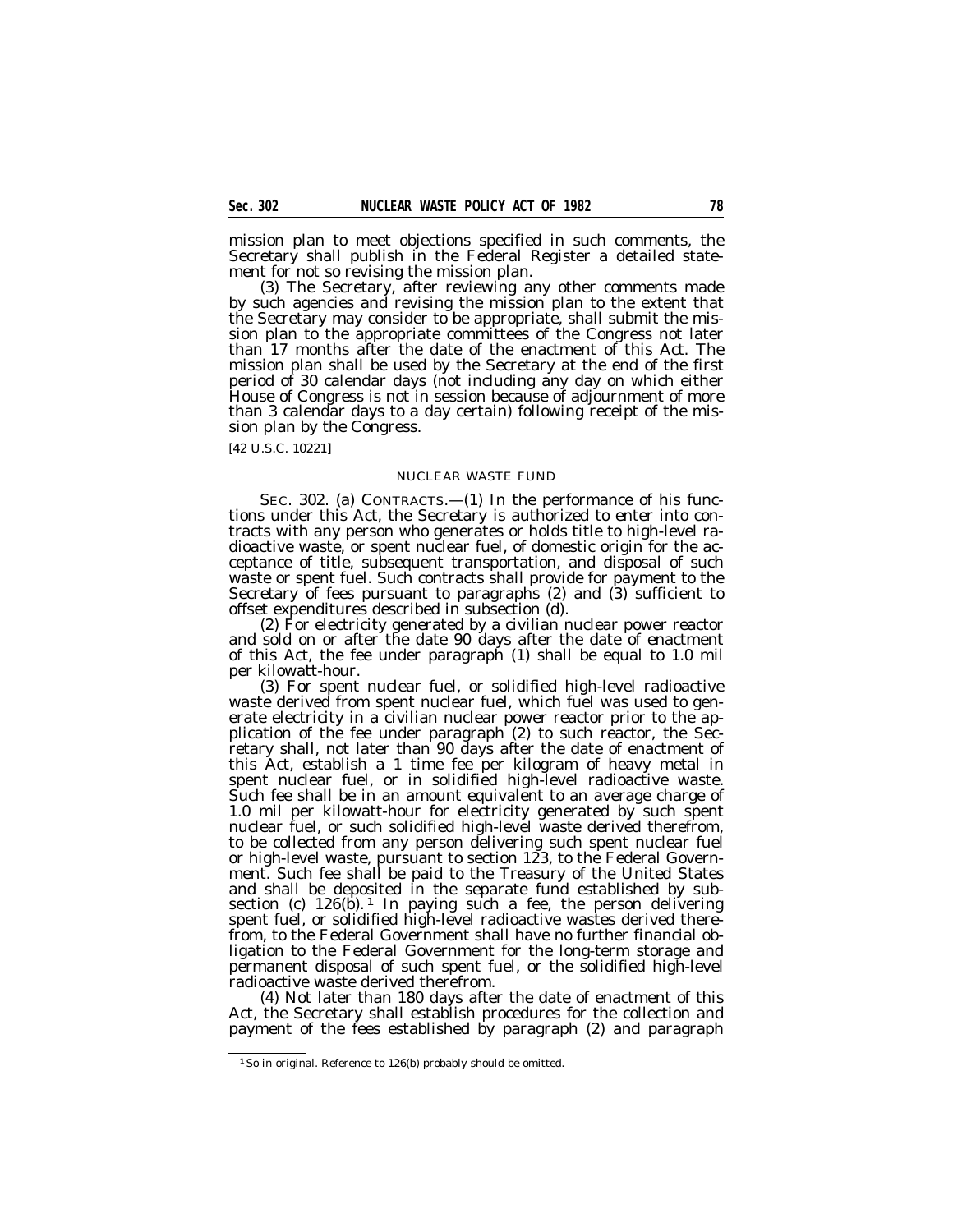(3). The Secretary shall annually review the amount of the fees established by paragraphs (2) and (3) above to evaluate whether collection of the fee will provide sufficient revenues to offset the costs as defined in subsection (d) herein. In the event the Secretary determines that either insufficient or excess revenues are being collected, in order to recover the costs incurred by the Federal Government that are specified in subsection (d), the Secretary shall propose an adjustment to the fee to insure <sup>1</sup> full cost recovery. The Secretary shall immediately transmit this proposal for such an adjustment to Congress. The adjusted fee proposed by the Secretary shall be effective after a period of 90 days of continuous session have elapsed following the receipt of such transmittal unless during such 90-day period either House of Congress adopts a resolution disapproving the Secretary's proposed adjustment in accordance with the procedures set forth for congressional review of an energy action under section 551 of the Energy Policy and Conservation Act.

(5) Contracts entered into under this section shall provide that—

(A) following commencement of operation of a repository, the Secretary shall take title to the high-level radioactive waste or spent nuclear fuel involved as expeditiously as practicable upon the request of the generator or owner of such waste or spent fuel; and

(B) in return for the payment of fees established by this section, the Secretary, beginning not later than January 31, 1998, will dispose of the high-level radioactive waste or spent nuclear fuel involved as provided in this subtitle. 2

(6) The Secretary shall establish in writing criteria setting forth the terms and conditions under which such disposal services shall be made available.

(b) ADVANCE CONTRACTING REQUIREMENT.—(1)(A) The Commission shall not issue or renew a license to any person to use a utilization or production facility under the authority of section 103 or 104 of the Atomic Energy Act of 1954 (42 U.S.C. 2133, 2134) unless—

(i) such person has entered into a contract with the Secretary under this section; or

(ii) the Secretary affirms in writing that such person is actively and in good faith negotiating with the Secretary for a contract under this section.

(B) The Commission, as it deems necessary or appropriate, may require as a precondition to the issuance or renewal of a license under section 103 or 104 of the Atomic Energy Act of 1954 (42 U.S.C. 2133, 2134) that the applicant for such license shall have entered into an agreement with the Secretary for the disposal of high-level radioactive waste and spent nuclear fuel that may result from the use of such license.

(2) Except as provided in paragraph (1), no spent nuclear fuel or high-level radioactive waste generated or owned by any person (other than a department of the United States referred to in section

<sup>&</sup>lt;sup>1</sup> So in original. Probably should be "ensure".

<sup>2</sup>So in original. Reference probably should be to this section and subtitle A of title I.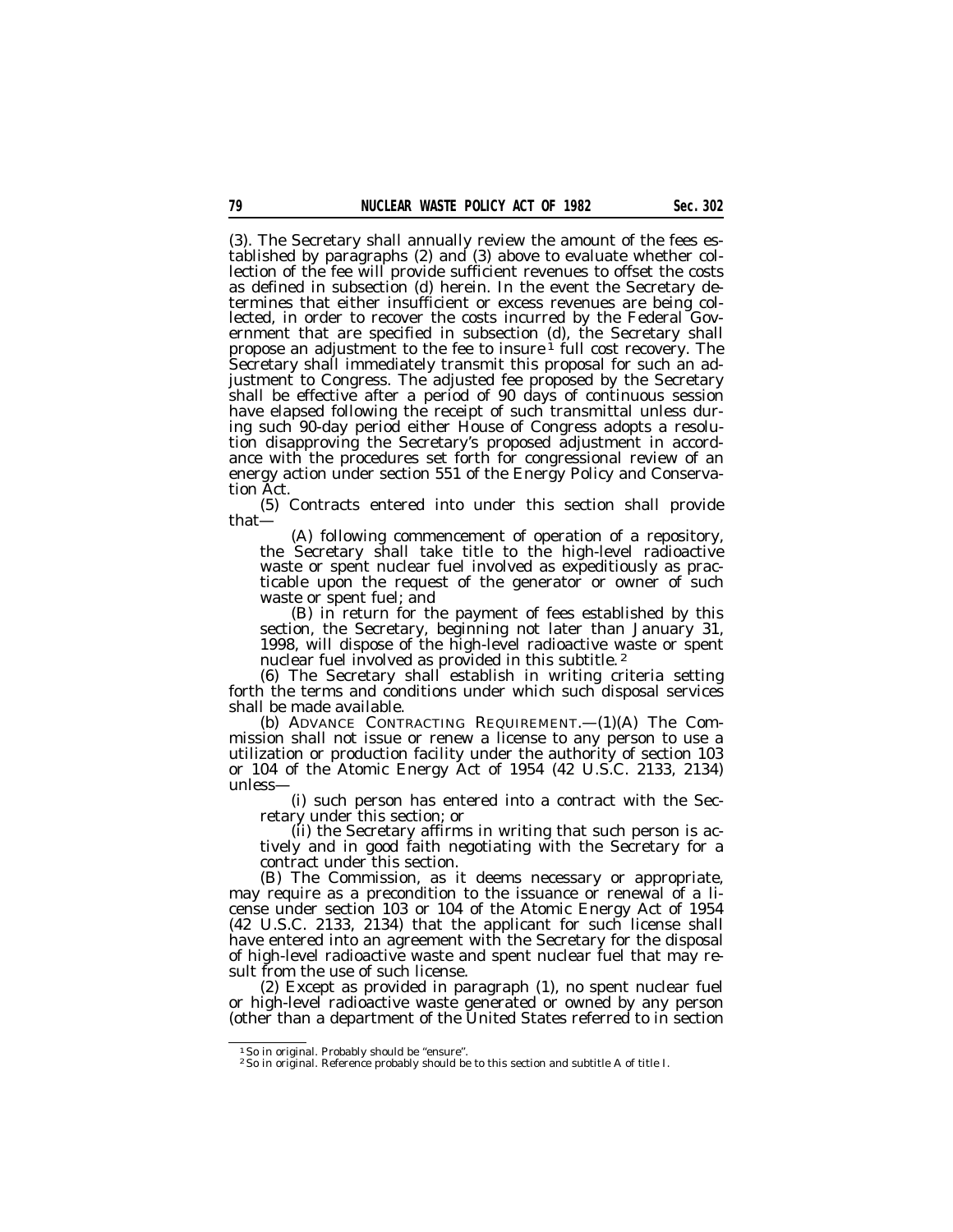101 or 102 of title 5, United States Code) may be disposed of by the Secretary in any repository constructed under this Act unless the generator or owner of such spent fuel or waste has entered into a contract with the Secretary under this section by not later than—

(A) June 30, 1983; or

(B) the date on which such generator or owner commences generation of, or takes title to, such spent fuel or waste;

whichever occurs later.

(3) The rights and duties of a party to a contract entered into under this section may be assignable with transfer of title to the spent nuclear fuel or high-level radioactive waste involved.

(4) No high-level radioactive waste or spent nuclear fuel generated or owned by any department of the United States referred to in section 101 or 102 of title 5, United States Code, may be disposed of by the Secretary in any repository constructed under this Act unless such department transfers to the Secretary, for deposit in the Nuclear Waste Fund, amounts equivalent to the fees that would be paid to the Secretary under the contracts referred to in this section if such waste or spent fuel were generated by any other person.

(c) ESTABLISHMENT OF NUCLEAR WASTE FUND.—There hereby is established in the Treasury of the United States a separate fund, to be known as the Nuclear Waste Fund. The Waste Fund shall consist of—

(1) all receipts, proceeds, and recoveries realized by the Secretary under subsections (a), (b), and (e), which shall be deposited in the Waste Fund immediately upon their realization; (2) any appropriations made by the Congress to the Waste

Fund; and (3) any unexpended balances available on the date of the enactment of this Act for functions or activities necessary or in-

cident to the disposal of civilian high-level radioactive waste or civilian spent nuclear fuel, which shall automatically be transferred to the Waste Fund on such date.

(d) USE OF WASTE FUND.—The Secretary may make expenditures from the Waste Fund, subject to subsection (e), only for purposes of radioactive waste disposal activities under titles I and II, including—

(1) the identification, development, licensing, construction, operation, decommissioning, and post-decommissioning maintenance and monitoring of any repository, monitored, $<sup>1</sup>$  retriev-</sup> able storage facility<sup>2</sup> or test and evaluation facility constructed under this Act;

(2) the conducting of nongeneric research, development, and demonstration activities under this Act;

(3) the administrative cost of the radioactive waste disposal program;

(4) any costs that may be incurred by the Secretary in connection with the transportation, treating, or packaging of spent nuclear fuel or high-level radioactive waste to be disposed of in

<sup>&</sup>lt;sup>1</sup>So in original. The comma probably should not appear.

<sup>2</sup>So in original. Probably should be followed by a comma.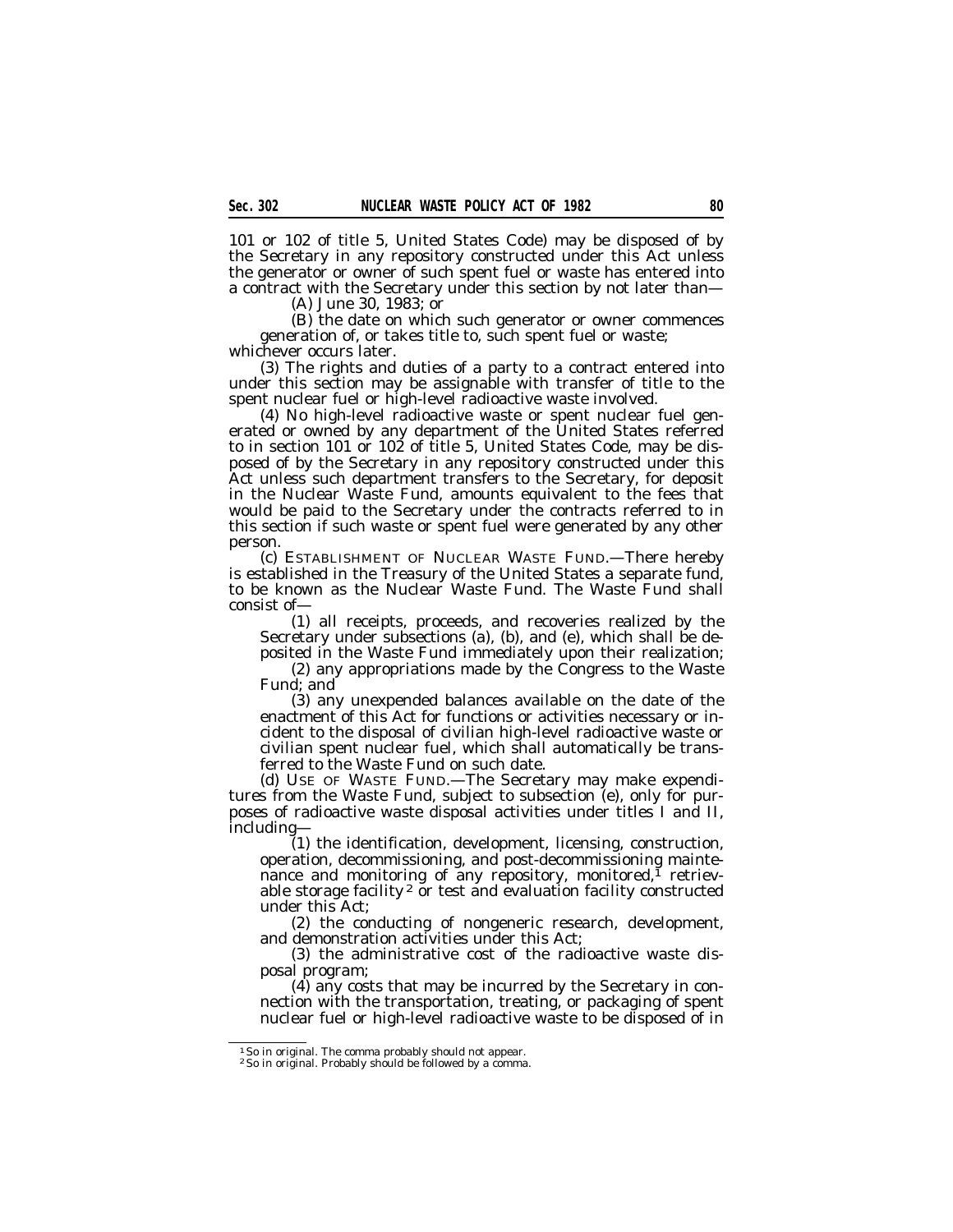a repository, to be stored in a monitored,<sup>1</sup> retrievable storage site  $\hat{z}$  or to be used in a test and evaluation facility;

(5) the costs associated with acquisition, design, modifica- tion, replacement, operation, and construction of facilities at a repository site, a monitored,  $\frac{1}{2}$  retrievable storage site  $\frac{2}{3}$  or a test and evaluation facility site and necessary or incident to such repository, monitored, i retrievable storage facility 2 or test and evaluation facility; and

evaluation facility; and (6) the provision of assistance to States, units of general local government, and Indian tribes under sections 116, 118, and 219. 3

No amount may be expended by the Secretary under this subtitle for the construction or expansion of any facility unless such construction or expansion is expressly authorized by this or subsequent legislation. The Secretary hereby is authorized to construct one repository and one test and evaluation facility.

one repository and one test and evaluation facility. (e) ADMINISTRATION OF WASTE FUND.—(1) The Secretary of the Treasury shall hold the Waste Fund and, after consultation with the Secretary, annually report to the Congress on the financial condition and operations of the Waste Fund during the preceding fiscal

year.(2) The Secretary shall submit the budget of the Waste Fund to the Office of Management and Budget triennially along with the budget of the Department of Energy submitted at such time in accordance with chapter 11 of title 31, United States Code. The budget of the Waste Fund shall consist of the estimates made by the Secretary of expenditures from the Waste Fund and other relevant financial matters for the succeeding 3 fiscal years, and shall be included in the Budget of the United States Government. The Secretary may make expenditures from the Waste Fund, subject to appropriations which shall remain available until expended. Appro-<br>priations shall be subject to triennial authorization.

primation Secretary determines that the Waste Fund contains at any time amounts in excess of current needs, the Secretary may request the Secretary of the Treasury to invest such amounts, or any portion of such amounts as the Secretary determines to be ap-

propriate, in obligations of the United States— (A) having maturities determined by the Secretary of the Treasury to be appropriate to the needs of the Waste Fund; and

(B) bearing interest at rates determined to be appropriate by the Secretary of the Treasury, taking into consideration the current average market yield on outstanding marketable obligations of the United States with remaining periods to maturity comparable to the maturities of such investments, except that the interest rate on such investments shall not exceed the average interest rate applicable to existing borrowings.

(4) Receipts, proceeds, and recoveries realized by the Secretary under this section, and expenditures of amounts from the Waste Fund, shall be exempt from annual apportionment under the provisions of subchapter II of chapter 15 of title 31, United States Code.

<sup>1</sup>So in original. The comma probably should not appear. 2So in original. Probably should be followed by a comma. 3So in original. Reference probably should be to sections 116, 118, 141, and 219.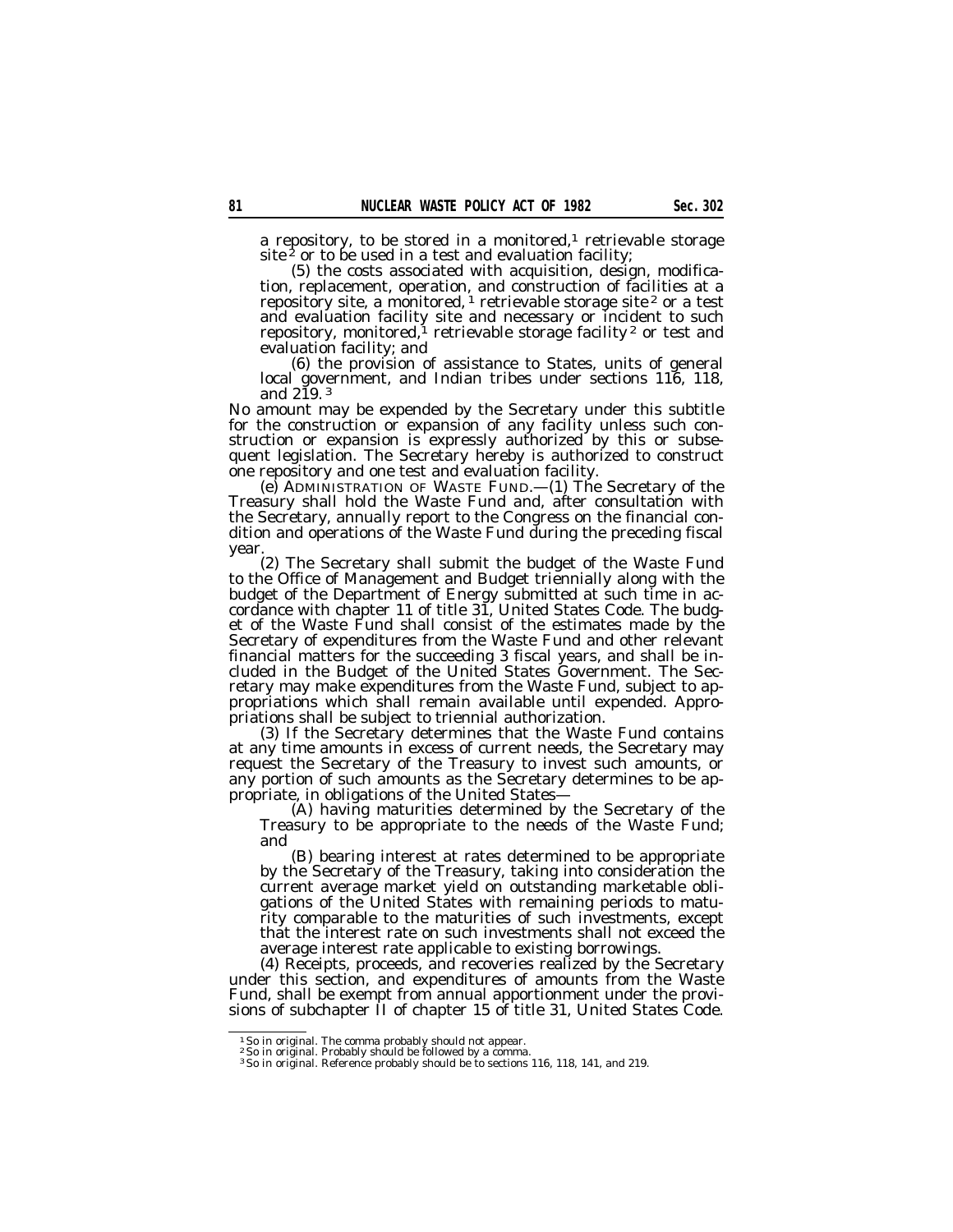(5) If at any time the moneys available in the Waste Fund are insufficient to enable the Secretary to discharge his responsibilities under this subtitle, the Secretary shall issue to the Secretary of the Treasury obligations in such forms and denominations, bearing such maturities, and subject to such terms and conditions as may be agreed to by the Secretary and the Secretary of the Treasury. The total of such obligations shall not exceed amounts provided in appropriation Acts. Redemption of such obligations shall be made by the Secretary from moneys available in the Waste Fund. Such obligations shall bear interest at a rate determined by the Secretary of the Treasury, which shall be not less than a rate determined by taking into consideration the average market yield on outstanding marketable obligations of the United States of comparable maturities during the month preceding the issuance of the obligations under this paragraph. The Secretary of the Treasury shall purchase any issued obligations, and for such purpose the Secretary of the Treasury is authorized to use as a public debt transaction the proceeds from the sale of any securities issued under chapter 31 of title 31, United States Code, and the purposes for which securities may be issued under such  $Act<sup>1</sup>$  are extended to include any purchase of such obligations. The Secretary of the Treasury may at any time sell any of the obligations acquired by him under this paragraph. All redemptions, purchases, and sales by the Secretary of the Treasury of obligations under this paragraph shall be treated as public debt transactions of the United States.

(6) Any appropriations made available to the Waste Fund for any purpose described in subsection (d) shall be repaid into the general fund of the Treasury, together with interest from the date of availability of the appropriations until the date of repayment. Such interest shall be paid on the cumulative amount of appropriations available to the Waste Fund, less the average undisbursed cash balance in the Waste Fund account during the fiscal year involved. The rate of such interest shall be determined by the Secretary of the Treasury taking into consideration the average market yield during the month preceding each fiscal year on outstanding marketable obligations of the United States of comparable maturity. Interest payments may be deferred with the approval of the Secretary of the Treasury, but any interest payments so deferred shall themselves bear interest.

[42 U.S.C. 10222]

# ALTERNATIVE MEANS OF FINANCING

SEC. 303. The Secretary shall undertake a study with respect to alternative approaches to managing the construction and operation of all civilian radioactive waste management facilities, including the feasibility of establishing a private corporation for such purposes. In conducting such study, the Secretary shall consult with the Director of the Office of Management and Budget, the Chairman of the Commission, and such other Federal agency representatives as may be appropriate. Such study shall be completed,

<sup>&</sup>lt;sup>1</sup>So in original. Reference probably should be to such chapter.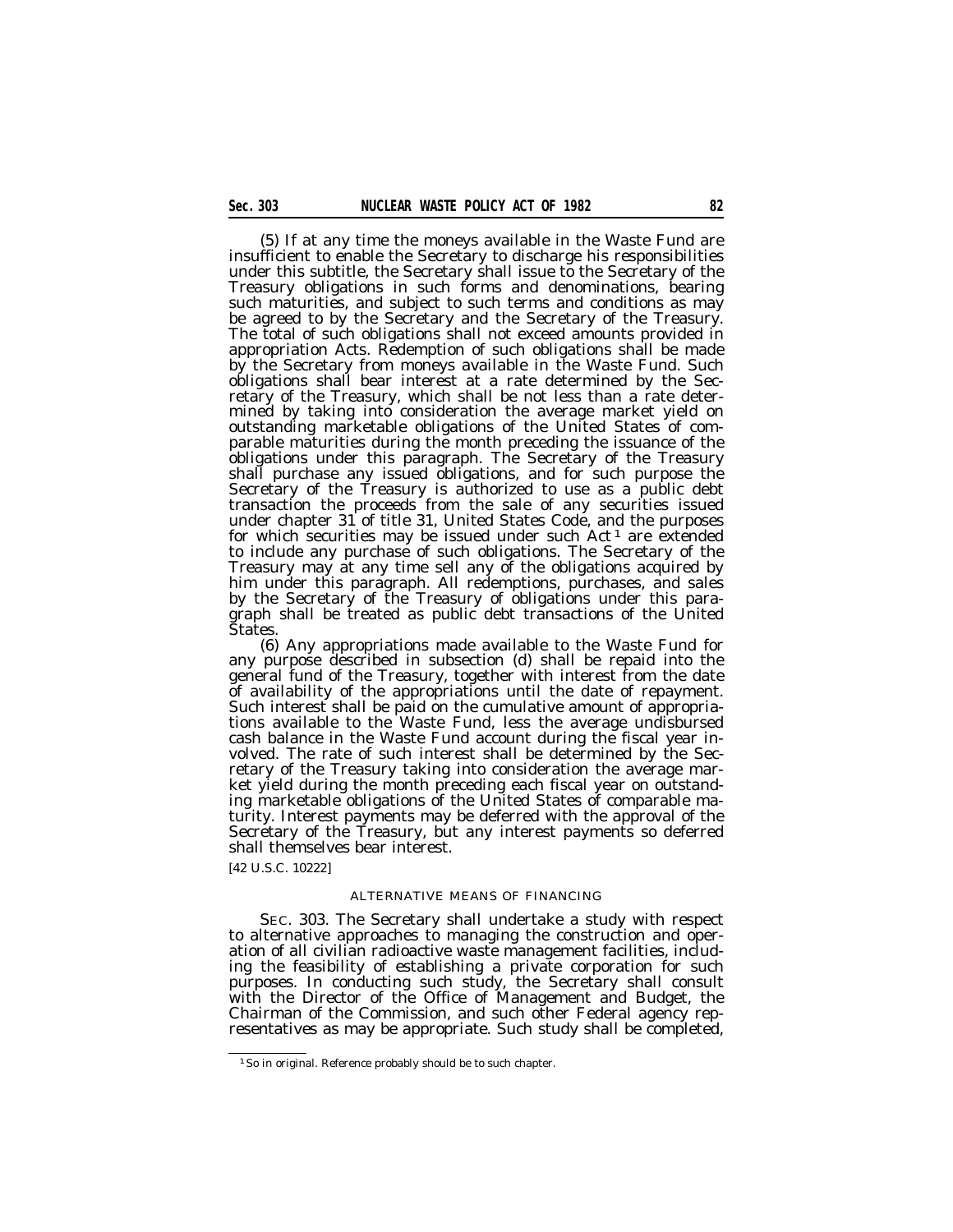and a report containing the results of such study shall be submitted to the Congress, within 1 year after the date of the enactment of this Act.

[42 U.S.C. 10223]

## OFFICE OF CIVILIAN RADIOACTIVE WASTE MANAGEMENT

SEC. 304. (a) ESTABLISHMENT.—There hereby is established within the Department of Energy an Office of Civilian Radioactive Waste Management. The Office shall be headed by a Director, who shall be appointed by the President, by and with the advice and consent of the Senate, and who shall be compensated at the rate payable for level IV of the Executive Schedule under section 5315 of title 5, United States Code.

(b) FUNCTIONS OF DIRECTOR.—The Director of the Office shall be responsible for carrying out the functions of the Secretary under this Act, subject to the general supervision of the Secretary. The Director of the Office shall be directly responsible to the Secretary.

(c) ANNUAL REPORT TO CONGRESS.—The Director of the Office shall annually prepare and submit to the Congress a comprehensive report on the activities and expenditures of the Office.

(d) AUDIT BY GAO.—If requested by either House of the Congress (or any committee thereof) or if considered necessary by the Comptroller General, the General Accounting Office shall conduct an audit of the Office, in accord with such regulations as the Comptroller General may prescribe. The Comptroller General shall have access to such books, records, accounts, and other materials of the Office as the Comptroller General determines to be necessary for the preparation of such audit. The Comptroller General shall submit a report on the results of each audit conducted under this section.

[42 U.S.C. 10224]

#### LOCATION OF TEST AND EVALUATION FACILITY

SEC. 305. (a) REPORT TO CONGRESS.—Not later than 1 year after the date of the enactment of this Act, the Secretary shall transmit to the Congress a report setting forth whether the Secretary plans to locate the test and evaluation facility at the site of a repository.

(b) PROCEDURES.—(1) If the test and evaluation facility is to be located at any candidate site or repository site (A) site selection and development of such facility shall be conducted in accordance with the procedures and requirements established in title I with respect to the site selection and development of repositories; and (B) the Secretary may not commence construction of any surface facility for such test and evaluation facility prior to issuance by the Commission of a construction authorization for a repository at the site involved.

(2) No test and evaluation facility may be converted into a repository unless site selection and development of such facility was conducted in accordance with the procedures and requirements es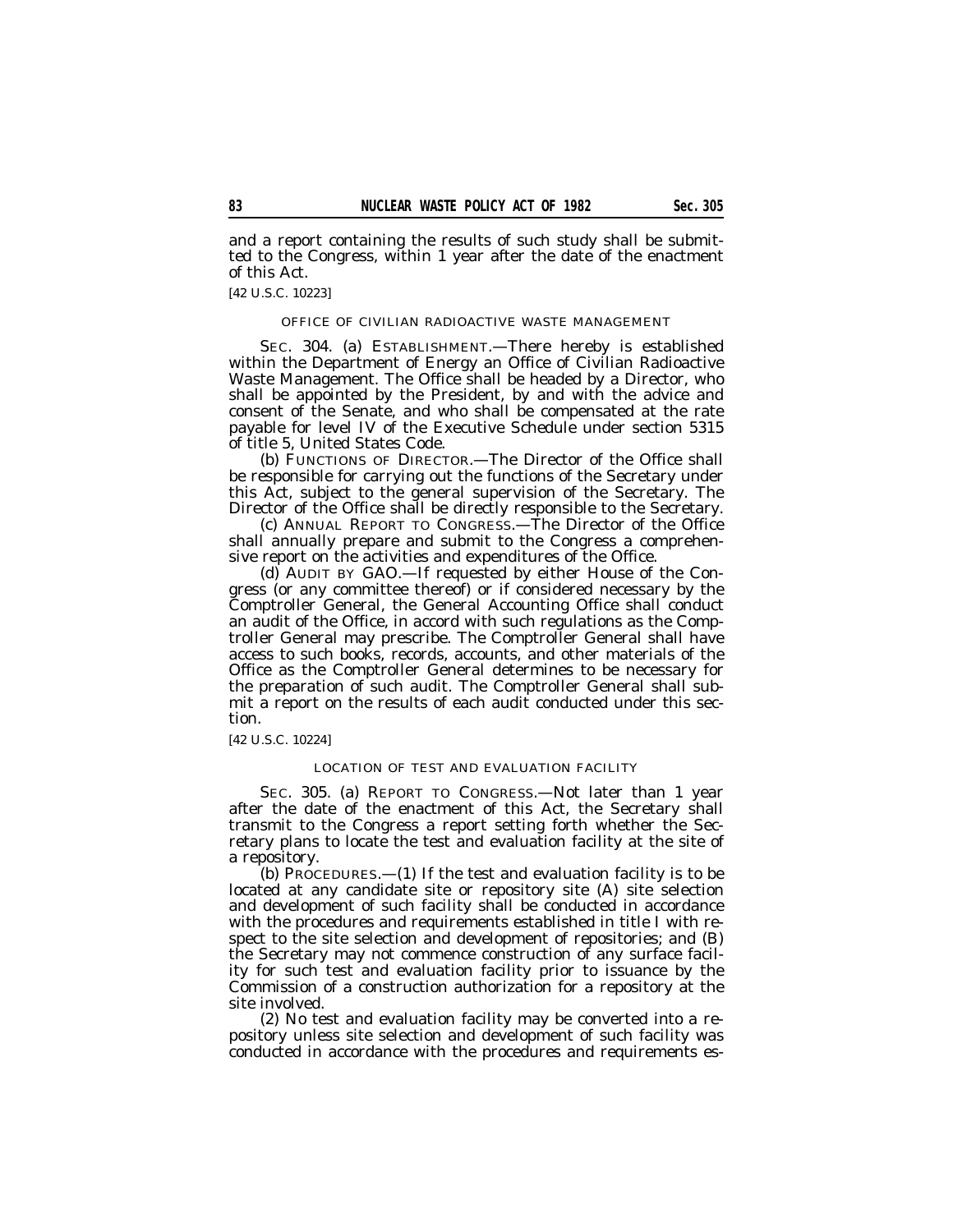tablished in title I with respect to the site selection and development of respositories.<sup>1</sup>

(3) The Secretary may not commence construction of a test and evaluation facility at a candidate site or site recommended as the location for a repository prior to the date on which the designation of such site is effective under section 115.

[42 U.S.C. 10225]

### NUCLEAR REGULATORY COMMISSION TRAINING AUTHORIZATION

SEC. 306. NUCLEAR REGULATORY COMMISSION TRAINING AU-THORIZATION.—The Nuclear Regulatory Commission is authorized and directed to promulgate regulations, or other appropriate Commission regulatory guidance, for the training and qualifications of civilian nuclear powerplant operators, supervisors, technicians and other appropriate operating personnel. Such regulations or guidance shall establish simulator training requirements for applicants for civilian nuclear powerplant operator licenses and for operator requalification programs; requirements governing NRC<sup>2</sup> administration of requalification examinations; requirements for operating tests at civilian nuclear powerplant simulators, and instructional requirements for civilian nuclear powerplant licensee personnel training programs. Such regulations or other regulatory guidance shall be promulgated by the Commission within the 12-month period following enactment of this Act, and the Commission within the 12-month period following enactment of this Act shall submit a report to Congress setting forth the actions the Commission has taken with respect to fulfilling its obligations under this section.

[42 U.S.C. 10226]

## TITLE IV—NUCLEAR WASTE NEGOTIATOR

#### DEFINITION

SEC. 401. For purposes of this title, the term ''State'' means each of the several States and the District of Columbia. [42 U.S.C. 10241]

# THE OFFICE OF THE NUCLEAR WASTE NEGOTIATOR

SEC. 402. (a) ESTABLISHMENT.—There is established the Office of the Nuclear Waste Negotiator that shall be an independent establishment in the executive branch.

(b) THE NUCLEAR WASTE NEGOTIATOR.—(1) The Office shall be headed by a Nuclear Waste Negotiator who shall be appointed by the President, by and with the advice and consent of the Senate. The Negotiator shall hold office at the pleasure of the President, and shall be compensated at the rate provided for level III of the Executive Schedule in section 5314 of title 5, United States Code.

(2) The Negotiator shall attempt to find a State or Indian tribe willing to host a repository or monitored retrievable storage facility at a technically qualified site on reasonable terms and shall nego-

<sup>&</sup>lt;sup>1</sup> So in original. Probably should be "repositories".<br><sup>2</sup> So in original. Probably should be "Commission".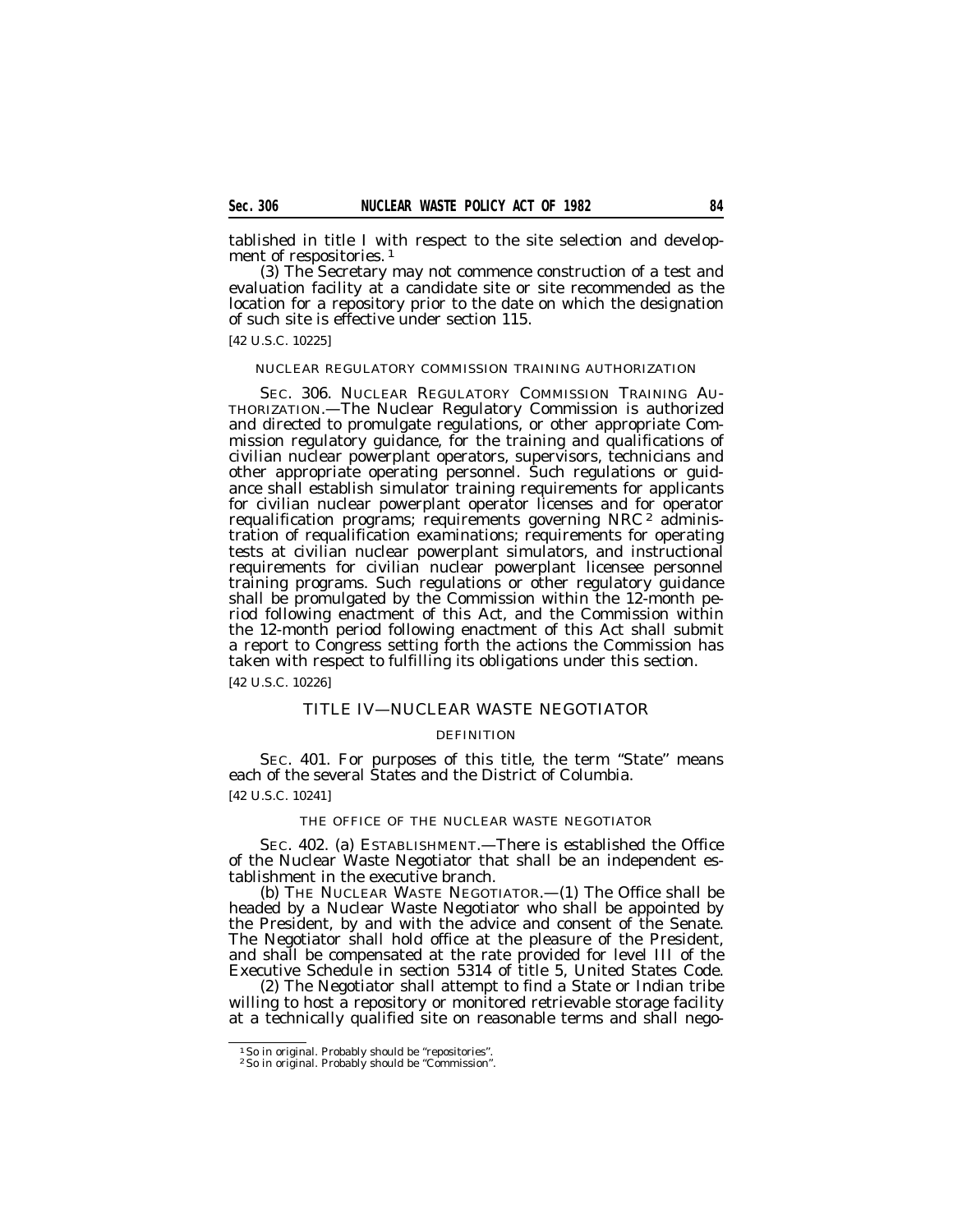tiate with any State or Indian tribe which expresses an interest in hosting a repository or monitored retrievable storage facility. [42 U.S.C. 10242]

### DUTIES OF THE NEGOTIATOR

SEC. 403. (a) NEGOTIATIONS WITH POTENTIAL HOSTS.—(1) The Negotiator shall—

(A) seek to enter into negotiations on behalf of the United States with—

(i) the Governor of any State in which a potential site is located; and

(ii) the governing body of any Indian tribe on whose reservation a potential site is located; and

(B) attempt to reach a proposed agreement between the United States and any such State or Indian tribe specifying the terms and conditions under which such State or tribe would agree to host a repository or monitored retrievable storage facility within such State or reservation.

(2) In any case in which State law authorizes any person or entity other than the Governor to negotiate a proposed agreement under this section on behalf of the State, any reference in this title to the Governor shall be considered to refer instead to such other person or entity.

(b) CONSULTATION WITH AFFECTED STATES, SUBDIVISIONS OF STATES, AND TRIBES.—In addition to entering into negotiations under subsection (a), the Negotiator shall consult with any State, affected unit of local government, or any Indian tribe that the Negotiator determines may be affected by the siting of a repository or monitored retrievable storage facility and may include in any proposed agreement such terms and conditions relating to the interest of such States, affected units of local government, or Indian tribes as the Negotiator determines to be reasonable and appropriate.

(c) CONSULTATION WITH OTHER FEDERAL AGENCIES.—The Negotiator may solicit and consider the comments of the Secretary, the Nuclear Regulatory Commission, or any other Federal agency on the suitability of any potential site for site characterization. Nothing in this subsection shall be construed to require the Secretary, the Nuclear Regulatory Commission, or any other Federal agency to make a finding that any such site is suitable for site characterization.

(d) PROPOSED AGREEMENT.—(1) The Negotiator shall submit to the Congress any proposed agreement between the United States and a State or Indian tribe negotiated under subsection (a) and an environmental assessment prepared under section 404(a) for the site concerned.

(2) Any such proposed agreement shall contain such terms and conditions (including such financial and institutional arrangements) as the Negotiator and the host State or Indian tribe determine to be reasonable and appropriate and shall contain such provisions as are necessary to preserve any right to participation or compensation of such State, affected unit of local government, or Indian tribe under sections 116(c), 117, and 118(b).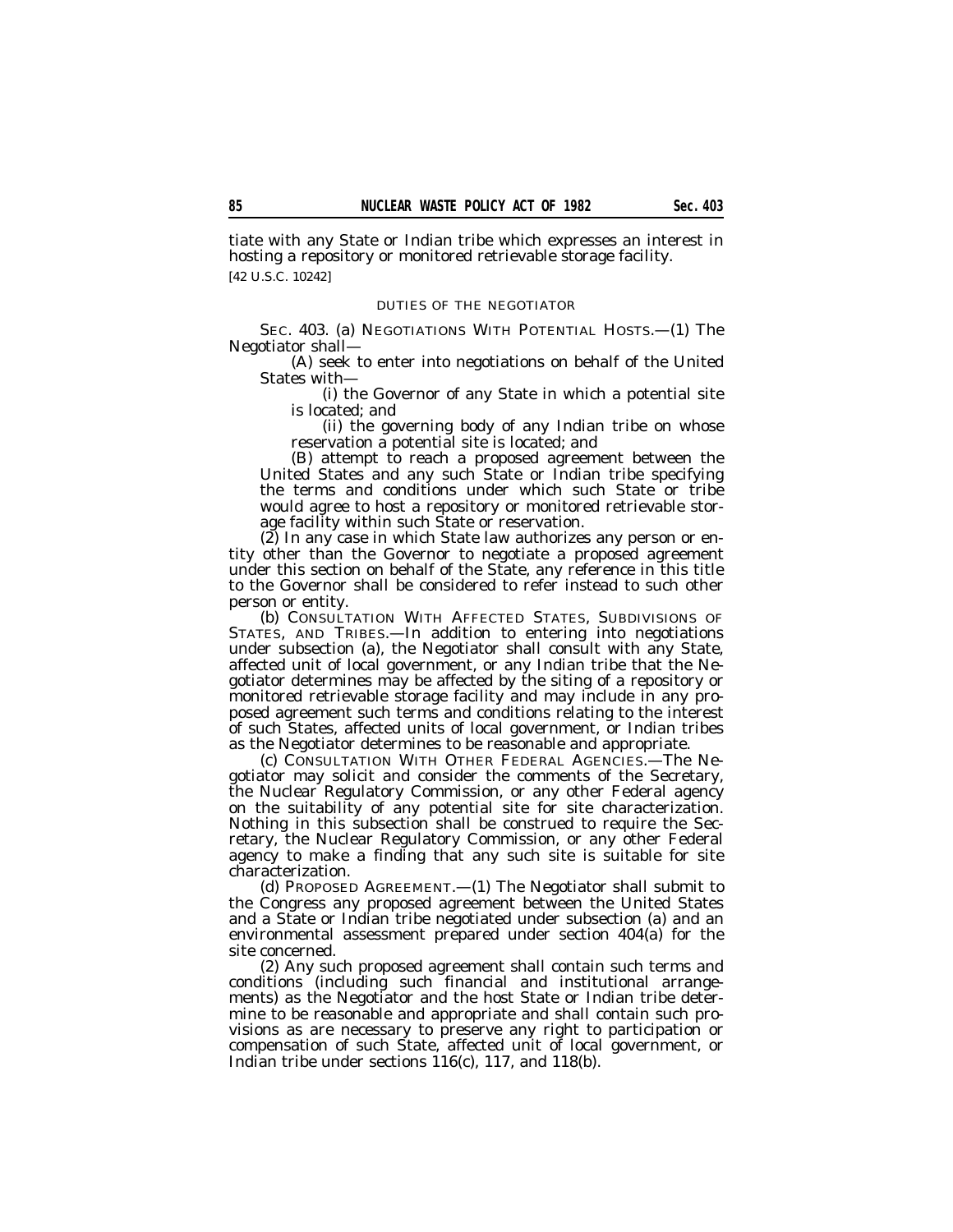(3)(A) No proposed agreement entered into under this section shall have legal effect unless enacted into Federal Law.

(B) A State or Indian tribe shall enter into an agreement under this section in accordance with the laws of such State or tribe. Nothing in this section may be construed to prohibit the disapproval of a proposed agreement between a State and the United States under this section by a referendum or an act of the legislature of such State.

(4) Notwithstanding any proposed agreement under this section, the Secretary may construct a repository or monitored retrievable storage facility at a site agreed to under this title only if authorized by the Nuclear Regulatory Commission in accordance with the Atomic Energy Act of 1954 (42 U.S.C. 2012 et seq.), title II of the Energy Reorganization Act of 1982 (42 U.S.C. 5841 et seq.) and any other law applicable to authorization of such construction.

[42 U.S.C. 10243]

# ENVIRONMENTAL ASSESSMENT OF SITES

SEC. 404. (a) IN GENERAL.—Upon the request of the Negotiator, the Secretary shall prepare an environmental assessment of any site that is the subject of negotiations under section 403(a).

(b) CONTENTS.—(1) Each environmental assessment prepared for a repository site shall include a detailed statement of the probable impacts of characterizing such site and the construction and operation of a repository at such site.

(2) Each environmental assessment prepared for a monitored retrievable storage facility site shall include a detailed statement of the probable impacts of construction and operation of such a facility at such site.

(c) JUDICIAL REVIEW.—The issuance of an environmental assessment under subsection (a) shall be considered to be a final agency action subject to judicial review in accordance with the provisions of chapter 7 of title 5, United States Code, and section 119.

(d) PUBLIC HEARINGS.—(1) In preparing an environmental assessment for any repository or monitored retrievable storage facility site, the Secretary shall hold public hearings in the vicinity of such site to inform the residents of the area in which such site is located that such site is being considered and to receive their comments.

(2) At such hearings, the Secretary shall solicit and receive any recommendations of such residents with respect to issues that should be addressed in the environmental assessment required under subsection (a) and the site characterization plan described in section 113(b)(1).

(e) PUBLIC AVAILABILITY.—Each environmental assessment prepared under subsection (a) shall be made available to the public.

(f) EVALUATION OF SITES.—(1) In preparing an environmental assessment under subsection (a), the Secretary shall use available geophysical, geologic, geochemical and hydrologic, and other information and shall not conduct any preliminary borings or excavations at any site that is the subject of such assessment unless—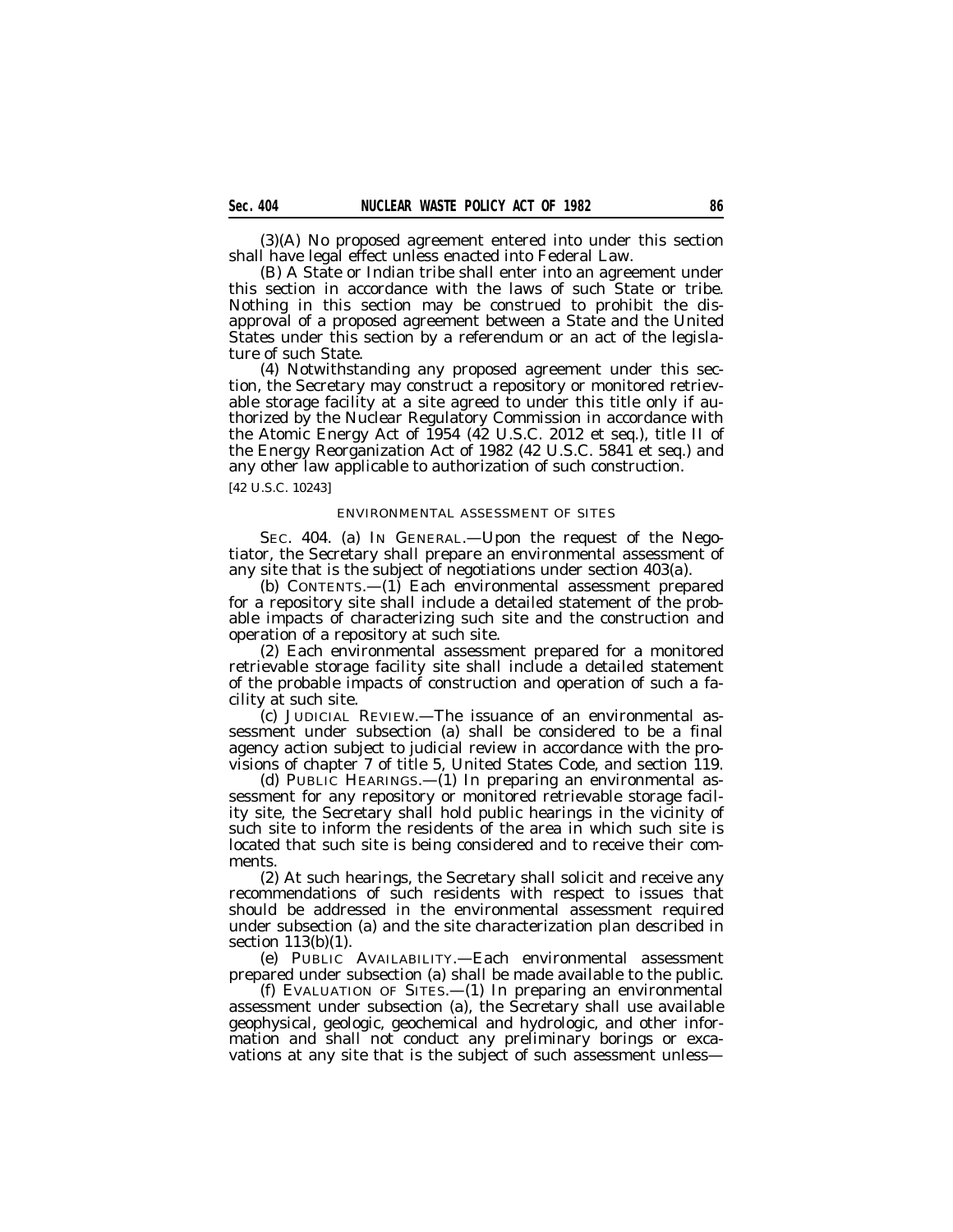(A) such preliminary boring or excavation activities were in progress on or before the date of the enactment of the Nuclear Waste Policy Amendments Act of 1987; 1 or

(B) the Secretary certifies that, in the absence of preliminary borings or excavations, adequate information will not be available to satisfy the requirements of this Act or any other law.

(2) No preliminary boring or excavation conducted under this section shall exceed a diameter of 40 inches.

[42 U.S.C. 10244]

### SITE CHARACTERIZATION; LICENSING

SEC. 405. (a) SITE CHARACTERIZATION.—Upon enactment of legislation to implement an agreement to site a repository negotiated under section 403(a), the Secretary shall conduct appropriate site characterization activities for the site that is the subject of such agreement subject to the conditions and terms of such agreement. Any such site characterization activities shall be conducted in accordance with section 113, except that references in such section to the Yucca Mountain site and the State of Nevada shall be deemed to refer to the site that is the subject of the agreement and the State or Indian tribe entering into the agreement.

(b) LICENSING.—(1) Upon the completion of site characterization activities carried out under subsection (a), the Secretary shall submit to the Nuclear Regulatory Commission an application for construction authorization for a repository at such site.

(2) The Nuclear Regulatory Commission shall consider an application for a construction authorization for a repository or monitored retrievable storage facility in accordance with the laws applicable to such applications, except that the Nuclear Regulatory Commission shall issue a final decision approving or disapproving the issuance of a construction authorization not later than 3 years after the date of the submission of such application.

[42 U.S.C. 10245]

# MONITORED RETRIEVABLE STORAGE

SEC. 406. (a) CONSTRUCTION AND OPERATION.—Upon enactment of legislation to implement an agreement negotiated under section 403(a) to site a monitored retrievable storage facility, the Secretary shall construct and operate such facility as part of an integrated nuclear waste management system in accordance with the terms and conditions of such agreement.

(b) FINANCIAL ASSISTANCE.—The Secretary may make grants to any State, Indian tribe, or affected unit of local government to assess the feasibility of siting a monitored retrievable storage facility under this section at a site under the jurisdiction of such State, tribe, or affected unit of local government.

[42 U.S.C. 10246]

<sup>&</sup>lt;sup>1</sup>The date of enactment was Dec. 22, 1987.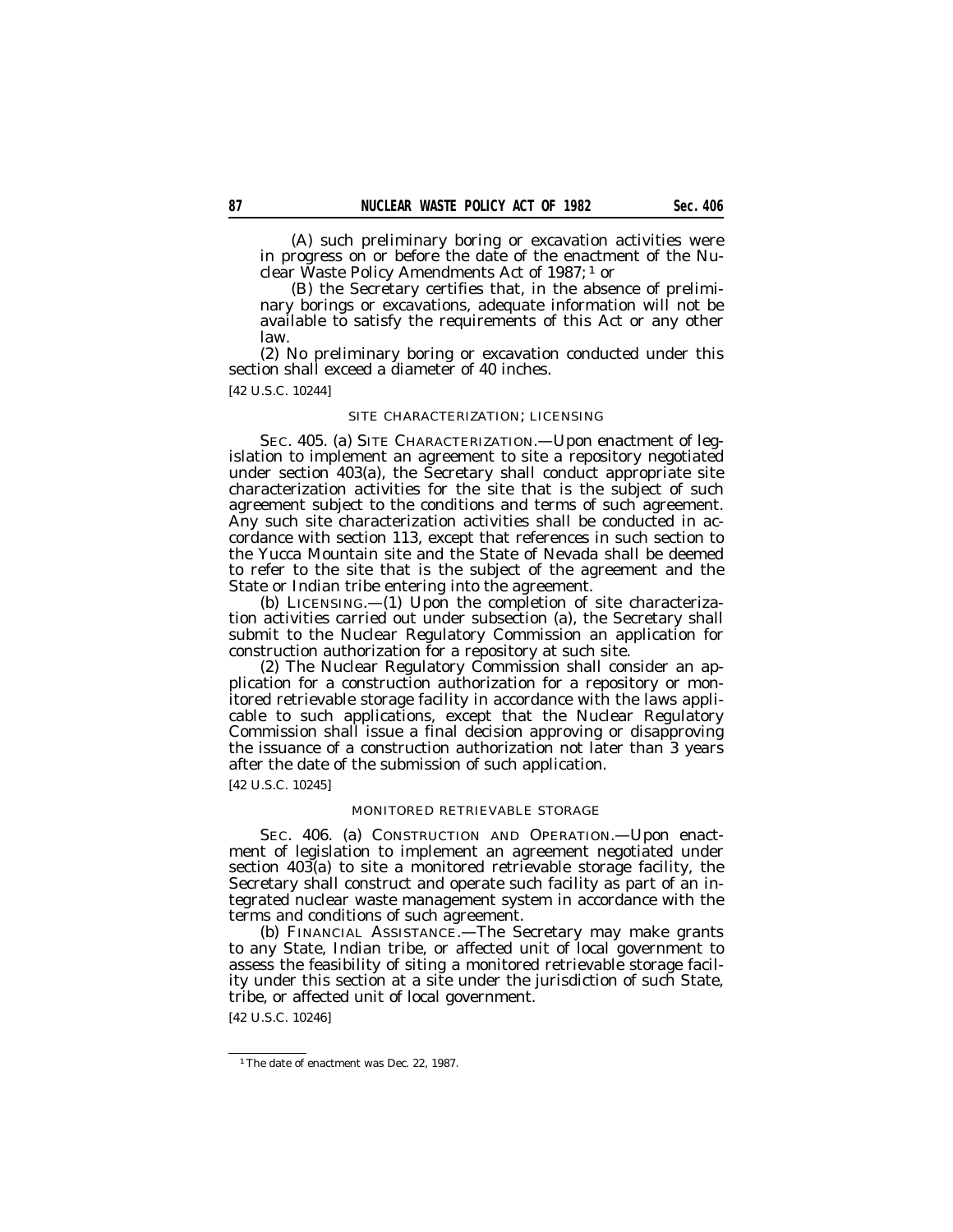#### ENVIRONMENTAL IMPACT STATEMENT

SEC. 407. (a) IN GENERAL.—Issuance of a construction authorization for a repository or monitored retrievable storage facility under section 405(b) shall be considered a major Federal action significantly affecting the quality of the human environment for purposes of the National Environmental Policy Act of 1969 (42 U.S.C. 4321 et seq.).

(b) PREPARATION.—A final environmental impact statement shall be prepared by the Secretary under such Act and shall accompany any application to the Nuclear Regulatory Commission for a construction authorization.

(c) ADOPTION.—(1) Any such environmental impact statement shall, to the extent practicable, be adopted by the Nuclear Regulatory Commission, in accordance with section 1506.3 of title 40, Code of Federal Regulations, in connection with the issuance by the Nuclear Regulatory Commission of a construction authorization and license for such repository or monitored retrievable storage facility.

(2)(A) In any such statement prepared with respect to a repository to be constructed under this title at the Yucca Mountain site, the Nuclear Regulatory Commission need not consider the need for a repository, the time of initial availability of a repository, alternate sites to the Yucca Mountain site, or nongeologic alternatives to such site.

(B) In any such statement prepared with respect to a repository to be constructed under this title at a site other than the Yucca Mountain site, the Nuclear Regulatory Commission need not consider the need for a repository, the time of initial availability of a repository, or nongeologic alternatives to such site but shall consider the Yucca Mountain site as an alternate to such site in the preparation of such statement.

[42 U.S.C. 10247]

#### ADMINISTRATIVE POWERS OF THE NEGOTIATOR

SEC. 408. In carrying out his functions under this title, the Negotiator may—

(1) appoint such officers and employees as he determines to be necessary and prescribe their duties;

(2) obtain services as authorized by section 3109 of title 5, United States Code, at rates not to exceed the rate prescribed for grade GS–18 of the General Schedule by section 5332 of title 5, United States Code;

(3) promulgate such rules and regulations as may be necessary to carry out such functions;

(4) utilize the services, personnel, and facilities of other Federal agencies (subject to the consent of the head of any such agency);

(5) for purposes of performing administrative functions under this title, and to the extent funds are appropriated, enter into and perform such contracts, leases, cooperative agreements, or other transactions as may be necessary and on such terms as the Negotiator determines to be appropriate,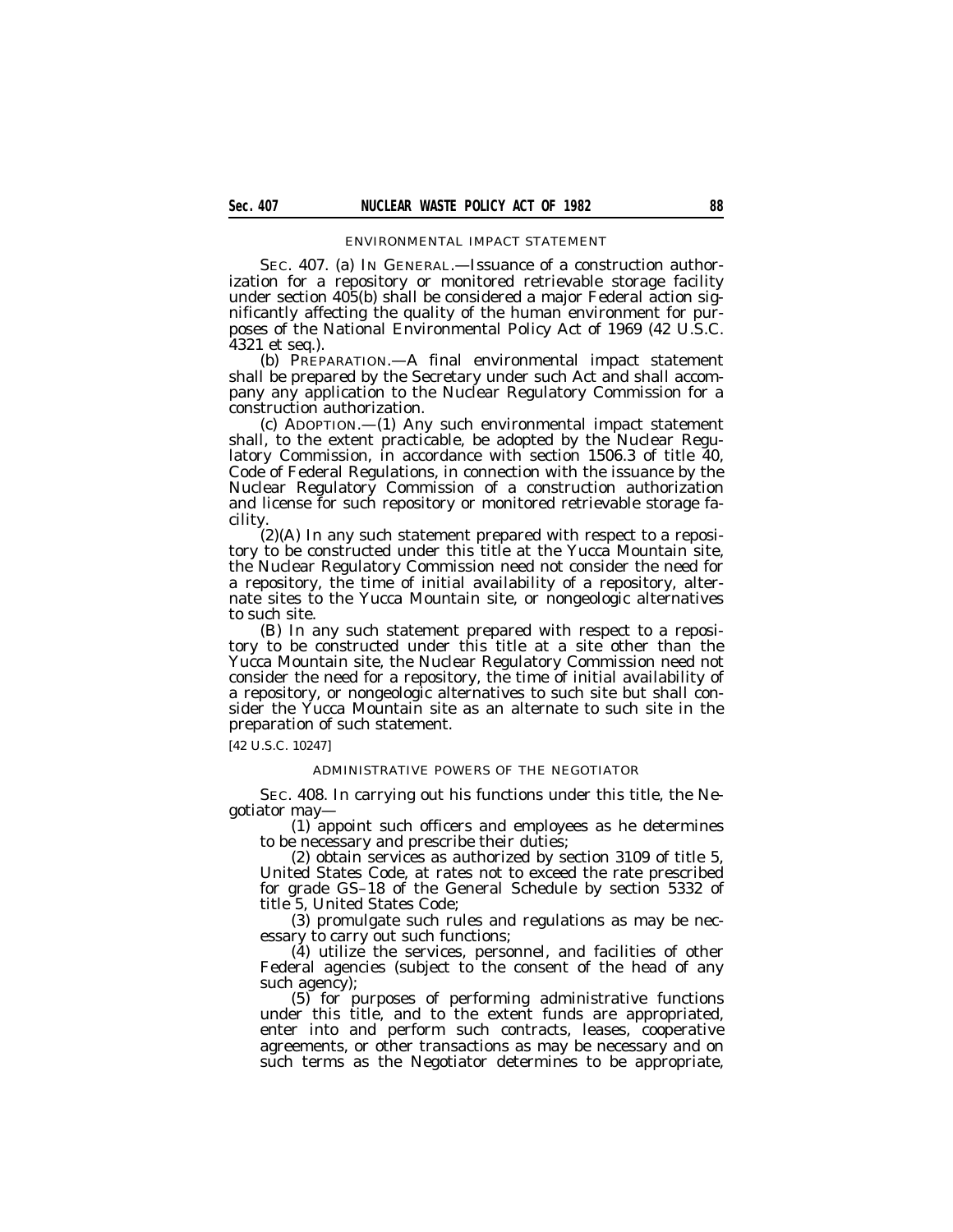with any agency or instrumentality of the United States, or with any public or private person or entity;

(6) accept voluntary and uncompensated services, notwithstanding the provisions of sections 1342 of title 31, United States Code;

(7) adopt an official seal, which shall be judicially noticed; (8) use the United States mails in the same manner and under the same conditions as other departments and agencies of the United States;

(9) hold such hearings as are necessary to determine the views of interested parties and the general public; and

(10) appoint advisory committees under the Federal Advisory Committee Act (5 U.S.C. App.).

[42 U.S.C. 10248]

## COOPERATION OF OTHER DEPARTMENTS AND AGENCIES

SEC. 409. Each department, agency, and instrumentality of the United States, including any independent agency, may furnish the Negotiator such information as he determines to be necessary to carry out his functions under this title.

[42 U.S.C. 10249]

#### TERMINATION OF THE OFFICE

SEC. 410. The Office shall cease to exist not later than 30 days after the date 7 years after the date of the enactment of the Nuclear Waste Policy Amendments Act of 1987. 1

[42 U.S.C. 10250]

# AUTHORIZATION OF APPROPRIATIONS

SEC. 411. Notwithstanding subsection (d) of section 302, and subject to subsection (e) of such section, there are authorized to be appropriated for expenditures from amounts in the Waste Fund established in subsection (c) of such section, such sums as may be necessary to carry out the provisions of this title.

[42 U.S.C. 10251]

# TITLE V—NUCLEAR WASTE TECHNICAL REVIEW BOARD

# DEFINITIONS

SEC. 501. As used in this title:

(1) The term "Chairman" means the Chairman of the Nuclear Waste Technical Review Board.

(2) The term ''Board'' means the Nuclear Waste Technical Review Board established under section 502.

[42 U.S.C. 10261]

## NUCLEAR WASTE TECHNICAL REVIEW BOARD

SEC. 502. (a) ESTABLISHMENT.—There is established a Nuclear Waste Technical Review Board that shall be an independent establishment within the executive branch.

<sup>&</sup>lt;sup>1</sup>The date of enactment was Dec. 22, 1987.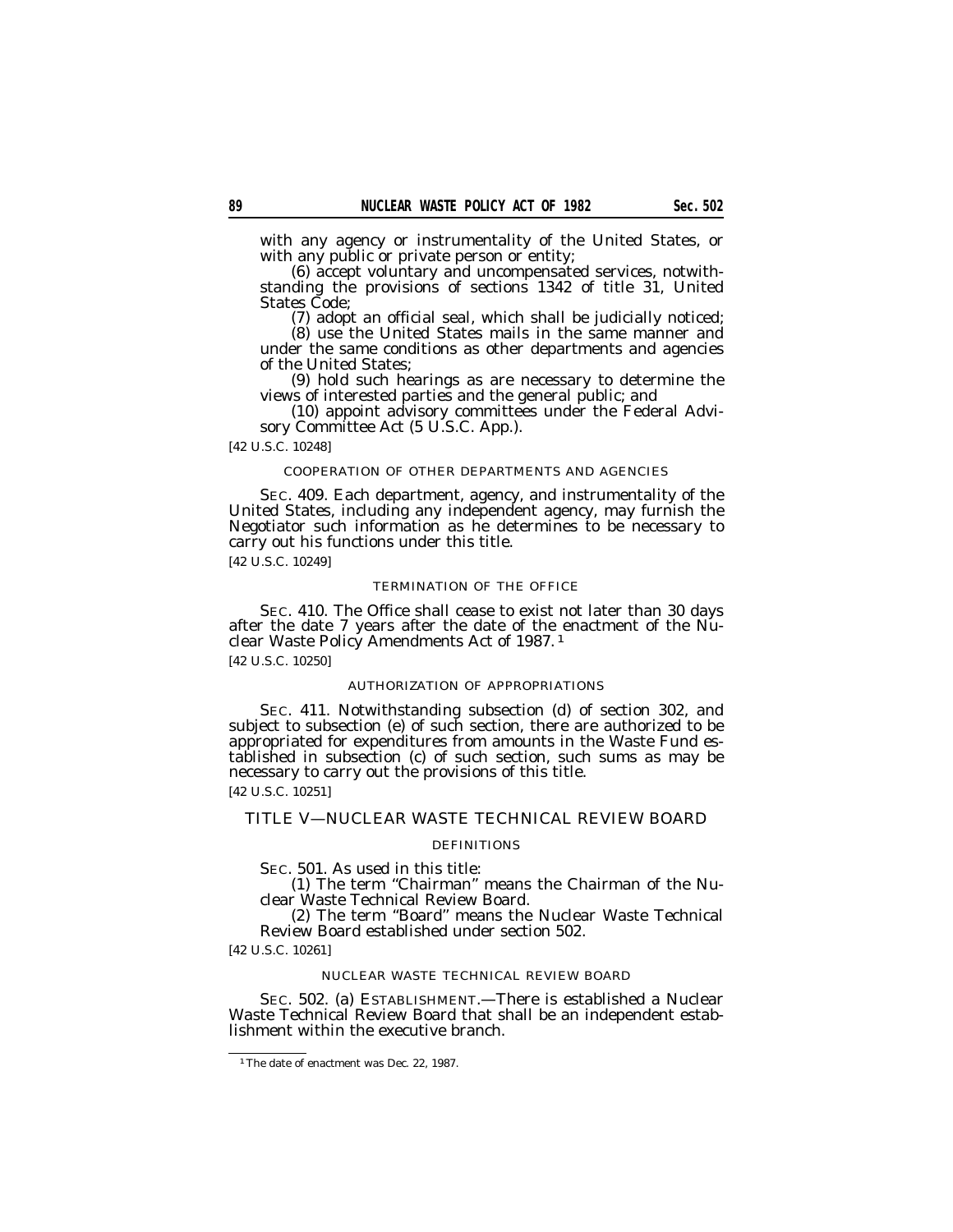(b) MEMBERS.—(1) The Board shall consist of 11 members who shall be appointed by the President not later than 90 days after the date of the enactment of the Nuclear Waste Policy Amendments Act of 1987<sup>1</sup> from among persons nominated by the National Academy of Sciences in accordance with paragraph (3).

(2) The President shall designate a member of the Board to serve as chairman.

(3)(A) The National Academy of Sciences shall, not later than 90 days after the date of the enactment of the Nuclear Waste Policy Amendments Act of 1987, 1 nominate not less than 22 persons for appointment to the Board from among persons who meet the qualifications described in subparagraph (C).

(B) The National Academy of Sciences shall nominate not less than 2 persons to fill any vacancy on the Board from among persons who meet the qualifications described in subparagraph (C).

(C)(i) Each person nominated for appointment to the Board shall be—

(I) eminent in a field of science or engineering, including environmental sciences; and

(II) selected solely on the basis of established records of distinguished service.

(ii) The membership of the Board shall be representative of the broad range of scientific and engineering disciplines related to activities under this title.

(iii) No person shall be nominated for appointment to the Board who is an employee of-

(I) the Department of Energy;

(II) a national laboratory under contract with the Department of Energy; or

(III) an entity performing high-level radioactive waste or spent nuclear fuel activities under contract with the Department of Energy.

(4) Any vacancy on the Board shall be filled by the nomination and appointment process described in paragraphs (1) and (3).

(5) Members of the Board shall be appointed for terms of 4 years, each such term to commence 120 days after the date of enactment of the Nuclear Waste Policy Amendments Act of 1987, 1 except that of the 11 members first appointed to the Board, 5 shall serve for 2 years and 6 shall serve for 4 years, to be designated by the President at the time of appointment.

[42 U.S.C. 10262]

## FUNCTIONS

SEC. 503. The Board shall evaluate the technical and scientific validity of activities undertaken by the Secretary after the date of the enactment of the Nuclear Waste Policy Amendments Act of 1987,  $1$  including-

(1) site characterization activities; and

(2) activities relating to the packaging or transportation of high-level radioactive waste or spent nuclear fuel.

[42 U.S.C. 10263]

<sup>&</sup>lt;sup>1</sup>The date of enactment was Dec. 22, 1987.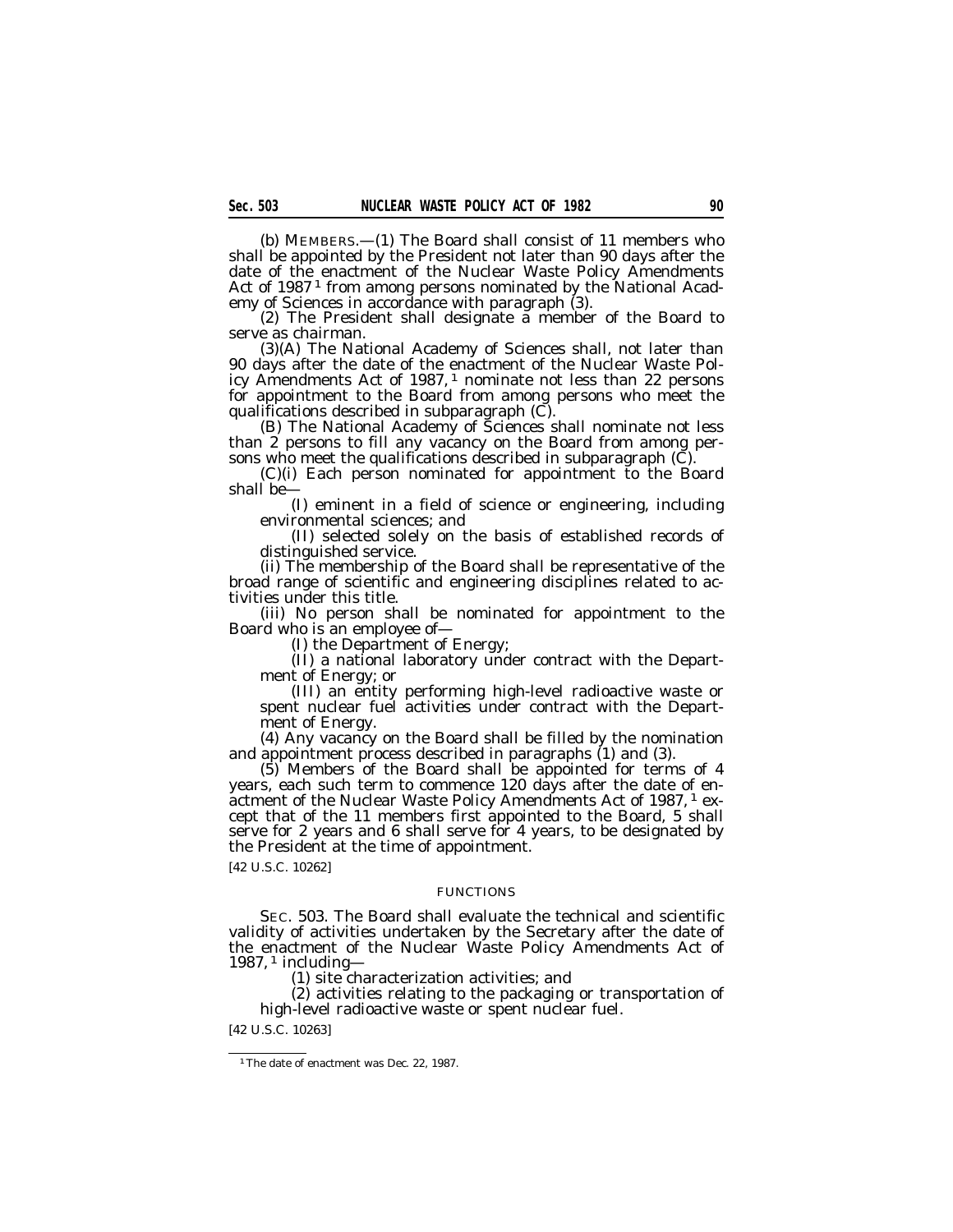# INVESTIGATORY POWERS

SEC. 504. (a) HEARINGS.—Upon request of the Chairman or a majority of the members of the Board, the Board may hold such hearings, sit and act at such times and places, take such testimony, and receive such evidence, as the Board considers appropriate. Any member of the Board may administer oaths or affirmations to witnesses appearing before the Board.

(b) PRODUCTION OF DOCUMENTS.—(1) Upon the request of the Chairman or a majority of the members of the Board, and subject to existing law, the Secretary (or any contractor of the Secretary) shall provide the Board with such records, files, papers, data, or information as may be necessary to respond to any inquiry of the Board under this title.

(2) Subject to existing law, information obtainable under paragraph (1) shall not be limited to final work products of the Secretary, but shall include drafts of such products and documentation of work in progress.

[42 U.S.C. 10264]

### COMPENSATION OF MEMBERS

SEC. 505. (a) IN GENERAL.—Each member of the Board shall be paid at the rate of pay payable for level III of the Executive Schedule for each day (including travel time) such member is engaged in the work of the Board.

(b) TRAVEL EXPENSES.—Each member of the Board may receive travel expenses, including per diem in lieu of subsistence, in the same manner as is permitted under sections 5702 and 5703 of title 5, United States Code.

[42 U.S.C. 10265]

# STAFF

SEC. 506. (a) CLERICAL STAFF.—(1) Subject to paragraph (2), the Chairman may appoint and fix the compensation of such clerical staff as may be necessary to discharge the responsibilities of the Board.

(2) Clerical staff shall be appointed subject to the provisions of title 5, United States Code, governing appointments in the competitive service, and shall be paid in accordance with the provisions of chapter 51 and subchapter III of chapter 53 of such title relating to classification and General Schedule pay rates.

(b) PROFESSIONAL STAFF.—(1) Subject to paragraphs (2) and (3), the Chairman may appoint and fix the compensation of such professional staff as may be necessary to discharge the responsibilities of the Board.

(2) Not more than 10 professional staff members may be appointed under this subsection.

(3) Professional staff members may be appointed without regard to the provisions of title 5, United States Code, governing appointments in the competitive service, and may be paid without regard to the provisions of chapter 51 and subchapter III of chapter 53 of such title relating to classification and General Schedule pay rates, except that no individual so appointed may receive pay in ex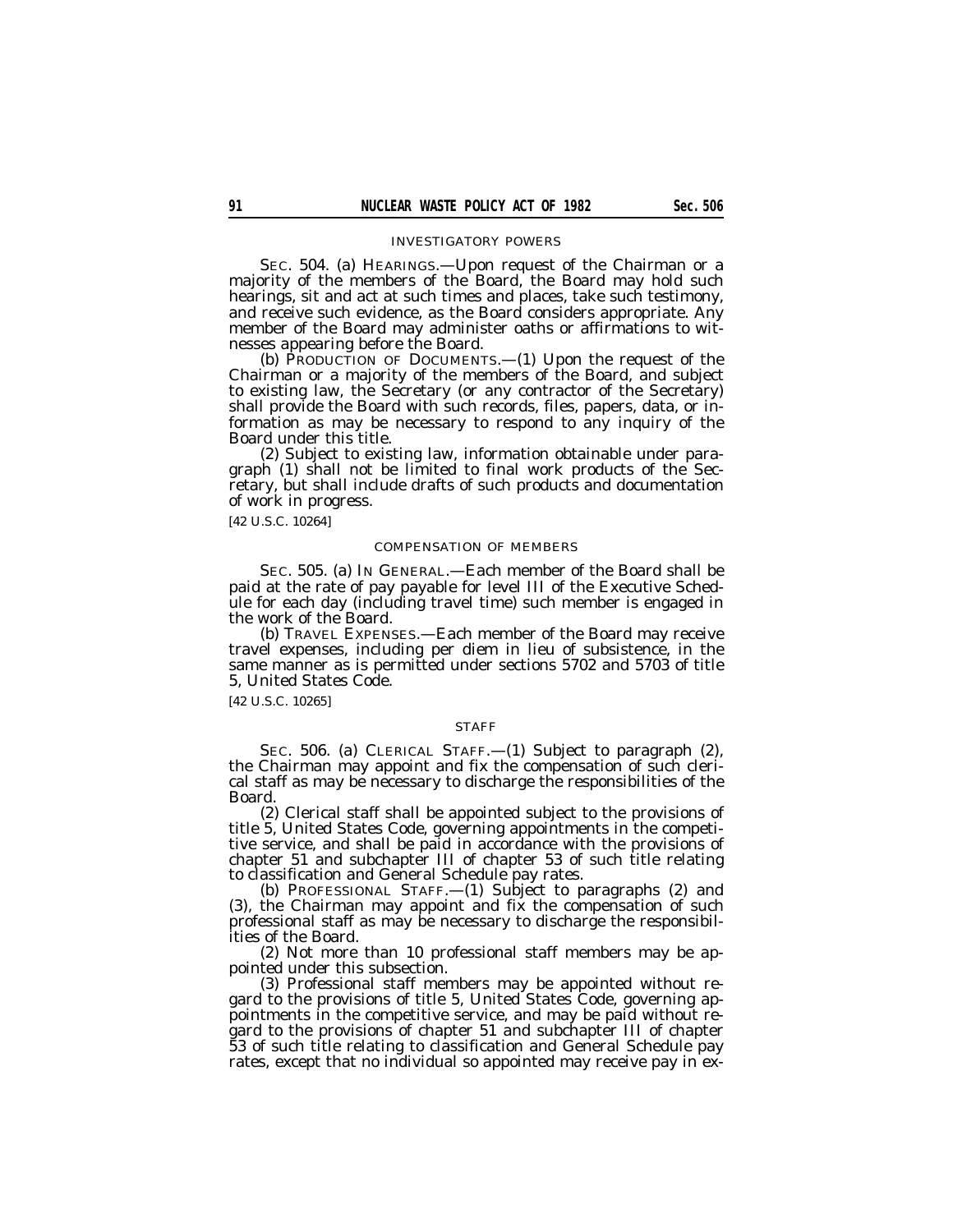cess of the annual rate of basic pay payable for GS–18 of the General Schedule.

[42 U.S.C. 10266]

### SUPPORT SERVICES

SEC. 507. (a) GENERAL SERVICES.—To the extent permitted by law and requested by the Chairman, the Administrator of General Services shall provide the Board with necessary administrative services, facilities, and support on a reimbursable basis.

(b) ACCOUNTING, RESEARCH, AND TECHNOLOGY ASSESSMENT SERVICES.—The Comptroller General, the Librarian of Congress, and the Director of the Office of Technology Assessment shall, to the extent permitted by law and subject to the availability of funds, provide the Board with such facilities, support, funds and services, including staff, as may be necessary for the effective performance of the functions of the Board.

(c) ADDITIONAL SUPPORT.—Upon the request of the Chairman, the Board may secure directly from the head of any department or agency of the United States information necessary to enable it to carry out this title.

(d) MAILS.—The Board may use the United States mails in the same manner and under the same conditions as other departments and agencies of the United States.

(e) EXPERTS AND CONSULTANTS.—Subject to such rules as may be prescribed by the Board, the Chairman may procure temporary and intermittent services under section 3109(b) of title 5 of the United States Code, but at rates for individuals not to exceed the daily equivalent of the maximum annual rate of basic pay payable for GS–18 of the General Schedule.

[42 U.S.C. 10267]

#### REPORT

SEC. 508. The Board shall report not less than 2 times per year to Congress and the Secretary its findings, conclusions, and recommendations. The first such report shall be submitted not later than 12 months after the date of the enactment of the Nuclear Waste Policy Amendments Act of 1987. 1

[42 U.S.C. 10268]

# AUTHORIZATION OF APPROPRIATIONS

SEC. 509. Notwithstanding subsection (d) of section 302, and subject to subsection (e) of such section, there are authorized to be appropriated for expenditures from amounts in the Waste Fund established in subsection (c) of such section such sums as may be necessary to carry out the provisions of this title.

[42 U.S.C. 10269]

<sup>&</sup>lt;sup>1</sup>The date of enactment was Dec. 22, 1987.